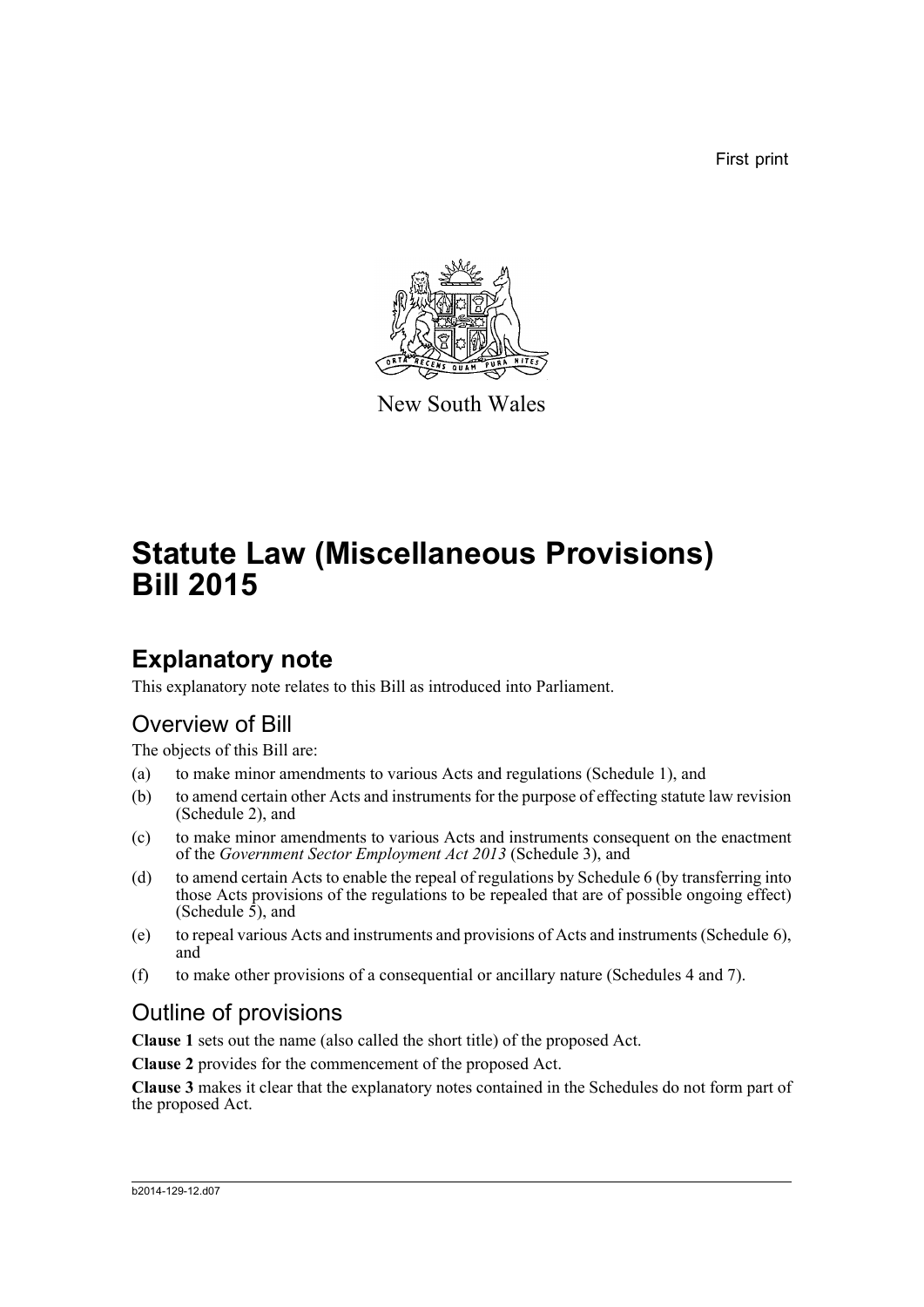## **Schedule 1 Minor amendments**

**Schedule 1** makes amendments to the following Acts and regulations: *Aboriginal Land Rights Act 1983* No 42 *Biological Control Act 1985* No 199 *Classification (Publications, Films and Computer Games) Enforcement Act 1995* No 63 *Conveyancers Licensing Act 2003* No 3 *Co-operative Housing and Starr-Bowkett Societies Act 1998* No 11 *Co-operative Housing and Starr-Bowkett Societies Regulation 2005 Crime Commission Act 2012* No 66 *Environmental Planning and Assessment Act 1979* No 203 *Environmental Planning and Assessment Amendment Act 2014* No 79 *Environmental Planning and Assessment Regulation 2000 Gambling (Two-up) Act 1998* No 115 *Gaming Machines Act 2001* No 127 *Health Care Complaints Act 1993* No 105 *Holiday Parks (Long-term Casual Occupation) Act 2002* No 88 *Holiday Parks (Long-term Casual Occupation) Regulation 2009 Home Building Act 1989* No 147 *Liquor Act 2007* No 90 *Mental Health Amendment (Statutory Review) Act 2014* No 85 *Passenger Transport Act 2014* No 46 *Prevention of Cruelty to Animals Act 1979* No 200 *Public Health Act 2010* No 127 *Registered Clubs Act 1976* No 31 *Residential (Land Lease) Communities Act 2013* No 97 *Saint John's College Act 1857 State Emergency and Rescue Management Act 1989* No 165 *Subordinate Legislation Act 1989* No 146 *University of Technology, Sydney, Act 1989* No 69 *University of Western Sydney Act 1997* No 116 *Veterinary Practice Act 2003* No 87

The amendments to each Act and regulation are explained in detail in the explanatory note relating to the Act or regulation concerned set out in Schedule 1.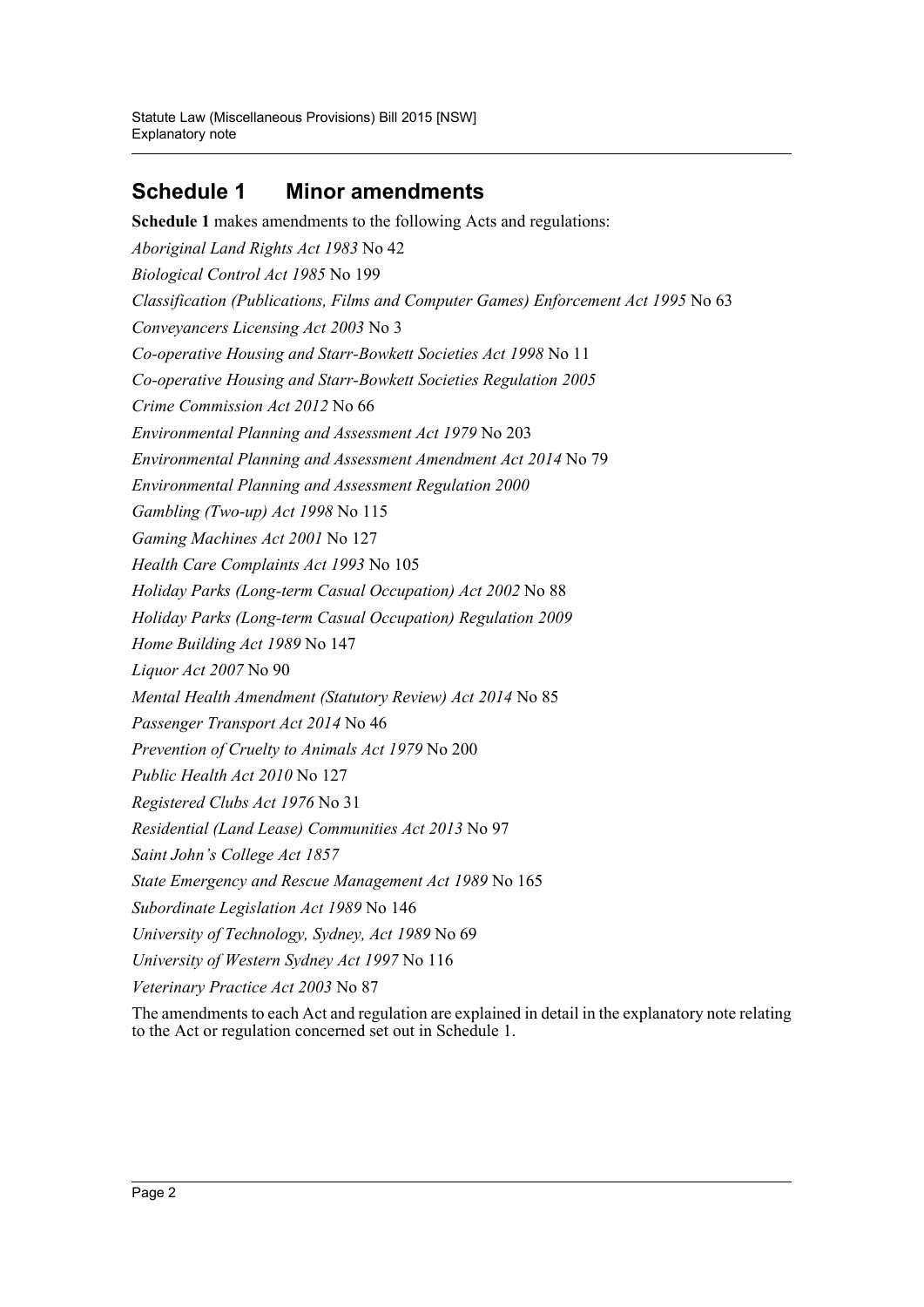## **Schedule 2 Amendments by way of statute law revision**

**Schedule 2** amends certain Acts and instruments for the purpose of effecting statute law revision.

The amendments to each Act and instrument are explained in detail in the explanatory note relating to the Act or instrument concerned set out in Schedule 2.

### **Schedule 3 Consequential amendments relating to enactment of Government Sector Employment Act 2013**

**Schedule 3** makes minor amendments to various Acts and instruments consequent on the enactment of the *Government Sector Employment Act 2013*.

The nature of the amendments contained in Schedule 3 is explained in detail in the explanatory note at the beginning of the Schedule.

## **Schedule 4 Amendments consequent on renaming of University of Technology, Sydney**

**Schedule 4** makes amendments consequent on amendments made to the *University of Technology, Sydney, Act 1989* by Schedule 1.

## **Schedule 5 Amendments that transfer provisions and enable repeals**

**Schedule 5** contains amendments that enable the repeal of 2 regulations by clause 4 of Schedule 6. The amendments transfer provisions of possible ongoing effect into the Acts under which the regulations were made.

Section 30A of the *Interpretation Act 1987* ensures that the transfer of a provision of a statutory rule to an Act does not affect the operation (if any) or meaning of the provision.

## **Schedule 6 Repeals**

**Schedule 6** repeals a number of Acts and instruments and provisions of Acts and instruments.

**Clause 1** repeals redundant Acts and redundant provisions of an Act.

**Clause 2** repeals provisions of regulations that contain commenced amendments to other legislation.

**Clause 3** repeals the *Gambling (Two-up) Regulation 2010*, which is enabled by the amendment of the *Gambling (Two-up) Act 1998* in Schedule 1.

**Clause 4** repeals regulations whose repeal is enabled by the transfer of provisions of those regulations by Schedule 5.

### **Schedule 7 General savings, transitional and other provisions**

**Schedule 7** contains savings, transitional and other provisions of general effect.

The purpose of each provision is explained in detail in the explanatory note relating to the provision concerned set out in the Schedule.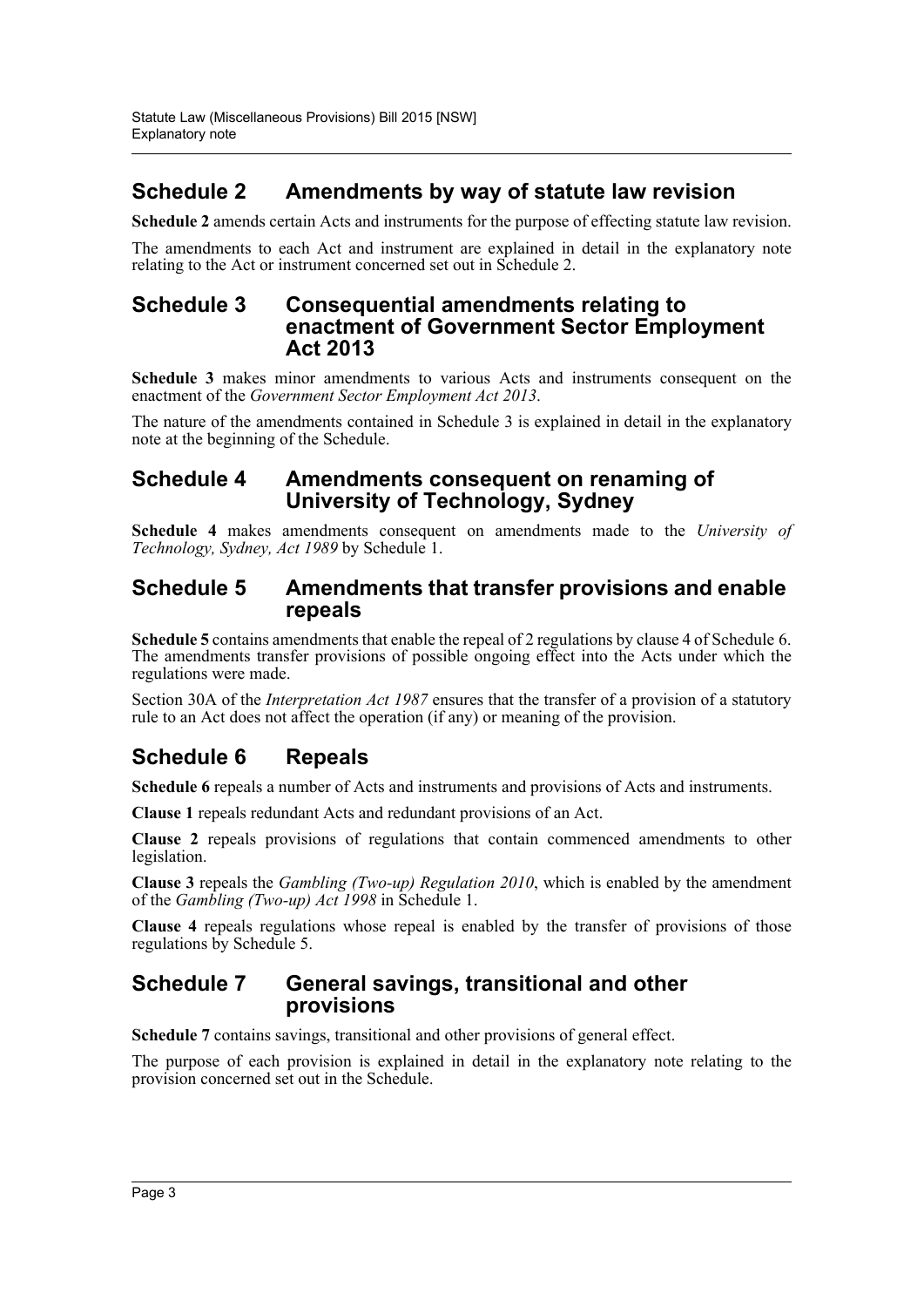First print

Page



New South Wales

# **Statute Law (Miscellaneous Provisions) Bill 2015**

# **Contents**

|                | Name of Act                                                                                | 2              |
|----------------|--------------------------------------------------------------------------------------------|----------------|
| $\overline{2}$ | Commencement                                                                               | $\overline{2}$ |
| 3              | <b>Explanatory notes</b>                                                                   | 2              |
| Schedule 1     | Minor amendments                                                                           | 3              |
| Schedule 2     | Amendments by way of statute law revision                                                  | 17             |
| Schedule 3     | Consequential amendments relating to enactment of Government<br>Sector Employment Act 2013 | 29             |
| Schedule 4     | Amendments consequent on renaming of University of Technology,<br>Sydnev                   | 60             |
| Schedule 5     | Amendments that transfer provisions and enable repeals                                     | 63             |
| Schedule 6     | Repeals                                                                                    | 66             |
| Schedule 7     | General savings, transitional and other provisions                                         | 67             |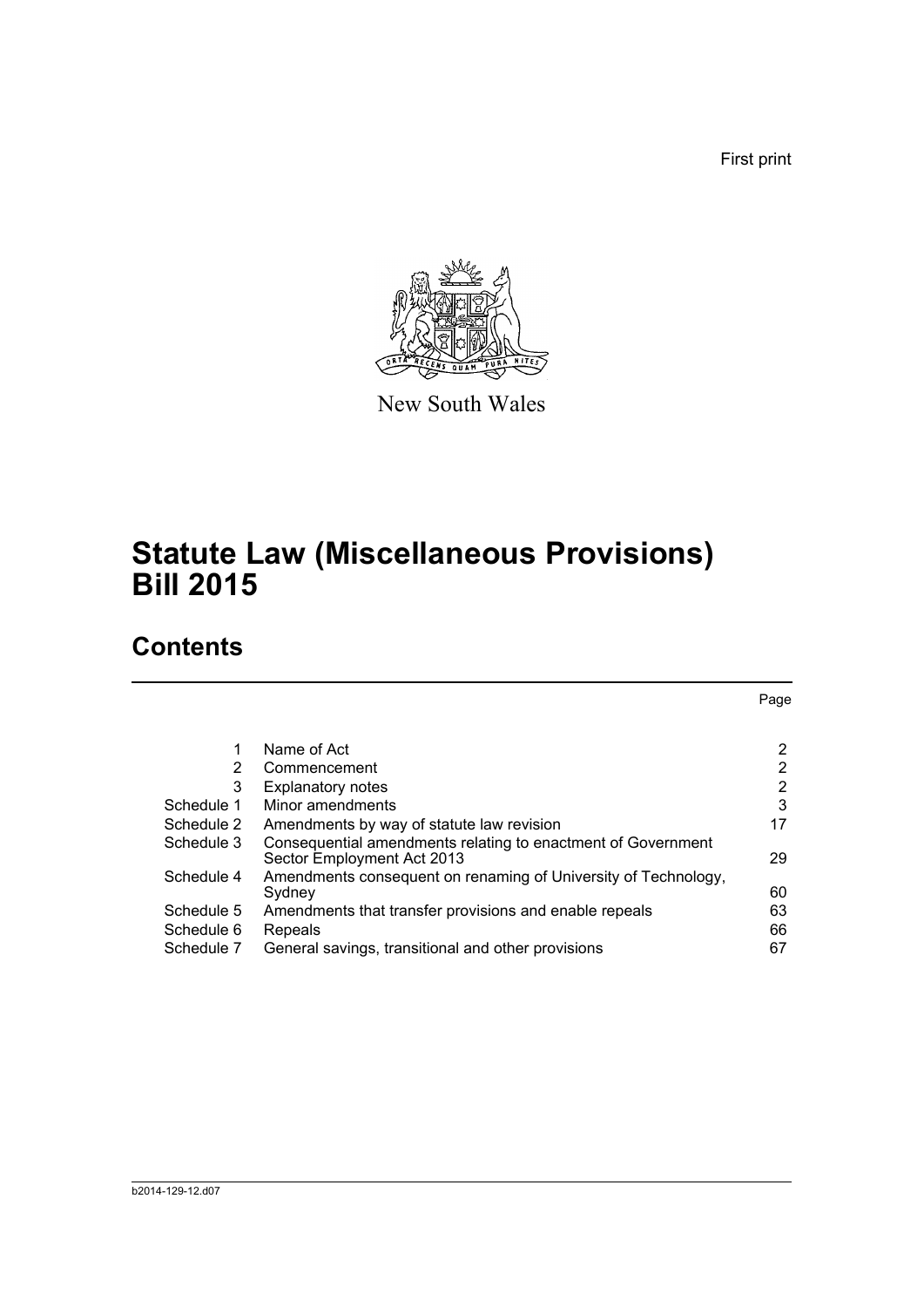

New South Wales

# **Statute Law (Miscellaneous Provisions) Bill 2015**

No , 2015

## **A Bill for**

An Act to repeal certain Acts and instruments and to amend certain other Acts and instruments in various respects and for the purpose of effecting statute law revision; and to make certain savings.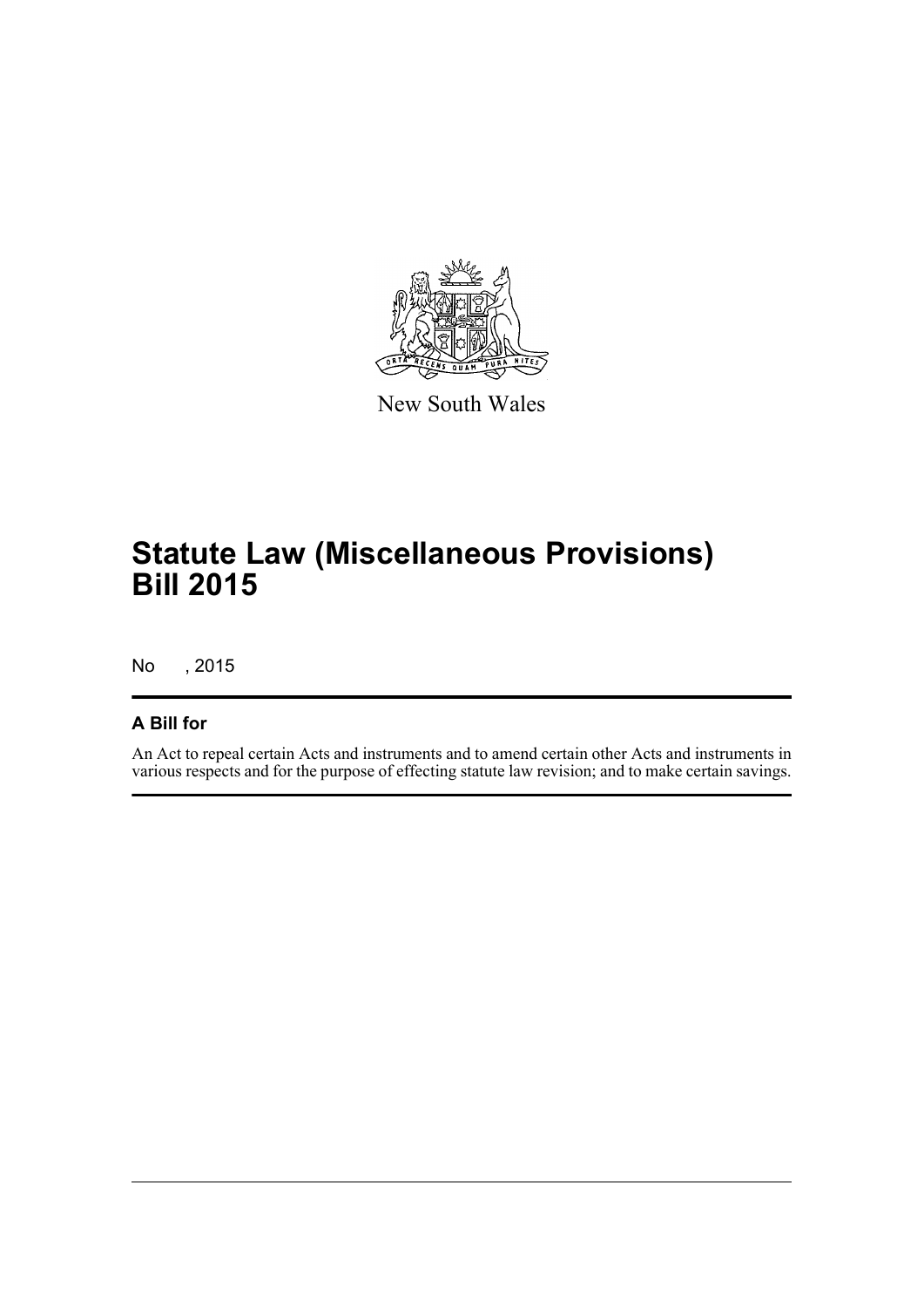Statute Law (Miscellaneous Provisions) Bill 2015 [NSW]

<span id="page-5-2"></span><span id="page-5-1"></span><span id="page-5-0"></span>

|              |     | The Legislature of New South Wales enacts:                                                                                                                                                                                                 |                    |  |
|--------------|-----|--------------------------------------------------------------------------------------------------------------------------------------------------------------------------------------------------------------------------------------------|--------------------|--|
| 1            |     | Name of Act                                                                                                                                                                                                                                |                    |  |
|              |     | This Act is the Statute Law (Miscellaneous Provisions) Act 2015.                                                                                                                                                                           | 3                  |  |
| $\mathbf{2}$ |     | Commencement                                                                                                                                                                                                                               |                    |  |
|              | (1) | This Act commences on 8 July 2015, except as provided by this section.                                                                                                                                                                     | 5                  |  |
|              | (2) | The amendments made by Schedule 1 commence on the day or days specified in that<br>Schedule in relation to the amendments concerned. If a commencement day is not<br>specified, the amendments commence in accordance with subsection (1). | $\frac{6}{7}$<br>8 |  |
|              | (3) | Schedule 3 commences on 15 July 2015.                                                                                                                                                                                                      | 9                  |  |
|              | (4) | Schedule 4 commences on 1 August 2015.                                                                                                                                                                                                     | 10                 |  |
|              | (5) | Schedule 7 commences on the date of assent to this Act.                                                                                                                                                                                    | 11                 |  |
| 3            |     | <b>Explanatory notes</b>                                                                                                                                                                                                                   | 12                 |  |
|              |     | The matter appearing under the heading "Explanatory note" in any of the Schedules<br>does not form part of this Act.                                                                                                                       | 13<br>14           |  |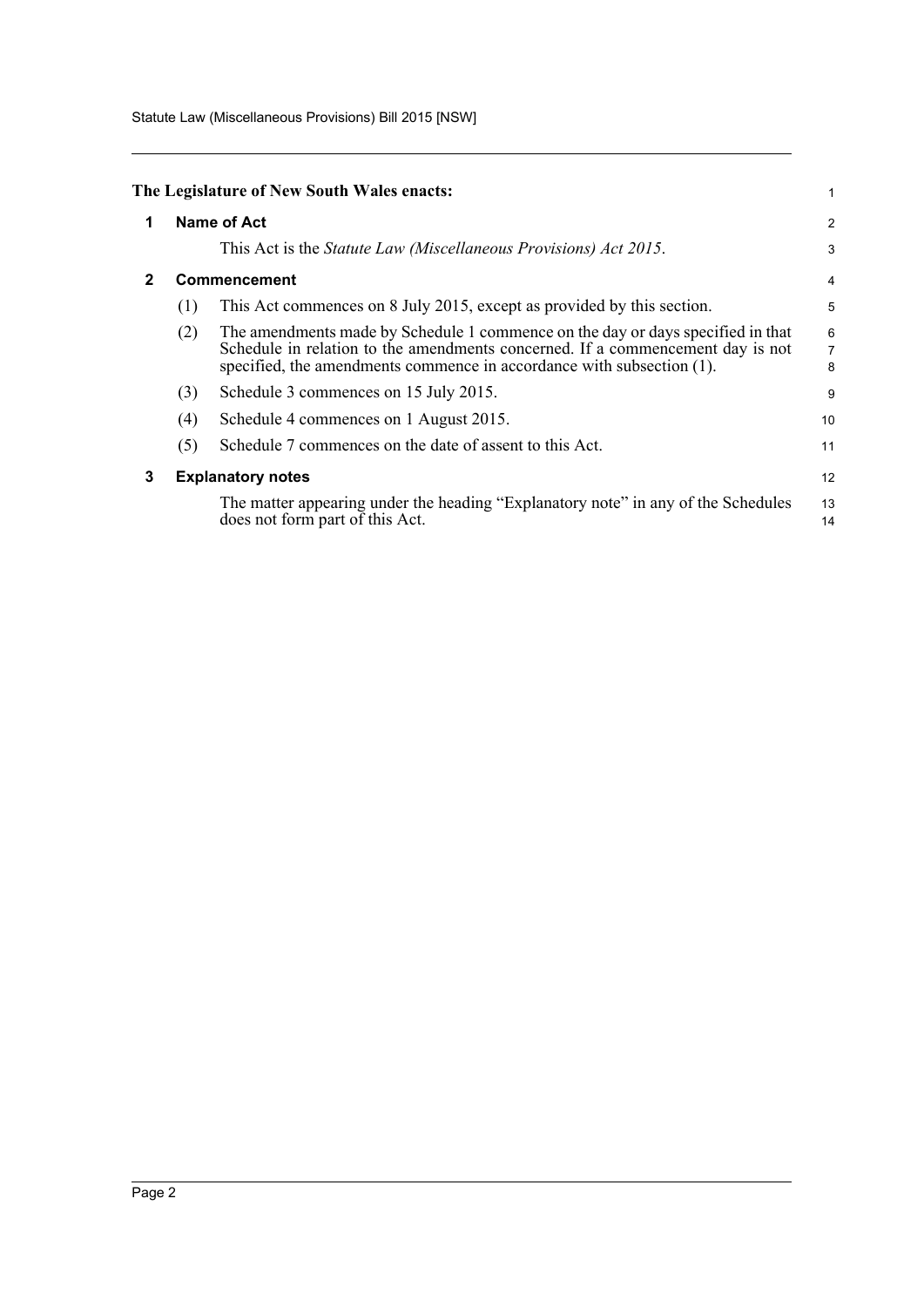<span id="page-6-0"></span>

|     | <b>Schedule 1</b>                |      | <b>Minor amendments</b>                                                                                                                                                                                                                                                                                                                                                                                                                                                                                                                                                                                                                                                                                                                                                                        | $\mathbf 1$                                        |
|-----|----------------------------------|------|------------------------------------------------------------------------------------------------------------------------------------------------------------------------------------------------------------------------------------------------------------------------------------------------------------------------------------------------------------------------------------------------------------------------------------------------------------------------------------------------------------------------------------------------------------------------------------------------------------------------------------------------------------------------------------------------------------------------------------------------------------------------------------------------|----------------------------------------------------|
| 1.1 |                                  |      | Aboriginal Land Rights Act 1983 No 42                                                                                                                                                                                                                                                                                                                                                                                                                                                                                                                                                                                                                                                                                                                                                          | $\overline{\mathbf{c}}$                            |
| [1] |                                  |      | Section 84 Approval of community, land and business plans                                                                                                                                                                                                                                                                                                                                                                                                                                                                                                                                                                                                                                                                                                                                      | 3                                                  |
|     | Insert after section $84$ (1):   |      |                                                                                                                                                                                                                                                                                                                                                                                                                                                                                                                                                                                                                                                                                                                                                                                                | $\overline{\mathbf{4}}$                            |
|     | (1A)                             |      | A Local Aboriginal Land Council resolution that approves the adoption of a<br>community, land and business plan must be passed by not less than 80 per cent<br>of the voting members of the Council present at a meeting at which a quorum<br>is present.                                                                                                                                                                                                                                                                                                                                                                                                                                                                                                                                      | 5<br>$\,6$<br>$\overline{7}$<br>8                  |
| [2] |                                  |      | Section 111 New South Wales Aboriginal Land Council's responsibilities in relation<br>to certain arrangements and transfers                                                                                                                                                                                                                                                                                                                                                                                                                                                                                                                                                                                                                                                                    | 9<br>10                                            |
|     |                                  |      | Omit section 111 (7) (as inserted by the <i>Aboriginal Land Rights Amendment Act 2014</i> ).                                                                                                                                                                                                                                                                                                                                                                                                                                                                                                                                                                                                                                                                                                   | 11                                                 |
|     | Insert instead:                  |      |                                                                                                                                                                                                                                                                                                                                                                                                                                                                                                                                                                                                                                                                                                                                                                                                | 12                                                 |
|     | (7)                              |      | <b>Requirement for approval resolutions</b>                                                                                                                                                                                                                                                                                                                                                                                                                                                                                                                                                                                                                                                                                                                                                    | 13                                                 |
|     |                                  |      | A resolution that approves the New South Wales Aboriginal Land Council's<br>proposed transfer or disposal of an asset or termination of an arrangement<br>under this section must contain a statement identifying the purpose of the<br>proposed action and any conditions to which the approval is subject.                                                                                                                                                                                                                                                                                                                                                                                                                                                                                   | 14<br>15<br>16<br>17                               |
| [3] |                                  |      | <b>Section 165 Functions of Registrar</b>                                                                                                                                                                                                                                                                                                                                                                                                                                                                                                                                                                                                                                                                                                                                                      | 18                                                 |
|     | Insert after section $165$ (h1): |      |                                                                                                                                                                                                                                                                                                                                                                                                                                                                                                                                                                                                                                                                                                                                                                                                | 19                                                 |
|     |                                  | (h2) | to keep and maintain a register in relation to Aboriginal Land<br>Agreements made under section 36AA,                                                                                                                                                                                                                                                                                                                                                                                                                                                                                                                                                                                                                                                                                          | 20<br>21                                           |
| [4] |                                  |      | <b>Schedule 3 Procedure of Boards and Councils</b>                                                                                                                                                                                                                                                                                                                                                                                                                                                                                                                                                                                                                                                                                                                                             | 22                                                 |
|     |                                  |      | Omit "A decision" from clause 5 (1).                                                                                                                                                                                                                                                                                                                                                                                                                                                                                                                                                                                                                                                                                                                                                           | 23                                                 |
|     | Commencement<br>Act 2014.        |      | Insert instead "Except as otherwise provided by this Act, a decision".<br>Item [2] of the amendments to the Aboriginal Land Rights Act 1983 commences, or is taken to have<br>commenced, on the commencement of Schedule 1 [43] to the Aboriginal Land Rights Amendment                                                                                                                                                                                                                                                                                                                                                                                                                                                                                                                        | 24<br>25<br>26<br>27<br>28                         |
|     | <b>Explanatory note</b>          |      |                                                                                                                                                                                                                                                                                                                                                                                                                                                                                                                                                                                                                                                                                                                                                                                                | 29                                                 |
|     | consequential amendment.         |      | Item [1] of the proposed amendments requires a resolution approving a Local Aboriginal Land<br>Council's community, land and business plan to be passed by not less than 80% of the voting<br>members of the Council present at the meeting concerned. A Local Aboriginal Land Council's<br>community, land and business plan sets out, among other things, the Council's strategies and<br>objectives for land and business dealings. The proposed amendment is consistent with the<br>requirement in section 42G of the Aboriginal Land Rights Act 1983 (the principal Act) relating to<br>resolutions approving land dealings by a Local Aboriginal Land Council. Item [4] makes a<br>Item [2] removes special requirements for the transfer or disposal of an asset, or the termination of | 30<br>31<br>32<br>33<br>34<br>35<br>36<br>37<br>38 |
|     | other decisions of the NSWALC.   |      | certain arrangements, by the New South Wales Aboriginal Land Council (NSWALC) to be approved<br>by a resolution passed by not less than 80% of the voting members present at a meeting that has<br>been notified at least 14 days before the date of the meeting. The proposed amendment will result in<br>an ordinary notice and resolution being sufficient, consistent with the position applying in relation to                                                                                                                                                                                                                                                                                                                                                                            | 39<br>40<br>41<br>42<br>43                         |
|     |                                  |      | Item [3] makes it clear that the functions of the Registrar appointed under the principal Act include<br>keeping and maintaining a register of Aboriginal Land Agreements made under the new section 36AA<br>of the principal Act (which is to be inserted by the Aboriginal Land Rights Amendment Act 2014).                                                                                                                                                                                                                                                                                                                                                                                                                                                                                  | 44<br>45<br>46                                     |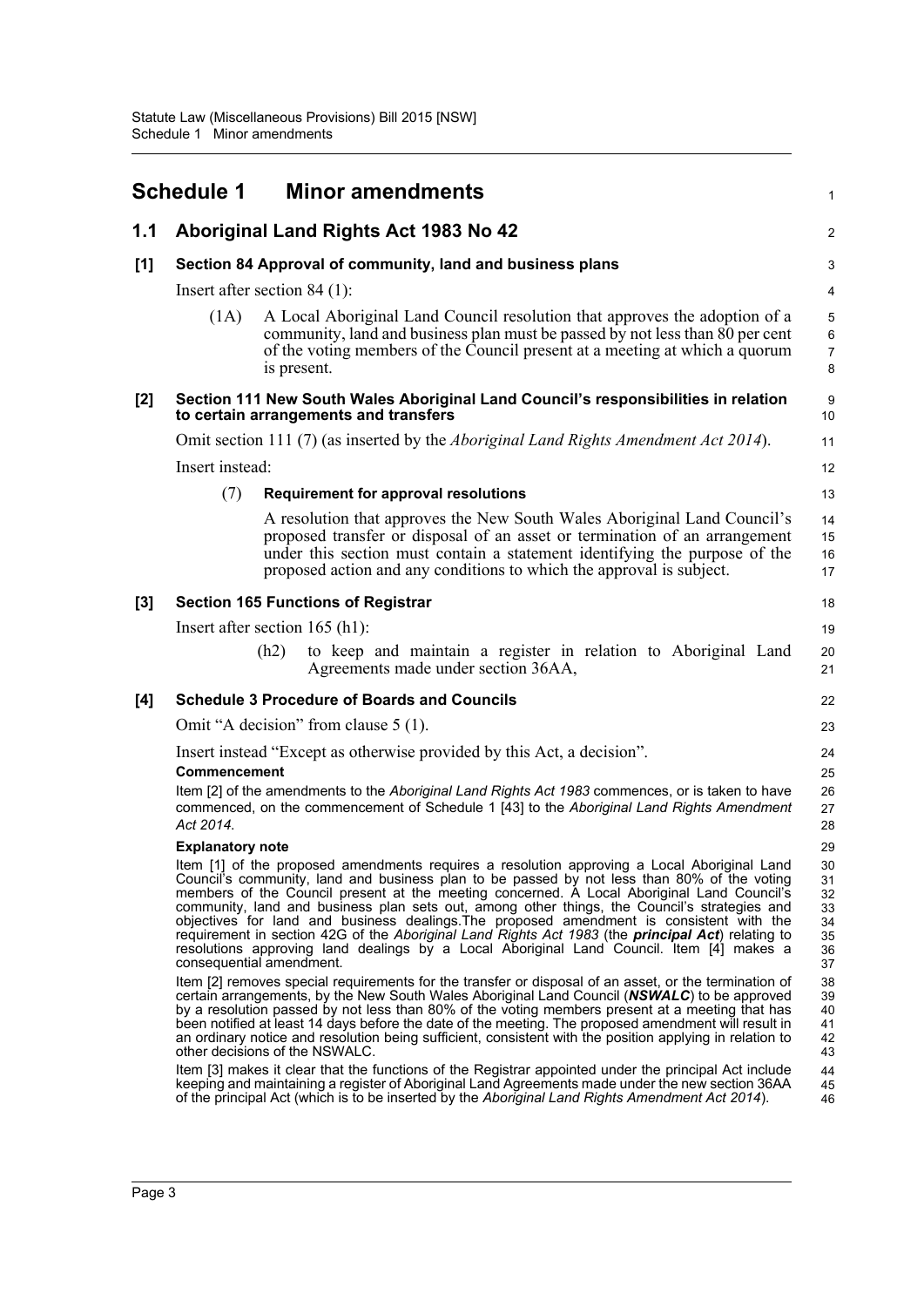| 1.2   |                                                                                            | <b>Biological Control Act 1985 No 199</b>                                                                                                                                                                                                                                                                                                                                                                                                                                                                                                                                                                                                                                                                              | $\mathbf{1}$                           |  |  |
|-------|--------------------------------------------------------------------------------------------|------------------------------------------------------------------------------------------------------------------------------------------------------------------------------------------------------------------------------------------------------------------------------------------------------------------------------------------------------------------------------------------------------------------------------------------------------------------------------------------------------------------------------------------------------------------------------------------------------------------------------------------------------------------------------------------------------------------------|----------------------------------------|--|--|
|       | <b>Section 3 Definitions</b>                                                               |                                                                                                                                                                                                                                                                                                                                                                                                                                                                                                                                                                                                                                                                                                                        | $\overline{c}$                         |  |  |
|       | Omit the definition of <i>Council</i> from section 3 (1). Insert instead:                  |                                                                                                                                                                                                                                                                                                                                                                                                                                                                                                                                                                                                                                                                                                                        |                                        |  |  |
|       | <b>Council</b> means the Agriculture Ministers' Forum or, if that body ceases to<br>exist: |                                                                                                                                                                                                                                                                                                                                                                                                                                                                                                                                                                                                                                                                                                                        |                                        |  |  |
|       | (a)                                                                                        | any body that replaces that body and has as its members Ministers of<br>Australian (or Australian and New Zealand) jurisdictions with portfolio<br>responsibility for primary industries, or                                                                                                                                                                                                                                                                                                                                                                                                                                                                                                                           | $\,6\,$<br>$\overline{7}$<br>8         |  |  |
|       | (b)                                                                                        | if the Minister, by order published in the Gazette, prescribes a body that<br>has as its members Ministers of Australian (or Australian and New<br>Zealand) jurisdictions with portfolio responsibility for primary<br>industries—that prescribed body.                                                                                                                                                                                                                                                                                                                                                                                                                                                                | $\boldsymbol{9}$<br>10<br>11<br>12     |  |  |
|       | <b>Explanatory note</b>                                                                    |                                                                                                                                                                                                                                                                                                                                                                                                                                                                                                                                                                                                                                                                                                                        | 13                                     |  |  |
|       |                                                                                            | The proposed amendment will update a definition of the body (the Council) that is recognised by the<br>Act as having the function of making recommendations to the New South Wales Biological Control<br>Authority with respect to the biological control of pests. The definition of <b>Council</b> currently refers to<br>the former Agricultural and Resource Management Council of Australia and New Zealand. The<br>proposed amendment updates the definition to refer to the Agriculture Ministers' Forum (or, if that<br>body ceases to exist, either a ministerial body that replaces that body or a ministerial body prescribed<br>by the Minister for Primary Industries by order published in the Gazette). | 14<br>15<br>16<br>17<br>18<br>19<br>20 |  |  |
| 1.3   |                                                                                            | <b>Classification (Publications, Films and Computer Games)</b><br>Enforcement Act 1995 No 63                                                                                                                                                                                                                                                                                                                                                                                                                                                                                                                                                                                                                           | 21<br>22                               |  |  |
| [1]   | form                                                                                       | Section 7 Classified films not to be sold or exhibited under different title or in altered                                                                                                                                                                                                                                                                                                                                                                                                                                                                                                                                                                                                                             | 23<br>24                               |  |  |
|       |                                                                                            | Omit "of the Commonwealth Act" from section 7 (2) (b).                                                                                                                                                                                                                                                                                                                                                                                                                                                                                                                                                                                                                                                                 | 25                                     |  |  |
|       | applies".                                                                                  | Insert instead "or (3) of the Commonwealth Act or to which section 20A of that Act                                                                                                                                                                                                                                                                                                                                                                                                                                                                                                                                                                                                                                     | 26<br>27                               |  |  |
| [2]   |                                                                                            | Sections 15 (4) (b), 20 (2) (b), 21 (3) (b), 23 (3) (b), 34 (5) (b), 42 (2) (b) and 43 (3) (b)                                                                                                                                                                                                                                                                                                                                                                                                                                                                                                                                                                                                                         | 28                                     |  |  |
|       |                                                                                            | Insert "or $22CH(1)$ " after "section $22B(3)$ " wherever occurring.                                                                                                                                                                                                                                                                                                                                                                                                                                                                                                                                                                                                                                                   | 29                                     |  |  |
| $[3]$ |                                                                                            | Sections 20 (2) (a), 21 (3) (a), 23 (3) (a), 42 (2) (a) and 43 (3) (a)                                                                                                                                                                                                                                                                                                                                                                                                                                                                                                                                                                                                                                                 | 30                                     |  |  |
|       |                                                                                            | Insert "22CH (4)," after "section" wherever occurring.                                                                                                                                                                                                                                                                                                                                                                                                                                                                                                                                                                                                                                                                 | 31                                     |  |  |
| [4]   | different title or in altered form                                                         | Section 28 Classified computer games not to be sold or demonstrated under                                                                                                                                                                                                                                                                                                                                                                                                                                                                                                                                                                                                                                              | 32<br>33                               |  |  |
|       | Insert at the end of the section:                                                          |                                                                                                                                                                                                                                                                                                                                                                                                                                                                                                                                                                                                                                                                                                                        | 34                                     |  |  |
|       | (2)                                                                                        | Subsection (1) is not contravened by the sale or demonstration of a classified<br>computer game:                                                                                                                                                                                                                                                                                                                                                                                                                                                                                                                                                                                                                       | 35<br>36                               |  |  |
|       | (a)                                                                                        | under a title different from that under which it is classified if it is<br>contained on one device that consists only of 2 or more classified<br>computer games, or                                                                                                                                                                                                                                                                                                                                                                                                                                                                                                                                                    | 37<br>38<br>39                         |  |  |
|       | (b)                                                                                        | with modifications to which section 20A of the Commonwealth Act<br>applies or that are referred to in section 21 (2) or (3) of that Act,                                                                                                                                                                                                                                                                                                                                                                                                                                                                                                                                                                               | 40<br>41                               |  |  |
|       | or both.<br><b>Explanatory note</b>                                                        |                                                                                                                                                                                                                                                                                                                                                                                                                                                                                                                                                                                                                                                                                                                        | 42<br>43                               |  |  |
|       |                                                                                            | The proposed amendments are generally consequential on changes to the National Classification<br>Scheme that extend the types of modifications that do not affect the classification of classified material                                                                                                                                                                                                                                                                                                                                                                                                                                                                                                            | 44<br>45                               |  |  |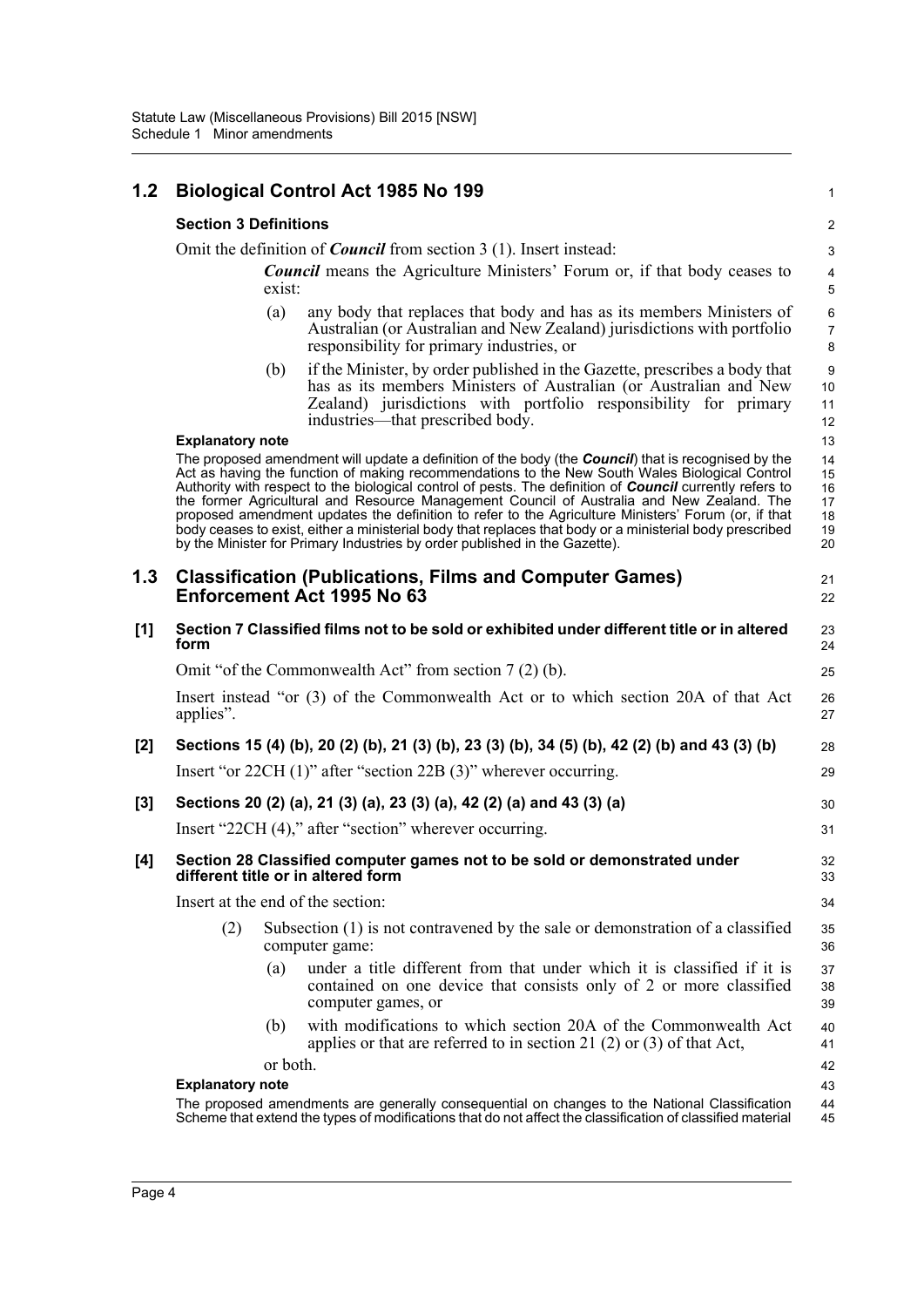|     | and that provide for a new method for classifying material under the Classification (Publications, Films<br>and Computer Games) Act 1995 of the Commonwealth.                                                                                                                                                                                                                                                                                                                                                                                                                                                                                                                                                                                       | 1<br>$\overline{c}$                          |
|-----|-----------------------------------------------------------------------------------------------------------------------------------------------------------------------------------------------------------------------------------------------------------------------------------------------------------------------------------------------------------------------------------------------------------------------------------------------------------------------------------------------------------------------------------------------------------------------------------------------------------------------------------------------------------------------------------------------------------------------------------------------------|----------------------------------------------|
|     | Item [1] includes the new types of modifications as modifications excluded from the offence of selling<br>or exhibiting a classified film under a different title or in an altered form.                                                                                                                                                                                                                                                                                                                                                                                                                                                                                                                                                            | 3<br>4                                       |
|     | Item [4] excludes from the offence of selling or demonstrating classified computer games under a<br>different title or in an altered form, the same modifications and alterations in title that apply to the<br>corresponding offence applying to classified films.                                                                                                                                                                                                                                                                                                                                                                                                                                                                                 | 5<br>6<br>7                                  |
|     | Items [2] and [3] extend various provisions (that allow certain material, the classification of which has<br>been revoked or that has been reclassified, to bear its previous classification markings, or that allow<br>the display of those previous markings and associated consumer advice, for a limited period after the<br>revocation or reclassification) to revocation of a classification, or reclassification, made using the new<br>method of classification referred to above.                                                                                                                                                                                                                                                          | 8<br>9<br>10<br>11<br>12                     |
| 1.4 | <b>Conveyancers Licensing Act 2003 No 3</b>                                                                                                                                                                                                                                                                                                                                                                                                                                                                                                                                                                                                                                                                                                         | 13                                           |
| [1] | <b>Section 19 Business names</b>                                                                                                                                                                                                                                                                                                                                                                                                                                                                                                                                                                                                                                                                                                                    | 14                                           |
|     | Omit section 19 $(1)$ and $(2)$ .                                                                                                                                                                                                                                                                                                                                                                                                                                                                                                                                                                                                                                                                                                                   | 15                                           |
| [2] | <b>Section 19 (4)</b>                                                                                                                                                                                                                                                                                                                                                                                                                                                                                                                                                                                                                                                                                                                               | 16                                           |
|     | Omit "The provisions of this section are". Insert instead "Subsection (3) is".                                                                                                                                                                                                                                                                                                                                                                                                                                                                                                                                                                                                                                                                      | 17                                           |
|     | <b>Explanatory note</b>                                                                                                                                                                                                                                                                                                                                                                                                                                                                                                                                                                                                                                                                                                                             | 18                                           |
|     | Item [1] of the proposed amendments removes provisions relating to the approval of business names<br>of licensed conveyancers by the Commissioner for Fair Trading, including an offence of conducting a<br>conveyancing business under an unapproved business name. The Business Names Registration<br>Act 2011 of the Commonwealth provides for the registration of business names by the Australian<br>Securities and Investments Commission (ASIC) and includes an offence of carrying on a business<br>under an unregistered business name (section 18). The proposed amendment removes an<br>unnecessary duplication of both roles (of the Commissioner for Fair Trading and ASIC) and offences.<br>Item [2] makes a consequential amendment. | 19<br>20<br>21<br>22<br>23<br>24<br>25<br>26 |
|     |                                                                                                                                                                                                                                                                                                                                                                                                                                                                                                                                                                                                                                                                                                                                                     |                                              |
| 1.5 | Co-operative Housing and Starr-Bowkett Societies Act 1998 No 11                                                                                                                                                                                                                                                                                                                                                                                                                                                                                                                                                                                                                                                                                     | 27                                           |
|     | Section 145 Final audit on merger etc                                                                                                                                                                                                                                                                                                                                                                                                                                                                                                                                                                                                                                                                                                               | 28                                           |
|     | Omit "prescribed statements and information" from section 145 (1).                                                                                                                                                                                                                                                                                                                                                                                                                                                                                                                                                                                                                                                                                  | 29                                           |
|     | Insert instead "the statements referred to in section 143 (2)".                                                                                                                                                                                                                                                                                                                                                                                                                                                                                                                                                                                                                                                                                     | 30                                           |
|     | <b>Explanatory note</b>                                                                                                                                                                                                                                                                                                                                                                                                                                                                                                                                                                                                                                                                                                                             | 31                                           |
|     | The proposed amendment to the Co-operative Housing and Starr-Bowkett Societies Act 1998<br>removes a requirement for matters that must be contained in certain audits to be prescribed by a<br>regulation and recreates in that Act the substance of the relevant provision of the Co-operative<br>Housing and Starr-Bowkett Societies Regulation 2005.                                                                                                                                                                                                                                                                                                                                                                                             | 32<br>33<br>34<br>35                         |
| 1.6 | Co-operative Housing and Starr-Bowkett Societies Regulation 2005                                                                                                                                                                                                                                                                                                                                                                                                                                                                                                                                                                                                                                                                                    | 36                                           |
| [1] | Part 9, heading                                                                                                                                                                                                                                                                                                                                                                                                                                                                                                                                                                                                                                                                                                                                     | 37                                           |
|     | Omit the heading. Insert instead:                                                                                                                                                                                                                                                                                                                                                                                                                                                                                                                                                                                                                                                                                                                   | 38                                           |
|     | Part 9<br><b>Returns</b>                                                                                                                                                                                                                                                                                                                                                                                                                                                                                                                                                                                                                                                                                                                            | 39                                           |
| [2] | <b>Clause 24 Prescribed statements and information</b>                                                                                                                                                                                                                                                                                                                                                                                                                                                                                                                                                                                                                                                                                              | 40                                           |
|     | Omit the clause.                                                                                                                                                                                                                                                                                                                                                                                                                                                                                                                                                                                                                                                                                                                                    | 41                                           |
|     | <b>Explanatory note</b>                                                                                                                                                                                                                                                                                                                                                                                                                                                                                                                                                                                                                                                                                                                             | 42                                           |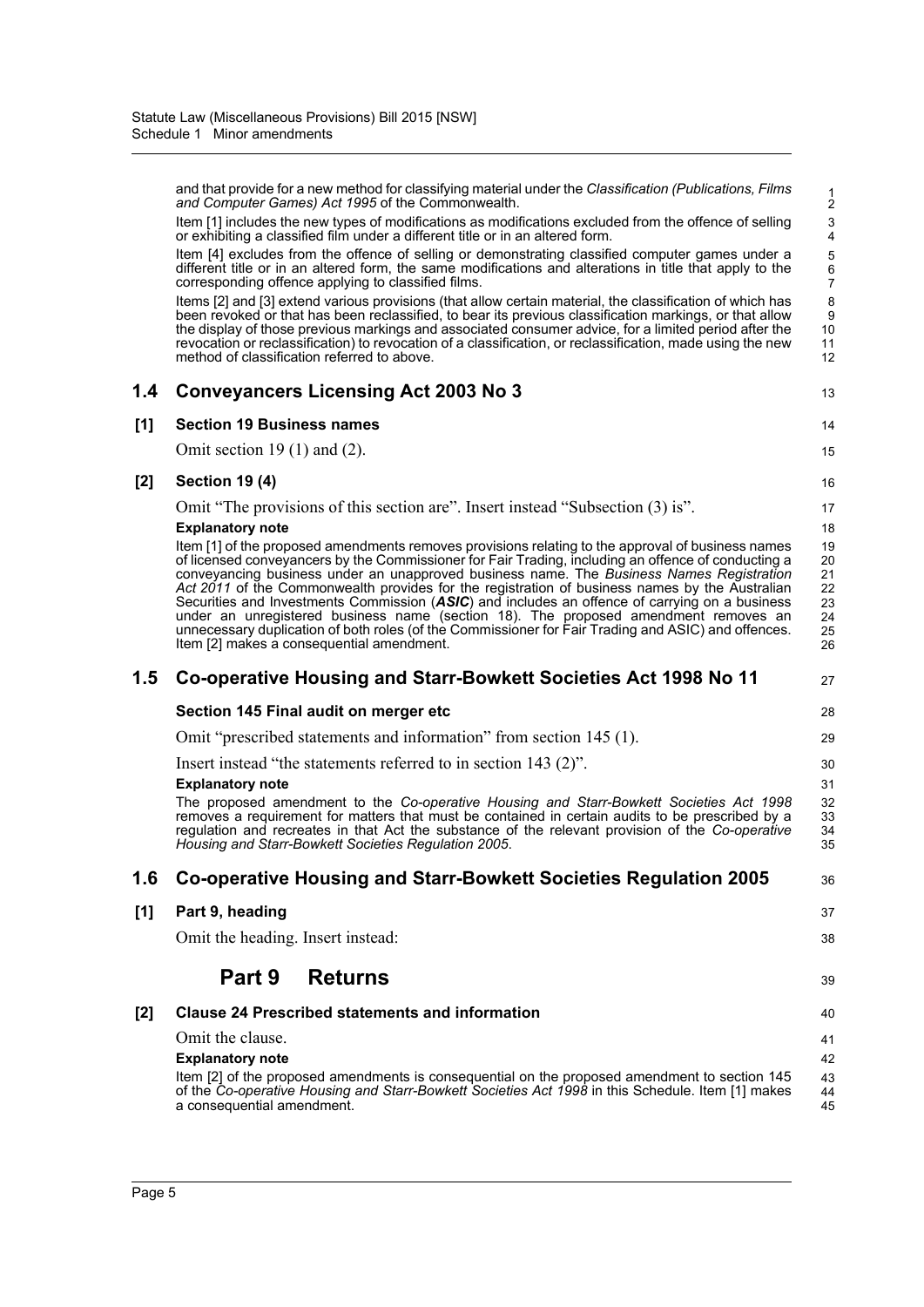| 1.7   | <b>Crime Commission Act 2012 No 66</b>                                                                                                                                                                                                                                                                                                                                                                                                                                                                                               | 1                                |
|-------|--------------------------------------------------------------------------------------------------------------------------------------------------------------------------------------------------------------------------------------------------------------------------------------------------------------------------------------------------------------------------------------------------------------------------------------------------------------------------------------------------------------------------------------|----------------------------------|
| [1]   | Section 50 Members of the Management Committee                                                                                                                                                                                                                                                                                                                                                                                                                                                                                       | 2                                |
|       | Omit section 50 $(1)$ (e). Insert instead:                                                                                                                                                                                                                                                                                                                                                                                                                                                                                           | $\ensuremath{\mathsf{3}}$        |
|       | the Secretary of the Department of Justice or a senior executive of that<br>(e)<br>Department nominated by the Secretary.                                                                                                                                                                                                                                                                                                                                                                                                            | $\overline{4}$<br>5              |
| [2]   | Schedule 2 Provisions relating to the members and procedure of the Management<br><b>Committee</b>                                                                                                                                                                                                                                                                                                                                                                                                                                    | 6<br>$\overline{7}$              |
|       | Omit clause 2 (2) (d). Insert instead:                                                                                                                                                                                                                                                                                                                                                                                                                                                                                               | 8                                |
|       | the Secretary of the Department of Justice or the Secretary's nominee.<br>(d)                                                                                                                                                                                                                                                                                                                                                                                                                                                        | 9                                |
|       | Commencement                                                                                                                                                                                                                                                                                                                                                                                                                                                                                                                         | 10                               |
|       | The amendments to the Crime Commission Act 2012 commence, or are taken to have commenced,<br>on 1 July 2015.                                                                                                                                                                                                                                                                                                                                                                                                                         | 11<br>12                         |
|       | <b>Explanatory note</b>                                                                                                                                                                                                                                                                                                                                                                                                                                                                                                              | 13                               |
|       | At present the Chief Executive of the Ministry for Police and Emergency Services is an ex-officio<br>member of the New South Wales Crime Commission Management Committee. The Ministry for<br>Police and Emergency Services is to be amalgamated with the Department of Justice on 1 July 2015<br>by administrative arrangements order and references to the Ministry and the Chief Executive of the<br>Ministry will be construed as references to the Department of Justice and the Secretary of that<br>Department, respectively. | 14<br>15<br>16<br>17<br>18<br>19 |
|       | Item [1] of the proposed amendments enables the Secretary of the Department of Justice to nominate<br>a senior executive of that Department to be a member of the Management Committee instead of the<br>Secretary. Item [2] is a consequential amendment.                                                                                                                                                                                                                                                                           | 20<br>21<br>22                   |
| 1.8   | <b>Environmental Planning and Assessment Act 1979 No 203</b>                                                                                                                                                                                                                                                                                                                                                                                                                                                                         | 23                               |
|       | Section 79BA Consultation and development consent—certain bush fire prone land                                                                                                                                                                                                                                                                                                                                                                                                                                                       | 24                               |
|       | Omit "the document entitled <i>Planning for Bush Fire Protection</i> , ISBN 0 9751033 2 6,"<br>from section 79BA $(1)$ $(a)$ .                                                                                                                                                                                                                                                                                                                                                                                                       | 25<br>26                         |
|       | Insert instead "the version (as prescribed by the regulations) of the document entitled<br>Planning for Bush Fire Protection".<br><b>Explanatory note</b>                                                                                                                                                                                                                                                                                                                                                                            | 27<br>28<br>29                   |
|       | The proposed amendment makes it clear that the regulations may prescribe a version of the<br>document that a consent authority must take into account in determining whether development<br>consent can be granted in relation to bush fire prone land.                                                                                                                                                                                                                                                                              | 30<br>31<br>32                   |
| 1.9   | <b>Environmental Planning and Assessment Amendment Act 2014 No 79</b>                                                                                                                                                                                                                                                                                                                                                                                                                                                                | 33                               |
| [1]   | Schedule 2 Amendment of Environmental Planning and Assessment Act 1979<br>No 203-Enforcement powers                                                                                                                                                                                                                                                                                                                                                                                                                                  | 34<br>35                         |
|       | Insert "(including a tenant or other lawful occupant who is not the owner)" after "the<br>premises" in the definition of <i>occupier</i> in proposed section 119A in Schedule 2 [2].                                                                                                                                                                                                                                                                                                                                                 | 36<br>37                         |
| $[2]$ | Schedule 3 Amendment of Environmental Planning and Assessment Act 1979<br>No 203-ePlanning                                                                                                                                                                                                                                                                                                                                                                                                                                           | 38<br>39                         |
|       | Insert after item $[5]$ :                                                                                                                                                                                                                                                                                                                                                                                                                                                                                                            | 40                               |
|       | Section 79 Public participation-designated development<br>[5A]                                                                                                                                                                                                                                                                                                                                                                                                                                                                       | 41                               |
|       | Omit "in a newspaper circulating in the locality" from section 79 $(1)$ (d).                                                                                                                                                                                                                                                                                                                                                                                                                                                         | 42                               |
|       | Commencement                                                                                                                                                                                                                                                                                                                                                                                                                                                                                                                         | 43                               |
|       | Item [1] of the amendments to the Environmental Planning and Assessment Amendment Act 2014<br>commences on the date of assent to the Statute Law (Miscellaneous Provisions) Act 2015.                                                                                                                                                                                                                                                                                                                                                | 44<br>45                         |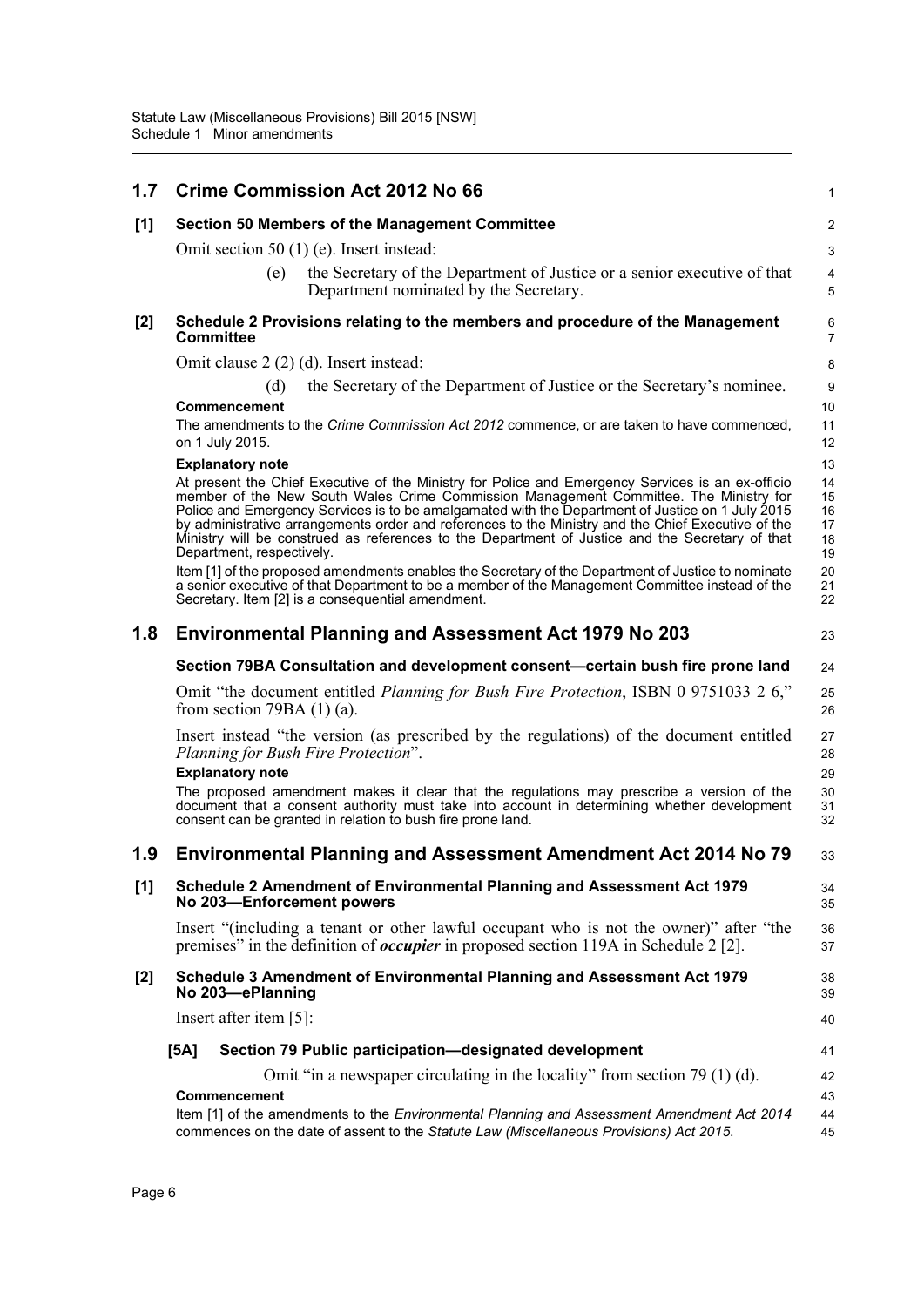| <b>Explanatory note</b>                                                                                                                                                                                                                                                                                                                                                                                                                                                                                                                                                                                                                                 | 1                                                                   |
|---------------------------------------------------------------------------------------------------------------------------------------------------------------------------------------------------------------------------------------------------------------------------------------------------------------------------------------------------------------------------------------------------------------------------------------------------------------------------------------------------------------------------------------------------------------------------------------------------------------------------------------------------------|---------------------------------------------------------------------|
| Item [1] of the proposed amendments makes it clear that the definition of <b>occupier</b> of premises<br>includes a tenant or other lawful occupant who is not the owner of the premises.                                                                                                                                                                                                                                                                                                                                                                                                                                                               | $\boldsymbol{2}$<br>$\ensuremath{\mathsf{3}}$                       |
| Item [2] inserts an additional amendment relating to the proposed introduction of the NSW planning<br>portal website. The amendment removes the requirement that notice of a development application for<br>designated development be published in a newspaper circulating in the locality and allows instead for<br>notification in accordance with the regulations. The amendment was inadvertently omitted when other<br>amendments were made by the Environmental Planning and Assessment Amendment Act 2014 to<br>enable notification on the NSW planning portal website when the website becomes operational for the<br>purposes of notification. | $\overline{\mathbf{4}}$<br>5<br>6<br>$\overline{7}$<br>8<br>9<br>10 |
| 1.10 Environmental Planning and Assessment Regulation 2000                                                                                                                                                                                                                                                                                                                                                                                                                                                                                                                                                                                              | 11                                                                  |
| <b>Clause 272 Planning for Bush Fire Protection</b>                                                                                                                                                                                                                                                                                                                                                                                                                                                                                                                                                                                                     | 12                                                                  |
| Omit "the document entitled Planning for Bush Fire Protection, ISBN 0 9751033 2 6,<br>prepared by the NSW Rural Fire Service in co-operation with the Department of Planning,<br>dated December 2006,".                                                                                                                                                                                                                                                                                                                                                                                                                                                 | 13<br>14<br>15                                                      |
| Insert instead "the version of the document entitled <i>Planning for Bush Fire Protection</i> with<br>ISBN 0 9751033 2 6 and dated December 2006".<br><b>Explanatory note</b>                                                                                                                                                                                                                                                                                                                                                                                                                                                                           | 16<br>17<br>18                                                      |
| The proposed amendment is consequential on the proposed amendment to section 79BA of the<br>Environmental Planning and Assessment Act 1979 in this Schedule.                                                                                                                                                                                                                                                                                                                                                                                                                                                                                            | 19<br>20                                                            |
| 1.11 Gambling (Two-up) Act 1998 No 115                                                                                                                                                                                                                                                                                                                                                                                                                                                                                                                                                                                                                  | 21                                                                  |
| <b>Section 4A</b>                                                                                                                                                                                                                                                                                                                                                                                                                                                                                                                                                                                                                                       | 22                                                                  |
| Omit the section. Insert instead:                                                                                                                                                                                                                                                                                                                                                                                                                                                                                                                                                                                                                       | 23                                                                  |
| <b>4A</b><br>Meaning of "commemorative day"                                                                                                                                                                                                                                                                                                                                                                                                                                                                                                                                                                                                             | 24                                                                  |
|                                                                                                                                                                                                                                                                                                                                                                                                                                                                                                                                                                                                                                                         |                                                                     |
| A <i>commemorative day</i> means any of the following:                                                                                                                                                                                                                                                                                                                                                                                                                                                                                                                                                                                                  | 25                                                                  |
| 15 August (in any year),<br>(a)                                                                                                                                                                                                                                                                                                                                                                                                                                                                                                                                                                                                                         | 26                                                                  |
| 11 November (in any year, but only that part of that day that is after<br>(b)<br>$12$ noon),                                                                                                                                                                                                                                                                                                                                                                                                                                                                                                                                                            | 27<br>28                                                            |
| any other day or part of a day prescribed by the regulations as a<br>(c)<br>commemorative day for the purposes of this Act.                                                                                                                                                                                                                                                                                                                                                                                                                                                                                                                             | 29<br>30                                                            |
| <b>Explanatory note</b>                                                                                                                                                                                                                                                                                                                                                                                                                                                                                                                                                                                                                                 | 31                                                                  |
| The proposed amendment incorporates into the Gambling (Two-up) Act 1998 a provision in the<br>Gambling (Two-up) Regulation 2010 that allows two-up to be played in certain circumstances on<br>Victory in the Pacific Day (15 August) and after 12 noon on Remembrance Day (11 November). These<br>dates have been prescribed by regulations for about 10 years as commemorative days on which a<br>game of two-up is allowed to be played.                                                                                                                                                                                                             | 32<br>33<br>34<br>35<br>36                                          |
| The Regulation is made redundant by the proposed amendment and consequently its repeal is<br>contained in Schedule 6.                                                                                                                                                                                                                                                                                                                                                                                                                                                                                                                                   | 37<br>38                                                            |
| 1.12 Gaming Machines Act 2001 No 127                                                                                                                                                                                                                                                                                                                                                                                                                                                                                                                                                                                                                    | 39                                                                  |
| Section 32 Gaming machine thresholds for venues                                                                                                                                                                                                                                                                                                                                                                                                                                                                                                                                                                                                         | 40                                                                  |
| Omit "or any hotel or club premises in respect of which gaming machine entitlements have<br>not been allocated as at the commencement of this section (as inserted by the <i>Gaming</i><br><i>Machines Amendment Act 2008</i> )," from section 32 (4).                                                                                                                                                                                                                                                                                                                                                                                                  | 41<br>42<br>43                                                      |
| <b>Explanatory note</b><br>The proposed amendment removes redundant text relating to the setting by the Independent Liquor                                                                                                                                                                                                                                                                                                                                                                                                                                                                                                                              | 44                                                                  |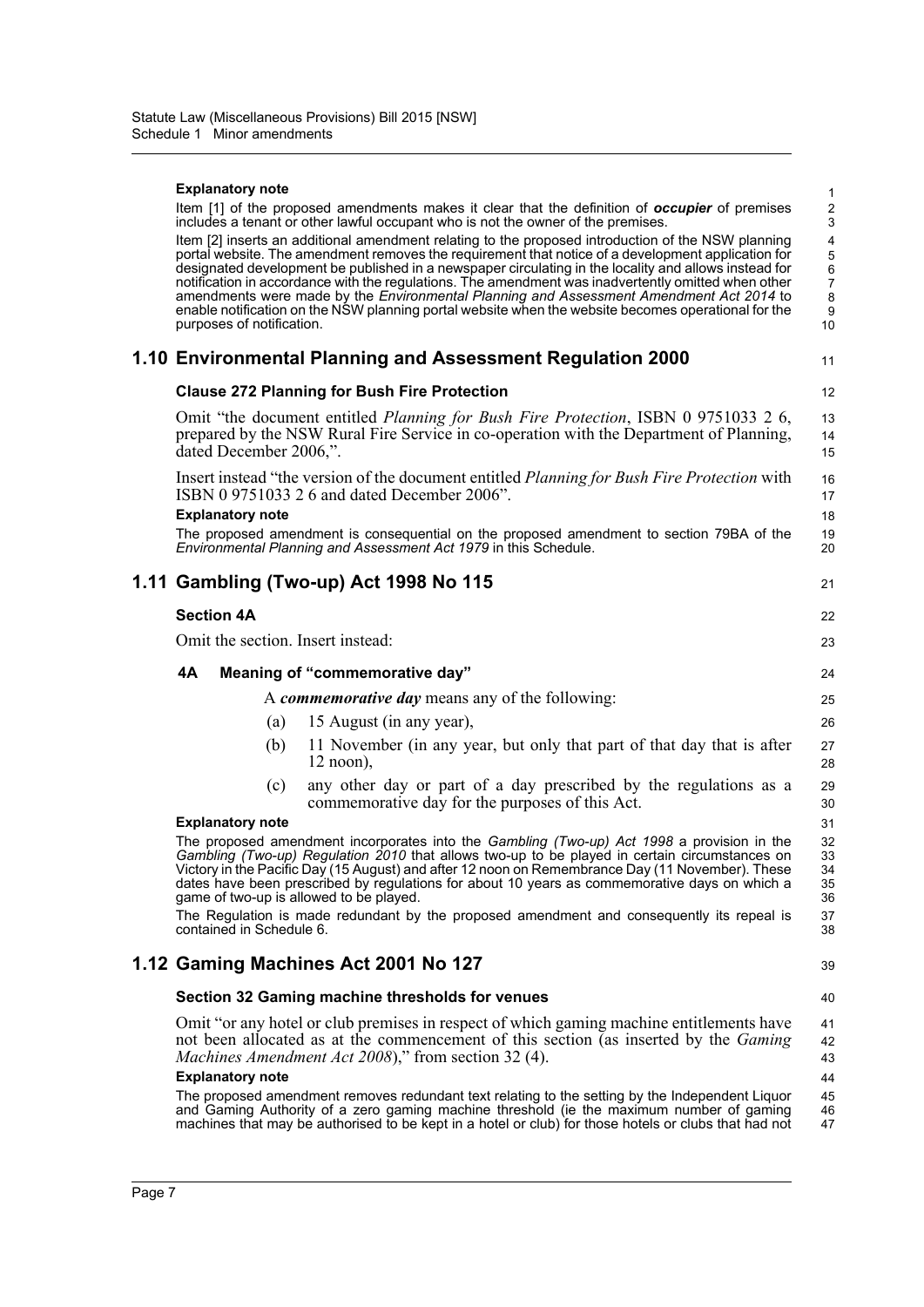|       | introduced.                              | been allocated gaming machine entitlements at the time the gaming machine threshold scheme was                                                                                                                                                                                                                                                                                                                                                                                                                                                                                                                                                                                                           | $\frac{1}{2}$                                      |
|-------|------------------------------------------|----------------------------------------------------------------------------------------------------------------------------------------------------------------------------------------------------------------------------------------------------------------------------------------------------------------------------------------------------------------------------------------------------------------------------------------------------------------------------------------------------------------------------------------------------------------------------------------------------------------------------------------------------------------------------------------------------------|----------------------------------------------------|
|       |                                          | 1.13 Health Care Complaints Act 1993 No 105                                                                                                                                                                                                                                                                                                                                                                                                                                                                                                                                                                                                                                                              | 3                                                  |
| [1]   |                                          | Section 25 Notification of certain complaints to Health Secretary                                                                                                                                                                                                                                                                                                                                                                                                                                                                                                                                                                                                                                        | 4                                                  |
|       |                                          | Insert after the matter relating to the <i>Anatomy Act 1977</i> in section 25 (1):                                                                                                                                                                                                                                                                                                                                                                                                                                                                                                                                                                                                                       | 5                                                  |
|       |                                          | Assisted Reproductive Technology Act 2007<br>$\bullet$                                                                                                                                                                                                                                                                                                                                                                                                                                                                                                                                                                                                                                                   | 6                                                  |
| $[2]$ |                                          | Schedule 4 Savings, transitional and other provisions                                                                                                                                                                                                                                                                                                                                                                                                                                                                                                                                                                                                                                                    | 7                                                  |
|       | Insert after Part 8:                     |                                                                                                                                                                                                                                                                                                                                                                                                                                                                                                                                                                                                                                                                                                          | 8                                                  |
|       | Part 9                                   | <b>Provision consequent on enactment of Statute Law</b><br>(Miscellaneous Provisions) Act 2015                                                                                                                                                                                                                                                                                                                                                                                                                                                                                                                                                                                                           | 9<br>10                                            |
|       | 23                                       | Notification of certain complaints relating to breach of Assisted Reproductive<br><b>Technology Act 2007</b>                                                                                                                                                                                                                                                                                                                                                                                                                                                                                                                                                                                             | 11<br>12                                           |
|       |                                          | The amendment made to section 25 by the Statute Law (Miscellaneous<br>Provisions) Act 2015 extends to any complaint made before 8 July 2015<br>(except for any complaint that the Commission is no longer dealing with on<br>that day).                                                                                                                                                                                                                                                                                                                                                                                                                                                                  | 13<br>14<br>15<br>16                               |
|       | <b>Explanatory note</b><br>commencement. | Item [1] of the proposed amendments ensures that the Health Care Complaints Commission is<br>required to notify the Health Secretary of the details of complaints that have been assessed by the<br>Commission and appear to it to involve a possible breach of the Assisted Reproductive Technology<br>Act 2007. As is the case with other Acts listed in section 25 (1) of the Health Care Complaints<br>Act 1993, enforcement of the Assisted Reproductive Technology Act 2007 is primarily the<br>responsibility of the Health Secretary. Item [2] extends the proposed amendment to complaints that<br>the Commission has received before the amendment commences and is still dealing with on that | 17<br>18<br>19<br>20<br>21<br>22<br>23<br>24<br>25 |
|       |                                          | 1.14 Holiday Parks (Long-term Casual Occupation) Act 2002 No 88                                                                                                                                                                                                                                                                                                                                                                                                                                                                                                                                                                                                                                          | 26                                                 |
| [1]   |                                          | <b>Section 3 Definitions</b>                                                                                                                                                                                                                                                                                                                                                                                                                                                                                                                                                                                                                                                                             | 27                                                 |
|       |                                          | Insert in alphabetical order in section $3(1)$ :                                                                                                                                                                                                                                                                                                                                                                                                                                                                                                                                                                                                                                                         | 28                                                 |
|       |                                          | approved form means a form approved by the principal registrar of the<br>Tribunal.                                                                                                                                                                                                                                                                                                                                                                                                                                                                                                                                                                                                                       | 29<br>30                                           |
| [2]   |                                          | Section 30 Enforcement of orders for possession                                                                                                                                                                                                                                                                                                                                                                                                                                                                                                                                                                                                                                                          | 31                                                 |
|       |                                          | Omit "in or to the effect of the form prescribed by the regulations" from section 30 (1).                                                                                                                                                                                                                                                                                                                                                                                                                                                                                                                                                                                                                | 32                                                 |
|       |                                          | Insert instead "in the approved form".                                                                                                                                                                                                                                                                                                                                                                                                                                                                                                                                                                                                                                                                   | 33                                                 |
|       | <b>Explanatory note</b>                  | The proposed amendments replace a requirement for certain warrants for possession to be in the<br>form prescribed by regulations with a requirement for those warrants to be in the form approved by<br>the principal registrar of the Civil and Administrative Tribunal of New South Wales. The warrants for<br>possession concerned are issued by that principal registrar. A similar amendment is proposed to be<br>made to the Residential (Land Lease) Communities Act 2013 in this Schedule.                                                                                                                                                                                                       | 34<br>35<br>36<br>37<br>38<br>39                   |
|       |                                          | 1.15 Holiday Parks (Long-term Casual Occupation) Regulation 2009                                                                                                                                                                                                                                                                                                                                                                                                                                                                                                                                                                                                                                         | 40                                                 |
| [1]   |                                          | Clause 12 Warrant enforcing order for possession of premises                                                                                                                                                                                                                                                                                                                                                                                                                                                                                                                                                                                                                                             | 41                                                 |
|       | Omit the clause.                         |                                                                                                                                                                                                                                                                                                                                                                                                                                                                                                                                                                                                                                                                                                          | 42                                                 |
|       |                                          |                                                                                                                                                                                                                                                                                                                                                                                                                                                                                                                                                                                                                                                                                                          |                                                    |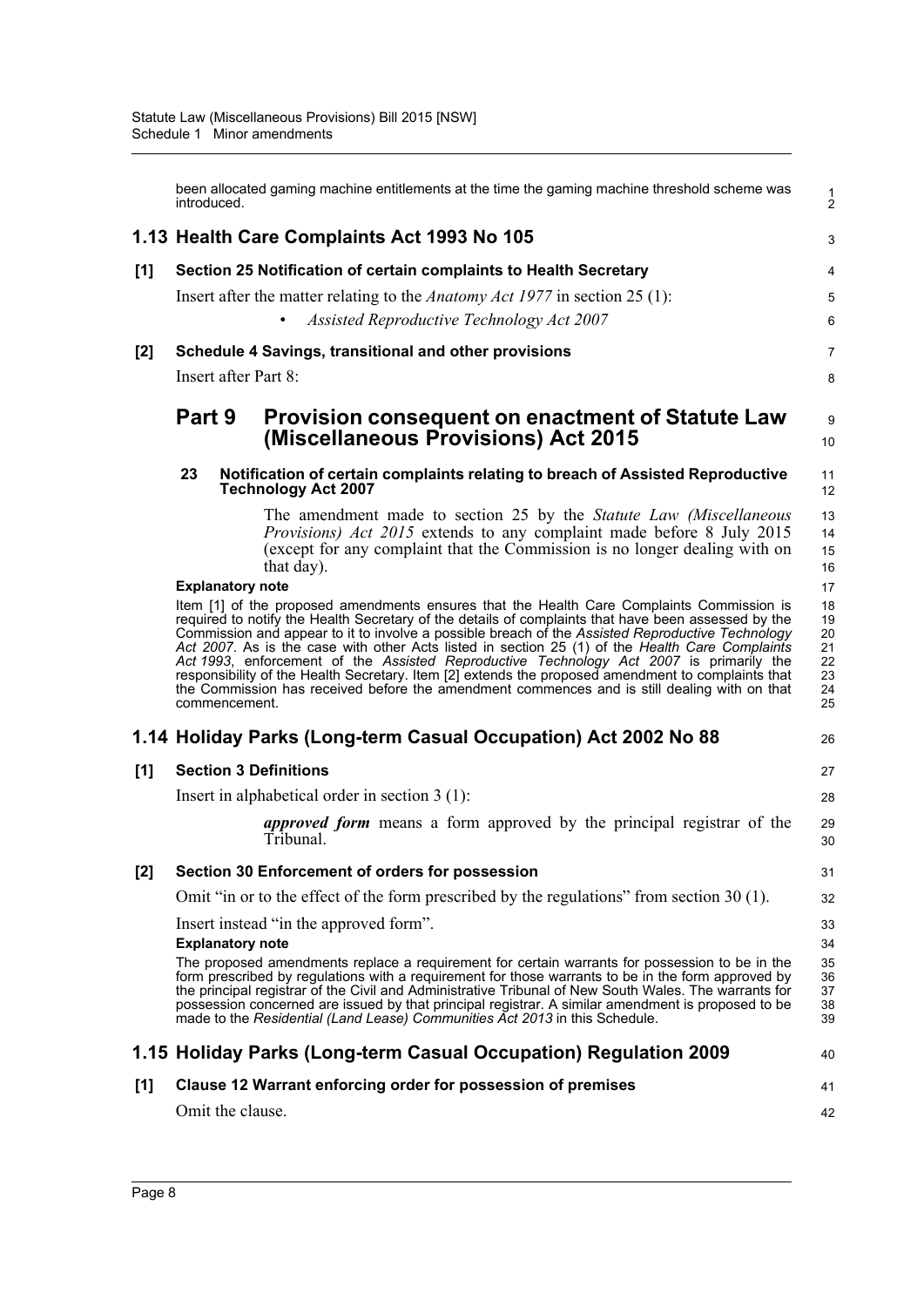| [2]   | <b>Schedule 1 Form</b>                        |     |                                                                                                                                                                                                                                                                                                                                                                     | 1                                                   |
|-------|-----------------------------------------------|-----|---------------------------------------------------------------------------------------------------------------------------------------------------------------------------------------------------------------------------------------------------------------------------------------------------------------------------------------------------------------------|-----------------------------------------------------|
|       | Omit the Schedule.<br><b>Explanatory note</b> |     | The proposed amendments are consequential on the proposed amendments to the Holiday Parks<br>(Long-term Casual Occupation) Act 2002 in this Schedule.                                                                                                                                                                                                               | $\overline{c}$<br>3<br>$\overline{\mathbf{4}}$<br>5 |
|       |                                               |     | 1.16 Home Building Act 1989 No 147                                                                                                                                                                                                                                                                                                                                  | 6                                                   |
| [1]   |                                               |     | Section 127 Power to obtain information                                                                                                                                                                                                                                                                                                                             | 7                                                   |
|       |                                               |     | Omit "authorised officer" from section 127 (7). Insert instead "authorised person".                                                                                                                                                                                                                                                                                 | 8                                                   |
| [2]   | <b>Section 127 (7)</b>                        |     |                                                                                                                                                                                                                                                                                                                                                                     | 9                                                   |
|       |                                               |     | Omit "the officer". Insert instead "the authorised person".                                                                                                                                                                                                                                                                                                         | 10                                                  |
| $[3]$ |                                               |     | Section 127A Power to request name and address of persons undertaking residential<br>building work or specialist work                                                                                                                                                                                                                                               | 11<br>12                                            |
|       |                                               |     | Omit "authorised officer" wherever occurring in section 127A (1), (2) and (5).                                                                                                                                                                                                                                                                                      | 13                                                  |
|       |                                               |     | Insert instead "authorised person".                                                                                                                                                                                                                                                                                                                                 | 14                                                  |
| [4]   | <b>Section 127A (6)</b>                       |     |                                                                                                                                                                                                                                                                                                                                                                     | 15                                                  |
|       |                                               |     | Omit the subsection. Insert instead:                                                                                                                                                                                                                                                                                                                                | 16                                                  |
|       | (6)                                           |     | In this section:                                                                                                                                                                                                                                                                                                                                                    | 17                                                  |
|       |                                               |     | authorised person means:                                                                                                                                                                                                                                                                                                                                            | 18                                                  |
|       |                                               | (a) | a person authorised in writing by the Chief Executive for the purposes<br>of this section and holding a certificate issued by the Chief Executive as<br>to that authority, or                                                                                                                                                                                       | 19<br>20<br>21                                      |
|       |                                               | (b) | an investigator appointed under section 18 of the Fair Trading<br>Act 1987.                                                                                                                                                                                                                                                                                         | 22<br>23                                            |
| [5]   |                                               |     | <b>Schedule 4 Savings and transitional provisions</b>                                                                                                                                                                                                                                                                                                               | 24                                                  |
|       | Omit clause 91 (4).                           |     |                                                                                                                                                                                                                                                                                                                                                                     | 25                                                  |
|       | <b>Explanatory note</b>                       |     |                                                                                                                                                                                                                                                                                                                                                                     | 26                                                  |
|       |                                               |     | Items [3] and [4] of the proposed amendments extend a power to request the name and address of<br>persons undertaking residential building or specialist work to investigators appointed under the Fair<br>Trading Act 1987. (Relevantly, such investigators also have the power to obtain certain information<br>under section 127 of the Home Building Act 1989.) | 27<br>28<br>29<br>30                                |
|       |                                               |     | Items [1] and [2] correct terminology.<br>Item [5] removes a transitional annual reporting obligation that is no longer required.                                                                                                                                                                                                                                   | 31<br>32                                            |
|       | 1.17 Liquor Act 2007 No 90                    |     |                                                                                                                                                                                                                                                                                                                                                                     |                                                     |
|       |                                               |     |                                                                                                                                                                                                                                                                                                                                                                     | 33                                                  |
| [1]   |                                               |     | <b>Section 48 Community impact</b>                                                                                                                                                                                                                                                                                                                                  | 34                                                  |
|       |                                               |     | Omit the note to section 48 (3D).                                                                                                                                                                                                                                                                                                                                   | 35                                                  |
| [2]   |                                               |     | Section 49B Special provisions relating to multi-occasion ETAs                                                                                                                                                                                                                                                                                                      | 36                                                  |
|       | Omit section 49B (5).                         |     |                                                                                                                                                                                                                                                                                                                                                                     | 37                                                  |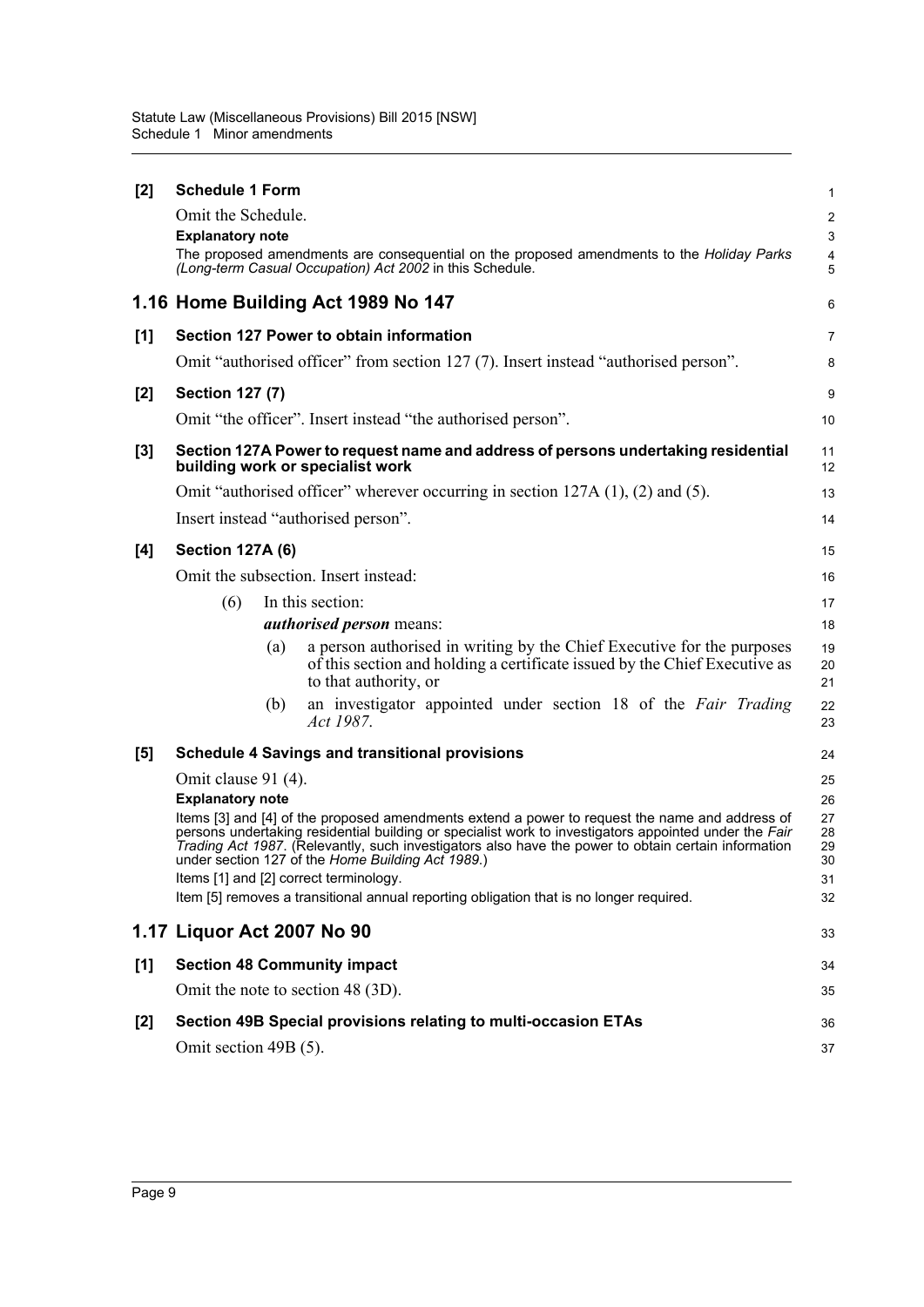| $[3]$ |                                               | Section 144F 3 strikes-remedial action                                                                                                                                                                                                                                                                                                                                                                                                                                                                                                                                                    | 1                                                             |
|-------|-----------------------------------------------|-------------------------------------------------------------------------------------------------------------------------------------------------------------------------------------------------------------------------------------------------------------------------------------------------------------------------------------------------------------------------------------------------------------------------------------------------------------------------------------------------------------------------------------------------------------------------------------------|---------------------------------------------------------------|
|       | wherever occurring.                           | Omit "the third strike was incurred" from section $144F(3)$ (b) (i) and (c) and (4) (a)                                                                                                                                                                                                                                                                                                                                                                                                                                                                                                   | 2<br>$\mathsf 3$                                              |
|       | committed".                                   | Insert instead "the prescribed offence resulting in the third strike being incurred was                                                                                                                                                                                                                                                                                                                                                                                                                                                                                                   | 4<br>5                                                        |
|       | <b>Explanatory note</b>                       | Item [2] of the proposed amendments removes a provision that has had the unintended effect of<br>automatically revoking any ongoing extended trading authorisation (including those that do not relate<br>to late trading) for licensed premises when a multi-occasion extended trading authorisation is granted<br>for those premises. Item [1] makes a consequential amendment.<br>Item [3] makes it clear that the disqualification of a licensee, manager, business owner or close<br>associate under the 3-strikes disciplinary scheme applies in relation to the person who was the | $6\phantom{1}6$<br>$\overline{7}$<br>8<br>9<br>10<br>11<br>12 |
|       |                                               | licensee, manager, business owner or close associate at the time when the offence that resulted in<br>the third strike being incurred was committed.                                                                                                                                                                                                                                                                                                                                                                                                                                      | 13<br>14                                                      |
|       |                                               | 1.18 Mental Health Amendment (Statutory Review) Act 2014 No 85                                                                                                                                                                                                                                                                                                                                                                                                                                                                                                                            | 15                                                            |
| [1]   |                                               | Schedule 1 Amendment of Mental Health Act 2007 No 8                                                                                                                                                                                                                                                                                                                                                                                                                                                                                                                                       | 16                                                            |
|       | in Schedule 1 [44].                           | Insert "or the director of community treatment" after "officer" in proposed section 72A (3)                                                                                                                                                                                                                                                                                                                                                                                                                                                                                               | 17<br>18                                                      |
| $[2]$ | Schedule 1 [82]                               |                                                                                                                                                                                                                                                                                                                                                                                                                                                                                                                                                                                           | 19                                                            |
|       |                                               | Omit "serious harm" wherever occurring in proposed item 1 (b).                                                                                                                                                                                                                                                                                                                                                                                                                                                                                                                            | 20                                                            |
|       |                                               | Insert instead "serious physical harm".                                                                                                                                                                                                                                                                                                                                                                                                                                                                                                                                                   | 21                                                            |
| $[3]$ | Schedule 1 [86]                               |                                                                                                                                                                                                                                                                                                                                                                                                                                                                                                                                                                                           | 22                                                            |
|       | the proposed note.<br><b>Explanatory note</b> | Insert "or the director of community treatment" after "The authorised medical officer" in<br>Item [1] of the proposed amendments inserts a missing reference to a director of community treatment<br>in a provision that applies in relation to both an authorised medical officer and a director of community<br>treatment. Item [3] makes a consequential amendment to a note.<br>Item [2] revises the mental health certificate required to be given by a medical practitioner or                                                                                                      | 23<br>24<br>25<br>26<br>27<br>28<br>29                        |
|       |                                               | accredited person under section 19 of the Mental Health Act 2007 when detaining a mentally<br>disordered person to reflect more accurately the definition of <i>mentally disordered person</i> in that Act.                                                                                                                                                                                                                                                                                                                                                                               | 30<br>31                                                      |
|       |                                               | 1.19 Passenger Transport Act 2014 No 46                                                                                                                                                                                                                                                                                                                                                                                                                                                                                                                                                   | 32                                                            |
| [1]   |                                               | <b>Section 123 Referrals to IPART</b>                                                                                                                                                                                                                                                                                                                                                                                                                                                                                                                                                     | 33                                                            |
|       |                                               | Omit section 123 (6). Insert instead:                                                                                                                                                                                                                                                                                                                                                                                                                                                                                                                                                     | 34                                                            |
|       | (6)                                           | A referral may be varied or withdrawn by the Minister, with the approval of<br>the Minister administering the <i>Independent Pricing and Regulatory Tribunal</i><br>Act 1992. A variation or withdrawal of a referral does not affect the operation<br>of this Act or that Act in respect of a report on the referral, or the<br>subject-matter of the report, if the report was received by the Minister from<br>IPART before the variation or withdrawal.                                                                                                                               | 35<br>36<br>37<br>38<br>39<br>40                              |
| $[2]$ |                                               | <b>Section 166 Penalty notices</b>                                                                                                                                                                                                                                                                                                                                                                                                                                                                                                                                                        | 41                                                            |
|       |                                               | Omit section 166 (10). Insert instead:                                                                                                                                                                                                                                                                                                                                                                                                                                                                                                                                                    | 42                                                            |
|       | (10)                                          | In this section:                                                                                                                                                                                                                                                                                                                                                                                                                                                                                                                                                                          | 43                                                            |
|       |                                               | <i>authorised officer means:</i>                                                                                                                                                                                                                                                                                                                                                                                                                                                                                                                                                          | 44                                                            |
|       |                                               | a police officer, or                                                                                                                                                                                                                                                                                                                                                                                                                                                                                                                                                                      |                                                               |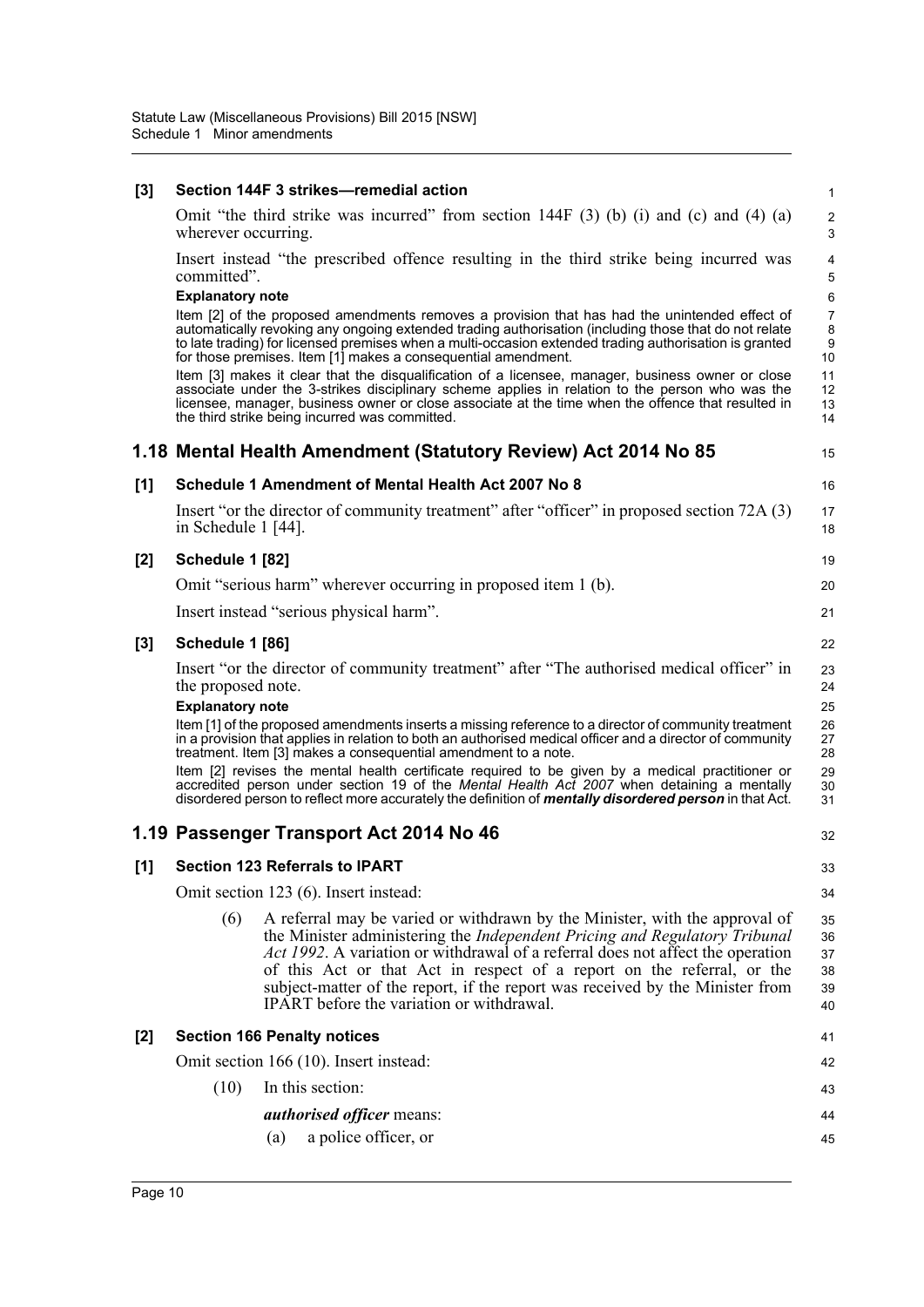|       | (b)                                 | another authorised officer authorised in writing by TfNSW or RMS as<br>an authorised officer for the purposes of this section.                                                                                                                                                                                                                                                                                                                                                                                                   | 1<br>$\overline{2}$                                 |
|-------|-------------------------------------|----------------------------------------------------------------------------------------------------------------------------------------------------------------------------------------------------------------------------------------------------------------------------------------------------------------------------------------------------------------------------------------------------------------------------------------------------------------------------------------------------------------------------------|-----------------------------------------------------|
| $[3]$ |                                     | Schedule 3 Savings, transitional and other provisions                                                                                                                                                                                                                                                                                                                                                                                                                                                                            | 3                                                   |
|       | <b>Explanatory note</b>             | Insert "during any period during which the existing air service licence is taken to be an air<br>route licence under this Act" after "this Act" in clause 5 (5).                                                                                                                                                                                                                                                                                                                                                                 | $\overline{\mathbf{4}}$<br>5<br>6                   |
|       | withdrawal was made.                | Item [1] of the proposed amendments clarifies that a report, or the subject-matter of a report, by the<br>Independent Pricing and Regulatory Tribunal in response to a referral of the Minister for Transport<br>and Infrastructure to it (for recommendations as to fares for public passenger services) is not affected<br>by a variation or withdrawal of the referral if the Minister received the report before the variation or                                                                                            | $\overline{7}$<br>8<br>$\boldsymbol{9}$<br>10<br>11 |
|       | replaced by the new Act).           | Item [2] removes the requirement for police officers to be specifically authorised by Transport for NSW<br>or Roads and Maritime Services to issue penalty notices under the Passenger Transport Act 2014<br>(the new Act). This corrects a drafting oversight and continues the existing situation in relation to the<br>issue of penalty notices under the <i>Passenger Transport Act 1990</i> (which is to be repealed and                                                                                                    | 12<br>13<br>14<br>15<br>16                          |
|       |                                     | Item [3] corrects a savings provision to ensure that an air route to which a deemed air route licence<br>applies is only deemed to be a "regulated air route" for the purposes of the new Act until the date on<br>which either the relevant licence would have expired under the Air Transport Act 1964 (if that Act had<br>not been repealed by the new Act) or the licence is sooner cancelled under the new Act.                                                                                                             | 17<br>18<br>19<br>20                                |
|       |                                     | 1.20 Prevention of Cruelty to Animals Act 1979 No 200                                                                                                                                                                                                                                                                                                                                                                                                                                                                            | 21                                                  |
| [1]   | The whole Act (except section 4)    |                                                                                                                                                                                                                                                                                                                                                                                                                                                                                                                                  | 22                                                  |
|       |                                     | Omit "Director-General" wherever occurring. Insert instead "Secretary".                                                                                                                                                                                                                                                                                                                                                                                                                                                          | 23                                                  |
| [2]   | <b>Section 4 Definitions</b>        |                                                                                                                                                                                                                                                                                                                                                                                                                                                                                                                                  | 24                                                  |
|       |                                     | Omit the definition of <b>Director-General</b> from section 4 (1).                                                                                                                                                                                                                                                                                                                                                                                                                                                               | 25                                                  |
|       | Insert in alphabetical order:       |                                                                                                                                                                                                                                                                                                                                                                                                                                                                                                                                  | 26                                                  |
|       |                                     | Secretary means the Secretary of the Department.                                                                                                                                                                                                                                                                                                                                                                                                                                                                                 | 27                                                  |
| $[3]$ |                                     | Section 4 (1), definition of "officer"                                                                                                                                                                                                                                                                                                                                                                                                                                                                                           | 28                                                  |
|       | Omit paragraph (b). Insert instead: |                                                                                                                                                                                                                                                                                                                                                                                                                                                                                                                                  | 29                                                  |
|       | (b)                                 | an officer of an approved charitable organisation who is appointed as an<br>officer for the purposes of this Act by the Minister or by the Secretary<br>or a Deputy Secretary of the Department, or                                                                                                                                                                                                                                                                                                                              | 30<br>31<br>32                                      |
|       | <b>Explanatory note</b>             |                                                                                                                                                                                                                                                                                                                                                                                                                                                                                                                                  | 33                                                  |
|       | inspector under that Act.           | Item [3] of the proposed amendments will allow the Secretary or a Deputy Secretary of the<br>Department (and not just the Minister for Primary Industries, as at present) to appoint an officer of an<br>approved charitable organisation as an <b>officer</b> for the purposes of the <i>Prevention of Cruelty to</i><br>Animals Act 1979. An officer has certain enforcement powers under that Act. Such an officer may also<br>be authorised by the Minister, Secretary or a Deputy Secretary to exercise the functions of an | 34<br>35<br>36<br>37<br>38<br>39                    |
|       |                                     | Items [1] and [2] make minor amendments that update terminology consequent on the enactment of<br>the Government Sector Employment Act 2013.                                                                                                                                                                                                                                                                                                                                                                                     | 40<br>41                                            |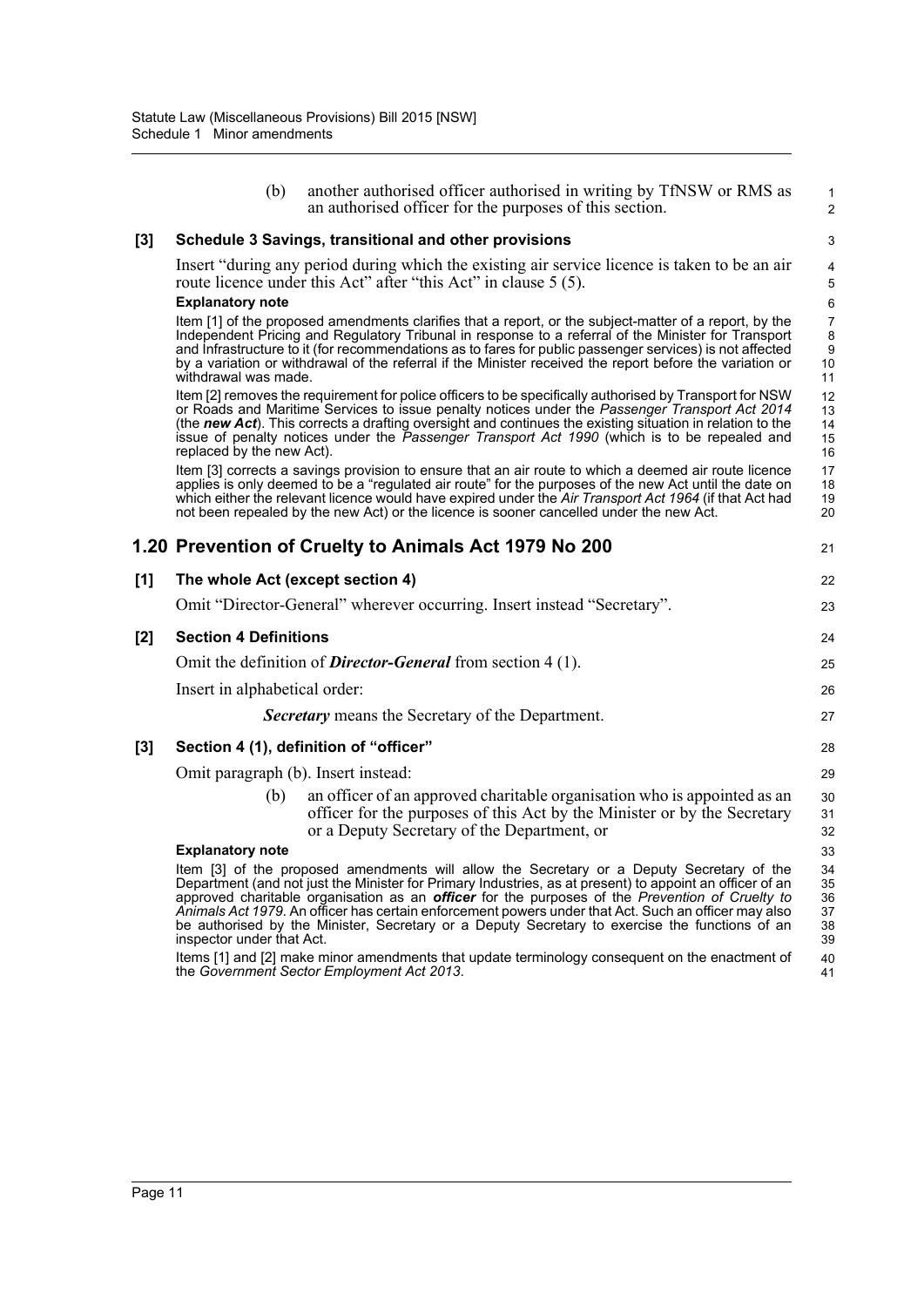|     | 1.21 Public Health Act 2010 No 127                                                                                                                                                                                                                                                                                                                                                                                                                                                                                                                                                                                                                                                                                                                                                                                                                                                                                                                                                                                                                                                                                                                                                                 | 1                                                                 |
|-----|----------------------------------------------------------------------------------------------------------------------------------------------------------------------------------------------------------------------------------------------------------------------------------------------------------------------------------------------------------------------------------------------------------------------------------------------------------------------------------------------------------------------------------------------------------------------------------------------------------------------------------------------------------------------------------------------------------------------------------------------------------------------------------------------------------------------------------------------------------------------------------------------------------------------------------------------------------------------------------------------------------------------------------------------------------------------------------------------------------------------------------------------------------------------------------------------------|-------------------------------------------------------------------|
|     | Section 98 Public health and disease registers                                                                                                                                                                                                                                                                                                                                                                                                                                                                                                                                                                                                                                                                                                                                                                                                                                                                                                                                                                                                                                                                                                                                                     | $\overline{\mathbf{c}}$                                           |
|     | Omit the definition of <i>personal information</i> from section 98 (7). Insert instead:                                                                                                                                                                                                                                                                                                                                                                                                                                                                                                                                                                                                                                                                                                                                                                                                                                                                                                                                                                                                                                                                                                            | 3                                                                 |
|     | <b>personal information</b> has the same meaning as in the <i>Health Records and</i><br><b>Information Privacy Act 2002.</b>                                                                                                                                                                                                                                                                                                                                                                                                                                                                                                                                                                                                                                                                                                                                                                                                                                                                                                                                                                                                                                                                       | 4<br>5                                                            |
|     | <b>Explanatory note</b>                                                                                                                                                                                                                                                                                                                                                                                                                                                                                                                                                                                                                                                                                                                                                                                                                                                                                                                                                                                                                                                                                                                                                                            | 6                                                                 |
|     | The proposed amendment removes an existing limitation on a power to provide personal information<br>that prevents the power from being used to provide personal information that is health information.<br>The amended provision will enable the Secretary of the Ministry of Health, or a person authorised by<br>the Secretary, to provide personal information (whether or not it is also health information) to a health<br>records linkage organisation (such as the Centre for Health Records Linkage) so that it can establish<br>and provide unique identifier numbers for the purposes of public health or disease registers.<br>Currently, only personal information that is not health information can be provided to a health records<br>linkage organisation and, therefore, public health and disease registers established under the Public<br>Health Act 2010 (apart from the Pap Test Register) cannot contain any information collected in<br>providing a health service. Unique identifier numbers are used on the registers in place of identifying<br>particulars (such as names and addresses) of the individuals to whom information contained in the<br>registers relates. | 7<br>8<br>9<br>10<br>11<br>12<br>13<br>14<br>15<br>16<br>17<br>18 |
|     | 1.22 Registered Clubs Act 1976 No 31                                                                                                                                                                                                                                                                                                                                                                                                                                                                                                                                                                                                                                                                                                                                                                                                                                                                                                                                                                                                                                                                                                                                                               | 19                                                                |
| [1] | Schedule 2 Savings, transitional and other provisions                                                                                                                                                                                                                                                                                                                                                                                                                                                                                                                                                                                                                                                                                                                                                                                                                                                                                                                                                                                                                                                                                                                                              | 20                                                                |
|     | Omit the note to clause 94 (1).                                                                                                                                                                                                                                                                                                                                                                                                                                                                                                                                                                                                                                                                                                                                                                                                                                                                                                                                                                                                                                                                                                                                                                    | 21                                                                |
| [2] | Schedule 2, clause 94 (2A) and (2B)                                                                                                                                                                                                                                                                                                                                                                                                                                                                                                                                                                                                                                                                                                                                                                                                                                                                                                                                                                                                                                                                                                                                                                | 22                                                                |
|     | Omit "subclause (1)" wherever occurring. Insert instead "subclause (2)".                                                                                                                                                                                                                                                                                                                                                                                                                                                                                                                                                                                                                                                                                                                                                                                                                                                                                                                                                                                                                                                                                                                           | 23                                                                |
| [3] | Schedule 2, clause 94 (2B) (a)                                                                                                                                                                                                                                                                                                                                                                                                                                                                                                                                                                                                                                                                                                                                                                                                                                                                                                                                                                                                                                                                                                                                                                     | 24                                                                |
|     | Omit "that restricts the on-premises trading hours of the club's premises to the standard<br>trading period under that Act".                                                                                                                                                                                                                                                                                                                                                                                                                                                                                                                                                                                                                                                                                                                                                                                                                                                                                                                                                                                                                                                                       | 25<br>26                                                          |
|     | Insert instead "to reduce the on-premises trading hours of the club's premises".                                                                                                                                                                                                                                                                                                                                                                                                                                                                                                                                                                                                                                                                                                                                                                                                                                                                                                                                                                                                                                                                                                                   | 27                                                                |
|     | <b>Explanatory note</b><br>Item [3] of the proposed amendments provides that if a condition that has been imposed under the<br>Liquor Act 2007 on a club reducing its trading hours is subsequently revoked under that Act, the club's<br>trading hours automatically revert to the unrestricted trading hours that previously applied to the club<br>before the commencement of the Liquor Act 2007. At present, the automatic reversion to previous<br>unrestricted trading hours only applies if the revoked condition operated to restrict the club's trading<br>hours to the standard trading period under the Liquor Act 2007.<br>Item [1] removes a superfluous note and item [2] corrects cross-references                                                                                                                                                                                                                                                                                                                                                                                                                                                                                 | 28<br>29<br>30<br>31<br>32<br>33<br>34<br>35                      |
|     | 1.23 Residential (Land Lease) Communities Act 2013 No 97                                                                                                                                                                                                                                                                                                                                                                                                                                                                                                                                                                                                                                                                                                                                                                                                                                                                                                                                                                                                                                                                                                                                           | 36                                                                |
|     | Section 134 Enforcement of possession orders                                                                                                                                                                                                                                                                                                                                                                                                                                                                                                                                                                                                                                                                                                                                                                                                                                                                                                                                                                                                                                                                                                                                                       | 37                                                                |
|     | Omit "approved form" from section 134 (4).                                                                                                                                                                                                                                                                                                                                                                                                                                                                                                                                                                                                                                                                                                                                                                                                                                                                                                                                                                                                                                                                                                                                                         | 38                                                                |
|     | Insert instead "form approved by the principal registrar of the Tribunal".<br><b>Explanatory note</b><br>The proposed amendment replaces a requirement for certain warrants for possession to be in the<br>form approved by the Commissioner for Fair Trading with a requirement for those warrants to be in<br>the form approved by the principal registrar of the Civil and Administrative Tribunal of New South<br>Wales. The warrants for possession concerned are issued by that principal registrar. A similar<br>amendment is proposed to be made to the Holiday Parks (Long-term Casual Occupation) Act 2002                                                                                                                                                                                                                                                                                                                                                                                                                                                                                                                                                                               | 39<br>40<br>41<br>42<br>43<br>44<br>45                            |
|     | in this Schedule.                                                                                                                                                                                                                                                                                                                                                                                                                                                                                                                                                                                                                                                                                                                                                                                                                                                                                                                                                                                                                                                                                                                                                                                  | 46                                                                |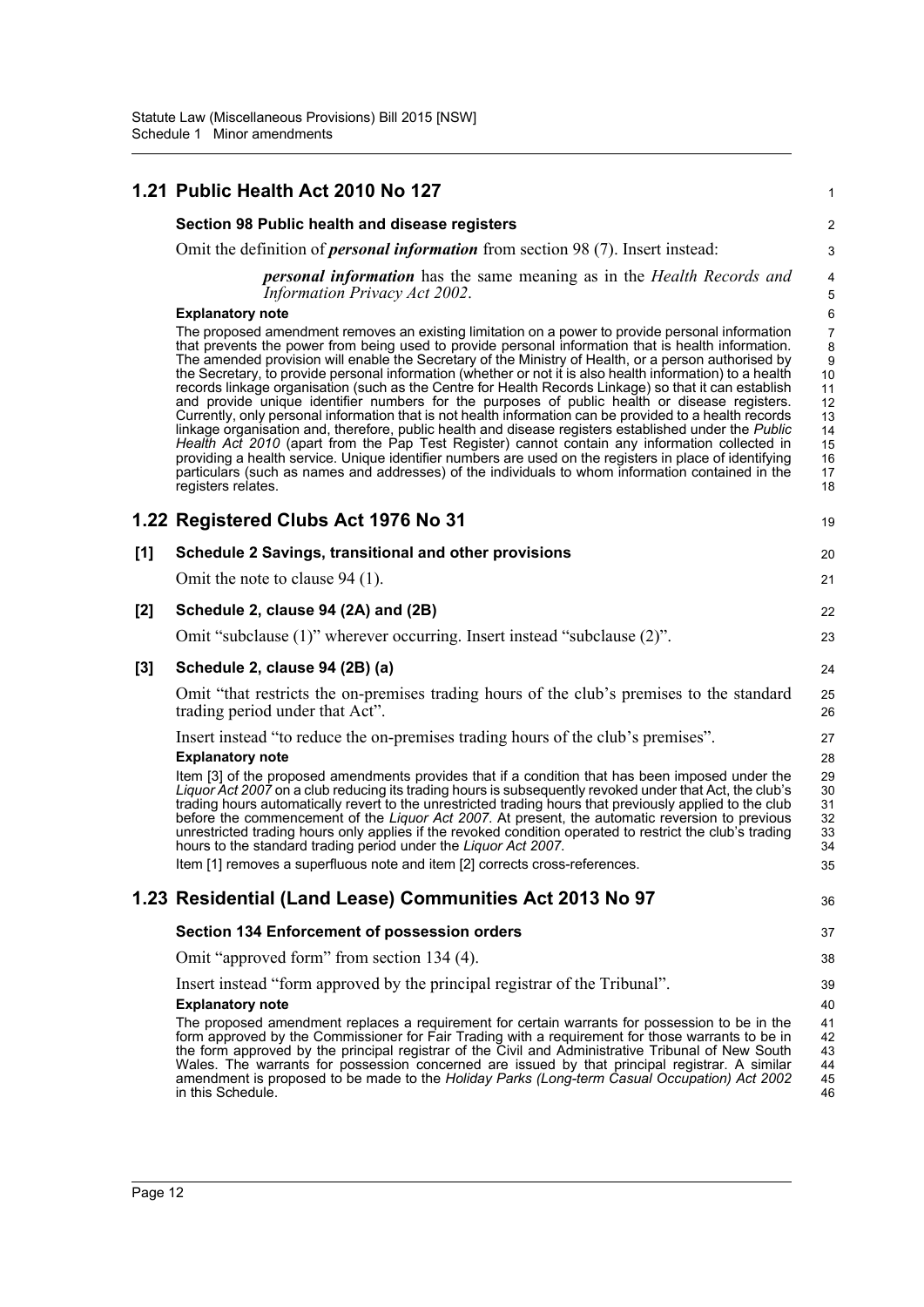|     |     |                         |                              | 1.24 Saint John's College Act 1857                                                                                                                                                                                                                                                         | 1                                               |
|-----|-----|-------------------------|------------------------------|--------------------------------------------------------------------------------------------------------------------------------------------------------------------------------------------------------------------------------------------------------------------------------------------|-------------------------------------------------|
|     |     |                         |                              | Section 8B Extraordinary vacancies in offices of fellows                                                                                                                                                                                                                                   | $\overline{2}$                                  |
|     |     |                         |                              | Insert after section 8B $(4)$ :                                                                                                                                                                                                                                                            | 3                                               |
|     |     | (4A)                    | 2 years.                     | The visitor may, in consultation with the Vice-Chancellor, extend the term of<br>office of a fellow appointed under this section for a further period of up to                                                                                                                             | $\overline{\mathbf{4}}$<br>5<br>$6\phantom{1}6$ |
|     |     | <b>Explanatory note</b> |                              | The proposed amendment enables the Roman Catholic Archbishop of Sydney, in consultation with<br>the Vice-Chancellor of the University of Sydney, to extend, for a further period of up to 2 years, the<br>term of office of certain members of the governing body of Saint John's College. | $\overline{7}$<br>8<br>9<br>10                  |
|     |     |                         |                              | 1.25 State Emergency and Rescue Management Act 1989 No 165                                                                                                                                                                                                                                 | 11                                              |
| [1] |     |                         | <b>Section 3 Definitions</b> |                                                                                                                                                                                                                                                                                            | 12                                              |
|     |     |                         |                              | Omit the definition of <i>Chief Executive, Emergency Services</i> from section 3 (1).                                                                                                                                                                                                      | 13                                              |
|     |     |                         |                              | Insert in alphabetical order:                                                                                                                                                                                                                                                              | 14                                              |
|     |     |                         |                              | <b>Secretary</b> means the Secretary of the Department of Justice.                                                                                                                                                                                                                         | 15                                              |
| [2] |     |                         |                              | Section 3 (1), definition of "government agency"                                                                                                                                                                                                                                           | 16                                              |
|     |     |                         |                              | Omit paragraph (a). Insert instead:                                                                                                                                                                                                                                                        | 17                                              |
|     |     |                         | (a)                          | a Public Service agency,                                                                                                                                                                                                                                                                   | 18                                              |
| [3] |     |                         |                              | Sections 12 (4) and 17 (1)                                                                                                                                                                                                                                                                 | 19                                              |
|     |     |                         |                              | Omit "the Chief Executive, Emergency Services" wherever occurring.                                                                                                                                                                                                                         | 20                                              |
|     |     |                         |                              | Insert instead "the Secretary".                                                                                                                                                                                                                                                            | 21                                              |
| [4] |     |                         | Section 12 (4) (a)           |                                                                                                                                                                                                                                                                                            | 22                                              |
|     |     |                         |                              | Omit "the Chief Executive determines". Insert instead "the Secretary determines".                                                                                                                                                                                                          | 23                                              |
| [5] |     | <b>Section 20A</b>      |                              |                                                                                                                                                                                                                                                                                            | 24                                              |
|     |     |                         |                              | Omit the section. Insert instead:                                                                                                                                                                                                                                                          | 25                                              |
|     | 20A |                         |                              | <b>State Emergency Recovery Controller</b>                                                                                                                                                                                                                                                 | 26                                              |
|     |     | (1)                     |                              | There is to be a State Emergency Recovery Controller.                                                                                                                                                                                                                                      | 27                                              |
|     |     | (2)                     |                              | The office of the State Emergency Recovery Controller is to be held:                                                                                                                                                                                                                       | 28                                              |
|     |     |                         | (a)                          | by the Secretary (unless a person is designated under paragraph (b)), or                                                                                                                                                                                                                   | 29                                              |
|     |     |                         | (b)                          | by a senior executive of the Department of Justice designated by the<br>Secretary.                                                                                                                                                                                                         | 30<br>31                                        |
| [6] |     |                         | <b>Section 63A Staff</b>     |                                                                                                                                                                                                                                                                                            | 32                                              |
|     |     |                         |                              | Omit "is to be employed under Chapter 1A of the <i>Public Sector Employment and</i><br><i>Management Act 2002</i> " from section 63A (1).                                                                                                                                                  | 33<br>34                                        |
|     |     |                         | Employment Act 2013".        | Insert instead "are to be employed in the Public Service under the <i>Government Sector</i>                                                                                                                                                                                                | 35<br>36                                        |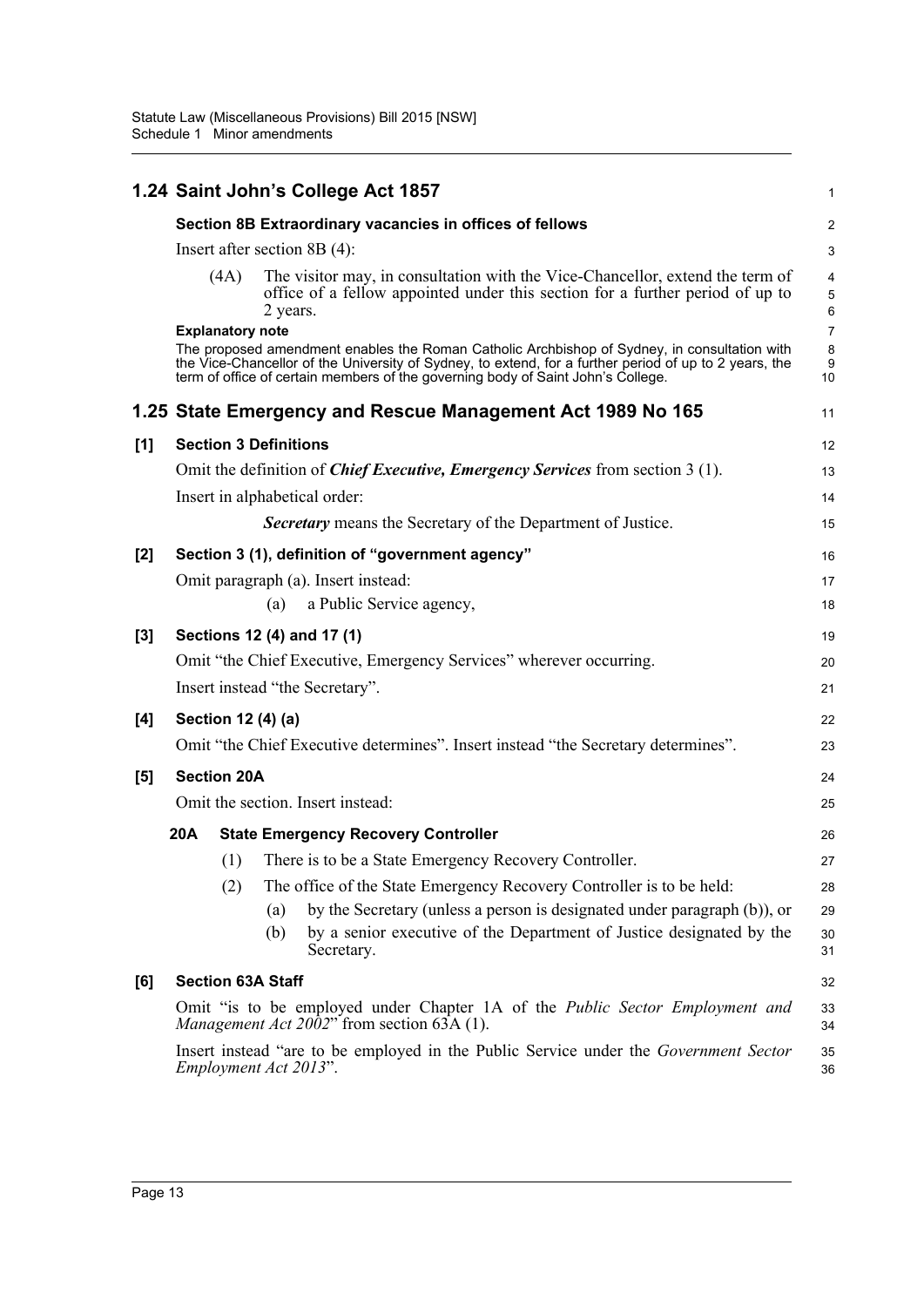| $[7]$ |          | <b>Section 63AA</b>       |                                                                                                                                                                                                                                                                                                                                                                                                                                                                                                                                                                                                                   | 1                                      |
|-------|----------|---------------------------|-------------------------------------------------------------------------------------------------------------------------------------------------------------------------------------------------------------------------------------------------------------------------------------------------------------------------------------------------------------------------------------------------------------------------------------------------------------------------------------------------------------------------------------------------------------------------------------------------------------------|----------------------------------------|
|       |          | Insert after section 63A: |                                                                                                                                                                                                                                                                                                                                                                                                                                                                                                                                                                                                                   | 2                                      |
|       | 63AA     |                           | <b>Delegation by Secretary</b>                                                                                                                                                                                                                                                                                                                                                                                                                                                                                                                                                                                    | 3                                      |
|       |          |                           | The Secretary may delegate any of the Secretary's functions under this Act<br>(other than this power of delegation) to an employee of the Department of<br>Justice.                                                                                                                                                                                                                                                                                                                                                                                                                                               | 4<br>5<br>6                            |
| [8]   |          |                           | Schedule 2 Provisions relating to members and procedure of emergency<br>management organisations                                                                                                                                                                                                                                                                                                                                                                                                                                                                                                                  | 7<br>8                                 |
|       |          |                           | Omit clause 5 (1). Insert instead:                                                                                                                                                                                                                                                                                                                                                                                                                                                                                                                                                                                | 9                                      |
|       |          | (1)                       | The provisions of the <i>Government Sector Employment Act 2013</i> relating to the<br>employment of Public Service employees do not apply to a member.                                                                                                                                                                                                                                                                                                                                                                                                                                                            | 10<br>11                               |
|       |          | <b>Commencement</b>       |                                                                                                                                                                                                                                                                                                                                                                                                                                                                                                                                                                                                                   | 12                                     |
|       |          |                           | Items [1], [3]-[5] and [7] of the amendments to the State Emergency and Rescue Management Act<br>1989 commence, or are taken to have commenced, on 1 July 2015.                                                                                                                                                                                                                                                                                                                                                                                                                                                   | 13<br>14                               |
|       |          | <b>Explanatory note</b>   |                                                                                                                                                                                                                                                                                                                                                                                                                                                                                                                                                                                                                   | 15                                     |
|       |          | the Department.           | The role of Chief Executive, Emergency Services under the State Emergency and Rescue<br>Management Act 1989 (the Act) is currently held by the Chief Executive of the Ministry for Police and<br>Emergency Services. The role includes the functions of the State Emergency Recovery Controller<br>(SERCON) under the Act. The Ministry for Police and Emergency Services is to be amalgamated with<br>the Department of Justice on 1 July 2015 by an administrative arrangements order and references to<br>the Chief Executive will be required by that order to be construed as references to the Secretary of | 16<br>17<br>18<br>19<br>20<br>21<br>22 |
|       | Justice. |                           | Items [1], [3] and [4] of the proposed amendments replace references to the Chief Executive of the<br>Ministry for Police and Emergency Services with references to the Secretary of the Department of                                                                                                                                                                                                                                                                                                                                                                                                            | 23<br>24<br>25                         |
|       |          |                           | Item [5] provides that the office of the SERCON is to be held by the Secretary of the Department of<br>Justice or by a senior executive of that Department designated by the Secretary. Item [5] also<br>abolishes the office of the Deputy SERCON (who has the functions of the SERCON during the<br>absence or a vacancy in that office) as such an absence or vacancy can be filled in the ordinary way<br>under the Government Sector Employment Act 2013.                                                                                                                                                    | 26<br>27<br>28<br>29<br>30             |
|       |          |                           | Item [7] enables the Secretary of the Department of Justice to delegate the Secretary's functions<br>under the Act to an employee of the Department.                                                                                                                                                                                                                                                                                                                                                                                                                                                              | 31<br>32                               |
|       |          |                           | Items [2], [6] and [8] update terminology and references relating to Public Service employees and<br>related matters as a consequence of the Government Sector Employment Act 2013.                                                                                                                                                                                                                                                                                                                                                                                                                               | 33<br>34                               |
|       |          |                           | 1.26 Subordinate Legislation Act 1989 No 146                                                                                                                                                                                                                                                                                                                                                                                                                                                                                                                                                                      | 35                                     |
|       |          |                           | Schedule 5 Further postponement of repeal of certain statutory rules                                                                                                                                                                                                                                                                                                                                                                                                                                                                                                                                              | 36                                     |
|       |          | Insert after clause 3:    |                                                                                                                                                                                                                                                                                                                                                                                                                                                                                                                                                                                                                   | 37                                     |
|       | 4        |                           | Postponement of repeal of other statutory rules due for repeal in 2015                                                                                                                                                                                                                                                                                                                                                                                                                                                                                                                                            | 38                                     |
|       |          |                           | The following statutory rules remain in force until 1 September 2016, unless<br>sooner repealed:                                                                                                                                                                                                                                                                                                                                                                                                                                                                                                                  | 39<br>40                               |
|       |          | (a)                       | Community Services (Complaints, Reviews and Monitoring) Regulation<br>2004,                                                                                                                                                                                                                                                                                                                                                                                                                                                                                                                                       | 41<br>42                               |
|       |          | (b)                       | <b>Employment Protection Regulation 2001,</b>                                                                                                                                                                                                                                                                                                                                                                                                                                                                                                                                                                     | 43                                     |
|       |          | (c)                       | Local Government (General) Regulation 2005,                                                                                                                                                                                                                                                                                                                                                                                                                                                                                                                                                                       | 44                                     |
|       |          | (d)                       | Local Government (Manufactured Home Estates, Caravan Parks,<br>Camping Grounds and Moveable Dwellings) Regulation 2005.                                                                                                                                                                                                                                                                                                                                                                                                                                                                                           | 45<br>46                               |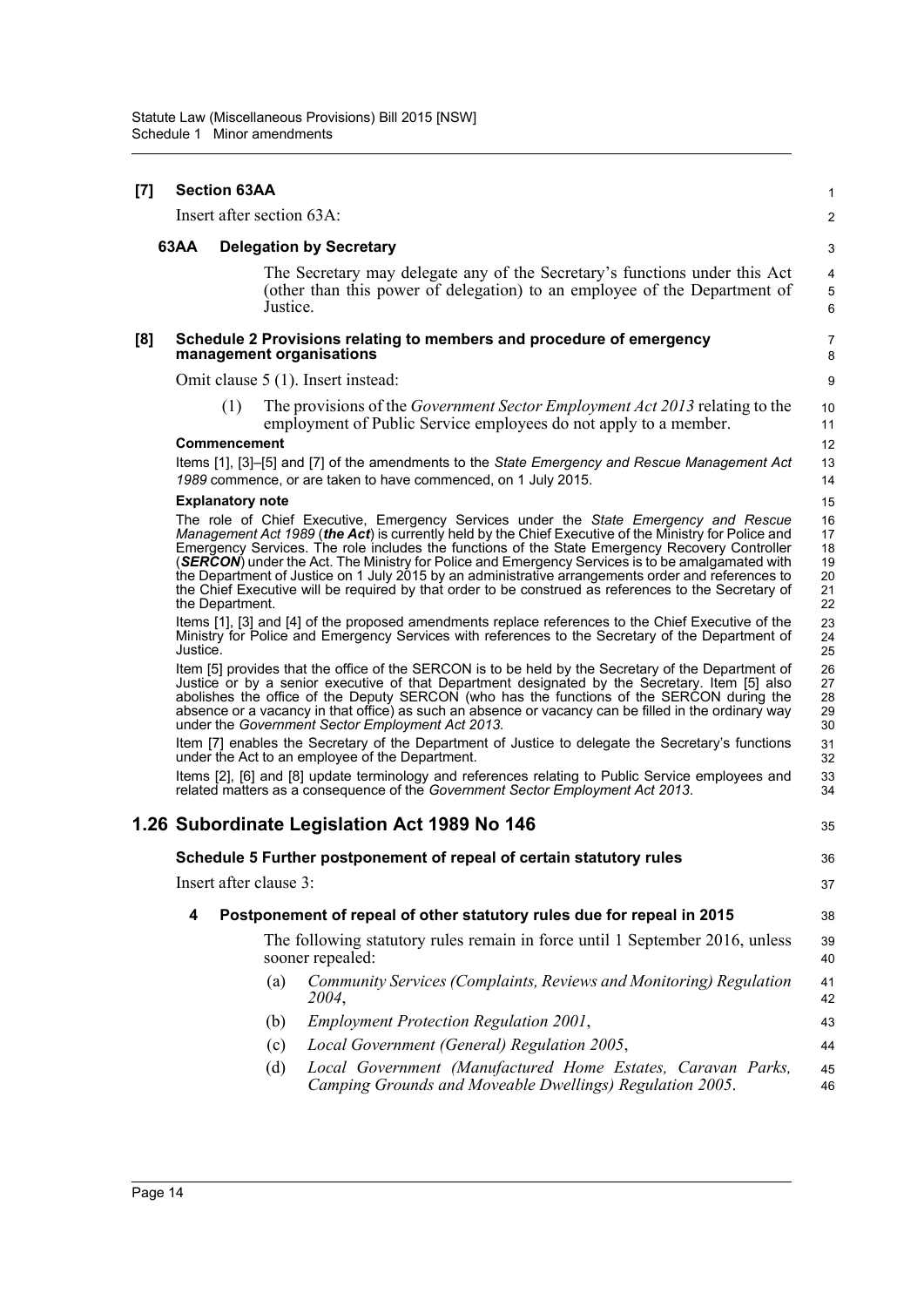#### **5 Postponement of repeal of Water Industry Competition (Access to Infrastructure Services) Regulation 2007 due for repeal in 2015**

The *Water Industry Competition (Access to Infrastructure Services) Regulation 2007* remains in force until 1 September 2019, unless sooner repealed.

43

#### **Explanatory note**

The proposed amendment keeps a number of regulations in force for a further period after the date on which they would otherwise be repealed by the *Subordinate Legislation Act 1989*. However, any of the regulations may be repealed sooner by other legislation.

The proposed amendment is necessary as the regulations have each been postponed on at least 5 occasions and are due to be repealed by the *Subordinate Legislation Act 1989* on 1 September 2015. Each of the regulations continues to be required and the repeal of each of the regulations is to be further postponed until 1 September 2016 (in the case of the regulations referred to in proposed clause 4) or 1 September 2019 (in the case of the *Water Industry Competition (Access to Infrastructure Services) Regulation 2007*) for the following reasons:

- (a) The *Community Services (Complaints, Reviews and Monitoring) Regulation 2004* contains provisions that relate to safeguards for vulnerable children and people with a disability. A review is currently being undertaken to determine the national safeguards framework for the National Disability Insurance Scheme. It is therefore proposed to postpone the repeal of the Regulation pending the conclusion of that review.
- (b) The Office of Industrial Relations is to undertake a review of the *Employment Protection Act 1982* and other industrial legislation in light of the enactment of the *Government Sector Employment Act 2013* and related legislation. It is considered that it would be premature to remake the *Employment Protection Regulation 2001* before the conclusion of that review.
- (c) The *Local Government (General) Regulation 2005* contains provisions that support the day-to-day operation of the *Local Government Act 1993*. That Act is currently under comprehensive review. It is considered that it would be premature to remake the Regulation before the conclusion of that review.
- (d) The *Local Government (Manufactured Home Estates, Caravan Parks, Camping Grounds and Moveable Dwellings) Regulation 2005* sets standards for the design and operation of caravan parks, camping grounds and manufactured home estates and for the design and construction of manufactured homes and other moveable dwellings with the aim of promoting the safety and amenity of residents. A review is being undertaken to determine whether the Regulation should be remade or replaced and whether to align it with the outcome of the current review of the *Local Government Act 1993*. It is considered that it would be premature to remake the Regulation before the conclusion of that review. 29 30 31 32 33 34 35 36
- (e) The *Water Industry Competition (Access to Infrastructure Services) Regulation 2007* relates to an access regime under Part 3 of the *Water Industry Competition Act 2006* that has been certified as an effective access regime under the *Competition and Consumer Act 2010* of the Commonwealth until 2019. Given that the Commonwealth certification, the access regime and the Regulation are not proposed to be reviewed until 2019, it is proposed to postpone the repeal of that Regulation until that time. 37 38 39 40 41 42

#### **1.27 University of Technology, Sydney, Act 1989 No 69**

| [1] | Long title                                                                                        | 44       |
|-----|---------------------------------------------------------------------------------------------------|----------|
|     | Omit "University of Technology, Sydney;".                                                         | 45       |
|     | Insert instead "University of Technology Sydney;".                                                | 46       |
| [2] | <b>Section 1 Name of Act</b>                                                                      | 47       |
|     | Omit "University of Technology, Sydney, Act 1989".                                                | 48       |
|     | Insert instead "University of Technology Sydney Act 1989".                                        | 49       |
| [3] | <b>Section 3 Definitions</b>                                                                      | 50       |
|     | Omit "University of Technology, Sydney," from the definition of University in<br>section $3(1)$ . | 51<br>52 |
|     | Insert instead "University of Technology Sydney".                                                 | 53       |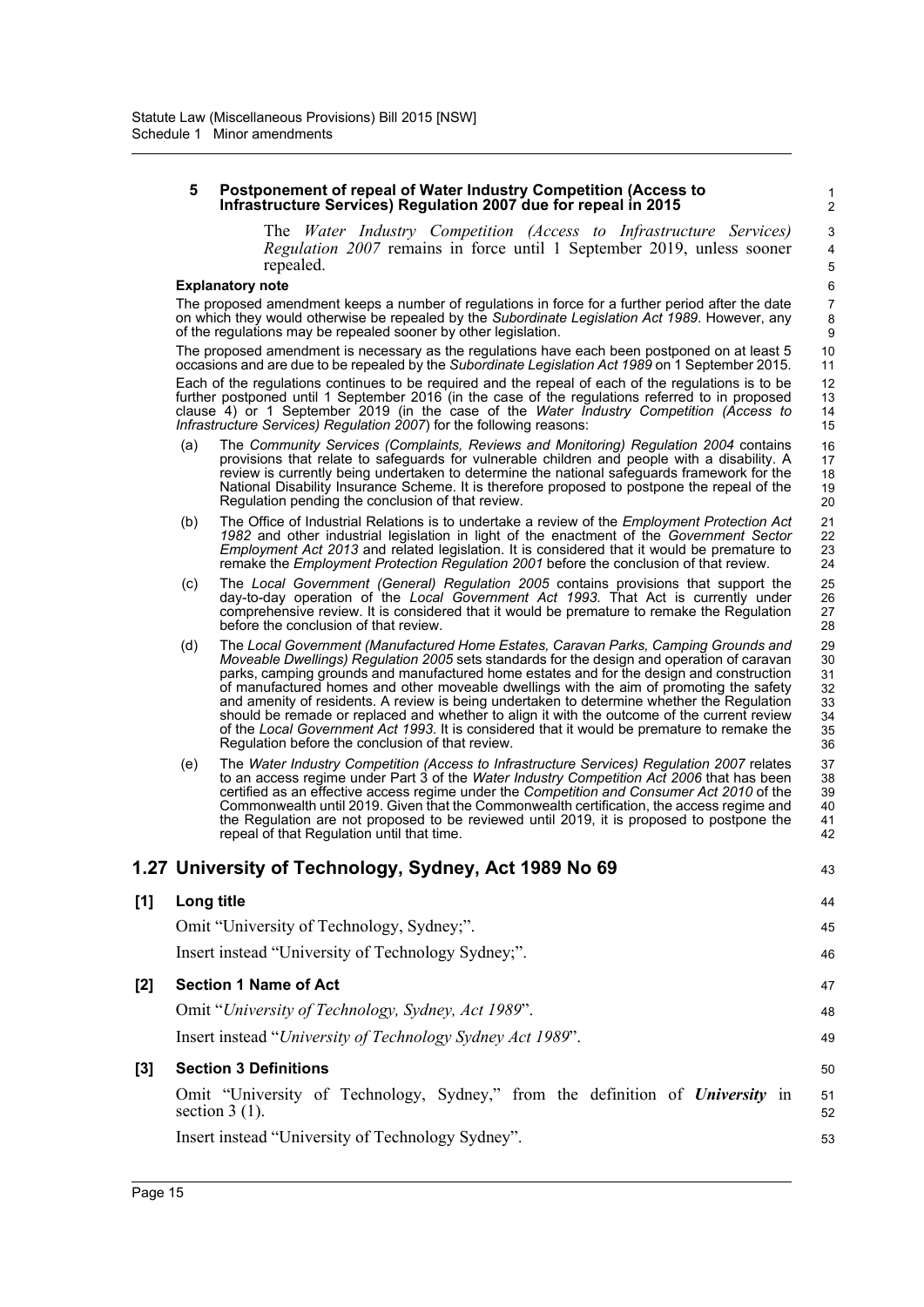| [4] | <b>Section 5 Incorporation of University</b>                                                                                                                                                                                           | 1                   |
|-----|----------------------------------------------------------------------------------------------------------------------------------------------------------------------------------------------------------------------------------------|---------------------|
|     | Omit "University of Technology, Sydney".                                                                                                                                                                                               | $\overline{2}$      |
|     | Insert instead "University of Technology Sydney".<br>Commencement                                                                                                                                                                      | 3<br>4              |
|     | The amendments to the University of Technology, Sydney, Act 1989 commence on 1 August 2015.                                                                                                                                            | 5                   |
|     | <b>Explanatory note</b>                                                                                                                                                                                                                | 6                   |
|     | Items [3] and [4] of the proposed amendments remove the comma from the name of the University of<br>Technology, Sydney.                                                                                                                | $\overline{7}$<br>8 |
|     | Items [1] and [2] make consequential amendments. Consequential amendments to other Acts and<br>instruments are contained in Schedule 4.                                                                                                | 9<br>10             |
|     | 1.28 University of Western Sydney Act 1997 No 116                                                                                                                                                                                      | 11                  |
|     | Schedule 1 Provisions relating to members and procedure of Board                                                                                                                                                                       | 12                  |
|     | Omit clause 2 (b).                                                                                                                                                                                                                     | 13                  |
|     | <b>Explanatory note</b>                                                                                                                                                                                                                | 14                  |
|     | The proposed amendment removes the requirement that an appointed or elected member of the<br>Board of Trustees of the University of Western Sydney reside in New South Wales or the Australian<br>Capital Territory.                   | 15<br>16<br>17      |
|     | 1.29 Veterinary Practice Act 2003 No 87                                                                                                                                                                                                | 18                  |
|     | Section 21 Qualifications for full registration                                                                                                                                                                                        | 19                  |
|     | Omit "5" from section 21 (1) (a). Insert instead "4".                                                                                                                                                                                  | 20                  |
|     | <b>Explanatory note</b>                                                                                                                                                                                                                | 21                  |
|     | The proposed amendment reduces, from 5 academic years to 4 academic years, the minimum length<br>of the course in veterinary science that a person must complete to be eligible for full registration as a<br>veterinary practitioner. | 22<br>23<br>24      |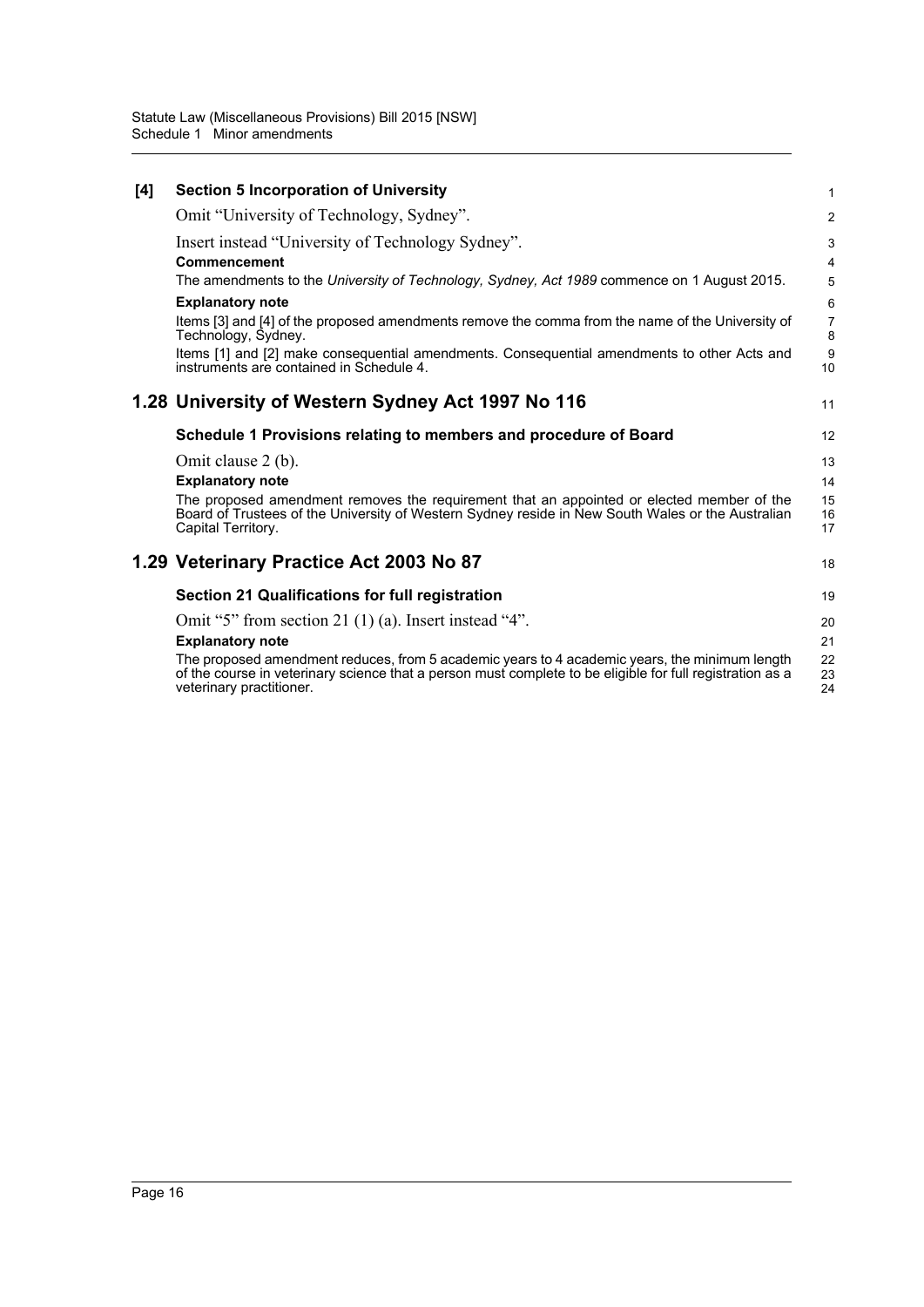<span id="page-20-0"></span>

|                  | <b>Schedule 2</b><br>Amendments by way of statute law revision                                                           | 1                   |
|------------------|--------------------------------------------------------------------------------------------------------------------------|---------------------|
| 2.1              | Adoption Act 2000 No 75                                                                                                  | 2                   |
|                  | <b>Section 26</b>                                                                                                        | 3                   |
|                  | Insert "of" after "behalf" where secondly occurring.                                                                     | 4                   |
|                  | <b>Explanatory note</b><br>The proposed amendment inserts a missing word.                                                | $\overline{5}$<br>6 |
| $2.2\phantom{0}$ | Associations Incorporation Act 2009 No 7                                                                                 |                     |
|                  |                                                                                                                          | $\overline{7}$      |
|                  | Section 85 (2) (note) and (3)                                                                                            | 8                   |
|                  | Omit "Division 3 of Part 5" wherever occurring. Insert instead "Part 5A".<br><b>Explanatory note</b>                     | 9<br>10             |
|                  | The proposed amendment updates cross-references.                                                                         | 11                  |
| 2.3              | <b>Births, Deaths and Marriages Registration Regulation 2011</b>                                                         | 12                  |
| [1]              | <b>Clause 18</b>                                                                                                         | 13                  |
|                  | Omit "(other than a service that is fee exempt under clause 19)".                                                        | 14                  |
| $[2]$            | <b>Clause 19</b>                                                                                                         | 15                  |
|                  | Omit the clause.                                                                                                         | 16                  |
|                  | <b>Explanatory note</b><br>Item [2] of the proposed amendments repeals a spent provision. Item [1] makes a consequential | 17<br>18            |
|                  | amendment.                                                                                                               | 19                  |
| 2.4              | <b>Child Protection (Offenders Prohibition Orders) Act 2004 No 46</b>                                                    | 20                  |
|                  | <b>Section 17A</b>                                                                                                       | 21                  |
|                  | Omit "Crimes (Local Courts Appeal and Review) Act 2001".                                                                 | 22                  |
|                  | Insert instead "Crimes (Appeal and Review) Act 2001".                                                                    | 23                  |
|                  | <b>Explanatory note</b><br>The proposed amendment updates a cross-reference.                                             | 24<br>25            |
| 2.5              | <b>Children (Community Service Orders) Act 1987 No 56</b>                                                                | 26                  |
|                  | Section 28 (2) (a)                                                                                                       | 27                  |
|                  | Omit "Crimes (Local Courts Appeal and Review) Act 2001".                                                                 | 28                  |
|                  | Insert instead "Crimes (Appeal and Review) Act 2001".                                                                    | 29                  |
|                  | <b>Explanatory note</b>                                                                                                  | 30                  |
|                  | The proposed amendment updates a cross-reference.                                                                        | 31                  |
| 2.6              | Children (Criminal Proceedings) Act 1987 No 55                                                                           | 32                  |
|                  | <b>Section 21 (3)</b>                                                                                                    | 33                  |
|                  | Omit "Crimes (Local Courts Appeal and Review) Act 2001".                                                                 | 34                  |
|                  | Insert instead "Crimes (Appeal and Review) Act 2001".                                                                    | 35                  |
|                  | <b>Explanatory note</b><br>The proposed amendment updates a cross-reference.                                             | 36<br>37            |
|                  |                                                                                                                          |                     |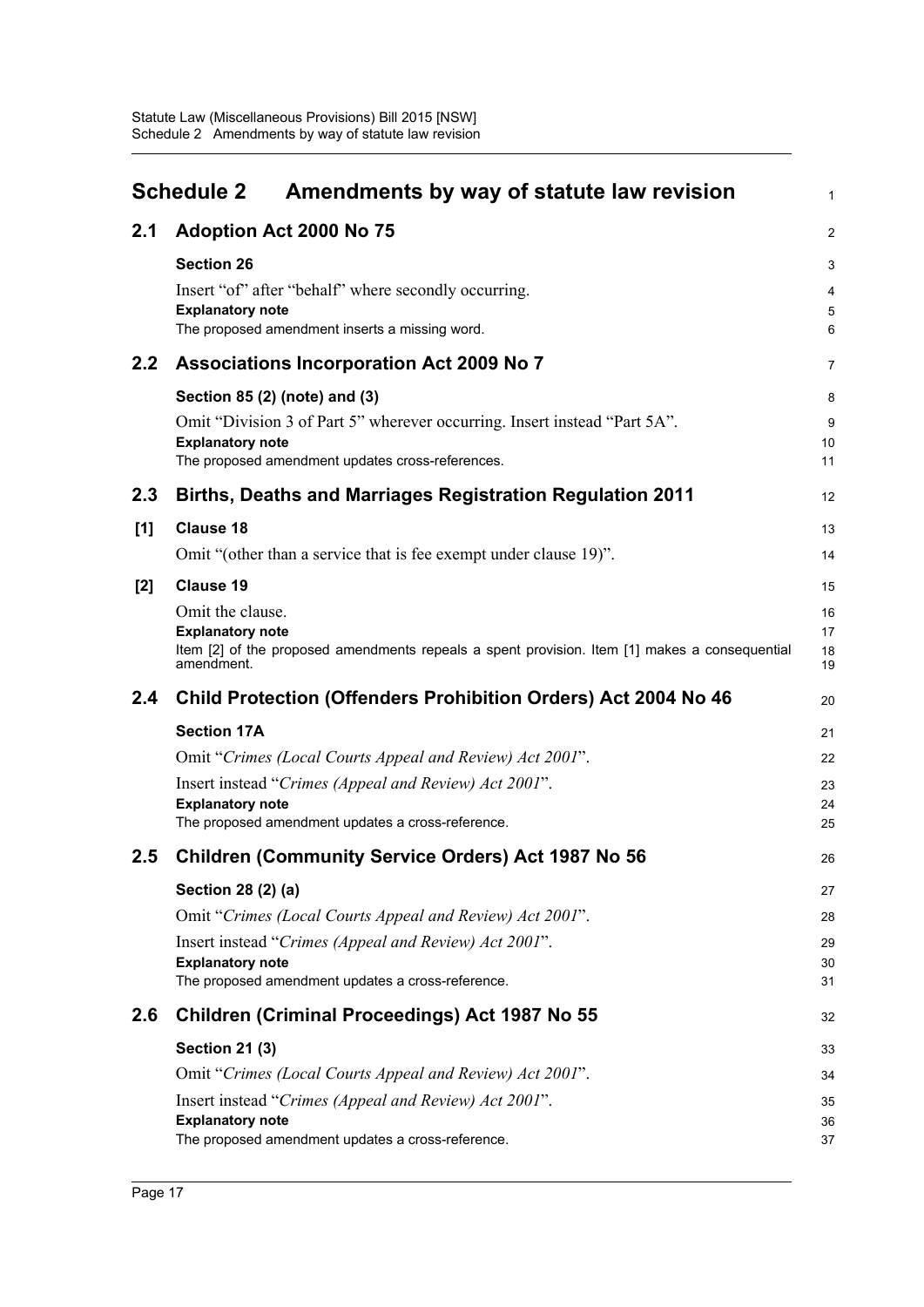| 2.7 | <b>Coastal Protection Act 1979 No 13</b>                                                             | 1        |
|-----|------------------------------------------------------------------------------------------------------|----------|
|     | Section 4B (2)                                                                                       | 2        |
|     | Omit the subsection.                                                                                 | 3        |
|     | <b>Explanatory note</b><br>The proposed amendment omits duplicated matter.                           | 4<br>5   |
|     |                                                                                                      |          |
| 2.8 | <b>Commercial Agents and Private Inquiry Agents Act 2004 No 70</b>                                   | 6        |
|     | Section 30 (2) (note) and (3)                                                                        | 7        |
|     | Omit "Division 3 of Part 5" wherever occurring. Insert instead "Part 5A".<br><b>Explanatory note</b> | 8        |
|     | The proposed amendment updates cross-references.                                                     | 9<br>10  |
| 2.9 | <b>Crimes (Administration of Sentences) Act 1999 No 93</b>                                           | 11       |
|     | Section 62 (1) and (2)                                                                               | 12       |
|     | Omit "Crimes (Local Courts Appeal and Review) Act 2001" wherever occurring.                          | 13       |
|     | Insert instead "Crimes (Appeal and Review) Act 2001".                                                | 14       |
|     | <b>Explanatory note</b>                                                                              | 15       |
|     | The proposed amendment updates cross-references.                                                     | 16       |
|     | 2.10 Crimes (Administration of Sentences) Regulation 2014                                            | 17       |
|     | Clause 166 (3) (a)                                                                                   | 18       |
|     | Omit "and". Insert instead "or".                                                                     | 19       |
|     | <b>Explanatory note</b><br>The proposed amendment corrects a conjunction.                            | 20<br>21 |
|     | 2.11 Crimes (Forensic Procedures) Act 2000 No 59                                                     | 22       |
|     | <b>Section 115A</b>                                                                                  | 23       |
|     | Omit "Crimes (Local Courts Appeal and Review) Act 2001" wherever occurring.                          | 24       |
|     | Insert instead "Crimes (Appeal and Review) Act 2001".                                                | 25       |
|     | <b>Explanatory note</b>                                                                              | 26       |
|     | The proposed amendment updates cross-references.                                                     | 27       |
|     | 2.12 Crimes (Sentencing Procedure) Act 1999 No 92                                                    | 28       |
|     | Section 10A (2) and note                                                                             | 29       |
|     | Omit "Crimes (Local Courts Appeal and Review) Act 2001" wherever occurring.                          | 30       |
|     | Insert instead "Crimes (Appeal and Review) Act 2001".                                                | 31       |
|     | <b>Explanatory note</b><br>The proposed amendment updates cross-references.                          | 32<br>33 |
|     |                                                                                                      |          |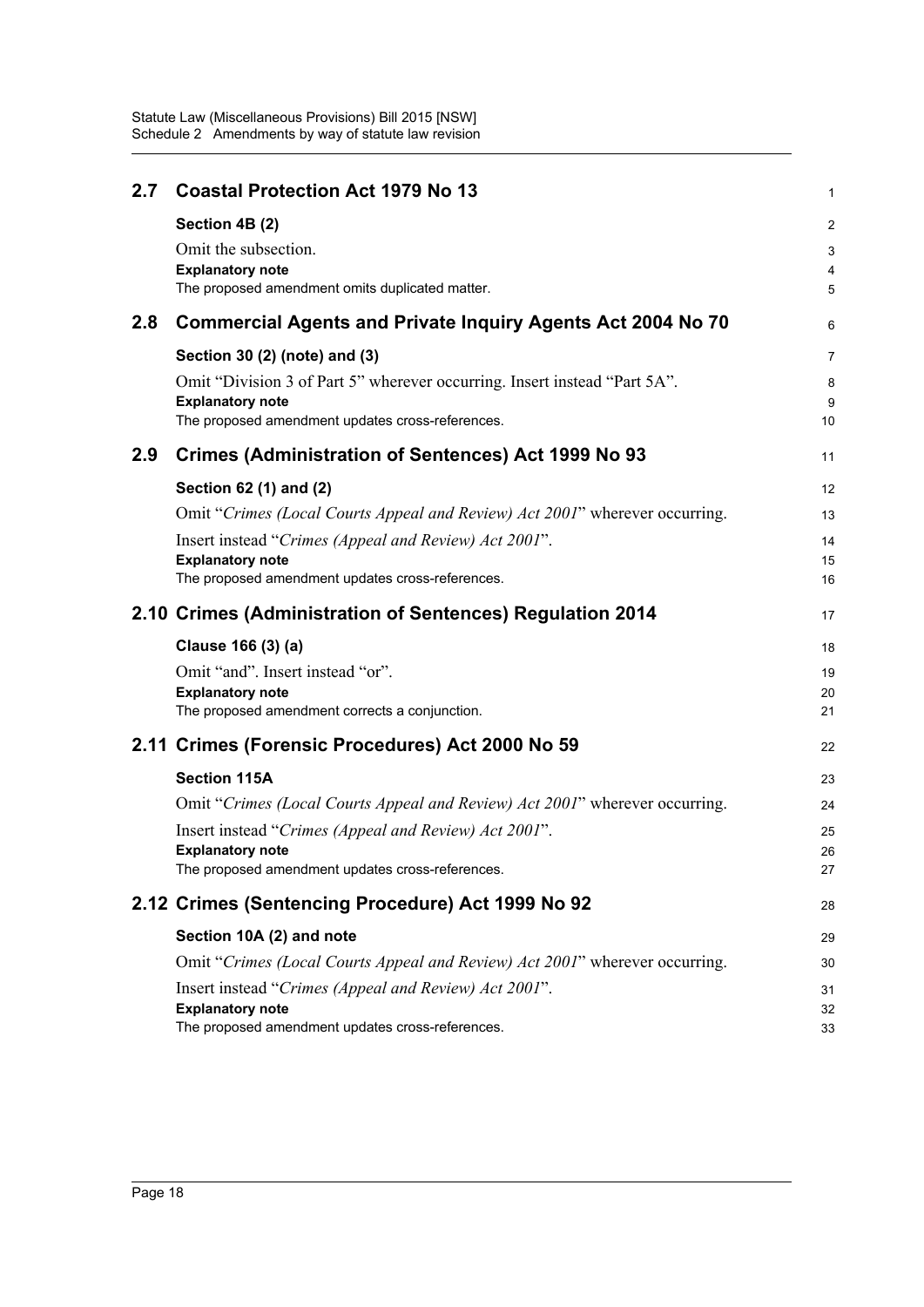|     | 2.13 Criminal Appeal Act 1912 No 16                                                                     | 1              |
|-----|---------------------------------------------------------------------------------------------------------|----------------|
|     | Section 5F (7)                                                                                          | $\overline{2}$ |
|     | Omit "Crimes (Local Courts Appeal and Review) Act 2001".                                                | 3              |
|     | Insert instead "Crimes (Appeal and Review) Act 2001".                                                   | 4              |
|     | <b>Explanatory note</b>                                                                                 | $\overline{5}$ |
|     | The proposed amendment updates a cross-reference.                                                       | 6              |
|     | 2.14 Criminal Procedure Act 1986 No 209                                                                 | $\overline{7}$ |
| [1] | Section 8 (3)                                                                                           | 8              |
|     | Omit "is". Insert instead "are".                                                                        | 9              |
| [2] | Sections 121 (paragraph (c) of the definition of "criminal proceedings") and 256                        | 10             |
|     | Omit "Crimes (Local Courts Appeal and Review) Act 2001" wherever occurring.                             | 11             |
|     | Insert instead "Crimes (Appeal and Review) Act 2001".                                                   | 12             |
|     | <b>Explanatory note</b>                                                                                 | 13             |
|     | Item [1] of the proposed amendments corrects a grammatical error. Item [2] updates<br>cross-references. | 14<br>15       |
|     | 2.15 Director of Public Prosecutions Act 1986 No 207                                                    | 16             |
|     | Section 3 (1), paragraph (a) of the definition of "appeal"                                              | 17             |
|     | Omit "Crimes (Local Courts Appeal and Review) Act 2001".                                                | 18             |
|     | Insert instead "Crimes (Appeal and Review) Act 2001".                                                   | 19             |
|     | <b>Explanatory note</b>                                                                                 | 20             |
|     | The proposed amendment updates a cross-reference.                                                       | 21             |
|     | 2.16 District Court Rules 1973                                                                          | 22             |
| [1] | Part 3, rule 3 (5)                                                                                      | 23             |
|     | Insert "to" after "not".                                                                                | 24             |
| [2] | Part 53, rules 2–3, 7 (2), 10 (2) (gi) and 12A                                                          | 25             |
|     | Omit "Crimes (Local Courts Appeal and Review) Act 2001" wherever occurring.                             | 26             |
|     | Insert instead "Crimes (Appeal and Review) Act 2001".                                                   | 27             |
|     | <b>Explanatory note</b>                                                                                 | 28             |
|     | Item [1] of the proposed amendments inserts a missing word. Item [2] updates cross-references.          | 29             |
|     | 2.17 Electricity Supply (Corrosion Protection) Regulation 2014                                          | 30             |
|     | <b>Clause 6 (1)</b>                                                                                     | 31             |
|     | Omit "made be". Insert instead "be made".                                                               | 32             |
|     | <b>Explanatory note</b>                                                                                 | 33             |
|     | The proposed amendment corrects word order.                                                             | 34             |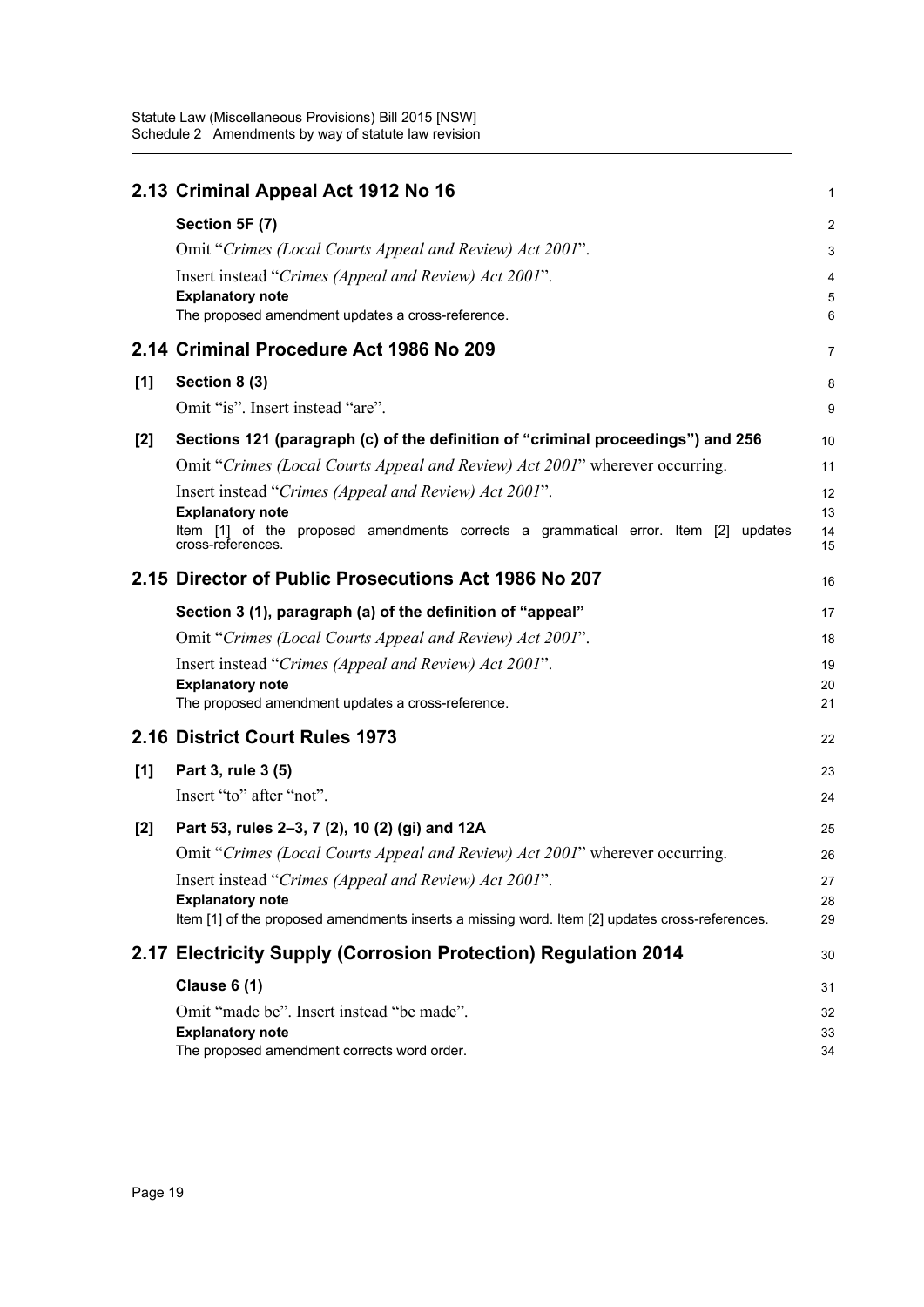|     | 2.18 Electricity Supply (General) Regulation 2014                                                                                                                                                                       | 1                             |
|-----|-------------------------------------------------------------------------------------------------------------------------------------------------------------------------------------------------------------------------|-------------------------------|
|     | Part 4, heading, and clauses 14 (1), 21 (4), 22 (1) (a) and 67<br>Omit "service providers" wherever occurring. Insert instead "distributors".<br><b>Explanatory note</b><br>The proposed amendment updates terminology. | $\overline{c}$<br>3<br>4<br>5 |
|     | 2.19 Environmental Planning and Assessment Amendment Act 2014 No 79                                                                                                                                                     | 6                             |
|     | Schedule 2 [2], proposed section 119E (4) (b)<br>Omit "the of". Insert instead "the".<br><b>Explanatory note</b><br>The proposed amendment omits a redundant word.                                                      | 7<br>8<br>9<br>10             |
|     | 2.20 Environmental Planning and Assessment Regulation 2000                                                                                                                                                              | 11                            |
| [1] | Clause 108 (1) (a) and (b)<br>Omit "to be to be" wherever occurring. Insert instead "to be".                                                                                                                            | 12<br>13                      |
| [2] | Schedule 3, clause 38, paragraph (c) of the definition of "environmentally sensitive<br>area"                                                                                                                           | 14<br>15                      |
|     | Omit "Division 2 of Part 7 of the Fisheries Management Act 1994".                                                                                                                                                       | 16                            |
|     | Insert instead "Division 2 of Part 5 of the Marine Estate Management Act 2014".<br><b>Explanatory note</b><br>Item [1] of the proposed amendments removes duplicate words. Item [2] updates a cross-reference.          | 17<br>18<br>19                |
|     | 2.21 Financial Transaction Reports Act 1992 No 99                                                                                                                                                                       | 20                            |
| [1] | Section 4 (2), note<br>Omit the note.                                                                                                                                                                                   | 21<br>22                      |
| [2] | Note at end of Act<br>Omit the note.<br><b>Explanatory note</b><br>The proposed amendments omit redundant matter.                                                                                                       | 23<br>24<br>25<br>26          |
|     | 2.22 Fines Act 1996 No 99                                                                                                                                                                                               | 27                            |
|     | Schedule 1                                                                                                                                                                                                              | 28                            |
|     | Omit "Electricity Supply Act 1995, section 103A".                                                                                                                                                                       | 29                            |
|     | Insert instead " <i>Electricity Supply Act 1995</i> , section 187".<br><b>Explanatory note</b><br>The proposed amendment updates a cross-reference.                                                                     | 30<br>31<br>32                |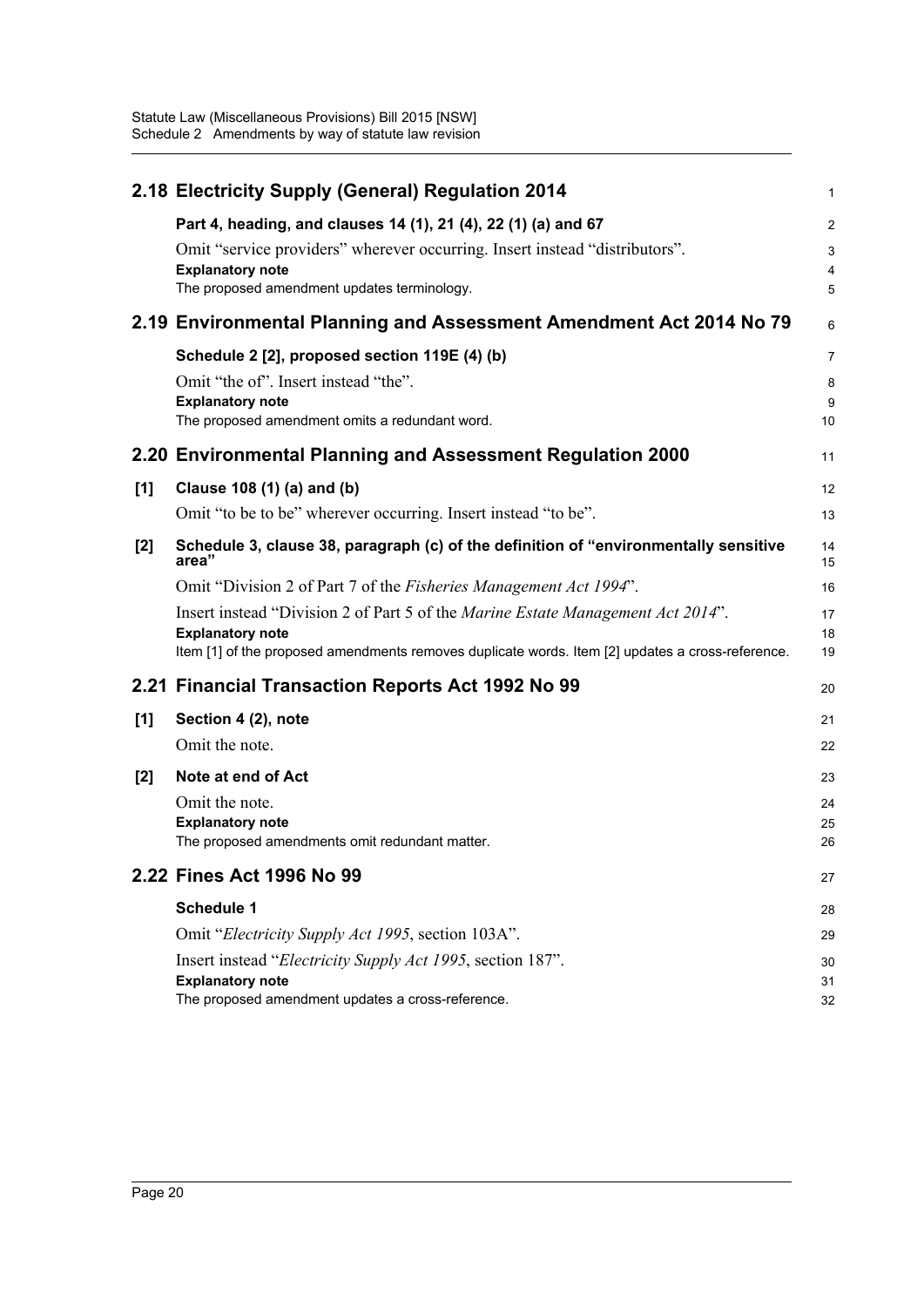|       | 2.23 Fisheries Management Act 1994 No 38                                                                           | 1                       |
|-------|--------------------------------------------------------------------------------------------------------------------|-------------------------|
|       | Section 2200, note                                                                                                 | $\overline{\mathbf{c}}$ |
|       | Omit ", declaration of aquatic reserves (ss 194–197)".<br><b>Explanatory note</b>                                  | 3<br>4                  |
|       | The proposed amendment removes matter made redundant by the enactment of the Marine Estate<br>Management Act 2014. | 5<br>6                  |
|       | 2.24 Health Practitioner Regulation (Adoption of National Law) Act 2009<br><b>No 86</b>                            | 7<br>8                  |
|       | Schedule 1 [25], Schedule 5A                                                                                       | 9                       |
|       | Insert "[NSW]" at the end of the heading to Part 6.                                                                | 10                      |
|       | <b>Explanatory note</b>                                                                                            | 11                      |
|       | The proposed amendment inserts a missing reference.                                                                | 12                      |
|       | 2.25 Industrial Relations Act 1996 No 17                                                                           | 13                      |
| [1]   | <b>Section 197 (2)</b>                                                                                             | 14                      |
|       | Omit "Crimes (Local Courts Appeal and Review) Act 2001".                                                           | 15                      |
|       | Insert instead "Crimes (Appeal and Review) Act 2001".                                                              | 16                      |
| [2]   | <b>Section 382 (1)</b>                                                                                             | 17                      |
|       | Omit "Shop Trading Act 2008". Insert instead "Retail Trading Act 2008".                                            | 18                      |
| $[3]$ | Schedule 2, clause 13 (5)                                                                                          | 19                      |
|       | Omit "section". Insert instead "clause".                                                                           | 20                      |
|       | <b>Explanatory note</b>                                                                                            | 21                      |
|       | Items [1] and [2] of the proposed amendments update cross-references. Item [3] corrects terminology.               | 22                      |
|       | 2.26 Industrial Relations Amendment (Jurisdiction of Industrial Relations<br><b>Commission) Act 2009 No 32</b>     | 23<br>24                |
| [1]   | Schedule 2.3                                                                                                       | 25                      |
|       | Omit the subschedule.                                                                                              | 26                      |
| $[2]$ | Schedule 2.17, heading                                                                                             | 27                      |
|       | Omit "Shop Trading Act 2008". Insert instead "Retail Trading Act 2008".                                            | 28                      |
|       | <b>Explanatory note</b><br>Item [1] of the proposed amendments repeals an uncommenced amendment to a repealed Act. | 29<br>30                |
|       | Item [2] updates a cross-reference.                                                                                | 31                      |
|       | 2.27 Landlord and Tenant Act 1899 No 18                                                                            | 32                      |
| [1]   | Section 2AA (1) (c)                                                                                                | 33                      |
|       | Omit "Shop Trading Act 2008". Insert instead "Retail Trading Act 2008".                                            | 34                      |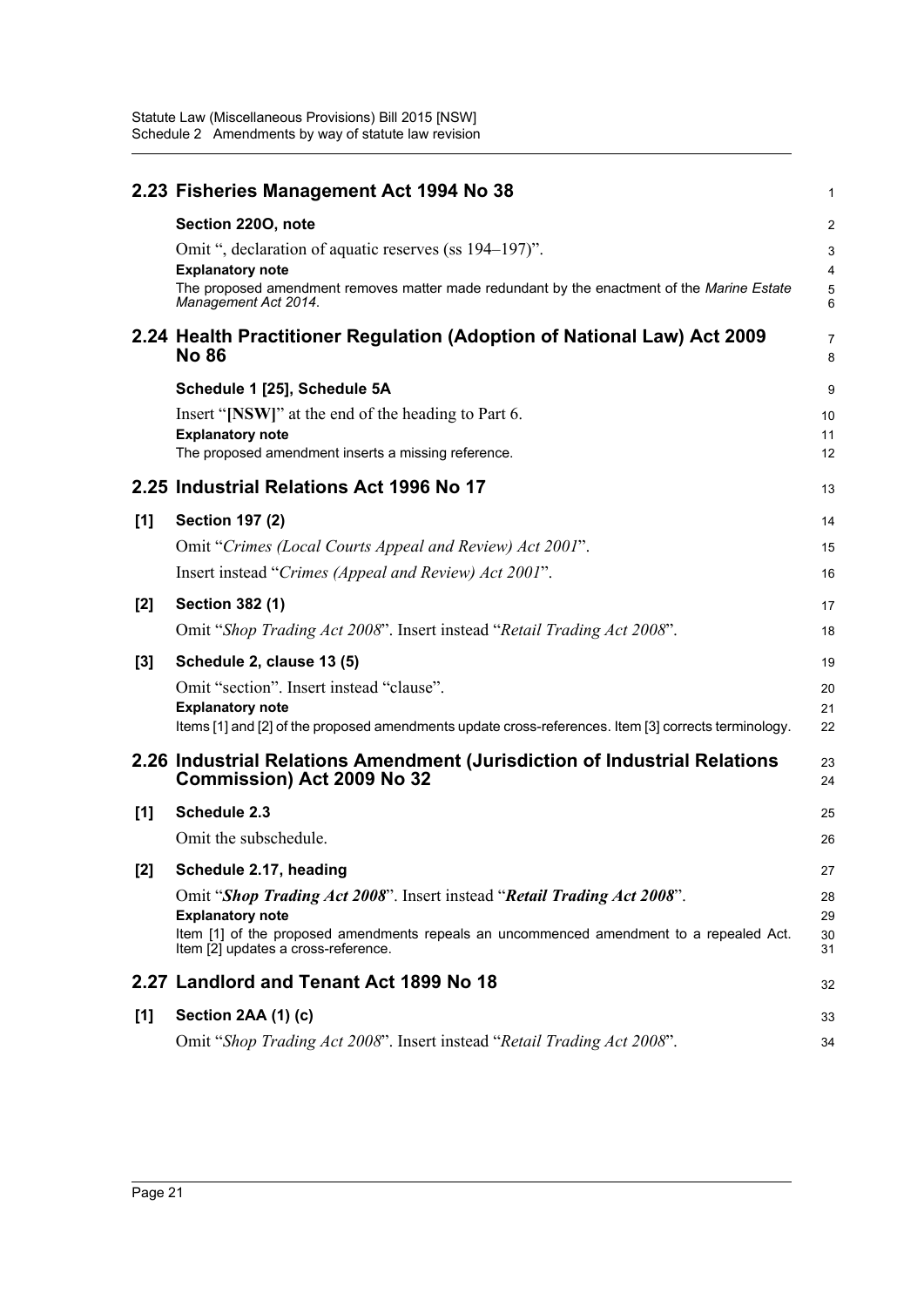| [2] | Section 31 (2) and (3)                                                                   | $\mathbf{1}$   |
|-----|------------------------------------------------------------------------------------------|----------------|
|     | Omit "Crimes (Local Courts Appeal and Review) Act 2001" wherever occurring.              | $\overline{2}$ |
|     | Insert instead "Crimes (Appeal and Review) Act 2001".                                    | 3              |
|     | <b>Explanatory note</b>                                                                  | $\overline{4}$ |
|     | The proposed amendments update cross-references.                                         | 5              |
|     | 2.28 Landlord and Tenant (Amendment) Act 1948 No 25                                      | 6              |
| [1] | Section 8 (1B) (b) (i)                                                                   | $\overline{7}$ |
|     | Omit "Shop Trading Act 2008". Insert instead "Retail Trading Act 2008".                  | 8              |
| [2] | <b>Section 41 (2)</b>                                                                    | 9              |
|     | Omit "Crimes (Local Courts Appeal and Review) Act 2001" wherever occurring.              | 10             |
|     | Insert instead "Crimes (Appeal and Review) Act 2001".                                    | 11             |
|     | <b>Explanatory note</b>                                                                  | 12             |
|     | The proposed amendments update cross-references.                                         | 13             |
|     | 2.29 Law Enforcement and National Security (Assumed Identities) Act 2010<br><b>No 73</b> | 14<br>15       |
|     | <b>Section 6 (4) (c)</b>                                                                 | 16             |
|     | Omit "a an". Insert instead "an".                                                        | 17             |
|     | <b>Explanatory note</b>                                                                  | 18             |
|     |                                                                                          |                |
|     | The proposed amendment omits a redundant word.                                           | 19             |
|     | 2.30 Law Enforcement (Powers and Responsibilities) Act 2002 No 103                       | 20             |
|     | <b>Section 144</b>                                                                       | 21             |
|     | Omit "Disorderly Houses Act 1943". Insert instead "Restricted Premises Act 1943".        | 22             |
|     | <b>Explanatory note</b>                                                                  | 23             |
|     | The proposed amendment updates a cross-reference.                                        | 24             |
|     | 2.31 Lithgow Local Environmental Plan 2014                                               | 25             |
|     | Schedule 5, Part 1                                                                       | 26             |
|     | Omit "forrner" from the matter relating to item I113. Insert instead "former".           | 27             |
|     | <b>Explanatory note</b>                                                                  | 28             |
|     | The proposed amendment corrects a spelling error.                                        | 29             |
|     | 2.32 Marine Estate Management Regulation 2009                                            | 30             |
|     | <b>Clause 26</b>                                                                         | 31             |
|     | Omit "its". Insert instead "their".                                                      | 32             |
|     | <b>Explanatory note</b><br>The proposed amendment corrects a grammatical error.          | 33<br>34       |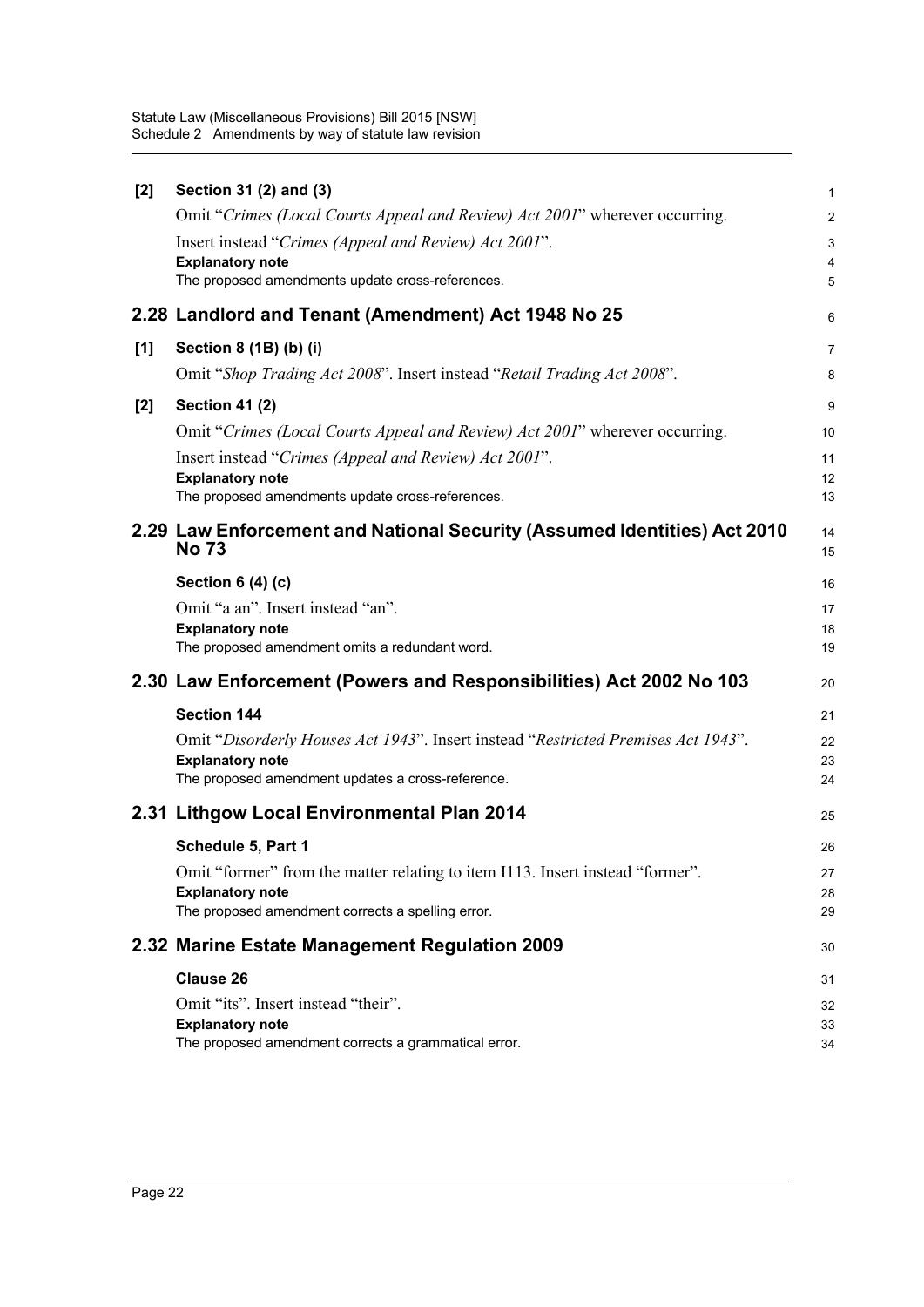|     | 2.33 Marine Pollution Regulation 2014                                                                               | 1                   |
|-----|---------------------------------------------------------------------------------------------------------------------|---------------------|
|     | Clause 15 (1) (c) (iv) and (v)                                                                                      | $\overline{2}$      |
|     | Omit the subparagraphs. Insert instead:                                                                             | 3                   |
|     | a marine park or an aquatic reserve (within the meaning of the<br>(iv)<br>Marine Estate Management Act 2014),       | $\overline{4}$<br>5 |
|     | <b>Explanatory note</b>                                                                                             | $6\phantom{1}6$     |
|     | The proposed amendment updates references consequent on the enactment of the Marine Estate<br>Management Act 2014.  | $\overline{7}$<br>8 |
|     | 2.34 Mining Act 1992 No 29                                                                                          | 9                   |
|     | Section 175C (1A)                                                                                                   | 10                  |
|     | Omit "Crimes (Local Courts Appeal and Review) Act 2001".                                                            | 11                  |
|     | Insert instead "Crimes (Appeal and Review) Act 2001".                                                               | 12                  |
|     | <b>Explanatory note</b>                                                                                             | 13                  |
|     | The proposed amendment updates a cross-reference.                                                                   | 14                  |
|     | 2.35 Minors (Property and Contracts) Act 1970 No 60                                                                 | 15                  |
|     | <b>Section 27 (7)</b>                                                                                               | 16                  |
|     | Omit "Crimes (Local Courts Appeal and Review) Act 2001".                                                            | 17                  |
|     | Insert instead "Crimes (Appeal and Review) Act 2001".                                                               | 18                  |
|     | <b>Explanatory note</b>                                                                                             | 19                  |
|     | The proposed amendment updates a cross-reference.                                                                   | 20                  |
|     | 2.36 Motor Dealers and Repairers Regulation 2014                                                                    | 21                  |
| [1] | Clause 54 (i)                                                                                                       | 22                  |
|     | Omit "and". Insert instead "any".                                                                                   | 23                  |
| [2] | Schedule 2, Form 9, heading                                                                                         | 24                  |
|     | Omit "Motor Vehicle (Caravans and Trailers)".                                                                       | 25                  |
|     | Insert instead "Towable Recreational Vehicles".                                                                     | 26                  |
| [3] | Schedule 2, Form 9                                                                                                  | 27                  |
|     | Omit "MOTOR VEHICLES (Caravans and Trailers)".                                                                      | 28                  |
|     | Insert instead "TOWABLE RECREATIONAL VEHICLES".                                                                     | 29                  |
| [4] | Schedule 2, Form 12                                                                                                 | 30                  |
|     | Omit "make take". Insert instead "may take".                                                                        | 31                  |
|     | <b>Explanatory note</b>                                                                                             | 32                  |
|     | Items [1] and [4] of the proposed amendments correct typographical errors. Items [2] and [3] update<br>terminology. | 33<br>34            |
|     | 2.37 Narromine Local Environmental Plan 2011                                                                        | 35                  |
| [1] | <b>Clause 4.2D (4)</b>                                                                                              | 36                  |
|     | Renumber paragraph (b) where secondly occurring as paragraph (c).                                                   | 37                  |
|     |                                                                                                                     |                     |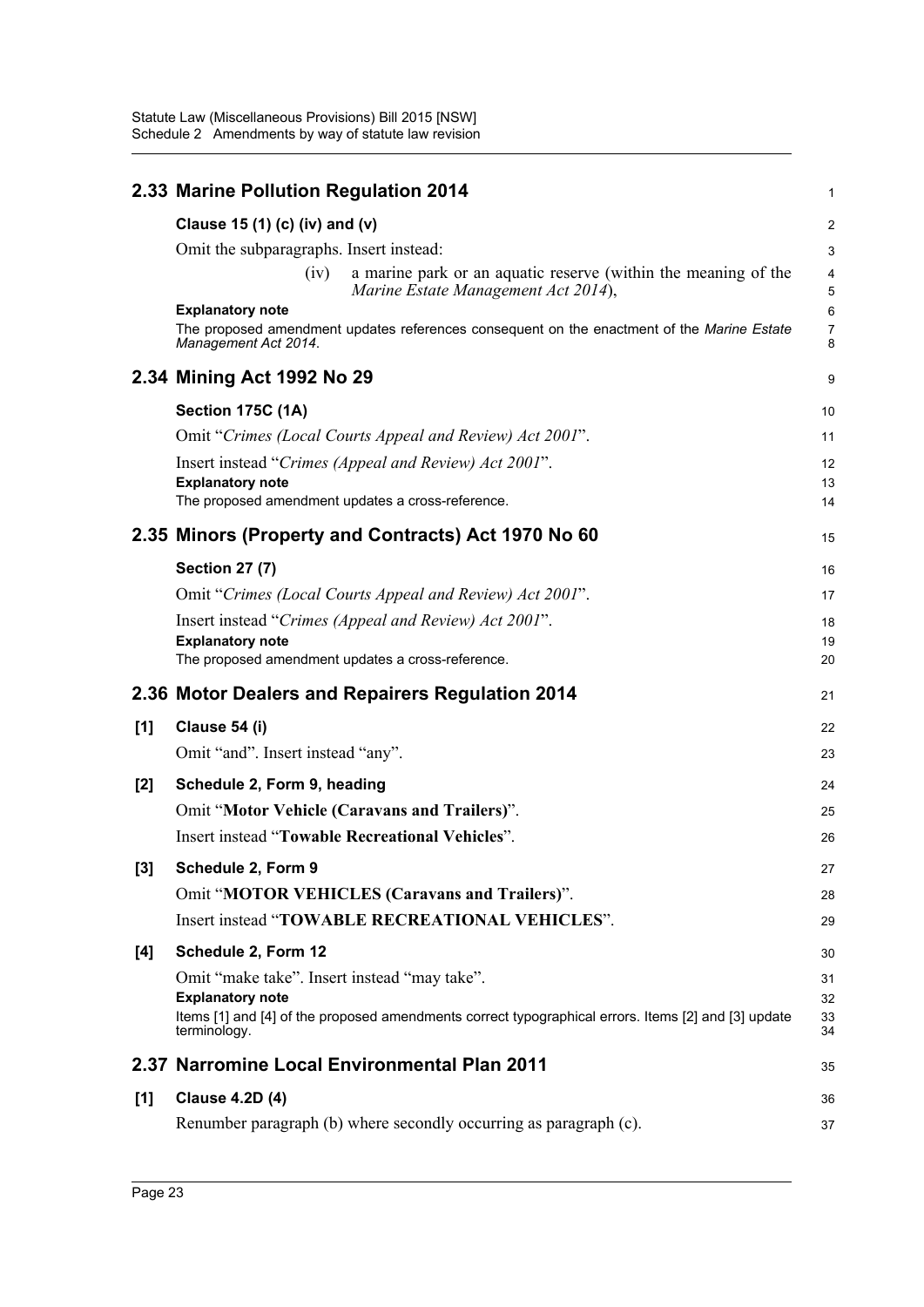| $[2]$ | Clause 4.2D, note                                                                                                                                                                                                                                                                               | 1                       |
|-------|-------------------------------------------------------------------------------------------------------------------------------------------------------------------------------------------------------------------------------------------------------------------------------------------------|-------------------------|
|       | Omit "sets". Insert instead "set".                                                                                                                                                                                                                                                              | $\overline{\mathbf{c}}$ |
|       | <b>Explanatory note</b>                                                                                                                                                                                                                                                                         | 3                       |
|       | The proposed amendments correct typographical errors.                                                                                                                                                                                                                                           | 4                       |
|       | 2.38 National Parks and Wildlife Act 1974 No 80                                                                                                                                                                                                                                                 | 5                       |
| [1]   | Section 71M, note                                                                                                                                                                                                                                                                               | 6                       |
|       | Omit "71R-71U" and "71R-71T".                                                                                                                                                                                                                                                                   | 7                       |
|       | Insert instead "71R, 71S and 71U" and "71R and 71S", respectively.                                                                                                                                                                                                                              | 8                       |
| [2]   | Sections 71AB (1) and 71BD (1)                                                                                                                                                                                                                                                                  | 9                       |
|       | Omit ", 71S and 71T" wherever occurring. Insert instead "and 71S".                                                                                                                                                                                                                              | 10                      |
| $[3]$ | <b>Section 71AY</b>                                                                                                                                                                                                                                                                             | 11                      |
|       | Omit "state game reserve,".                                                                                                                                                                                                                                                                     | 12                      |
| [4]   | <b>Section 88 (1)</b>                                                                                                                                                                                                                                                                           | 13                      |
|       | Omit "section 87". Insert instead "Division 2".                                                                                                                                                                                                                                                 | 14                      |
| [5]   | Section 154 (k)                                                                                                                                                                                                                                                                                 | 15                      |
|       | Omit "permits issued under section 87".                                                                                                                                                                                                                                                         | 16                      |
|       |                                                                                                                                                                                                                                                                                                 |                         |
|       | Insert instead "Aboriginal heritage impact permits".                                                                                                                                                                                                                                            | 17                      |
|       | <b>Explanatory note</b>                                                                                                                                                                                                                                                                         | 18                      |
|       | Items [1] and [2] of the proposed amendments omit references to a repealed provision. Item [3]<br>repeals a reference to a category of reserve that no longer exists. Items [4] and [5] update references<br>consequent on the enactment of the National Parks and Wildlife Amendment Act 2010. | 19<br>20<br>21          |
|       | 2.39 Passenger Transport Act 2014 No 46                                                                                                                                                                                                                                                         | 22                      |
| [1]   | Section 124 (3) (c)                                                                                                                                                                                                                                                                             | 23                      |
|       | Omit "polices". Insert instead "policies".                                                                                                                                                                                                                                                      | 24                      |
| $[2]$ | Schedule 3, clause 12 (1)                                                                                                                                                                                                                                                                       | 25                      |
|       | Omit "a service provided by".                                                                                                                                                                                                                                                                   | 26                      |
|       | <b>Explanatory note</b>                                                                                                                                                                                                                                                                         | 27                      |
|       | Item [1] of the proposed amendments corrects a typographical error. Item [2] clarifies terminology.                                                                                                                                                                                             | 28                      |
|       | 2.40 Photo Card Act 2005 No 20                                                                                                                                                                                                                                                                  | 29                      |
|       | <b>Section 31 (2)</b>                                                                                                                                                                                                                                                                           | 30                      |
|       | Omit "or". Insert instead "of".                                                                                                                                                                                                                                                                 | 31                      |
|       | <b>Explanatory note</b><br>The proposed amendment corrects a typographical error.                                                                                                                                                                                                               | 32<br>33                |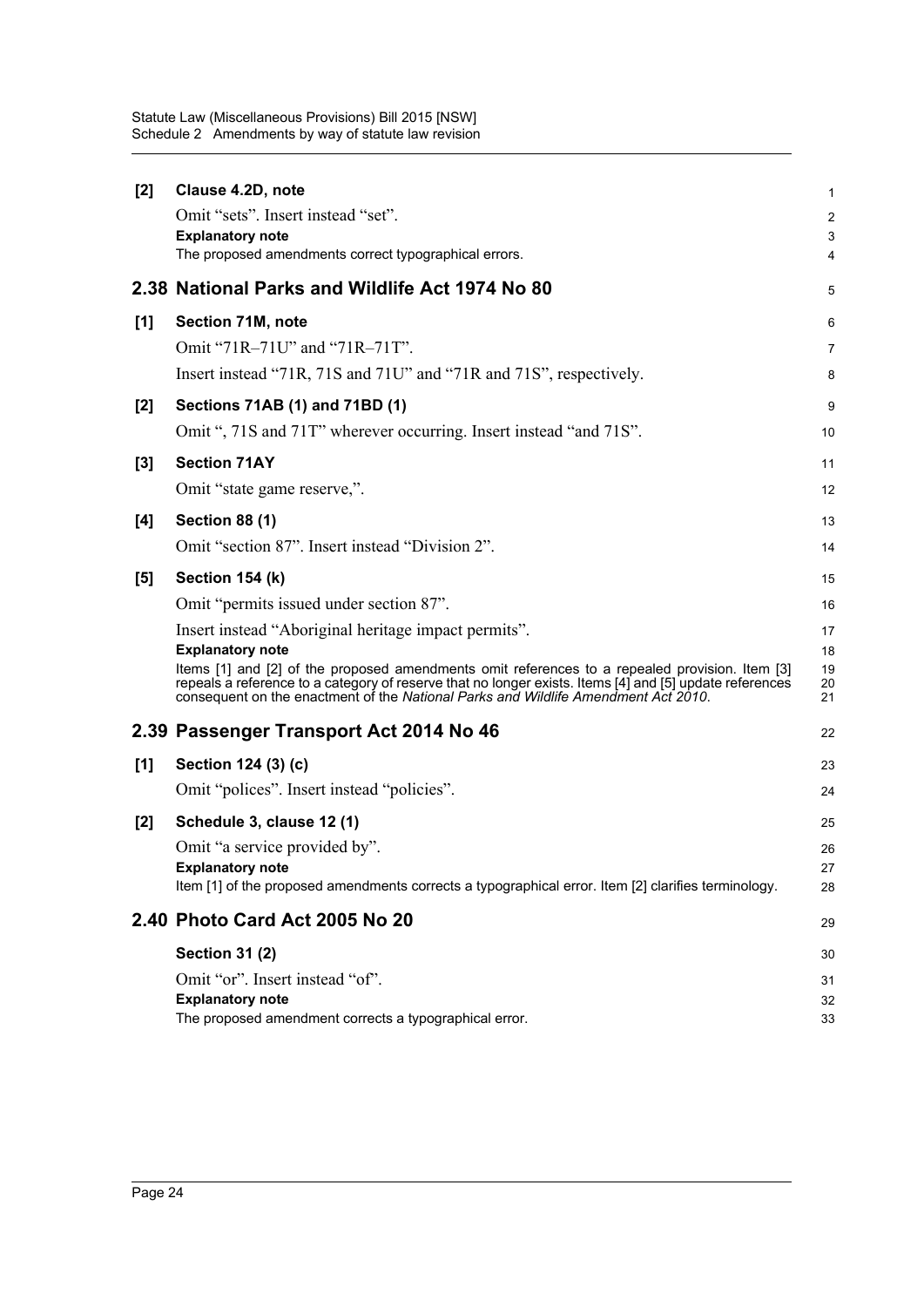Statute Law (Miscellaneous Provisions) Bill 2015 [NSW] Schedule 2 Amendments by way of statute law revision

|       | 2.41 Pipelines Regulation 2013                                                                                        | 1              |
|-------|-----------------------------------------------------------------------------------------------------------------------|----------------|
|       | Schedule 1, Form 2                                                                                                    | $\overline{2}$ |
|       | Omit "[date] to [date]". Insert instead "[place] to [place]".                                                         | 3              |
|       | <b>Explanatory note</b>                                                                                               | 4              |
|       | The proposed amendment replaces incorrect words.                                                                      | 5              |
|       | 2.42 Protection of the Environment Operations Act 1997 No 156                                                         | 6              |
|       | <b>Section 290 (2)</b>                                                                                                | $\overline{7}$ |
|       | Omit "Crimes (Local Courts Appeal and Review) Act 2001".                                                              | 8              |
|       | Insert instead "Crimes (Appeal and Review) Act 2001".                                                                 | 9              |
|       | <b>Explanatory note</b><br>The proposed amendment updates a cross-reference.                                          | 10<br>11       |
|       |                                                                                                                       |                |
|       | 2.43 Protection of the Environment Operations (Clean Air) Regulation 2010                                             | 12             |
|       | <b>Clause 77 (5)</b>                                                                                                  | 13             |
|       | Omit "68 (1) (1) or 71 (a)". Insert instead "69 (1) (1) or 72 (a)".                                                   | 14             |
|       | <b>Explanatory note</b><br>The proposed amendment corrects cross-references.                                          | 15<br>16       |
|       |                                                                                                                       |                |
|       | 2.44 Protection of the Environment Operations (General) Regulation 2009                                               | 17             |
| [1]   | Clause 81 (6) (I)                                                                                                     | 18             |
|       | Omit "a marine park ranger within the meaning of the <i>Marine Parks Act 1997</i> ".                                  | 19             |
|       | Insert instead "an authorised officer within the meaning of the <i>Marine Estate Management</i><br>Act 2014".         | 20<br>21       |
| $[2]$ | Clause 84, definition of "marine park"                                                                                | 22             |
|       | Omit "Marine Parks Act 1997".                                                                                         | 23             |
|       | Insert instead "Marine Estate Management Act 2014".                                                                   | 24             |
|       | <b>Explanatory note</b><br>The proposed amendments update references consequent on the enactment of the Marine Estate | 25             |
|       | Management Act 2014.                                                                                                  | 26<br>27       |
|       | 2.45 Public Finance and Audit Act 1983 No 152                                                                         | 28             |
|       | <b>Schedule 2</b>                                                                                                     | 29             |
|       | Omit "New South Wales Electoral Commission" where firstly occurring.                                                  | 30             |
|       | <b>Explanatory note</b><br>The proposed amendment omits duplicated matter.                                            | 31<br>32       |
|       | 2.46 Regional Development Act 2004 No 58                                                                              | 33             |
|       | Section 5, note                                                                                                       | 34             |
|       | Omit "Division 3 of Part 5". Insert instead "Part 5A".                                                                | 35             |
|       | <b>Explanatory note</b>                                                                                               | 36             |
|       | The proposed amendment updates a cross-reference.                                                                     | 37             |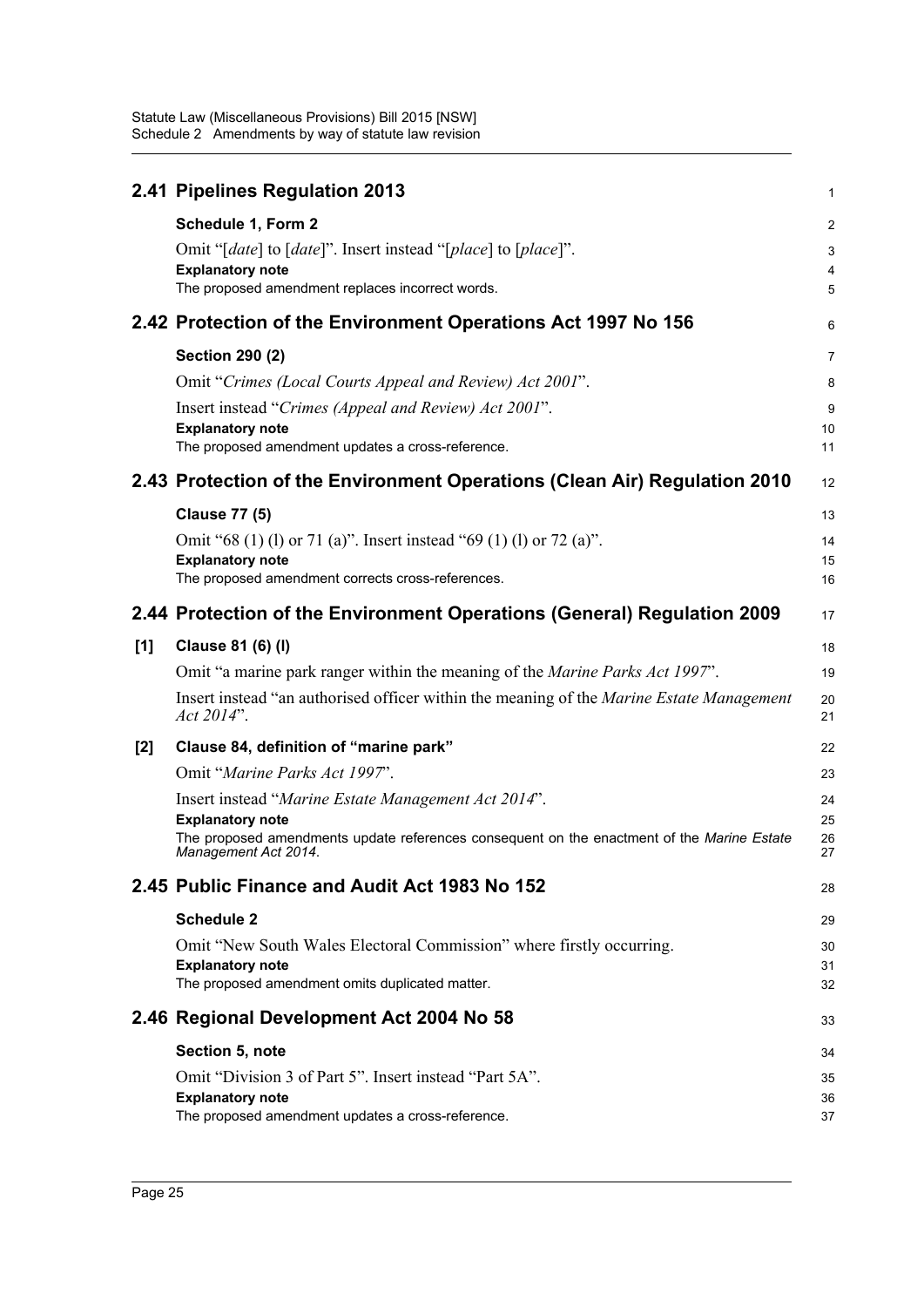| 2.47 Residential (Land Lease) Communities Act 2013 No 97                                                                   | 1        |
|----------------------------------------------------------------------------------------------------------------------------|----------|
| Section 112 (4) (b)                                                                                                        | 2        |
| Omit "dealer's licence under the Motor Dealers Act 1974".                                                                  | 3        |
| Insert instead "motor dealer's licence under the <i>Motor Dealers and Repairers Act 2013</i> ".<br><b>Explanatory note</b> | 5        |
| The proposed amendment updates terminology and a cross-reference.                                                          | 6        |
| 2.48 Retirement Villages Act 1999 No 81                                                                                    | 7        |
| Section 129 (2) (h) (i)                                                                                                    | 8        |
| Insert "the" after "on".                                                                                                   | 9        |
| <b>Explanatory note</b>                                                                                                    | 10       |
| The proposed amendment inserts a missing word.                                                                             | 11       |
| 2.49 Rice Marketing Act 1983 No 176                                                                                        | 12       |
| <b>Section 52 (3)</b>                                                                                                      | 13       |
| Omit "Auctioneers and Agents Act 1941".                                                                                    | 14       |
| Insert instead "Property, Stock and Business Agents Act 2002".                                                             | 15       |
| <b>Explanatory note</b>                                                                                                    | 16       |
| The proposed amendment updates a cross-reference.                                                                          | 17       |
|                                                                                                                            |          |
| 2.50 Road Transport (Driver Licensing) Regulation 2008                                                                     | 18       |
| Clause 91 (2) (a)                                                                                                          | 19       |
| Omit "approved interlock installer or approved interlock service provider".                                                | 20       |
| Insert instead "acceptable provider".                                                                                      | 21       |
| <b>Explanatory note</b>                                                                                                    | 22       |
| The proposed amendment updates terminology.                                                                                | 23       |
| 2.51 Road Transport (Vehicle Registration) Regulation 2007                                                                 | 24       |
| Clause 14E (1) (b)                                                                                                         | 25       |
| Omit "NSW Rego App". Insert instead "Service NSW App".                                                                     | 26       |
| <b>Explanatory note</b>                                                                                                    | 27       |
| The proposed amendment updates a reference to a program.                                                                   | 28       |
| 2.52 State Environmental Planning Policy (State and Regional<br>Development) 2011                                          | 29<br>30 |
| Schedule 5, clause 4 (4) (b)                                                                                               | 31       |
| Omit "Beverley Hills". Insert instead "Beverly Hills".                                                                     | 32       |
| <b>Explanatory note</b><br>The proposed amendment corrects the name of a suburb.                                           | 33<br>34 |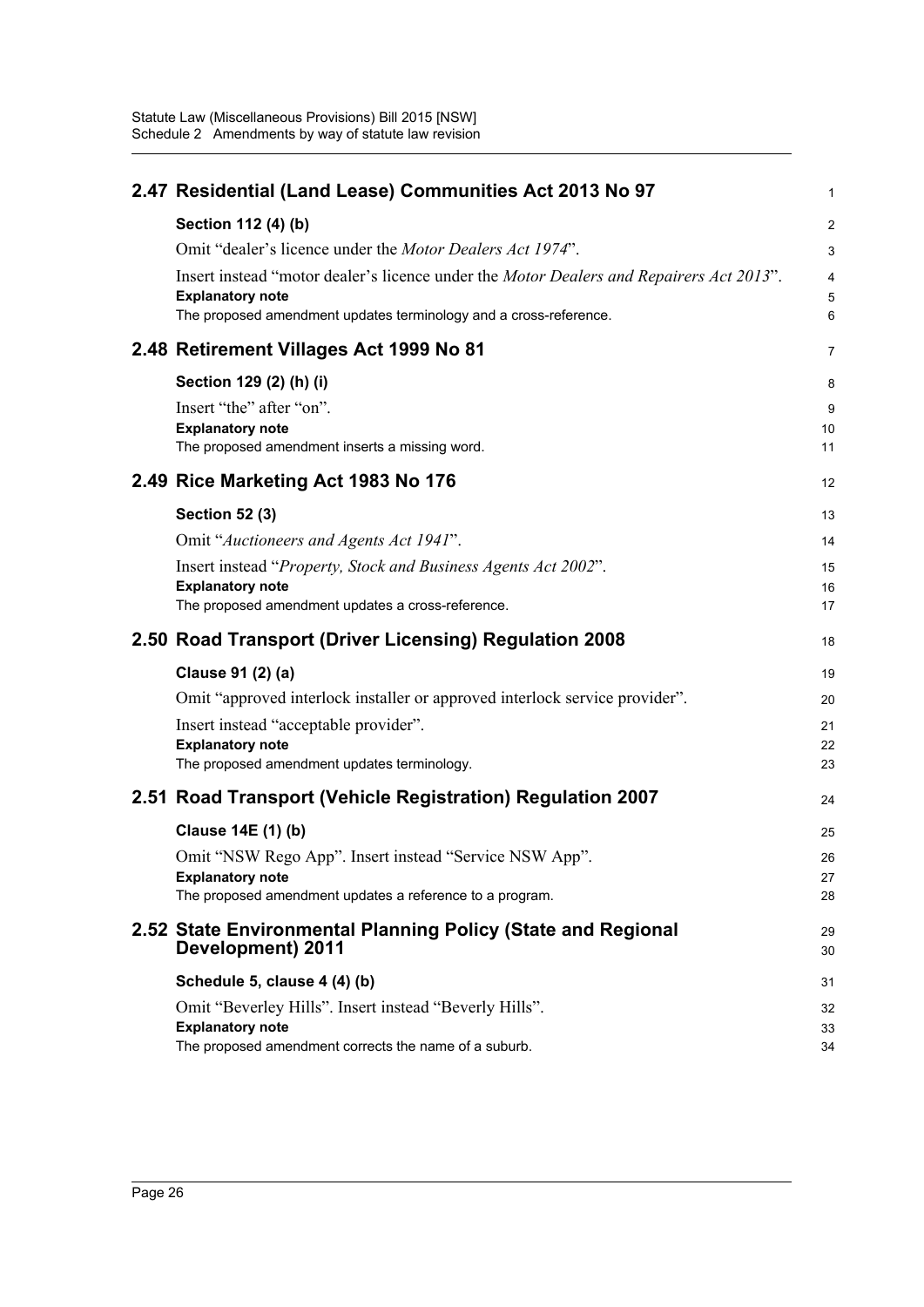|       | 2.53 Supreme Court Act 1970 No 52                                                                              | 1                       |
|-------|----------------------------------------------------------------------------------------------------------------|-------------------------|
|       | Sections 69B (2), 71A (9), 75A (3) (a) and 101 (2) (h)                                                         | $\overline{\mathbf{c}}$ |
|       | Omit "Crimes (Local Courts Appeal and Review) Act 2001" wherever occurring.                                    | 3                       |
|       | Insert instead "Crimes (Appeal and Review) Act 2001".                                                          | 4                       |
|       | <b>Explanatory note</b>                                                                                        | 5                       |
|       | The proposed amendment updates cross-references.                                                               | 6                       |
|       | 2.54 Supreme Court (Corporations) Rules 1999                                                                   | 7                       |
|       | Rules 15A.6 (2), 15A.7 (2) and (4) and 15A.9 (3) and (5)                                                       | 8                       |
|       | Omit "paragraph" wherever occurring. Insert instead "subrule".                                                 | 9                       |
|       | <b>Explanatory note</b><br>The proposed amendment corrects terminology.                                        | 10<br>11                |
|       |                                                                                                                |                         |
|       | 2.55 Supreme Court Rules 1970                                                                                  | 12                      |
|       | Part 13, rule 3 (5)                                                                                            | 13                      |
|       | Insert "to" after "not".                                                                                       | 14                      |
|       | <b>Explanatory note</b><br>The proposed amendment inserts a missing word.                                      | 15                      |
|       |                                                                                                                | 16                      |
|       | 2.56 Taxation Administration Act 1996 No 97                                                                    | 17                      |
|       | Section 82 (j)                                                                                                 |                         |
|       |                                                                                                                | 18                      |
|       | Omit "Chief Executive Officer of the Australian Customs Service".                                              | 19                      |
|       | Insert instead "Comptroller-General of Customs".                                                               | 20                      |
|       | <b>Explanatory note</b>                                                                                        | 21                      |
|       | The proposed amendment updates terminology.                                                                    | 22                      |
|       | 2.57 Water Sharing Plan for the Greater Metropolitan Region Unregulated<br><b>River Water Sources 2011</b>     | 23<br>24                |
| [1]   | Clause 31 (a)                                                                                                  | 25                      |
|       | Omit "paragraph (d)". Insert instead "paragraph (c)".                                                          | 26                      |
|       | Clause 31 (a)                                                                                                  | 27                      |
| [2]   | Omit "paragraphs (c) and (e)". Insert instead "paragraphs (b) and (d)".                                        | 28                      |
|       |                                                                                                                |                         |
| $[3]$ | <b>Clause 31</b>                                                                                               | 29                      |
|       | Renumber paragraphs $(c)$ – $(f)$ as paragraphs $(b)$ – $(e)$ .                                                | 30                      |
| [4]   | Clause 31 (b) (as renumbered by item [3])                                                                      | 31                      |
|       | Omit "paragraph (e)". Insert instead "paragraph (d)".                                                          | 32                      |
| [5]   | Clause 31 (c) (as renumbered by item [3])<br>Renumber subparagraphs (a) and (b) as subparagraphs (i) and (ii). | 33                      |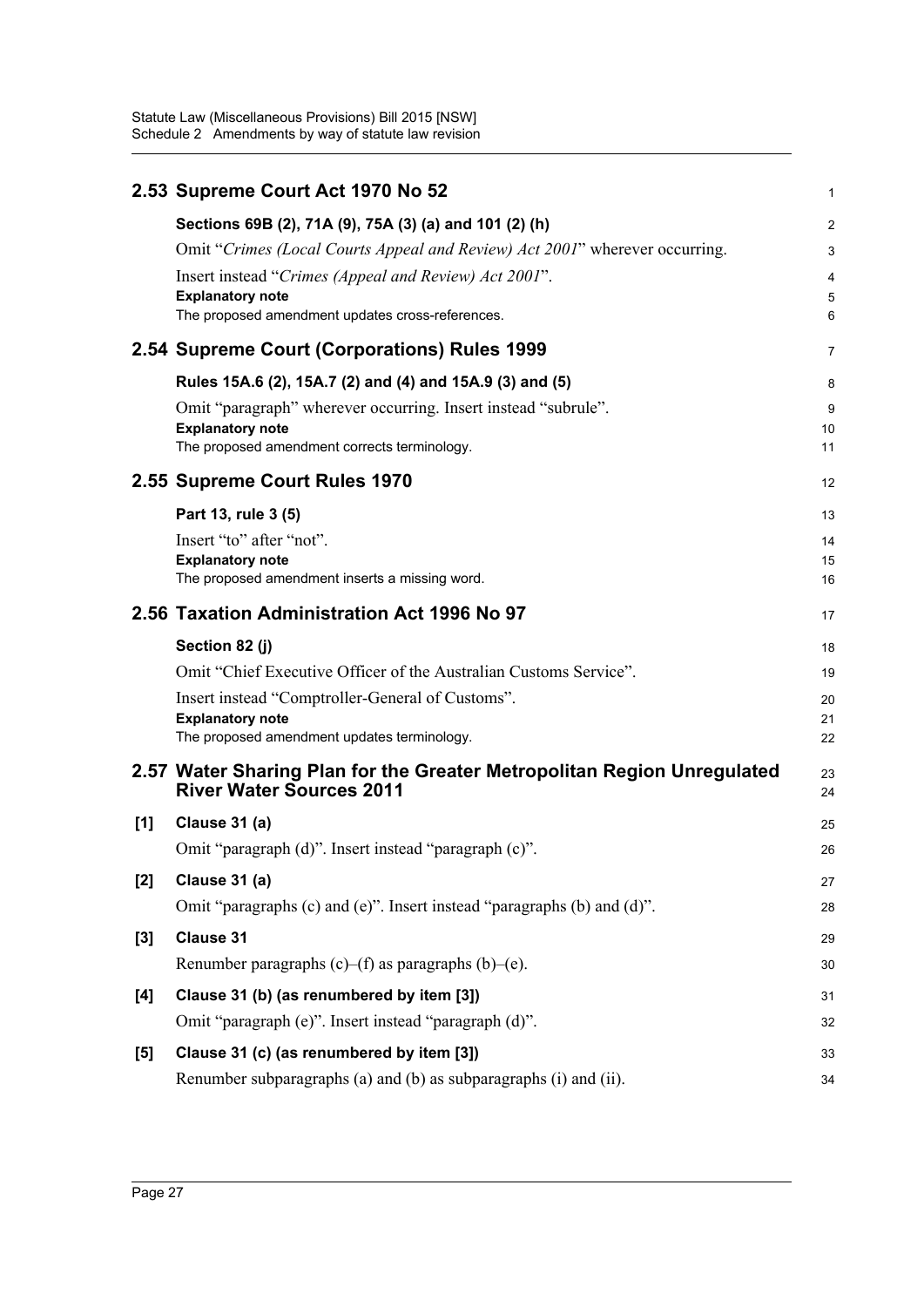Statute Law (Miscellaneous Provisions) Bill 2015 [NSW] Schedule 2 Amendments by way of statute law revision

| [6] | Clause 31 (c) (as renumbered by item [3])                                                                                                           | $\mathbf{1}$   |
|-----|-----------------------------------------------------------------------------------------------------------------------------------------------------|----------------|
|     | Omit "paragraphs (c) and (e)". Insert instead "paragraphs (b) and (d)".                                                                             | $\overline{2}$ |
| [7] | Clause 31 (d) (as renumbered by item [3]), note                                                                                                     | 3              |
|     | Omit "paragraph (e)". Insert instead "paragraph (d)".<br><b>Explanatory note</b><br>The proposed amendments correct numbering and cross-references. | 4<br>5<br>6    |
|     | 2.58 Work Health and Safety (Mines) Regulation 2014                                                                                                 | $\overline{7}$ |
|     | Clause 3 (1), note                                                                                                                                  | 8              |
|     | Omit "Act". Insert instead "Regulation".                                                                                                            | 9              |
|     | <b>Explanatory note</b>                                                                                                                             | 10             |
|     | The proposed amendment corrects a reference.                                                                                                        | 11             |
|     | 2.59 Wyong Local Environmental Plan 2013                                                                                                            | 12             |
|     | Schedule 5, Part 1                                                                                                                                  | 13             |
|     | Insert "Local" in the column headed "Significance" in the matter relating to items I33<br>and I39.                                                  | 14<br>15       |
|     | <b>Explanatory note</b>                                                                                                                             | 16             |
|     | The proposed amendment inserts missing information.                                                                                                 | 17             |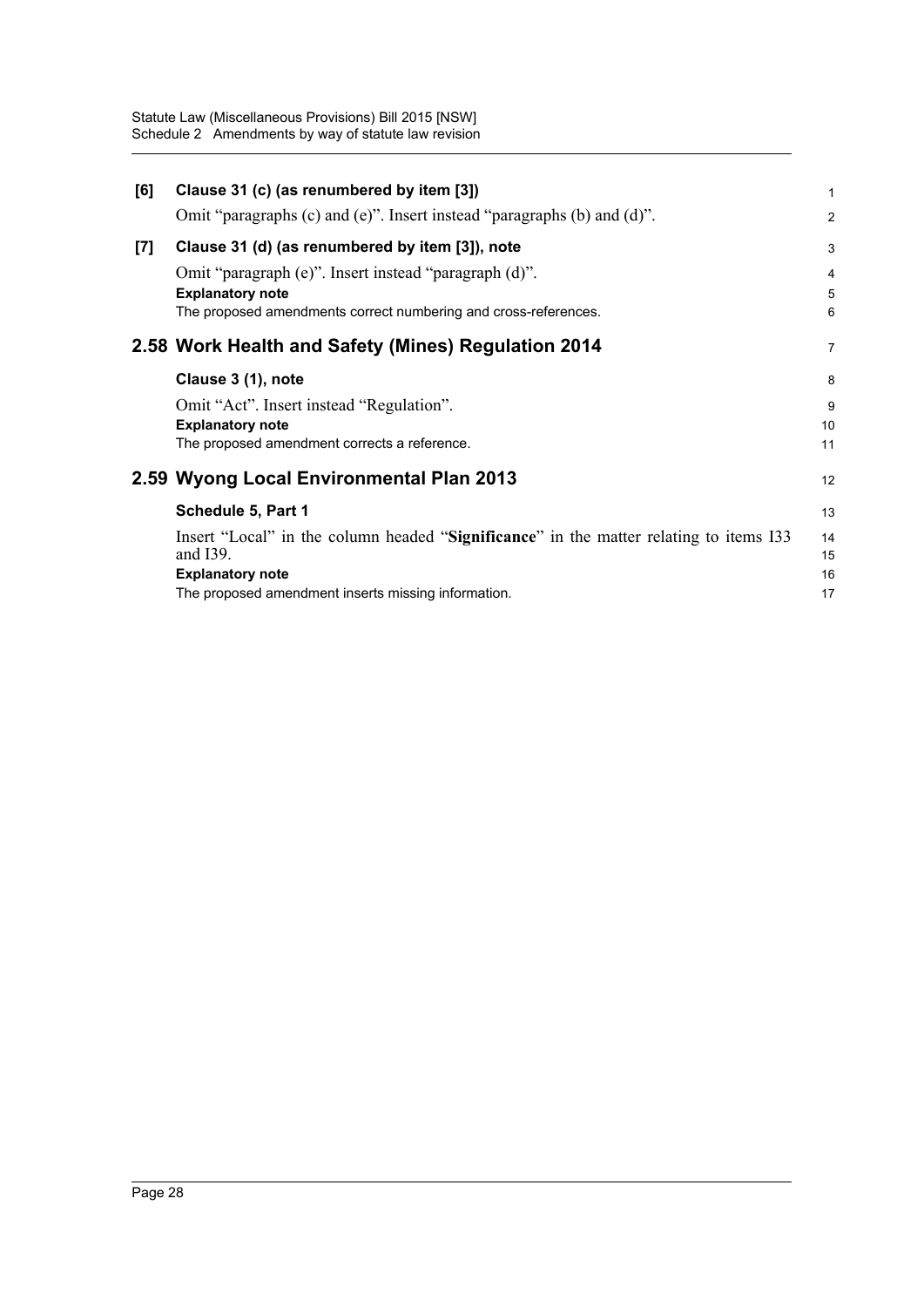<span id="page-32-0"></span>

|       | <b>Schedule 3</b>         | <b>Consequential amendments relating to</b><br>enactment of Government Sector Employment<br><b>Act 2013</b>                                                                                                                                                                                                                                                                                           | 1<br>$\overline{c}$<br>3   |
|-------|---------------------------|-------------------------------------------------------------------------------------------------------------------------------------------------------------------------------------------------------------------------------------------------------------------------------------------------------------------------------------------------------------------------------------------------------|----------------------------|
|       | <b>Explanatory note</b>   | This Schedule contains amendments that update terminology and references relating to Public<br>Service agencies, heads of agencies and Public Service employees as a consequence of the<br>Government Sector Employment Act 2013. The Schedule also includes other miscellaneous<br>amendments that are consequential on the enactment of that Act.                                                   | 4<br>5<br>6<br>7<br>8      |
| 3.1   |                           | Art Gallery of New South Wales Act 1980 No 65                                                                                                                                                                                                                                                                                                                                                         | 9                          |
| [1]   |                           | Section 4 (1), definition of "Director"                                                                                                                                                                                                                                                                                                                                                               | 10                         |
|       |                           | Omit the definition. Insert instead:<br><b>Director</b> means the person employed in the Public Service as the Director of<br>the Art Gallery.                                                                                                                                                                                                                                                        | 11<br>12<br>13             |
| [2]   | Section 8 (11), note      |                                                                                                                                                                                                                                                                                                                                                                                                       | 14                         |
|       | Omit the note.            |                                                                                                                                                                                                                                                                                                                                                                                                       | 15                         |
| $[3]$ | <b>Section 11</b>         |                                                                                                                                                                                                                                                                                                                                                                                                       | 16                         |
|       | Insert before section 12: |                                                                                                                                                                                                                                                                                                                                                                                                       | 17                         |
|       | 11<br><b>Staff</b>        |                                                                                                                                                                                                                                                                                                                                                                                                       | 18                         |
|       |                           | Persons may be employed in the Public Service under the <i>Government Sector</i><br><i>Employment Act 2013</i> to enable the Trust to exercise its functions.<br>Note. Section 59 of the Government Sector Employment Act 2013 provides that the<br>persons so employed (or whose services the Trust makes use of) may be referred to<br>as officers or employees, or members of staff, of the Trust. | 19<br>20<br>21<br>22<br>23 |
| [4]   | <b>Section 13 (6)</b>     |                                                                                                                                                                                                                                                                                                                                                                                                       | 24                         |
|       |                           | Omit the subsection. Insert instead:                                                                                                                                                                                                                                                                                                                                                                  | 25                         |
|       | (6)                       | In this section, <i>authorised person</i> means the Director or a member of staff of<br>the Trust.                                                                                                                                                                                                                                                                                                    | 26<br>27                   |
| [5]   | Section 14 (2) (a)        |                                                                                                                                                                                                                                                                                                                                                                                                       | 28                         |
|       |                           | Omit the paragraph. Insert instead:<br>(a) the remuneration of members of staff of the Trust, or                                                                                                                                                                                                                                                                                                      | 29<br>30                   |
| [6]   | Schedule 1, clause 3      |                                                                                                                                                                                                                                                                                                                                                                                                       | 31                         |
|       |                           | Omit the clause. Insert instead:                                                                                                                                                                                                                                                                                                                                                                      | 32                         |
|       | 3                         | <b>Application of Government Sector Employment Act 2013</b>                                                                                                                                                                                                                                                                                                                                           | 33                         |
|       |                           | The provisions of the <i>Government Sector Employment Act 2013</i> relating to the<br>employment of Public Service employees do not apply to a trustee.                                                                                                                                                                                                                                               | 34<br>35                   |
| 3.2   |                           | Australian Jockey and Sydney Turf Clubs Merger Act 2010 No 93                                                                                                                                                                                                                                                                                                                                         | 36                         |
|       |                           | Schedule 4, clause 7 (1)                                                                                                                                                                                                                                                                                                                                                                              | 37                         |
|       |                           | Omit the subclause. Insert instead:                                                                                                                                                                                                                                                                                                                                                                   | 38                         |
|       | (1)                       | The provisions of the <i>Government Sector Employment Act 2013</i> relating to the<br>employment of Public Service employees do not apply to a Trustee.                                                                                                                                                                                                                                               | 39<br>40                   |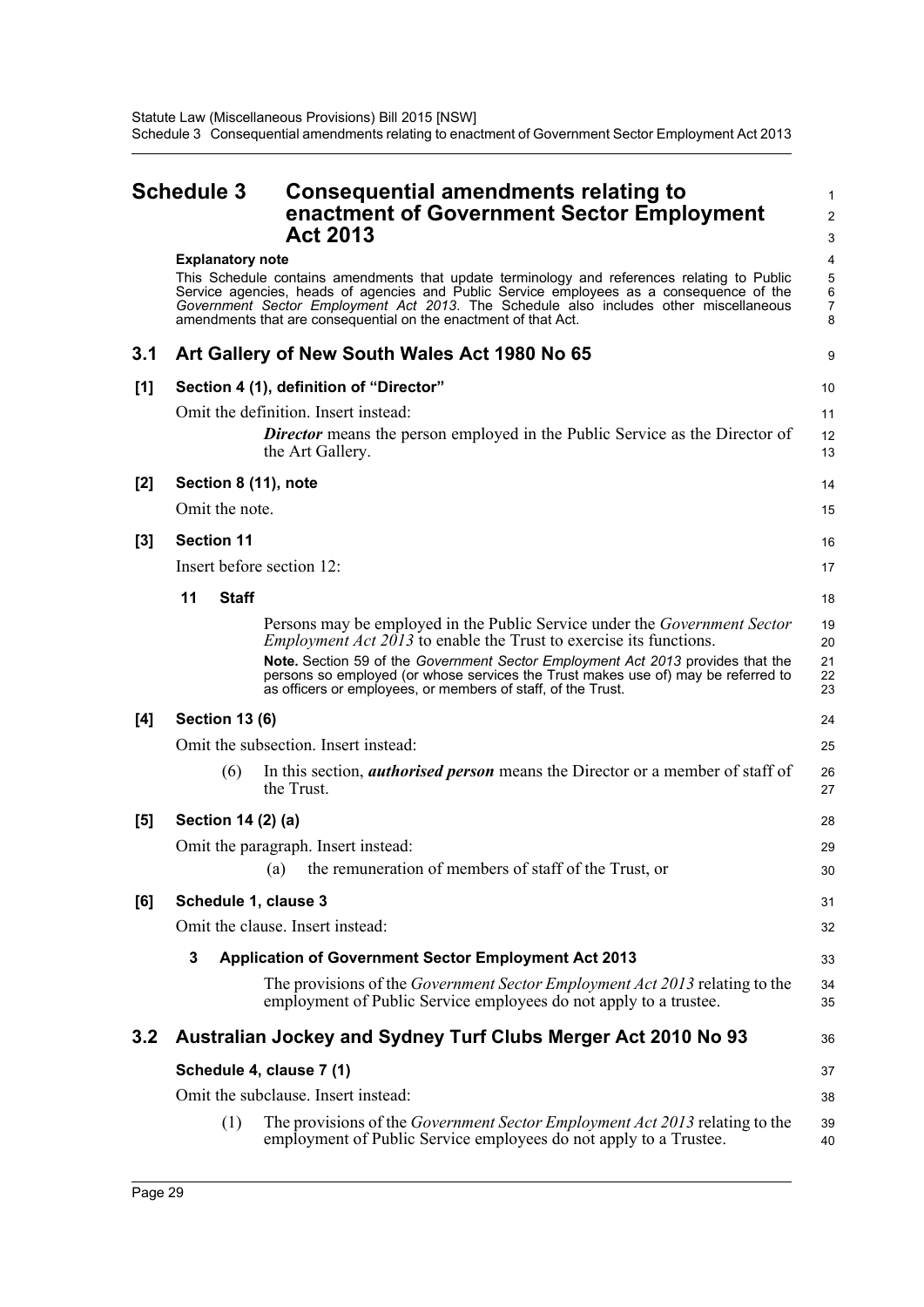| 3.3   |                                                               | <b>Australian Museum Trust Act 1975 No 95</b>                                                                                                                                                                                                                                                                                                                                                         | 1                          |  |  |
|-------|---------------------------------------------------------------|-------------------------------------------------------------------------------------------------------------------------------------------------------------------------------------------------------------------------------------------------------------------------------------------------------------------------------------------------------------------------------------------------------|----------------------------|--|--|
| [1]   |                                                               | Section 4 (1), definition of "Director"                                                                                                                                                                                                                                                                                                                                                               | 2                          |  |  |
|       |                                                               | Omit the definition. Insert instead:<br><b>Director</b> means the person employed in the Public Service as the Director of<br>the Australian Museum.                                                                                                                                                                                                                                                  | 3<br>4<br>5                |  |  |
| $[2]$ |                                                               | Section 8 (11), note                                                                                                                                                                                                                                                                                                                                                                                  | 6                          |  |  |
|       | Omit the note.                                                |                                                                                                                                                                                                                                                                                                                                                                                                       | 7                          |  |  |
| $[3]$ | <b>Section 11</b>                                             |                                                                                                                                                                                                                                                                                                                                                                                                       | 8                          |  |  |
|       |                                                               | Insert before section 12:                                                                                                                                                                                                                                                                                                                                                                             |                            |  |  |
|       | 11<br><b>Staff</b>                                            |                                                                                                                                                                                                                                                                                                                                                                                                       | 10                         |  |  |
|       |                                                               | Persons may be employed in the Public Service under the <i>Government Sector</i><br><i>Employment Act 2013</i> to enable the Trust to exercise its functions.<br>Note. Section 59 of the Government Sector Employment Act 2013 provides that the<br>persons so employed (or whose services the Trust makes use of) may be referred to<br>as officers or employees, or members of staff, of the Trust. | 11<br>12<br>13<br>14<br>15 |  |  |
| [4]   | <b>Section 13 (6)</b>                                         |                                                                                                                                                                                                                                                                                                                                                                                                       | 16                         |  |  |
|       |                                                               | Omit the subsection. Insert instead:                                                                                                                                                                                                                                                                                                                                                                  |                            |  |  |
|       | (6)                                                           | In this section, <i>authorised person</i> means the Director or a member of staff of<br>the Trust.                                                                                                                                                                                                                                                                                                    | 18<br>19                   |  |  |
| [5]   |                                                               | Schedule 1, clause 4                                                                                                                                                                                                                                                                                                                                                                                  | 20                         |  |  |
|       |                                                               | Omit the clause. Insert instead:                                                                                                                                                                                                                                                                                                                                                                      | 21                         |  |  |
|       | 4                                                             | <b>Application of Government Sector Employment Act 2013</b>                                                                                                                                                                                                                                                                                                                                           | 22                         |  |  |
|       |                                                               | The provisions of the <i>Government Sector Employment Act 2013</i> relating to the<br>employment of Public Service employees do not apply to a trustee.                                                                                                                                                                                                                                               | 23<br>24                   |  |  |
| 3.4   |                                                               | <b>Bank Integration Act 1992 No 80</b>                                                                                                                                                                                                                                                                                                                                                                | 25                         |  |  |
|       | Section 5 (1), definition of "authorised person"              |                                                                                                                                                                                                                                                                                                                                                                                                       |                            |  |  |
|       |                                                               | Omit paragraph (b) (ii). Insert instead:                                                                                                                                                                                                                                                                                                                                                              | 27                         |  |  |
|       |                                                               | a Public Service senior executive within the meaning of the<br>(11)<br>Government Sector Employment Act 2013,                                                                                                                                                                                                                                                                                         | 28<br>29                   |  |  |
| 3.5   | <b>No 19</b>                                                  | <b>Building and Construction Industry Long Service Payments Act 1986</b>                                                                                                                                                                                                                                                                                                                              | 30<br>31                   |  |  |
|       |                                                               | Schedule 1, clause 6 (1)                                                                                                                                                                                                                                                                                                                                                                              | 32                         |  |  |
|       | Omit "Public Service Act 1979".                               |                                                                                                                                                                                                                                                                                                                                                                                                       |                            |  |  |
|       | Insert instead "Government Sector Employment Act 2013".<br>34 |                                                                                                                                                                                                                                                                                                                                                                                                       |                            |  |  |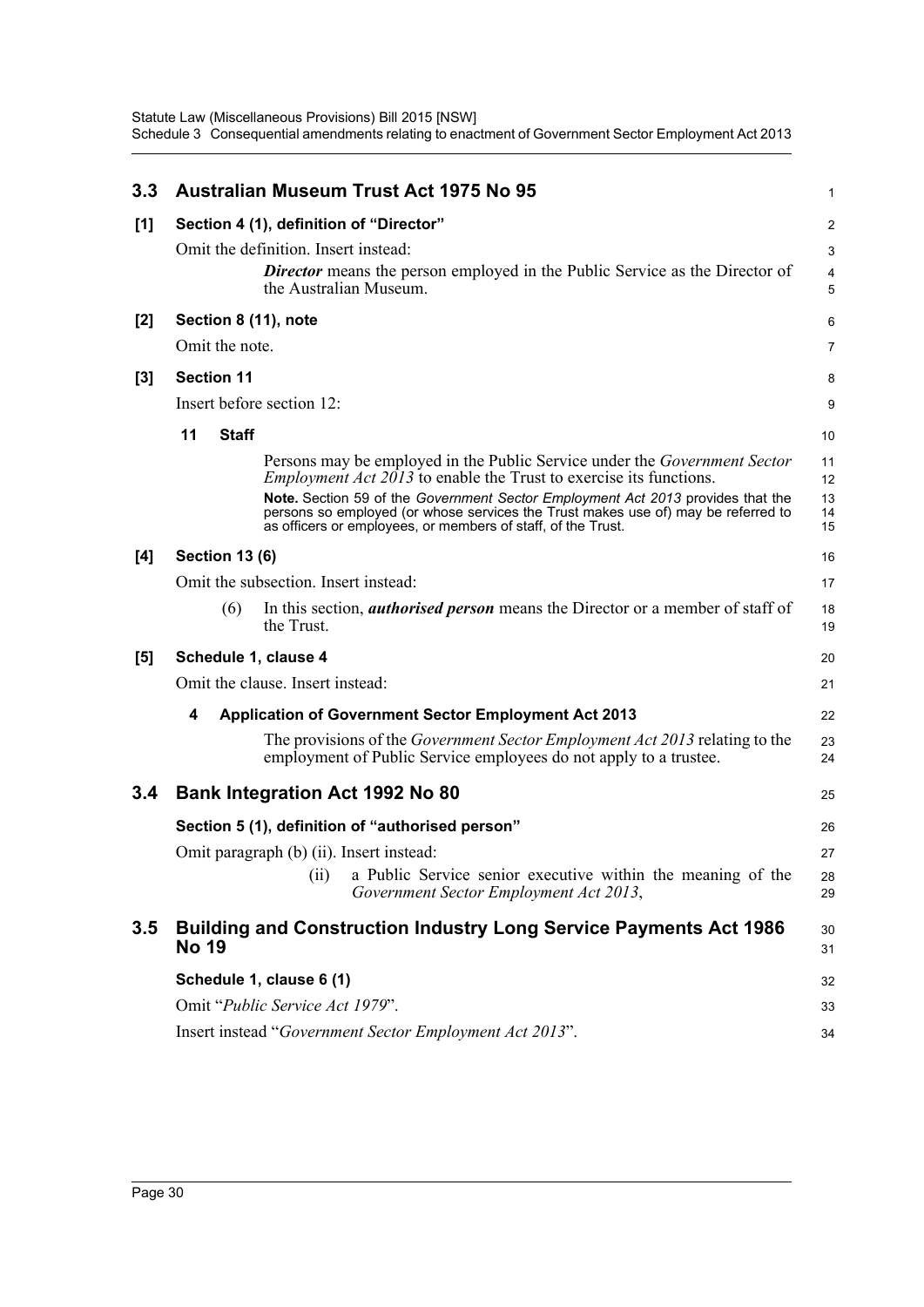| 3.6   | <b>Centenary Institute of Cancer Medicine and Cell Biology</b><br>Act 1985 No 192                                                                                                                                                                                                                                                                                                                                                                                                           | 1<br>$\overline{\mathbf{c}}$     |  |
|-------|---------------------------------------------------------------------------------------------------------------------------------------------------------------------------------------------------------------------------------------------------------------------------------------------------------------------------------------------------------------------------------------------------------------------------------------------------------------------------------------------|----------------------------------|--|
|       | Schedule 1, clause 8 (1)                                                                                                                                                                                                                                                                                                                                                                                                                                                                    | 3                                |  |
|       | Omit "Public Service Act 1979".                                                                                                                                                                                                                                                                                                                                                                                                                                                             | 4                                |  |
|       | Insert instead "Government Sector Employment Act 2013".                                                                                                                                                                                                                                                                                                                                                                                                                                     | 5                                |  |
| 3.7   | <b>Centennial Park and Moore Park Trust Act 1983 No 145</b>                                                                                                                                                                                                                                                                                                                                                                                                                                 | 6                                |  |
| [1]   | Section 4 (1), definition of "Director"                                                                                                                                                                                                                                                                                                                                                                                                                                                     | 7                                |  |
|       | Omit the definition. Insert instead:<br><b>Director</b> means the person employed in the Public Service as the Director of<br>Centennial Park and Moore Park.                                                                                                                                                                                                                                                                                                                               | 8<br>9<br>10                     |  |
| $[2]$ | <b>Section 9 (12)</b>                                                                                                                                                                                                                                                                                                                                                                                                                                                                       | 11                               |  |
|       | Omit the subsection including the note.                                                                                                                                                                                                                                                                                                                                                                                                                                                     | 12                               |  |
| $[3]$ | <b>Section 13</b>                                                                                                                                                                                                                                                                                                                                                                                                                                                                           | 13                               |  |
|       | Insert before section 14:                                                                                                                                                                                                                                                                                                                                                                                                                                                                   | 14                               |  |
|       | 13<br><b>Staff</b>                                                                                                                                                                                                                                                                                                                                                                                                                                                                          | 15                               |  |
|       | Persons may be employed in the Public Service under the <i>Government Sector</i><br><i>Employment Act 2013</i> to enable the Trust to exercise its functions.<br>Note. Section 59 of the Government Sector Employment Act 2013 provides that the<br>persons so employed (or whose services the Trust makes use of) may be referred to<br>as officers or employees, or members of staff, of the Trust. Section 47A of the<br>Constitution Act 1902 precludes the Trust from employing staff. | 16<br>17<br>18<br>19<br>20<br>21 |  |
| [4]   | Schedule 1, clause 4                                                                                                                                                                                                                                                                                                                                                                                                                                                                        | 22                               |  |
|       | Omit "Public Sector Employment and Management Act 2002".                                                                                                                                                                                                                                                                                                                                                                                                                                    | 23                               |  |
|       | Insert instead "Government Sector Employment Act 2013".                                                                                                                                                                                                                                                                                                                                                                                                                                     | 24                               |  |
| 3.8   | <b>Central Coast Water Corporation Act 2006 No 105</b>                                                                                                                                                                                                                                                                                                                                                                                                                                      | 25                               |  |
| [1]   | Schedule 3, clause 6 (1) (d)                                                                                                                                                                                                                                                                                                                                                                                                                                                                | 26                               |  |
|       | Omit "Chapter 5 of the Public Sector Employment and Management Act 2002".                                                                                                                                                                                                                                                                                                                                                                                                                   |                                  |  |
|       | Insert instead "Part 6 of the Government Sector Employment Act 2013".                                                                                                                                                                                                                                                                                                                                                                                                                       | 28                               |  |
| $[2]$ | Schedule 3, clause 8 (1)<br>29                                                                                                                                                                                                                                                                                                                                                                                                                                                              |                                  |  |
|       | Omit the subclause. Insert instead:                                                                                                                                                                                                                                                                                                                                                                                                                                                         | 30                               |  |
|       | (1)<br>The provisions of the <i>Government Sector Employment Act 2013</i> relating to the<br>employment of Public Service employees do not apply to a director of the<br>Corporation.                                                                                                                                                                                                                                                                                                       | 31<br>32<br>33                   |  |
| $[3]$ | Schedule 3, clause 8 (2)                                                                                                                                                                                                                                                                                                                                                                                                                                                                    | 34                               |  |
|       | Omit "Chapter 5 of the Public Sector Employment and Management Act 2002".                                                                                                                                                                                                                                                                                                                                                                                                                   | 35                               |  |
|       | Insert instead "Part 6 of the <i>Government Sector Employment Act 2013</i> ".                                                                                                                                                                                                                                                                                                                                                                                                               | 36                               |  |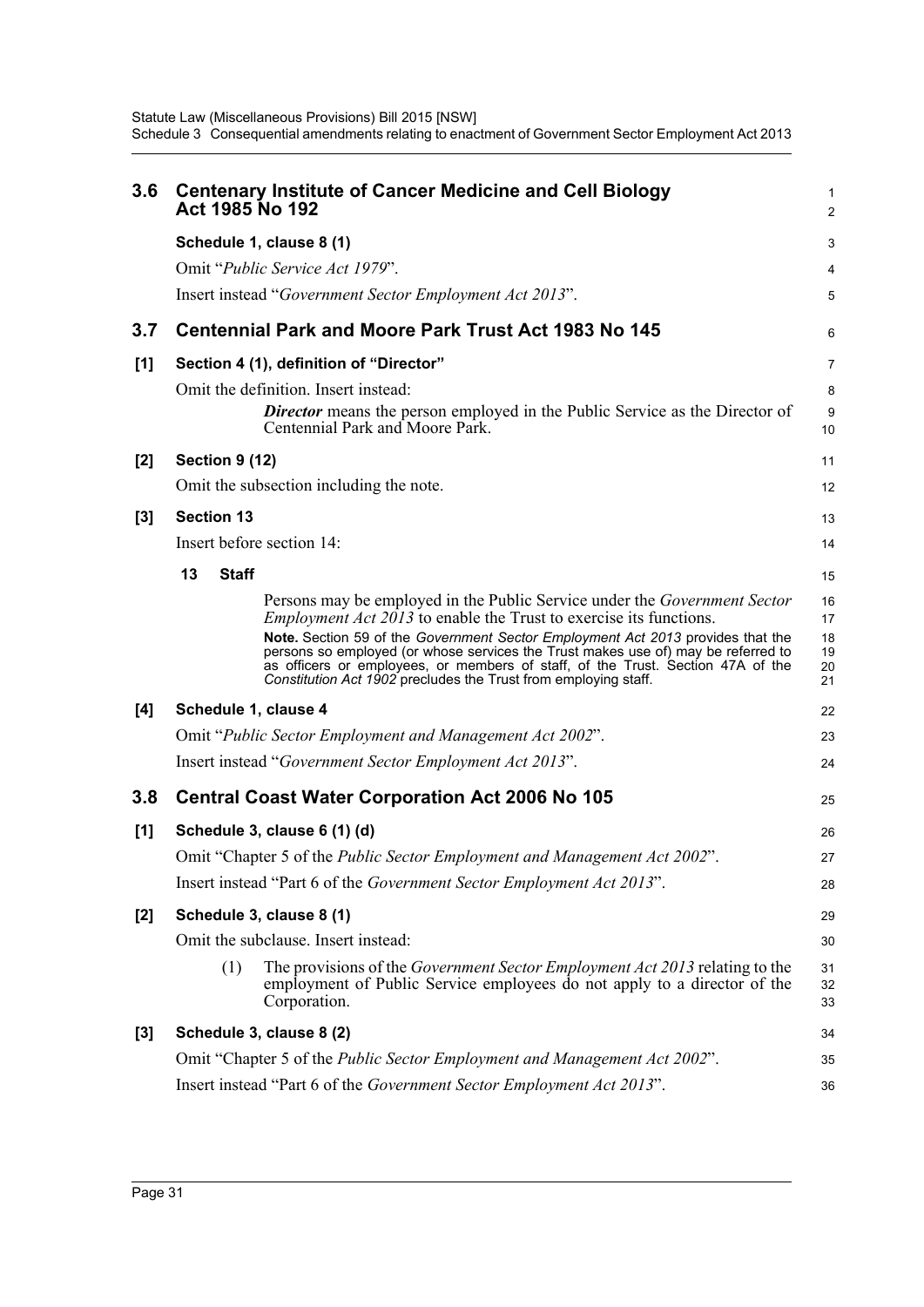Statute Law (Miscellaneous Provisions) Bill 2015 [NSW] Schedule 3 Consequential amendments relating to enactment of Government Sector Employment Act 2013

| [4]   |                                                                                   | Schedule 3, clause 8 (2) (b)                                                                                                                                                 | 1           |  |
|-------|-----------------------------------------------------------------------------------|------------------------------------------------------------------------------------------------------------------------------------------------------------------------------|-------------|--|
|       |                                                                                   | Omit "section 118 (7)". Insert instead "section 78 (7)".                                                                                                                     | 2           |  |
| [5]   |                                                                                   | Schedule 4, clause 7 (1)                                                                                                                                                     | 3           |  |
|       | Omit the subclause. Insert instead:                                               |                                                                                                                                                                              |             |  |
|       | (1)                                                                               | The provisions of the <i>Government Sector Employment Act 2013</i> relating to the<br>employment of Public Service employees do not apply to the chief executive<br>officer. | 5<br>6<br>7 |  |
| [6]   |                                                                                   | Schedule 4, clause 7 (2)                                                                                                                                                     | 8           |  |
|       | Omit "Chapter 5 of the <i>Public Sector Employment and Management Act 2002"</i> . |                                                                                                                                                                              |             |  |
|       |                                                                                   | Insert instead "Part 6 of the <i>Government Sector Employment Act 2013</i> ".                                                                                                | 10          |  |
| $[7]$ |                                                                                   | Schedule 4, clause 7 (2) (b)                                                                                                                                                 | 11          |  |
|       |                                                                                   | Omit "section 118 (7)". Insert instead "section 78 (7)".                                                                                                                     | 12          |  |
| 3.9   |                                                                                   | Children's Court Act 1987 No 53                                                                                                                                              | 13          |  |
| [1]   | Section 10A (1)                                                                   |                                                                                                                                                                              | 14          |  |
|       |                                                                                   | Omit "Public Sector Management Act 1988".                                                                                                                                    | 15          |  |
|       |                                                                                   | Insert instead "Government Sector Employment Act 2013".                                                                                                                      | 16          |  |
| $[2]$ | <b>Section 11</b>                                                                 |                                                                                                                                                                              | 17          |  |
|       |                                                                                   | Omit "Public Service Act 1979".                                                                                                                                              | 18          |  |
|       |                                                                                   | Insert instead "Government Sector Employment Act 2013".                                                                                                                      | 19          |  |
| $[3]$ | Schedule 1, clause 4                                                              |                                                                                                                                                                              | 20          |  |
|       |                                                                                   | Omit the clause. Insert instead:                                                                                                                                             | 21          |  |
|       | 4                                                                                 | Government Sector Employment Act 2013 not to apply                                                                                                                           | 22          |  |
|       |                                                                                   | The office of Children's Magistrate is a statutory office and the <i>Government</i><br>Sector Employment Act 2013 does not apply to that office.                             | 23<br>24    |  |
|       |                                                                                   | 3.10 Civil and Administrative Tribunal Act 2013 No 2                                                                                                                         | 25          |  |
| [1]   | Section 66 (4) and clause 9 (3) of Schedule 3                                     |                                                                                                                                                                              |             |  |
|       |                                                                                   | Omit "Director-General" wherever occurring. Insert instead "Secretary".                                                                                                      | 27          |  |
| $[2]$ |                                                                                   | Schedule 2, clause 14 (1)                                                                                                                                                    | 28          |  |
|       |                                                                                   | Omit "Public Sector Employment and Management Act 2002".                                                                                                                     | 29          |  |
|       |                                                                                   | Insert instead "Government Sector Employment Act 2013".                                                                                                                      | 30          |  |
|       |                                                                                   | 3.11 Coal Innovation Administration Act 2008 No 50                                                                                                                           | 31          |  |
| [1]   | <b>Section 14</b>                                                                 |                                                                                                                                                                              | 32          |  |
|       |                                                                                   | Omit "Government". Insert instead "Public".                                                                                                                                  | 33          |  |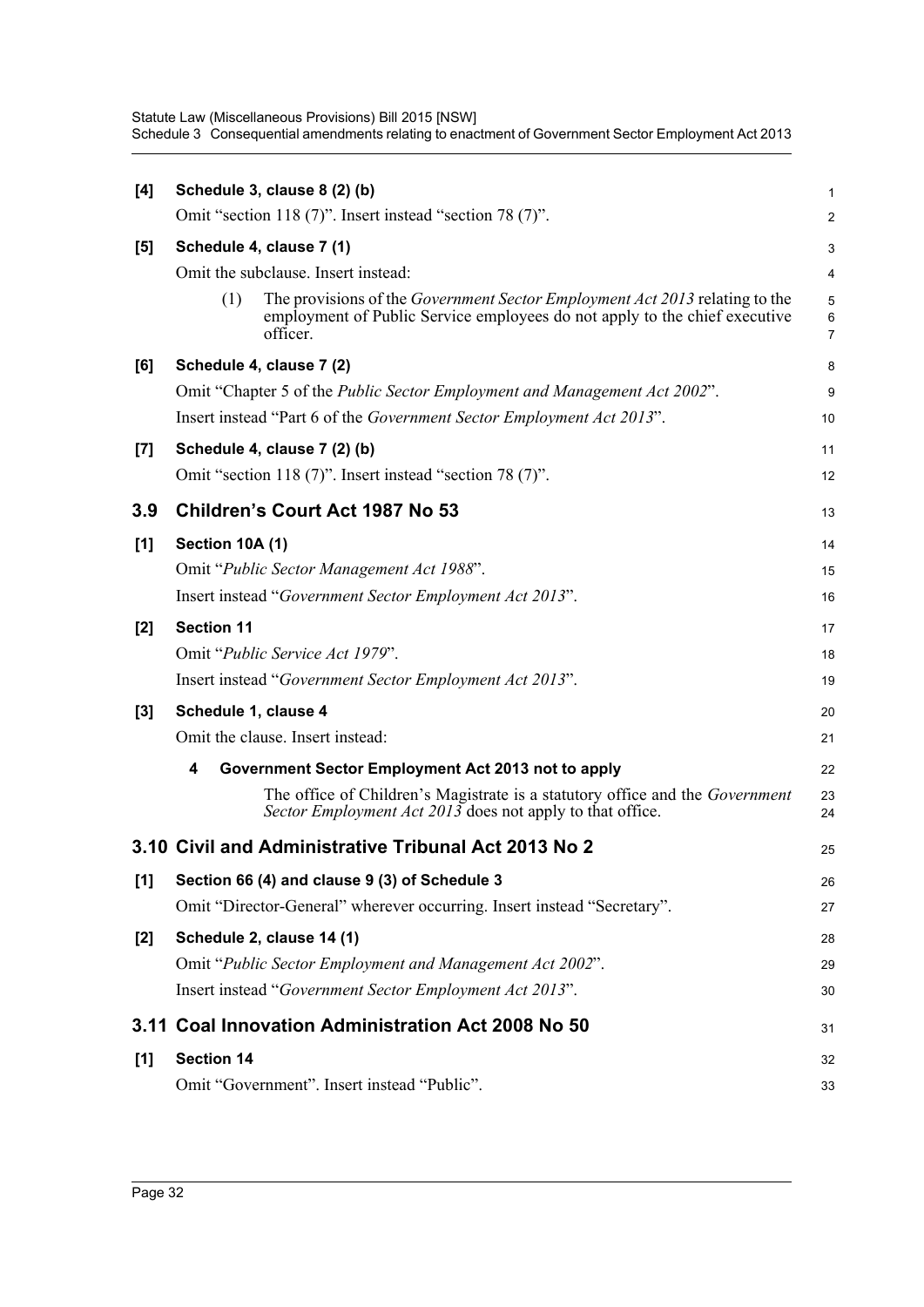| [2] |                      | Schedule 1, clause 7 (1)                                                                                                                                                       | 1                      |
|-----|----------------------|--------------------------------------------------------------------------------------------------------------------------------------------------------------------------------|------------------------|
|     |                      | Omit the subclause. Insert instead:                                                                                                                                            | $\overline{2}$         |
|     | (1)                  | The provisions of the <i>Government Sector Employment Act 2013</i> relating to the<br>employment of Public Service employees do not apply to a member.                         | 3<br>4                 |
|     | No <sub>2</sub>      | 3.12 Community Services (Complaints, Reviews and Monitoring) Act 1993                                                                                                          | 5<br>6                 |
| [1] |                      | Section 4 (1), definition of "relevant Minister"                                                                                                                               | $\overline{7}$         |
|     |                      | Omit paragraph (a). Insert instead:                                                                                                                                            | 8                      |
|     |                      | in the case of a service provider that is a Public Service agency, the<br>(a)<br>Minister to whom that agency is responsible, or                                               | $\boldsymbol{9}$<br>10 |
| [2] | Section 7 (4)        |                                                                                                                                                                                | 11                     |
|     |                      | Omit the subsection. Insert instead:                                                                                                                                           | 12                     |
|     | (4)                  | The provisions of the <i>Government Sector Employment Act 2013</i> relating to the<br>employment of Public Service employees do not apply to an Official<br>Community Visitor. | 13<br>14<br>15         |
| [3] |                      | Section 34C (4) (e) and (f)                                                                                                                                                    | 16                     |
|     |                      | Omit "Attorney General and" wherever occurring.                                                                                                                                | 17                     |
| [4] | Section 34K (1) (a)  |                                                                                                                                                                                | 18                     |
|     | of the government".  | Omit "the Department Head, chief executive officer or senior member of any department                                                                                          | 19<br>20               |
|     |                      | Insert instead "head, chief executive officer, senior executive or senior member of any<br>Public Service agency".                                                             | 21<br>22               |
| [5] | Section 34L (1) (d)  |                                                                                                                                                                                | 23                     |
|     | the government".     | Omit "a Department Head, chief executive officer or senior member of any department of                                                                                         | 24<br>25               |
|     |                      | Insert instead "the head, chief executive officer, senior executive or senior member of any<br>Public Service agency".                                                         | 26<br>27               |
| [6] | Section 38 (1) (d)   |                                                                                                                                                                                | 28                     |
|     | government".         | Omit "Department Head, chief executive officer or senior member of any department of the                                                                                       | 29<br>30               |
|     |                      | Insert instead "head, chief executive officer, senior executive or senior member of any<br>Public Service agency".                                                             | 31<br>32               |
| [7] | Schedule 2, clause 4 |                                                                                                                                                                                | 33                     |
|     |                      | Omit "department of the government". Insert instead "Public Service agency".                                                                                                   | 34                     |
| [8] |                      | Schedule 2, clause 7 (1)                                                                                                                                                       | 35                     |
|     |                      | Omit the subclause. Insert instead:                                                                                                                                            | 36                     |
|     | (1)                  | The provisions of the <i>Government Sector Employment Act 2013</i> relating to the<br>employment of Public Service employees do not apply to a member.                         | 37<br>38               |
|     |                      |                                                                                                                                                                                |                        |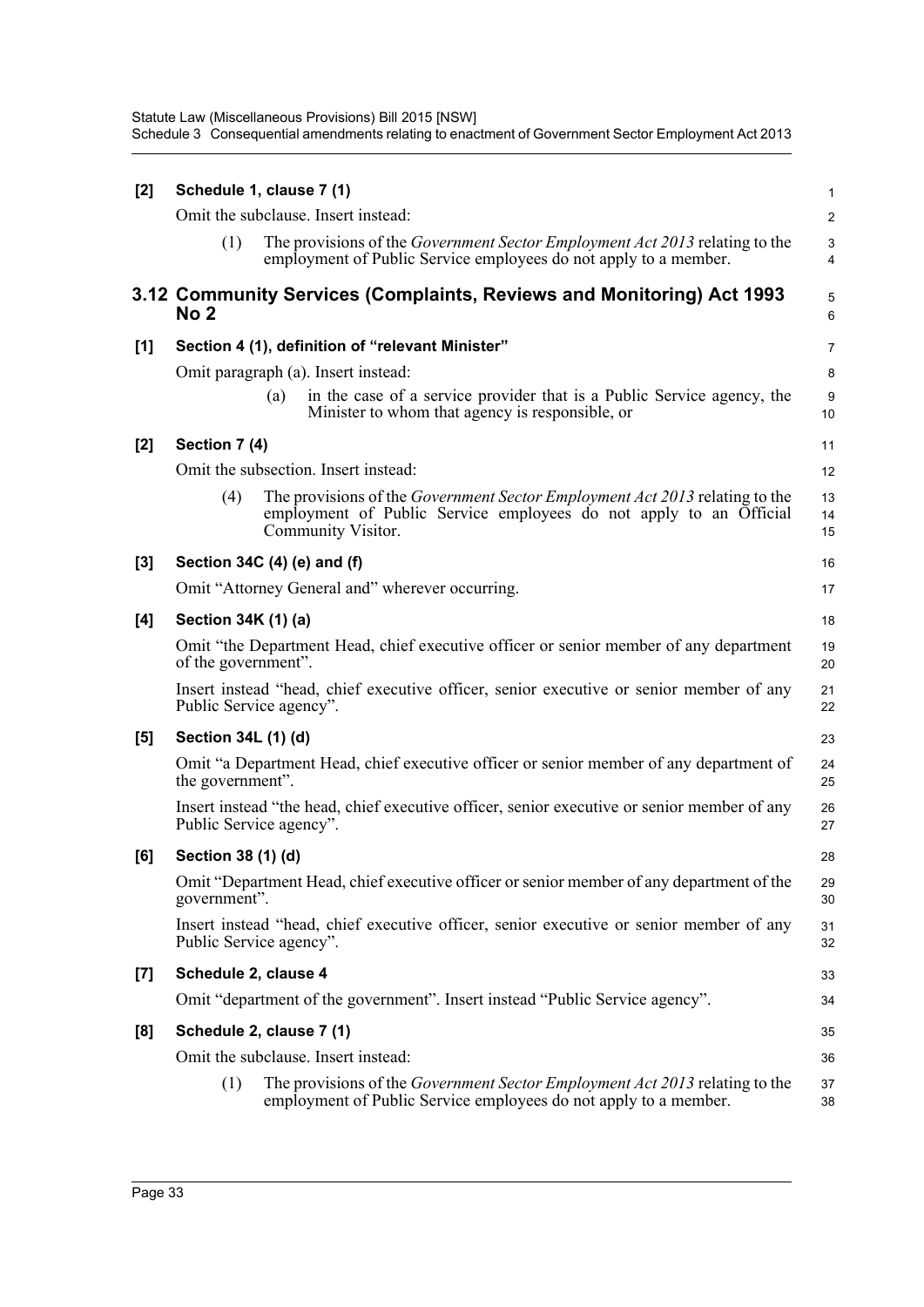|       |                       |        | 3.13 Community Welfare Act 1987 No 52                                                                                                                                                                                                                                                                                              | 1                          |
|-------|-----------------------|--------|------------------------------------------------------------------------------------------------------------------------------------------------------------------------------------------------------------------------------------------------------------------------------------------------------------------------------------|----------------------------|
| [1]   |                       |        | Section 3 (1), definition of "officer"                                                                                                                                                                                                                                                                                             | $\overline{c}$             |
|       |                       |        | Omit the definition. Insert in alphabetical order:                                                                                                                                                                                                                                                                                 | 3                          |
|       |                       |        | <i>employee</i> means a person employed in the Department.                                                                                                                                                                                                                                                                         | 4                          |
| $[2]$ | <b>Section 11 (2)</b> |        |                                                                                                                                                                                                                                                                                                                                    | 5                          |
|       |                       |        | Omit "officer's". Insert instead "employee's".                                                                                                                                                                                                                                                                                     | 6                          |
| $[3]$ | <b>Section 11 (5)</b> |        |                                                                                                                                                                                                                                                                                                                                    | 7                          |
|       |                       |        | Omit "Board". Insert instead "Commissioner".                                                                                                                                                                                                                                                                                       | 8                          |
| [4]   |                       |        | Sections 75, 76B and 76C and clause 12 of Schedule 2                                                                                                                                                                                                                                                                               | 9                          |
|       |                       |        | Omit "officer" wherever occurring. Insert instead "employee".                                                                                                                                                                                                                                                                      | 10                         |
|       |                       |        | 3.14 Council of Law Reporting Act 1969 No 59                                                                                                                                                                                                                                                                                       | 11                         |
|       | Section 8 (2) (a)     |        |                                                                                                                                                                                                                                                                                                                                    | 12                         |
|       |                       |        | Omit the paragraph. Insert instead:                                                                                                                                                                                                                                                                                                | 13                         |
|       |                       | (a)    | with the approval of the Minister to whom the Public Service agency                                                                                                                                                                                                                                                                | 14                         |
|       |                       |        | concerned is responsible and of the Public Service Commissioner, and<br>on such terms as may be arranged, make use of the services of persons                                                                                                                                                                                      | 15<br>16                   |
|       |                       |        | employed in a Public Service agency, and                                                                                                                                                                                                                                                                                           | 17                         |
|       |                       |        | 3.15 Crime Commission Act 2012 No 66                                                                                                                                                                                                                                                                                               | 18                         |
| [1]   |                       |        | Section 4 (1), definition of "government agency"                                                                                                                                                                                                                                                                                   | 19                         |
|       |                       |        | Omit paragraph (b). Insert instead:                                                                                                                                                                                                                                                                                                | 20                         |
|       |                       | (b)    | a government sector agency within the meaning of the <i>Government</i><br>Sector Employment Act 2013,                                                                                                                                                                                                                              | 21<br>22                   |
| [2]   | <b>Section 14 (2)</b> |        |                                                                                                                                                                                                                                                                                                                                    | 23                         |
|       |                       |        | Omit the subsection including the note.                                                                                                                                                                                                                                                                                            | 24                         |
| $[3]$ | <b>Section 74 (1)</b> |        |                                                                                                                                                                                                                                                                                                                                    | 25                         |
|       |                       |        | Omit the subsection. Insert instead:                                                                                                                                                                                                                                                                                               | 26                         |
|       | (1)                   |        | The staff of the Commission comprises:                                                                                                                                                                                                                                                                                             | 27                         |
|       |                       | (a)    | those persons who are employed in the Public Service under the<br>Government Sector Employment Act 2013 to enable the Commission to<br>exercise its functions, and                                                                                                                                                                 | 28<br>29<br>30             |
|       |                       | (b)    | the persons referred to in subsections $(2)$ , $(3)$ and $(4)$ .                                                                                                                                                                                                                                                                   | 31                         |
|       |                       | staff. | Note. Section 59 of the Government Sector Employment Act 2013 provides that the<br>persons so employed (or whose services the Commission makes use of) may be<br>referred to as officers or employees, or members of staff, of the Commission.<br>Section 47A of the Constitution Act 1902 precludes the Commission from employing | 32<br>33<br>34<br>35<br>36 |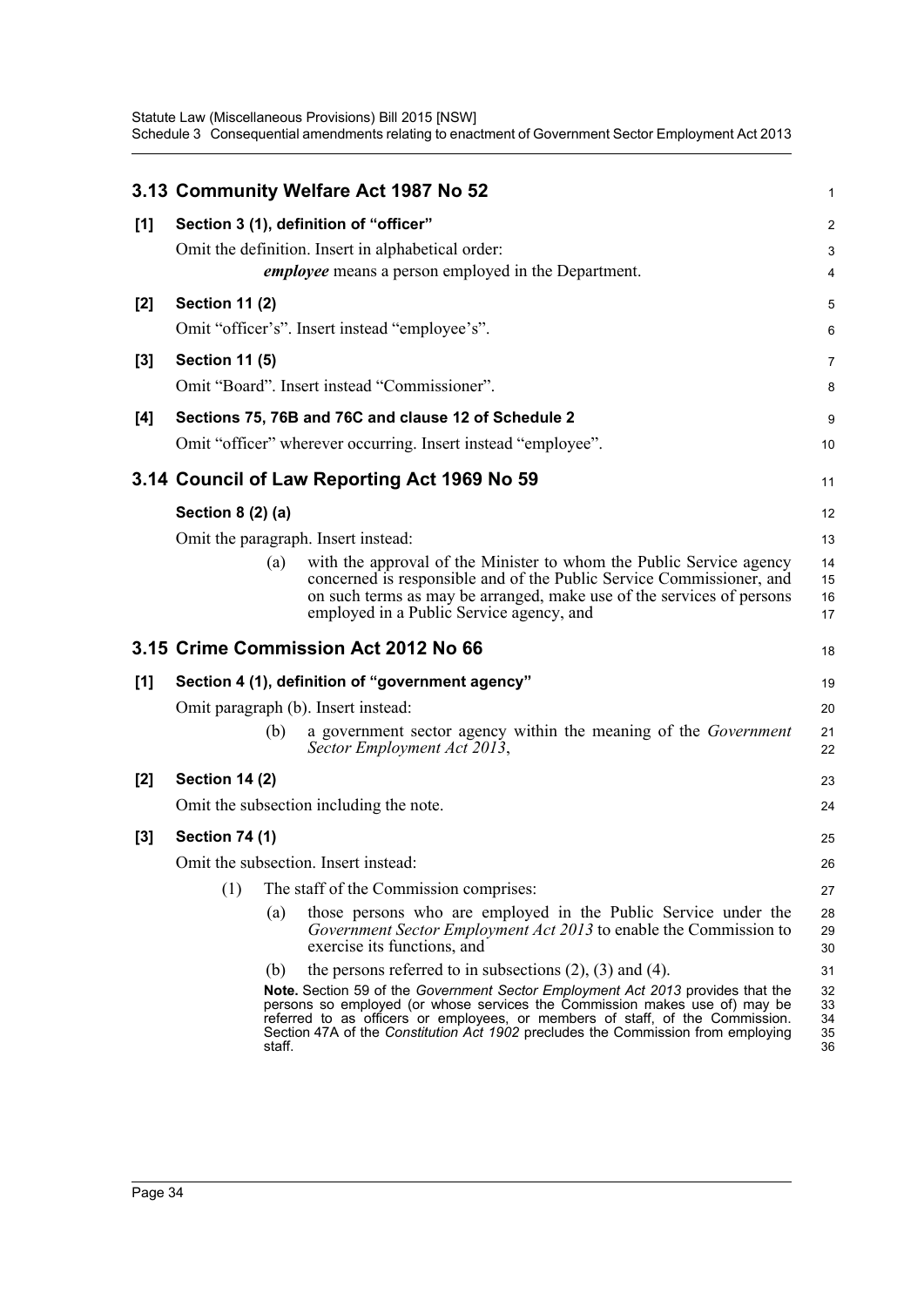| [4]   | <b>Section 74 (6)</b> |                                                                                                                                                                                                                                                                                                               | 1                          |
|-------|-----------------------|---------------------------------------------------------------------------------------------------------------------------------------------------------------------------------------------------------------------------------------------------------------------------------------------------------------|----------------------------|
|       |                       | Omit the subsection. Insert instead:                                                                                                                                                                                                                                                                          | $\overline{2}$             |
|       | (6)                   | The regulations may make provision for or with respect to the appointment,<br>conditions of employment, discipline, code of conduct and termination of<br>employment of staff of the Commission (except in so far as provision is made<br>for those matters under the Government Sector Employment Act 2013). | 3<br>4<br>$\mathbf 5$<br>6 |
| [5]   | Section 78A (2) (d)   |                                                                                                                                                                                                                                                                                                               | $\overline{7}$             |
|       |                       | Omit "Attorney General and".                                                                                                                                                                                                                                                                                  | 8                          |
| [6]   | Schedule 1, clause 9  |                                                                                                                                                                                                                                                                                                               | 9                          |
|       |                       | Omit the clause. Insert instead:                                                                                                                                                                                                                                                                              | 10                         |
|       | 9                     | <b>Public Service employment provisions excluded</b>                                                                                                                                                                                                                                                          | 11                         |
|       |                       | The offices of Commissioner and Assistant Commissioner are statutory<br>offices and the <i>Government Sector Employment Act 2013</i> does not apply to<br>those offices.                                                                                                                                      | 12<br>13<br>14             |
| [7]   |                       | Schedule 2, clause 8 (1)                                                                                                                                                                                                                                                                                      | 15                         |
|       |                       | Omit the subclause. Insert instead:                                                                                                                                                                                                                                                                           | 16                         |
|       | (1)                   | The provisions of the <i>Government Sector Employment Act 2013</i> relating to the<br>employment of Public Service employees do not apply to an appointed<br>member.                                                                                                                                          | 17<br>18<br>19             |
| [8]   |                       | Schedule 3, clause 8 (1)                                                                                                                                                                                                                                                                                      | 20                         |
|       |                       | Omit the subclause. Insert instead:                                                                                                                                                                                                                                                                           | 21                         |
|       | (1)                   | The office of Inspector is a statutory office and the <i>Government Sector</i><br><i>Employment Act 2013</i> does not apply to that office.                                                                                                                                                                   | 22<br>23                   |
|       |                       | 3.16 Crimes (Administration of Sentences) Act 1999 No 93                                                                                                                                                                                                                                                      | 24                         |
| [1]   |                       | Section 3 (1), definitions of "Commissioner" and "Corrective Services NSW"                                                                                                                                                                                                                                    | 25                         |
|       |                       | Omit "and Attorney General" wherever occurring.                                                                                                                                                                                                                                                               | 26                         |
| $[2]$ |                       | Section 3 (1), definition of "law enforcement agency"                                                                                                                                                                                                                                                         | 27                         |
|       |                       | Omit "Juvenile" from paragraph (h).                                                                                                                                                                                                                                                                           | 28                         |
| [3]   |                       | Sections 78 (3) and 193 (3)                                                                                                                                                                                                                                                                                   | 29                         |
|       |                       | Omit "Director-General of the Department of Juvenile Justice" wherever occurring.                                                                                                                                                                                                                             | 30                         |
|       |                       | Insert instead "Secretary of the Department of Justice".                                                                                                                                                                                                                                                      | 31                         |
| [4]   |                       | Sections 92 (5) and 242 (6)                                                                                                                                                                                                                                                                                   | 32                         |
|       |                       | Omit "and Attorney General" wherever occurring.                                                                                                                                                                                                                                                               | 33                         |
| [5]   | Section 128A (2) (b)  |                                                                                                                                                                                                                                                                                                               | 34                         |
|       |                       | Omit "public servant employed within the Department of Juvenile Justice".                                                                                                                                                                                                                                     | 35                         |
|       |                       | Insert instead "person employed in the Department of Justice".                                                                                                                                                                                                                                                | 36                         |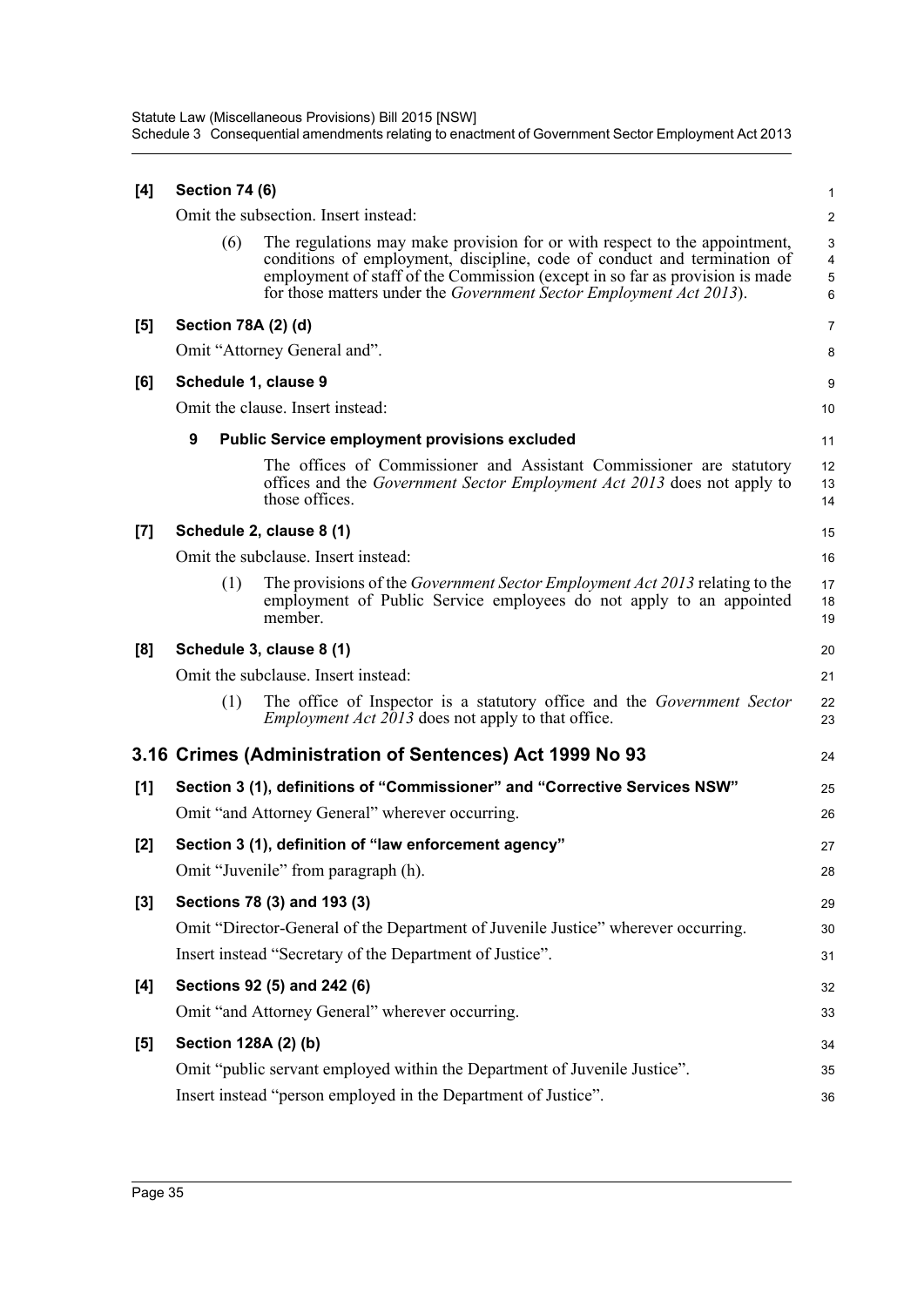| [6]    | <b>Section 193 (4)</b>                                                                                                                                                      | 1                   |
|--------|-----------------------------------------------------------------------------------------------------------------------------------------------------------------------------|---------------------|
|        | Omit "Director-General of the Department of Health".                                                                                                                        | $\overline{c}$      |
|        | Insert instead "Secretary of the Ministry of Health".                                                                                                                       | 3                   |
| $[7]$  | <b>Section 231</b>                                                                                                                                                          | 4                   |
|        | Omit "staff are to be appointed or employed under the <i>Public Sector Management</i><br>Act 1988".                                                                         | $\overline{5}$<br>6 |
|        | Insert instead "are to be employed in the Public Service under the Government Sector<br>Employment Act 2013".                                                               | 7<br>8              |
| [8]    | <b>Section 235B</b>                                                                                                                                                         | 9                   |
|        | Omit " <i>Public Sector Management Act 1988</i> or the regulations".                                                                                                        | 10                  |
|        | Insert instead "Government Sector Employment Act 2013 or the regulations or rules".                                                                                         | 11                  |
| [9]    | <b>Section 236N (1)</b>                                                                                                                                                     | 12                  |
|        | Omit "under Chapter 1A of the <i>Public Sector Employment and Management Act 2002"</i> .                                                                                    | 13                  |
|        | Insert instead "under Part 4 of the Government Sector Employment Act 2013".                                                                                                 | 14                  |
| [10]   | <b>Section 241 (3)</b>                                                                                                                                                      | 15                  |
|        | Omit "Public Sector Management Act 1988".                                                                                                                                   | 16                  |
|        | Insert instead "Government Sector Employment Act 2013".                                                                                                                     | 17                  |
| $[11]$ | <b>Section 242 (1)</b>                                                                                                                                                      | 18                  |
|        | Omit "appointed under the Public Sector Management Act 1988".                                                                                                               | 19                  |
|        | Insert instead "employed in the Public Service under the Government Sector Employment<br>Act 2013".                                                                         | 20<br>21            |
| [12]   | <b>Section 252A (1)</b>                                                                                                                                                     | 22                  |
|        | Omit "an officer of the Department of Juvenile Justice".                                                                                                                    | 23                  |
|        | Insert instead "a person employed in the Department of Justice".                                                                                                            | 24                  |
| [13]   | Schedule 1, clause 9 (1)                                                                                                                                                    | 25                  |
|        | Omit the subclause. Insert instead:                                                                                                                                         | 26                  |
|        | (1)<br>The provisions of the <i>Government Sector Employment Act 2013</i> relating to the<br>employment of Public Service employees do not apply to an appointed<br>member. | 27<br>28<br>29      |
| [14]   | Schedule 2, clause 9 (1)                                                                                                                                                    | 30                  |
|        | Omit the subclause. Insert instead:                                                                                                                                         | 31                  |
|        | (1)<br>The provisions of the <i>Government Sector Employment Act 2013</i> relating to the<br>employment of Public Service employees do not apply to an appointed<br>member. | 32<br>33<br>34      |
|        | 3.17 Crimes (Sentencing Procedure) Act 1999 No 92                                                                                                                           | 35                  |
| [1]    | Section 3 (1), definition of "juvenile justice officer"                                                                                                                     | 36                  |
|        | Omit "Juvenile".                                                                                                                                                            | 37                  |
|        |                                                                                                                                                                             |                     |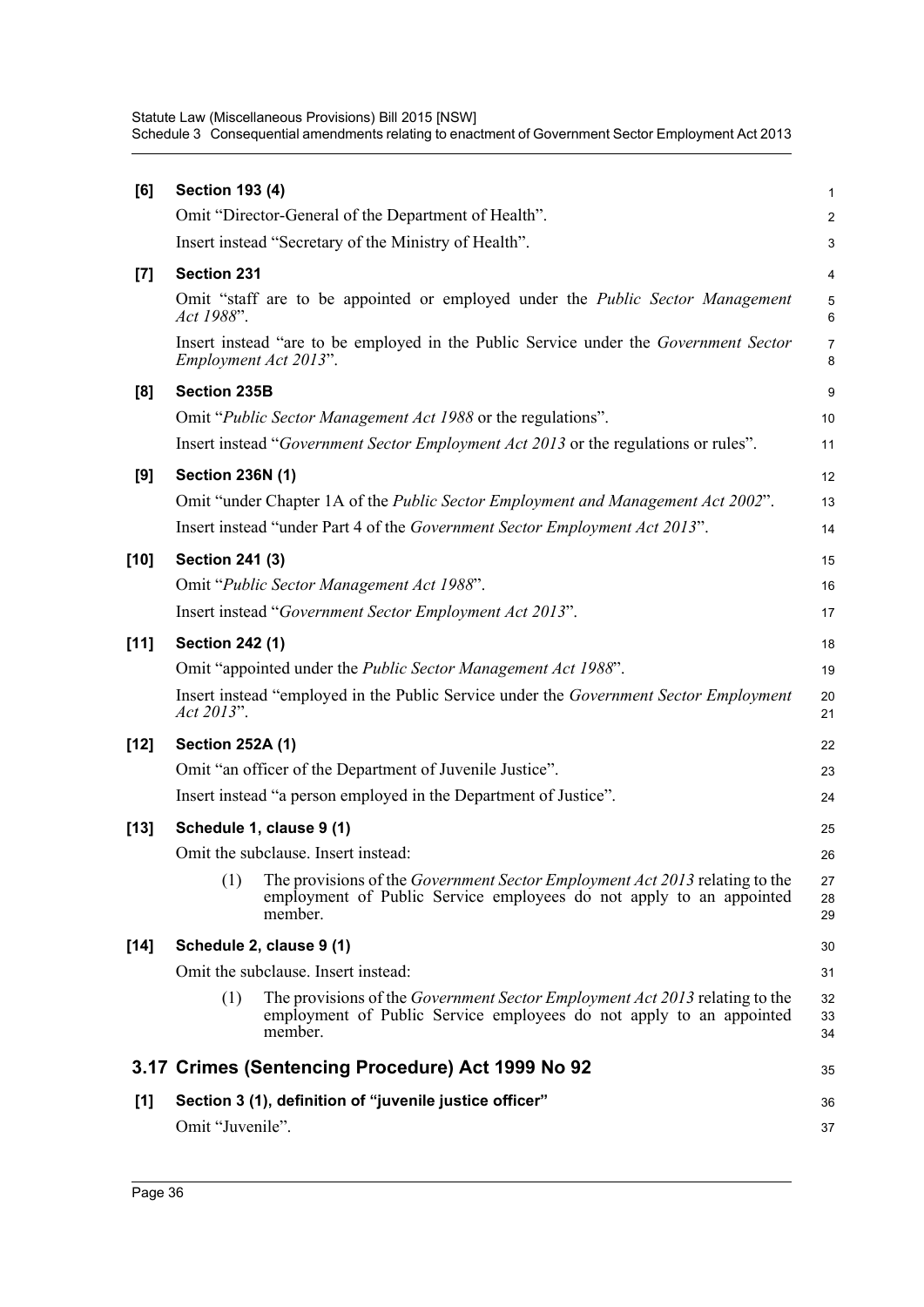| [2]   |                     | Sections 51A (2) (b) and 100D (1) (b)                                                                                                                                                                                            | 1                            |
|-------|---------------------|----------------------------------------------------------------------------------------------------------------------------------------------------------------------------------------------------------------------------------|------------------------------|
|       | occurring.          | Omit "public servant employed within the Department of Juvenile Justice" wherever                                                                                                                                                | $\overline{\mathbf{c}}$<br>3 |
|       |                     | Insert instead "person employed in the Department of Justice".                                                                                                                                                                   | 4                            |
| $[3]$ |                     | Section 60A, definition of "person responsible for the detention of the offender"                                                                                                                                                | 5                            |
|       |                     | Omit "Director-General" wherever occurring. Insert instead "Secretary".                                                                                                                                                          | 6                            |
| [4]   |                     | Section 60A, definition of "person responsible for the detention of the offender"                                                                                                                                                | 7                            |
|       |                     | Omit "Attorney General and" wherever occurring.                                                                                                                                                                                  | 8                            |
| [5]   |                     | Section 63 (4), definition of "correctional officer"                                                                                                                                                                             | 9                            |
|       |                     | Omit "Corrective Services" from paragraph (b). Insert instead "Justice".                                                                                                                                                         | 10                           |
| [6]   |                     | Sections 1001 (2) (h) and 100J (4)                                                                                                                                                                                               | 11                           |
|       |                     | Omit "Attorney General's Department" wherever occurring.                                                                                                                                                                         | 12                           |
|       |                     | Insert instead "Department of Justice".                                                                                                                                                                                          | 13                           |
| $[7]$ | <b>Section 100L</b> |                                                                                                                                                                                                                                  | 14                           |
|       |                     | Omit "government department". Insert instead "Public Service agency".                                                                                                                                                            | 15                           |
| [8]   |                     | Schedule 1A, clause 8 (1)                                                                                                                                                                                                        | 16                           |
|       |                     | Omit the subclause. Insert instead:                                                                                                                                                                                              | 17                           |
|       | (1)                 | The provisions of the Government Sector Employment Act 2013 relating to the<br>employment of Public Service employees do not apply to a member.                                                                                  | 18<br>19                     |
|       |                     | 3.18 Crown Advocate Act 1979 No 59                                                                                                                                                                                               | 20                           |
|       | <b>Section 4</b>    |                                                                                                                                                                                                                                  | 21                           |
|       |                     | Omit the section. Insert instead:                                                                                                                                                                                                | 22                           |
|       | 4                   | Government Sector Employment Act 2013 not to apply                                                                                                                                                                               | 23                           |
|       |                     | The office of Crown Advocate is a statutory office and the Government Sector<br><i>Employment Act 2013</i> does not apply to that office.                                                                                        | 24<br>25                     |
|       |                     | 3.19 Crown Prosecutors Act 1986 No 208                                                                                                                                                                                           | 26                           |
| [1]   | <b>Section 11</b>   |                                                                                                                                                                                                                                  | 27                           |
|       |                     | Omit the section. Insert instead:                                                                                                                                                                                                | 28                           |
|       | 11                  | Government Sector Employment Act 2013 not to apply                                                                                                                                                                               | 29                           |
|       |                     | The offices of Senior Crown Prosecutor, Deputy Senior Crown Prosecutor and<br>Crown Prosecutor are statutory offices and the Government Sector<br><i>Employment Act 2013</i> (including Part 6) does not apply to those offices. | 30<br>31<br>32               |
| $[2]$ |                     | Schedule 1, clause 2 (1) (a)                                                                                                                                                                                                     | 33                           |
|       |                     | Omit the paragraph. Insert instead:                                                                                                                                                                                              | 34                           |
|       |                     | a Public Service employee,<br>(a)                                                                                                                                                                                                | 35                           |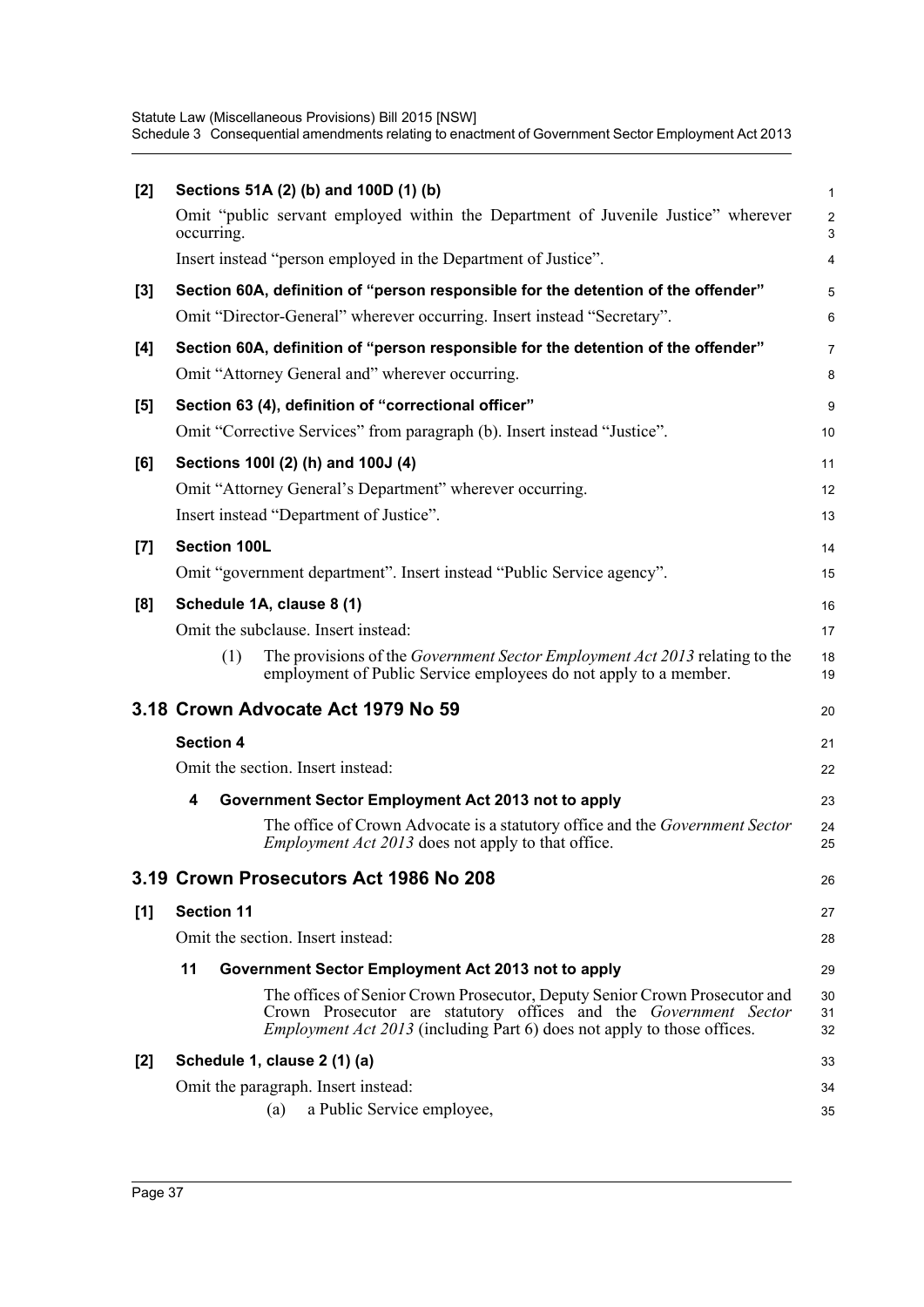| [3] |                |                       |            | Schedule 1, clause 3 (1) (b)                                                                                                                                                                                                                                                                                                                                                   | 1                          |
|-----|----------------|-----------------------|------------|--------------------------------------------------------------------------------------------------------------------------------------------------------------------------------------------------------------------------------------------------------------------------------------------------------------------------------------------------------------------------------|----------------------------|
|     |                |                       |            | Omit the paragraph. Insert instead:                                                                                                                                                                                                                                                                                                                                            | $\overline{\mathbf{c}}$    |
|     |                |                       | (b)        | was, immediately before being appointed as a Crown Prosecutor, a<br>Public Service employee or member of staff of a statutory body,                                                                                                                                                                                                                                            | 3<br>4                     |
| [4] |                |                       |            | Schedule 1, clause 3 (1)                                                                                                                                                                                                                                                                                                                                                       | 5                          |
|     |                |                       |            | Omit "appointed to some position in the Public Service or the service of that statutory body,<br>as the case may be, not lower in classification and salary than that which the person held".                                                                                                                                                                                  | 6<br>7                     |
|     |                | person was employed". |            | Insert instead "employed in the Public Service or as a member of staff of that statutory<br>body, as the case requires, at a work level and salary not lower than the level at which the                                                                                                                                                                                       | 8<br>9<br>10               |
| [5] |                |                       |            | Schedule 1, clause 3 (2) (a)                                                                                                                                                                                                                                                                                                                                                   | 11                         |
|     |                |                       |            | Omit "officer or employee". Insert instead "employee or member of staff".                                                                                                                                                                                                                                                                                                      | 12                         |
| [6] |                |                       |            | Schedule 1, clause 3 (2)                                                                                                                                                                                                                                                                                                                                                       | 13                         |
|     |                |                       |            | Omit "appointment as such an officer or employee".                                                                                                                                                                                                                                                                                                                             | 14                         |
|     |                |                       |            | Insert instead "employment as such an employee or member of staff".                                                                                                                                                                                                                                                                                                            | 15                         |
|     |                |                       |            | 3.20 Director of Public Prosecutions Act 1986 No 207                                                                                                                                                                                                                                                                                                                           | 16                         |
| [1] |                | Section 9A (1)        |            |                                                                                                                                                                                                                                                                                                                                                                                | 17                         |
|     |                |                       |            | Omit "Government Service or". Insert instead "Public Service or as".                                                                                                                                                                                                                                                                                                           | 18                         |
| [2] |                |                       |            | Section 15A (9), definition of "law enforcement officer"                                                                                                                                                                                                                                                                                                                       | 19                         |
|     |                |                       |            | Omit "an officer". Insert "a member of staff".                                                                                                                                                                                                                                                                                                                                 | 20                         |
| [3] |                | <b>Section 32</b>     |            |                                                                                                                                                                                                                                                                                                                                                                                | 21                         |
|     |                |                       |            | Omit the section. Insert instead:                                                                                                                                                                                                                                                                                                                                              | 22                         |
|     | 32             | <b>Staff</b>          |            |                                                                                                                                                                                                                                                                                                                                                                                | 23                         |
|     |                |                       | functions. | Persons may be employed in the Public Service under the Government Sector<br><i>Employment Act <math>2013</math> to enable the Director and Solicitor to exercise their</i>                                                                                                                                                                                                    | 24<br>25<br>26             |
|     |                |                       |            | Note. Section 59 of the Government Sector Employment Act 2013 provides that the<br>persons so employed (or whose services the Director or Solicitor makes use of) may<br>be referred to as officers or employees, or members of staff, of the Director or Solicitor.<br>Section 47A of the Constitution Act 1902 precludes the Director and Solicitor from<br>employing staff. | 27<br>28<br>29<br>30<br>31 |
| [4] |                | Schedule 1, clause 7  |            |                                                                                                                                                                                                                                                                                                                                                                                | 32                         |
|     |                |                       |            | Omit the clause. Insert instead:                                                                                                                                                                                                                                                                                                                                               | 33                         |
|     | $\overline{7}$ |                       |            | <b>Government Sector Employment Act 2013</b>                                                                                                                                                                                                                                                                                                                                   | 34                         |
|     |                |                       |            | The office of a Senior Officer is a statutory office and the <i>Government Sector</i><br><i>Employment Act 2013</i> (including Part 6) does not apply to that office.                                                                                                                                                                                                          | 35<br>36                   |
|     |                |                       |            |                                                                                                                                                                                                                                                                                                                                                                                |                            |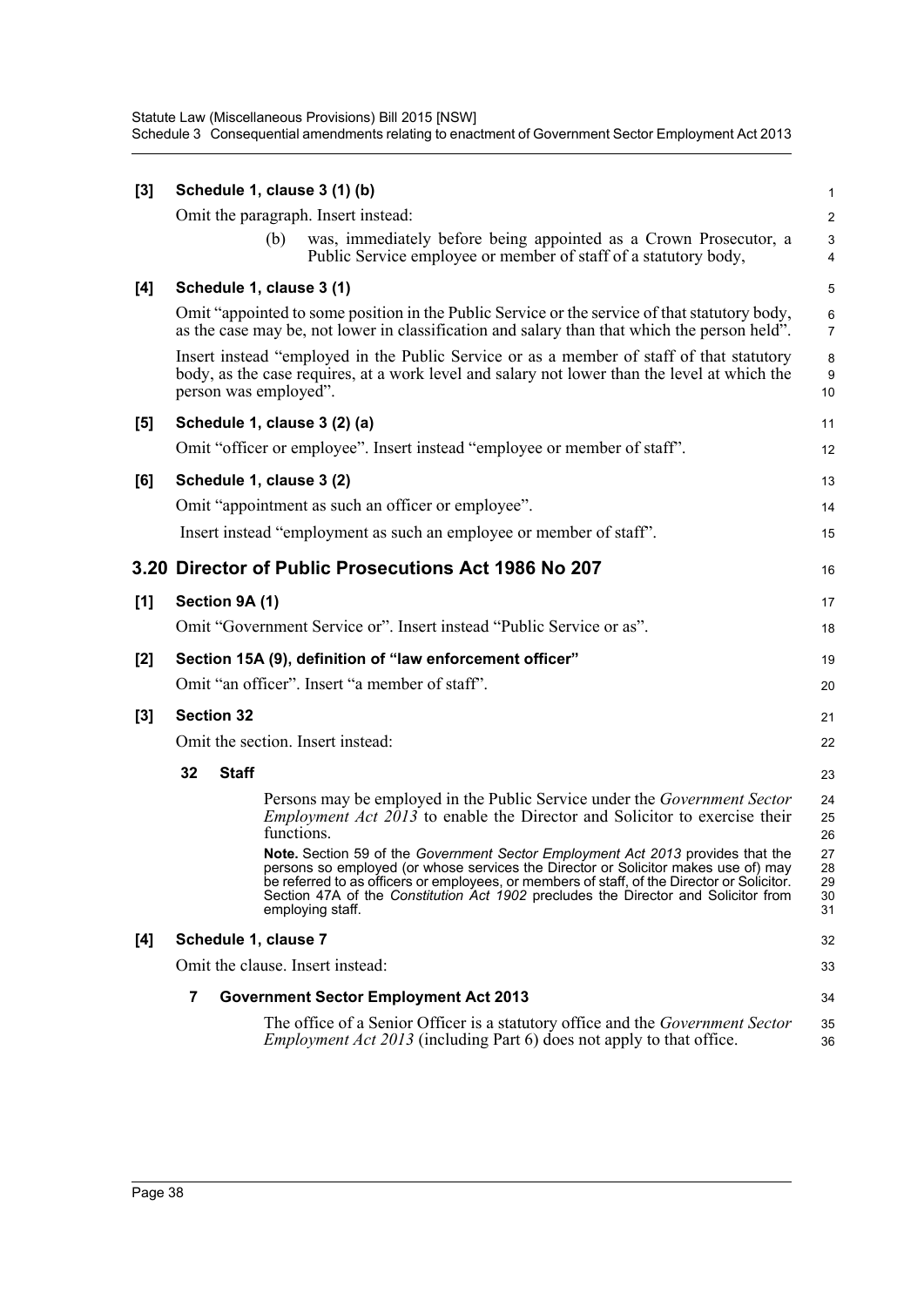| [5] | Schedule 1, clause 9 (1)  |     |                                                                                                                                                                                                                                                                                              | 1                       |
|-----|---------------------------|-----|----------------------------------------------------------------------------------------------------------------------------------------------------------------------------------------------------------------------------------------------------------------------------------------------|-------------------------|
|     |                           |     | Omit the subclause. Insert instead:                                                                                                                                                                                                                                                          | $\overline{\mathbf{c}}$ |
|     | (1)                       |     | Subject to subclause (2) and to the terms of appointment, if a Senior Officer<br>was, immediately before being appointed as a Senior Officer:                                                                                                                                                | 3<br>4                  |
|     |                           | (a) | a Public Service employee, or                                                                                                                                                                                                                                                                | 5                       |
|     |                           | (b) | a contributor to a superannuation scheme, or                                                                                                                                                                                                                                                 | 6                       |
|     |                           | (c) | a member of staff of a statutory body, or                                                                                                                                                                                                                                                    | 7                       |
|     |                           | (d) | a person in respect of whom provision was made by any Act for the<br>retention of any rights accrued or accruing to the person as a Public<br>Service employee or member of staff of a statutory body,                                                                                       | 8<br>9<br>10            |
|     |                           |     | the Senior Officer:                                                                                                                                                                                                                                                                          | 11                      |
|     |                           | (e) | retains any rights accrued or accruing to the Senior Officer as such an<br>employee, contributor or member of staff, and                                                                                                                                                                     | 12<br>13                |
|     |                           | (f) | may continue to contribute to any superannuation scheme to which the<br>Senior Officer was a contributor immediately before being appointed as<br>a Senior Officer, and                                                                                                                      | 14<br>15<br>16          |
|     |                           | (g) | is entitled to receive any deferred or extended leave and any payment,<br>pension or gratuity,                                                                                                                                                                                               | 17<br>18                |
|     |                           |     | as if the Senior Officer had continued to be such an employee, contributor or<br>member of staff during his or her service as a Senior Officer, and:                                                                                                                                         | 19<br>20                |
|     |                           | (h) | his or her service as a Senior Officer is taken to be service as an<br>employee or member of staff for the purpose of any law under which<br>those rights accrued or were accruing, under which the Senior Officer<br>continues to contribute or by which that entitlement is conferred, and | 21<br>22<br>23<br>24    |
|     |                           | (i) | the Senior Officer is taken to be an employee or member of staff for the<br>purposes of the superannuation scheme to which the Senior Officer is<br>entitled to contribute under this clause.                                                                                                | 25<br>26<br>27          |
| [6] | Schedule 1, clause 9 (3)  |     |                                                                                                                                                                                                                                                                                              | 28                      |
|     |                           |     | Omit "officer or employee". Insert instead "employee or member of staff".                                                                                                                                                                                                                    | 29                      |
| [7] |                           |     | Schedule 1, clause 11 (1) (b)                                                                                                                                                                                                                                                                | 30                      |
|     |                           |     | Omit the paragraph. Insert instead:                                                                                                                                                                                                                                                          | 31                      |
|     |                           | (b) | was, immediately before being appointed as a Senior Officer, a Public<br>Service employee or member of staff of a statutory body,                                                                                                                                                            | 32<br>33                |
| [8] | Schedule 1, clause 11 (1) |     |                                                                                                                                                                                                                                                                                              | 34                      |
|     |                           |     | Omit "appointed to some position in the Public Service or the service of that statutory body,<br>as the case may be, not lower in classification and salary than that which the person held".                                                                                                | 35<br>36                |
|     | person was employed".     |     | Insert instead "employed in the Public Service or as a member of staff of that statutory<br>body, as the case requires, at a work level and salary not lower than the level at which the                                                                                                     | 37<br>38<br>39          |
| [9] |                           |     | Schedule 1, clause 11 (2) (a)                                                                                                                                                                                                                                                                | 40                      |
|     |                           |     | Omit "officer or employee". Insert instead "employee or member of staff".                                                                                                                                                                                                                    | 41                      |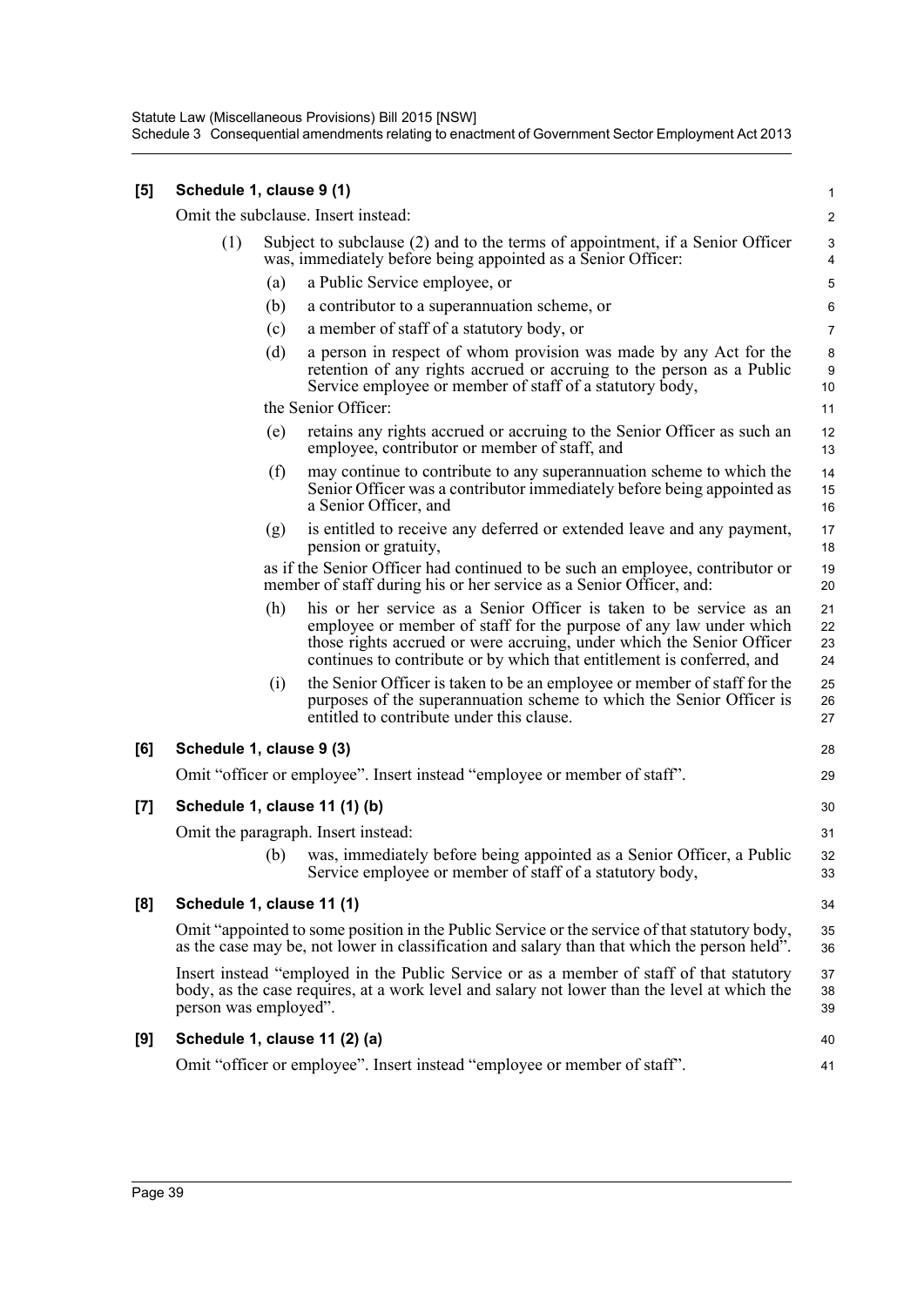| $[10]$ | Schedule 1, clause 11 (2)                                                                                                                                                                                                                                                                                                                                                                                                                                                                                              | $\mathbf{1}$                           |
|--------|------------------------------------------------------------------------------------------------------------------------------------------------------------------------------------------------------------------------------------------------------------------------------------------------------------------------------------------------------------------------------------------------------------------------------------------------------------------------------------------------------------------------|----------------------------------------|
|        | Omit "appointment as such an officer or employee".                                                                                                                                                                                                                                                                                                                                                                                                                                                                     | $\overline{c}$                         |
|        | Insert instead "employment as such an employee or member of staff".                                                                                                                                                                                                                                                                                                                                                                                                                                                    | $\ensuremath{\mathsf{3}}$              |
|        | 3.21 Election Funding, Expenditure and Disclosures Act 1981 No 78                                                                                                                                                                                                                                                                                                                                                                                                                                                      | 4                                      |
| $[1]$  | Section 110 (1), definition of "inspector"                                                                                                                                                                                                                                                                                                                                                                                                                                                                             | 5                                      |
|        | Omit paragraph (a). Insert instead:                                                                                                                                                                                                                                                                                                                                                                                                                                                                                    | 6                                      |
|        | who is employed in the Public Service, or<br>(a)                                                                                                                                                                                                                                                                                                                                                                                                                                                                       | 7                                      |
| $[2]$  | Section 110A (8) (a)                                                                                                                                                                                                                                                                                                                                                                                                                                                                                                   | 8                                      |
|        | Omit the paragraph. Insert instead:                                                                                                                                                                                                                                                                                                                                                                                                                                                                                    | $\boldsymbol{9}$                       |
|        | who is employed in the Public Service, or<br>(a)                                                                                                                                                                                                                                                                                                                                                                                                                                                                       | $10$                                   |
|        | 3.22 Electricity Generator Assets (Authorised Transactions) Act 2012 No 35                                                                                                                                                                                                                                                                                                                                                                                                                                             | 11                                     |
| [1]    | <b>Section 27</b>                                                                                                                                                                                                                                                                                                                                                                                                                                                                                                      | 12                                     |
|        | Omit "officer of the Government Service". Insert instead "Public Service employee".                                                                                                                                                                                                                                                                                                                                                                                                                                    | 13                                     |
| $[2]$  | Schedule 2, clause 2 (5)                                                                                                                                                                                                                                                                                                                                                                                                                                                                                               | 14                                     |
|        | Omit "Public Sector Employment and Management Act 2002 (Chapter 5 included)".                                                                                                                                                                                                                                                                                                                                                                                                                                          | 15                                     |
|        | Insert instead "Government Sector Employment Act 2013 (Part 6 included)".                                                                                                                                                                                                                                                                                                                                                                                                                                              | 16                                     |
|        |                                                                                                                                                                                                                                                                                                                                                                                                                                                                                                                        |                                        |
|        | 3.23 Energy and Utilities Administration Act 1987 No 103                                                                                                                                                                                                                                                                                                                                                                                                                                                               | 17                                     |
| $[1]$  | Long title                                                                                                                                                                                                                                                                                                                                                                                                                                                                                                             | 18                                     |
|        | Omit "to establish the Department of Energy;".                                                                                                                                                                                                                                                                                                                                                                                                                                                                         | 19                                     |
| [2]    | Section 3 (1), definition of "State agency"                                                                                                                                                                                                                                                                                                                                                                                                                                                                            | 20                                     |
|        | Omit paragraph (b). Insert instead:                                                                                                                                                                                                                                                                                                                                                                                                                                                                                    | 21                                     |
|        | a Public Service agency, or<br>(b)                                                                                                                                                                                                                                                                                                                                                                                                                                                                                     | 22                                     |
| $[3]$  | <b>Section 9</b>                                                                                                                                                                                                                                                                                                                                                                                                                                                                                                       | 23                                     |
|        | Insert after section 8:                                                                                                                                                                                                                                                                                                                                                                                                                                                                                                | 24                                     |
|        | 9<br><b>Staff</b>                                                                                                                                                                                                                                                                                                                                                                                                                                                                                                      | 25                                     |
|        | Persons may be employed in the Public Service under the <i>Government Sector</i><br><i>Employment Act 2013</i> to enable the Corporation to exercise its functions.<br>Note. Section 59 of the Government Sector Employment Act 2013 provides that the<br>persons so employed (or whose services the Corporation makes use of) may be<br>referred to as officers or employees, or members of staff, of the Corporation.<br>Section 47A of the Constitution Act 1902 precludes the Corporation from employing<br>staff. | 26<br>27<br>28<br>29<br>30<br>31<br>32 |
| [4]    | Section 12 (1A)                                                                                                                                                                                                                                                                                                                                                                                                                                                                                                        | 33                                     |
|        | Omit the subsection including the note.                                                                                                                                                                                                                                                                                                                                                                                                                                                                                | 34                                     |
| $[5]$  | Section 42 (b)                                                                                                                                                                                                                                                                                                                                                                                                                                                                                                         | 35                                     |
|        | Omit "officer of the Department or". Insert instead "member of staff of the".                                                                                                                                                                                                                                                                                                                                                                                                                                          | 36                                     |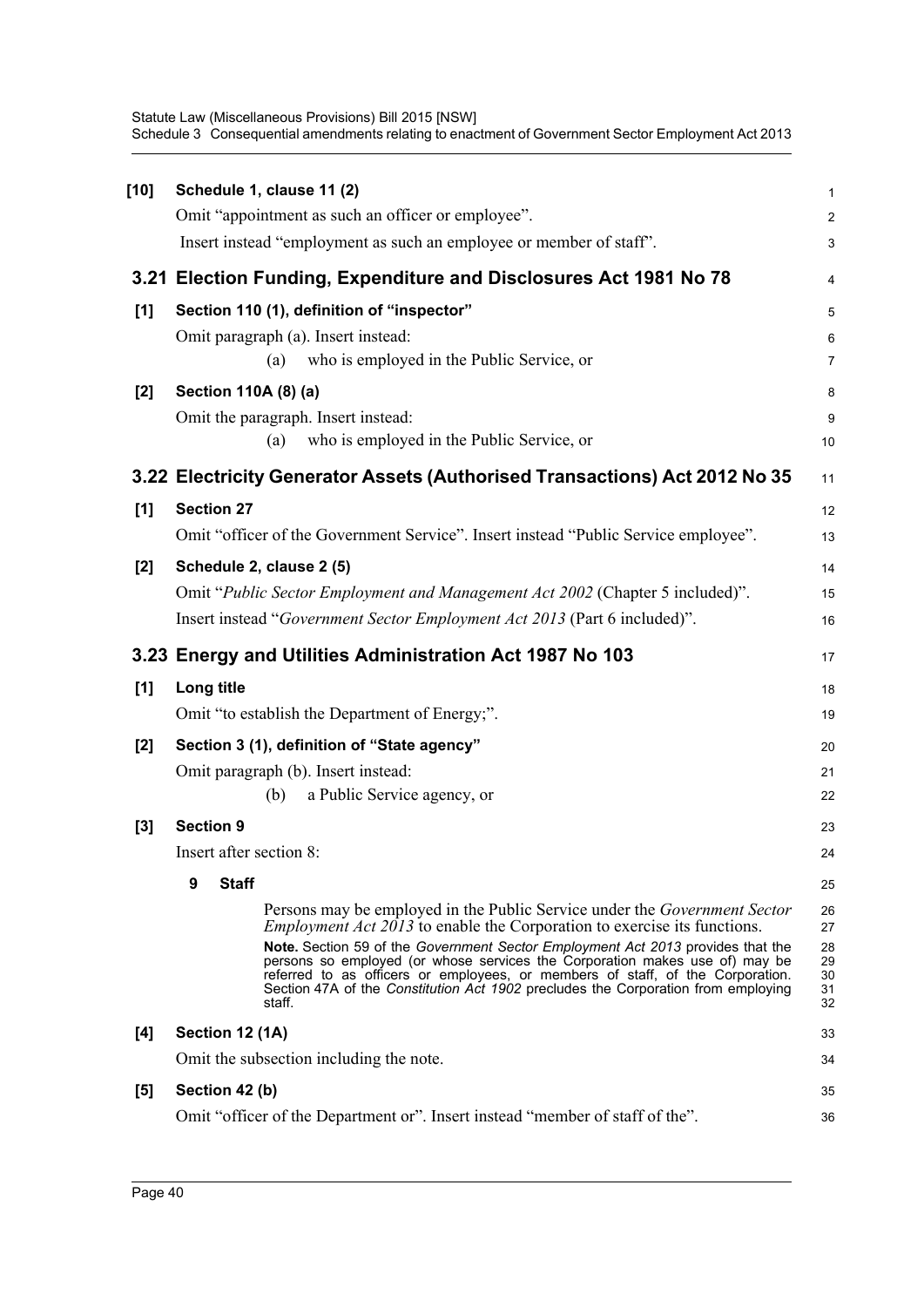| [6]   | Section 45 (5) (b)                                                                                              | 1                       |
|-------|-----------------------------------------------------------------------------------------------------------------|-------------------------|
|       | Omit the paragraph. Insert instead:                                                                             | $\overline{\mathbf{c}}$ |
|       | a Public Service employee, or<br>(b)                                                                            | 3                       |
|       | 3.24 Energy Services Corporations Act 1995 No 95                                                                | 4                       |
|       | Schedule 2, clause 2 (4)                                                                                        | 5                       |
|       | Omit "Public Sector Management Act 1988 (Part 8 included)".                                                     | 6                       |
|       | Insert instead "Government Sector Employment Act 2013 (Part 6 included)".                                       | 7                       |
|       | 3.25 Environmental Planning and Assessment Act 1979 No 203                                                      | 8                       |
| [1]   | Section 4 (1), definition of "officer of the Department"                                                        | 9                       |
|       | Omit the definition. Insert in alphabetical order:                                                              | 10                      |
|       | <i>employee of the Department</i> means a person employed in the Department.                                    | 11                      |
|       | Note. This includes the Secretary-see section 23 (5) of the Government Sector<br>Employment Act 2013.           | 12<br>13                |
| $[2]$ | Section 4 (1), definition of "public authority"                                                                 | 14                      |
|       | Omit paragraph (b). Insert instead:                                                                             | 15                      |
|       | a Public Service agency, or<br>(b)                                                                              | 16                      |
| $[3]$ | Section 4 (1), definition of "public authority"                                                                 | 17                      |
|       | Omit paragraph (d). Insert instead:                                                                             | 18                      |
|       | a Public Service senior executive within the meaning of the Government<br>(d)<br>Sector Employment Act 2013, or | 19<br>20                |
| [4]   | Section 4 (3A)                                                                                                  | 21                      |
|       | Omit "government Department". Insert instead "Public Service agency".                                           | 22                      |
| [5]   | Sections 5B (1), 5C (2) (c), 5D (note), 26 (1B), 34A, 79B, 110C, 112B (2), 112C, 112D,<br>112E and 115N (5)     | 23<br>24                |
|       | Omit "Director-General of the Department of Environment, Climate Change and Water"<br>wherever occurring.       | 25<br>26                |
|       | Insert instead "Chief Executive of the Office of Environment and Heritage".                                     | 27                      |
| [6]   | Sections 5C (2) (c) and 34A (7)                                                                                 | 28                      |
|       | Omit "Director-General of the Department of Industry and Investment" wherever<br>occurring.                     | 29<br>30                |
|       | Insert instead "Secretary of the Department of Industry, Skills and Regional Development".                      | 31                      |
| $[7]$ | Sections 8 (3), 23 (1) (a) and 150 (1) (b) (i)                                                                  | 32                      |
|       | Omit "officer" wherever occurring. Insert instead "employee".                                                   | 33                      |
| [8]   | Section 23 (1) (b)                                                                                              | 34                      |
|       | Omit "officer, employee or servant". Insert instead "person".                                                   | 35                      |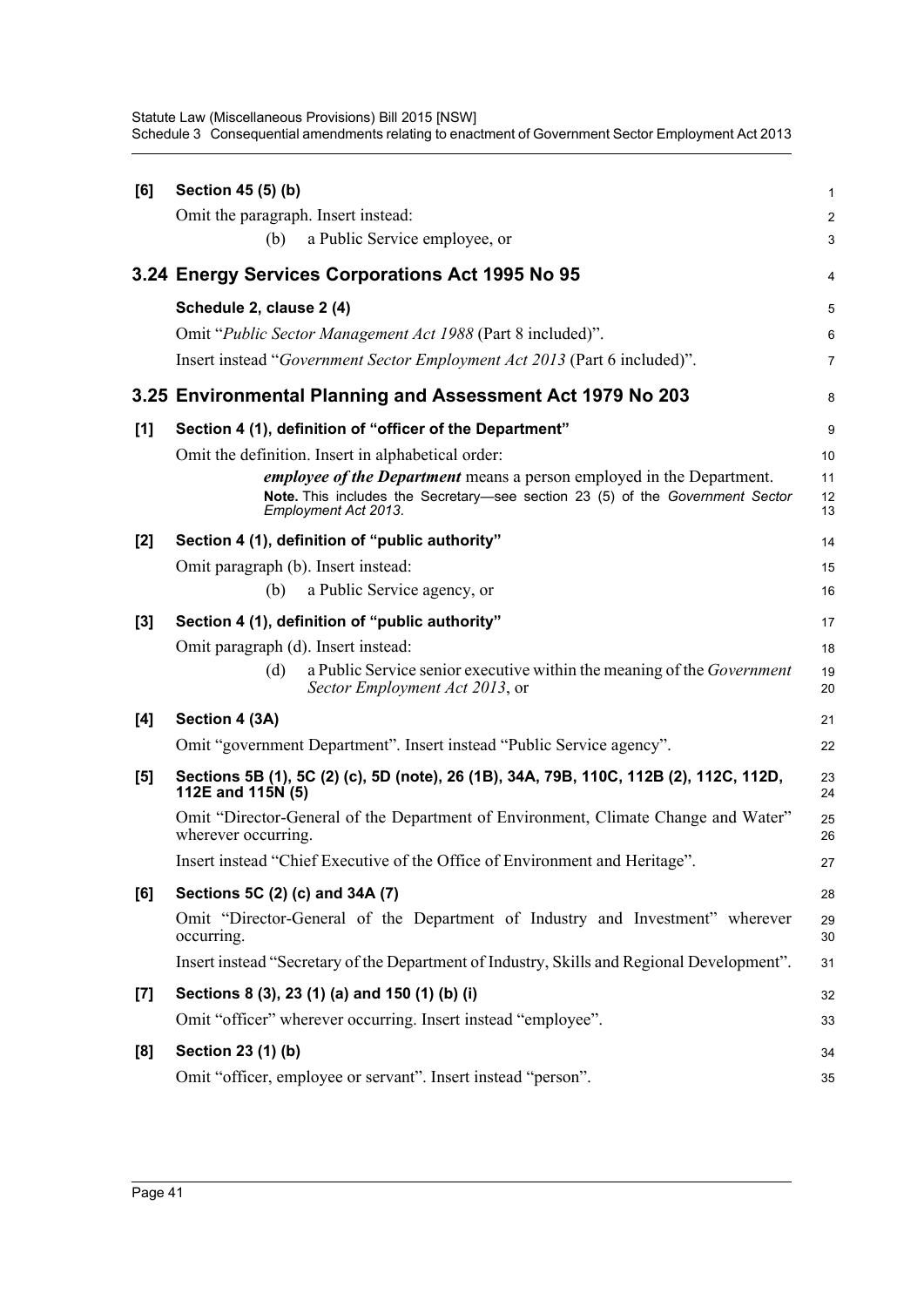| [9]    | Section 23D (3) and (4)                                                                             | $\mathbf 1$             |
|--------|-----------------------------------------------------------------------------------------------------|-------------------------|
|        | Omit the subsections. Insert instead:                                                               | $\overline{\mathbf{c}}$ |
|        | The Commission may, with the approval of the Secretary:<br>(3)                                      | 3                       |
|        | arrange for the use of the services of any staff or facilities of a public<br>(a)<br>authority, and | 4<br>5                  |
|        | engage such consultants as it requires to exercise its functions.<br>(b)                            | 6                       |
| $[10]$ | Sections 34A (5) (a), 79B (4) (b) and 112C (2) (a)                                                  | $\overline{7}$          |
|        | Omit "that Director-General" and "that Director-General's" wherever occurring.                      | 8                       |
|        | Insert instead "the Chief Executive" and "the Chief Executive's", respectively.                     | 9                       |
| $[11]$ | Sections 79B (8A) and (8B) (b) and 112C (4)                                                         | 10                      |
|        | Omit "the Director-General" wherever occurring.                                                     | 11                      |
|        | Insert instead "the Chief Executive".                                                               | 12                      |
| $[12]$ | Section 79BA (1) (a)                                                                                | 13                      |
|        | Omit "of Planning".                                                                                 | 14                      |
| $[13]$ | Section 115Z (5) (b)                                                                                | 15                      |
|        | Omit "Department". Insert instead "Public Service agency".                                          | 16                      |
| $[14]$ | <b>Section 117A</b>                                                                                 | 17                      |
|        | Omit "Director-General" wherever occurring. Insert instead "Secretary".                             | 18                      |
| $[15]$ | Section 117B (1) (a)                                                                                | 19                      |
|        | Omit "Director-General of the Department".                                                          | 20                      |
|        | Insert instead "Chief Executive of the Office".                                                     | 21                      |
| $[16]$ | Section 121ZC (6) (b)                                                                               | 22                      |
|        | Omit "member of staff of New South Wales Fire Brigades".                                            | 23                      |
|        | Insert instead "person employed in Fire and Rescue NSW".                                            | 24                      |
| $[17]$ | Section 145B (4) (c)                                                                                | 25                      |
|        | Omit the paragraph. Insert instead:                                                                 | 26                      |
|        | a Public Service employee, and<br>(c)                                                               | 27                      |
| $[18]$ | Section 158 (c)                                                                                     | 28                      |
|        | Omit the paragraph. Insert instead:                                                                 | 29                      |
|        | an employee of the Department, or<br>(c)                                                            | 30                      |
| $[19]$ | Section 158                                                                                         | 31                      |
|        | Omit "the Secretary, a member of staff, a member, a panel member, a committee member<br>or a".      | 32<br>33                |
|        | Insert instead "Secretary, employee, member or".                                                    | 34                      |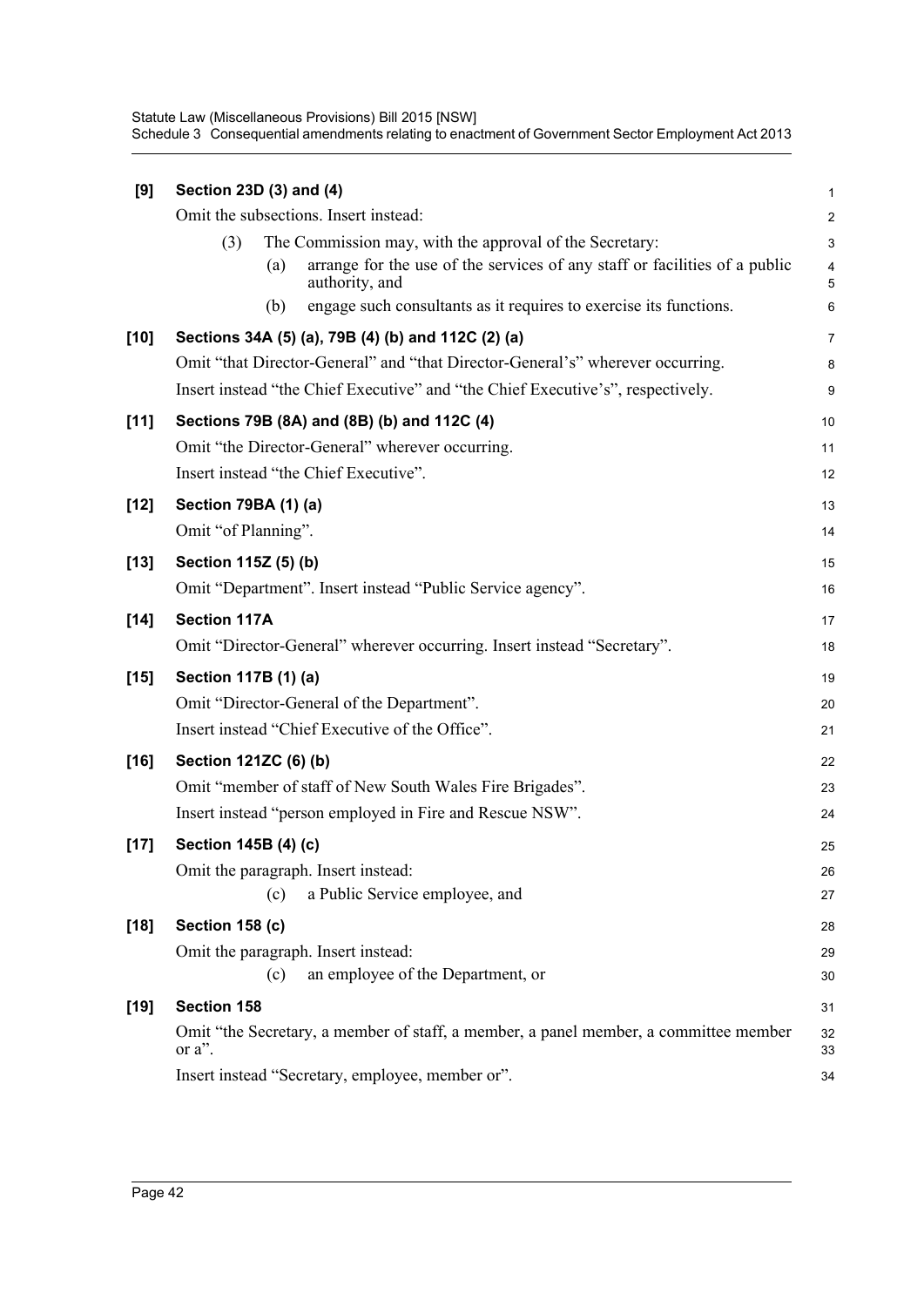| $[20]$ |                        | Schedule 3, clause 8 (1) (d) and Schedule 4, clause 9 (1) (e)                                                                                                                                          | $\mathbf{1}$             |
|--------|------------------------|--------------------------------------------------------------------------------------------------------------------------------------------------------------------------------------------------------|--------------------------|
|        | occurring.             | Omit "Chapter 5 of the Public Sector Employment and Management Act 2002" wherever                                                                                                                      | $\overline{c}$<br>3      |
|        |                        | Insert instead "Part 6 of the <i>Government Sector Employment Act 2013</i> ".                                                                                                                          | $\overline{4}$           |
| $[21]$ |                        | Schedule 3, clause 12 (1)                                                                                                                                                                              | 5                        |
|        |                        | Omit the subclause. Insert instead:                                                                                                                                                                    | 6                        |
|        | (1)                    | The office of a member is a statutory office and the provisions of the<br>Government Sector Employment Act 2013 relating to the employment of<br>Public Service employees do not apply to that office. | $\overline{7}$<br>8<br>9 |
| $[22]$ |                        | Schedule 4, clause 13 (1)                                                                                                                                                                              | 10                       |
|        |                        | Omit the subclause. Insert instead:                                                                                                                                                                    | 11                       |
|        | (1)                    | The provisions of the Government Sector Employment Act 2013 relating to the<br>employment of Public Service employees do not apply to a member.                                                        | 12<br>13                 |
| $[23]$ |                        | Schedule 5B, clause 10 (1)                                                                                                                                                                             | 14                       |
|        |                        | Omit the subclause. Insert instead:                                                                                                                                                                    | 15                       |
|        | (1)                    | The provisions of the Government Sector Employment Act 2013 relating to the<br>employment of Public Service employees do not apply to a member.                                                        | 16<br>17                 |
|        |                        | 3.26 Environmental Planning and Assessment Regulation 2000                                                                                                                                             | 18                       |
| [1]    | this subschedule)      | The whole Regulation (except Schedules 6 and 7 and where otherwise amended by                                                                                                                          | 19<br>20                 |
|        |                        | Omit "Director-General" and "Director-General's" wherever occurring.                                                                                                                                   | 21                       |
|        |                        | Insert instead "Secretary" and "Secretary's", respectively.                                                                                                                                            | 22                       |
| [2]    |                        | Clause 3 (1), definition of "Director-General"                                                                                                                                                         | 23                       |
|        | Omit the definition.   |                                                                                                                                                                                                        | 24                       |
| $[3]$  |                        | Clauses 68 (1) (b) and 111 (1) (b)                                                                                                                                                                     | 25                       |
|        |                        | Omit "Director-General" wherever occurring. Insert instead "Chief Executive".                                                                                                                          | 26                       |
| [4]    |                        | Clauses 68 (1) (b) and 111 (1) (b) and (2)                                                                                                                                                             | 27                       |
|        |                        | Omit "National Parks and Wildlife" wherever occurring.                                                                                                                                                 | 28                       |
|        |                        | Insert instead "the Office of Environment and Heritage".                                                                                                                                               | 29                       |
| $[5]$  |                        | Clauses 100 (6) (a) (i), 112 (1) (c) and 244 (heading)                                                                                                                                                 | 30                       |
|        |                        | Omit "Director-General of National Parks and Wildlife" wherever occurring.                                                                                                                             | 31                       |
|        |                        | Insert instead "Chief Executive of the Office of Environment and Heritage".                                                                                                                            | 32                       |
| [6]    | Clause 100 (6) (b) (i) |                                                                                                                                                                                                        | 33                       |
|        |                        | Omit "Director of NSW Fisheries".                                                                                                                                                                      | 34                       |
|        |                        | Insert instead "Secretary of the Department of Industry, Skills and Regional Development".                                                                                                             | 35                       |
| $[7]$  | <b>Clause 123 (1)</b>  |                                                                                                                                                                                                        | 36                       |
|        |                        | Omit "Fair Trading". Insert instead "Finance, Services and Innovation".                                                                                                                                | 37                       |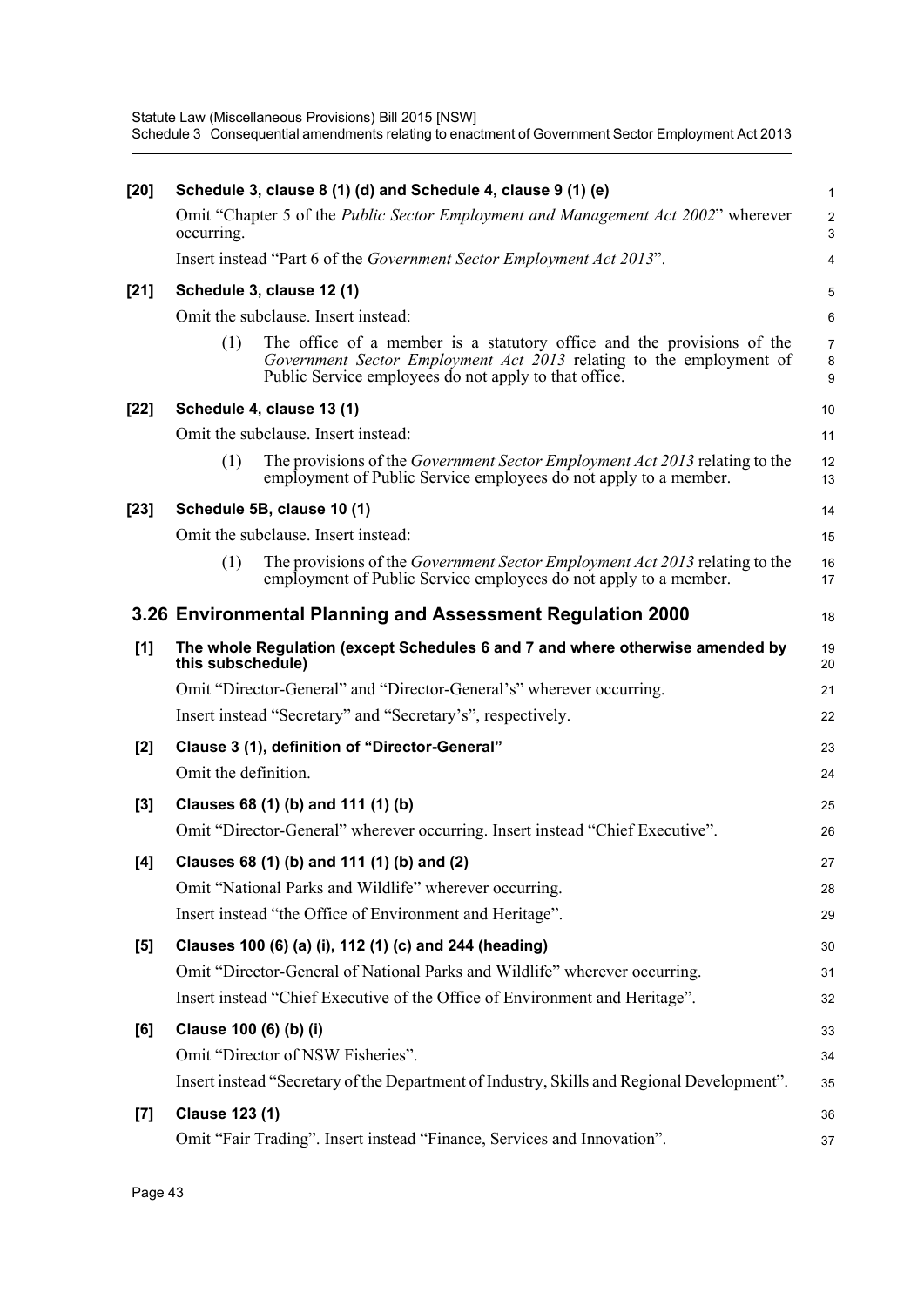| [8]    | Clause 136E, note 3                                                                                                                                           | 1              |
|--------|---------------------------------------------------------------------------------------------------------------------------------------------------------------|----------------|
|        | Omit "Department of Environment, Climate Change and Water".                                                                                                   | $\overline{c}$ |
|        | Insert instead "Office of Environment and Heritage".                                                                                                          | 3              |
| [9]    | Clause 186Q (2) (b) and (c)                                                                                                                                   | 4              |
|        | Omit "an officer of" wherever occurring. Insert instead "a person employed in".                                                                               | 5              |
| $[10]$ | Clause 284 (3) (b)                                                                                                                                            | 6              |
|        | Omit "member of staff of". Insert instead "person employed in".                                                                                               | 7              |
| $[11]$ | Schedule 4, clause 4                                                                                                                                          | 8              |
|        | Omit "Services, Technology and Administration".                                                                                                               | 9              |
|        | Insert instead "Finance, Services and Innovation".                                                                                                            | 10             |
| $[12]$ | Schedule 4, clause 10                                                                                                                                         | 11             |
|        | Omit "Director-General of the Department of Environment, Climate Change and Water".                                                                           | 12             |
|        | Insert instead "Chief Executive of the Office of Environment and Heritage".                                                                                   | 13             |
| $[13]$ | Schedule 4, clauses 15 (a) (ii), 16 (b) and 17 (1) (b)                                                                                                        | 14             |
|        | Omit "of Planning" wherever occurring.                                                                                                                        | 15             |
| $[14]$ | Schedule 4, clause 19 (c)                                                                                                                                     | 16             |
|        | Omit "of Planning and Infrastructure".                                                                                                                        | 17             |
|        | 3.27 Fire Services Joint Standing Committee Act 1998 No 18                                                                                                    | 18             |
| [1]    | Schedule 1, clause 5 (1) (d)                                                                                                                                  | 19             |
|        |                                                                                                                                                               |                |
|        | Omit "Part 8 of the Public Sector Management Act 1988".                                                                                                       | 20             |
|        | Insert instead "Part 6 of the Government Sector Employment Act 2013".                                                                                         | 21             |
| $[2]$  | Schedule 1, clause 8 (1)                                                                                                                                      | 22             |
|        | Omit the subclause. Insert instead:                                                                                                                           | 23             |
|        | The provisions of the <i>Government Sector Employment Act 2013</i> relating to the<br>(1)<br>employment of Public Service employees do not apply to a member. | 24<br>25       |
|        | 3.28 Garvan Institute of Medical Research Act 1984 No 106                                                                                                     | 26             |
|        | Schedule 1, clause 9 (1)                                                                                                                                      | 27             |
|        | Omit "Public Service Act 1979".                                                                                                                               | 28             |
|        | Insert instead "Government Sector Employment Act 2013".                                                                                                       | 29             |
|        | 3.29 Government Information (Information Commissioner) Act 2009 No 53                                                                                         | 30             |
|        | <b>Section 30 (2)</b>                                                                                                                                         | 31             |
|        | Omit "Director-General or Deputy Director-General (General Counsel)".                                                                                         | 32             |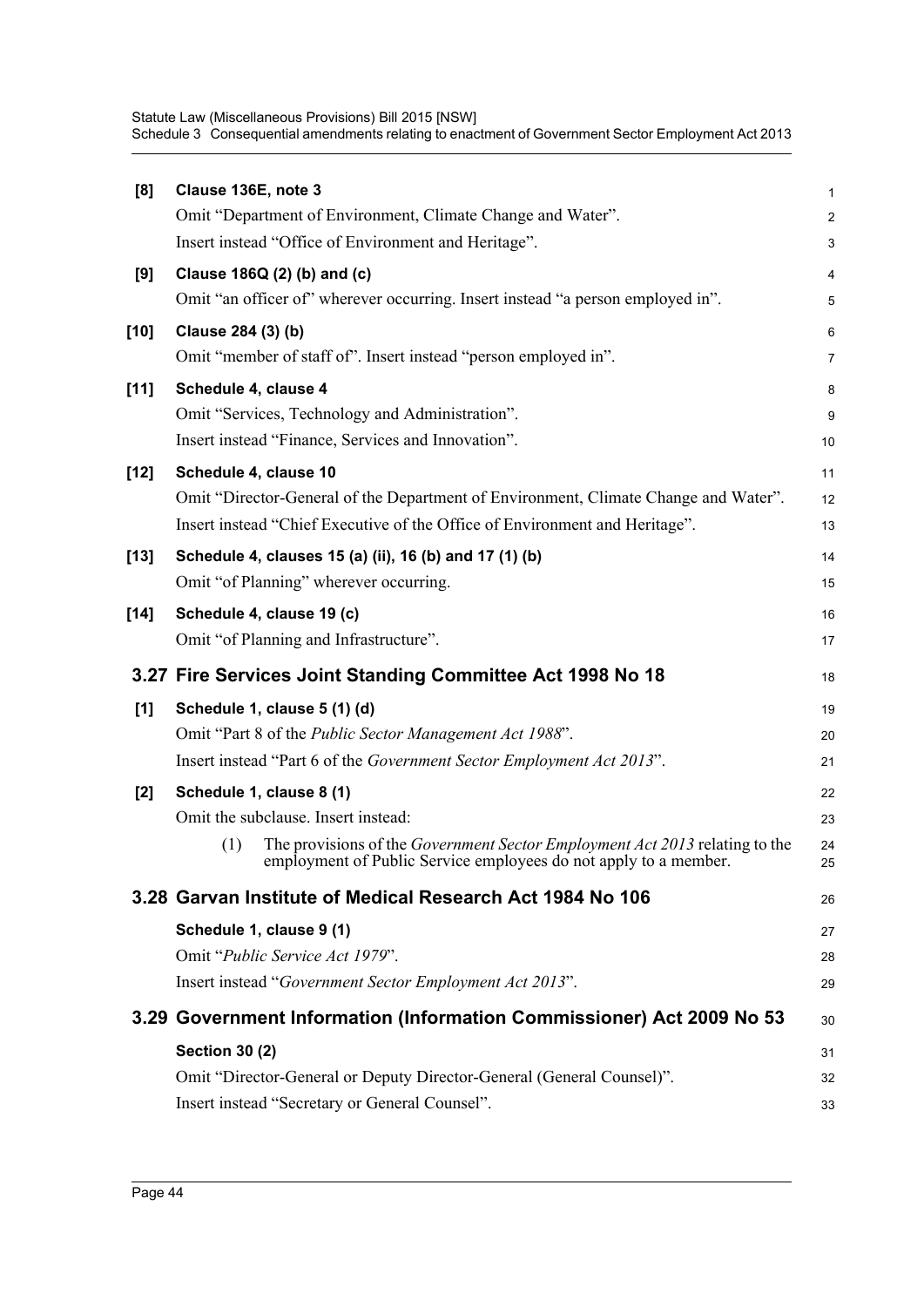|       |                                                               | 3.30 Government Property NSW Act 2006 No 40                                                                                                                                                                                                                                                                                                                             | 1                          |  |  |  |  |
|-------|---------------------------------------------------------------|-------------------------------------------------------------------------------------------------------------------------------------------------------------------------------------------------------------------------------------------------------------------------------------------------------------------------------------------------------------------------|----------------------------|--|--|--|--|
| [1]   |                                                               | Section 3 (1), definition of "Chief Executive Officer"                                                                                                                                                                                                                                                                                                                  | $\overline{\mathbf{c}}$    |  |  |  |  |
|       |                                                               | Omit the definition. Insert instead:                                                                                                                                                                                                                                                                                                                                    |                            |  |  |  |  |
|       |                                                               | <b>Chief Executive Officer</b> means the person employed in the Public Service as<br>the Chief Executive Officer of Government Property NSW.                                                                                                                                                                                                                            | 4<br>5                     |  |  |  |  |
| [2]   |                                                               | Section 3 (1), definition of "government agency"                                                                                                                                                                                                                                                                                                                        | 6                          |  |  |  |  |
|       |                                                               | Omit paragraph (c). Insert instead:                                                                                                                                                                                                                                                                                                                                     | 7                          |  |  |  |  |
|       |                                                               | a Public Service agency,<br>(c)                                                                                                                                                                                                                                                                                                                                         | 8                          |  |  |  |  |
| $[3]$ | <b>Section 7A</b>                                             |                                                                                                                                                                                                                                                                                                                                                                         | 9                          |  |  |  |  |
|       | Insert after section 7:                                       |                                                                                                                                                                                                                                                                                                                                                                         | 10                         |  |  |  |  |
|       | <b>7A</b><br><b>Staff</b>                                     |                                                                                                                                                                                                                                                                                                                                                                         | 11                         |  |  |  |  |
|       |                                                               | Persons may be employed in the Public Service under the <i>Government Sector</i><br><i>Employment Act 2013</i> to enable Government Property NSW to exercise its<br>functions.                                                                                                                                                                                          | 12<br>13<br>14             |  |  |  |  |
|       |                                                               | Note. Section 59 of the Government Sector Employment Act 2013 provides that the<br>persons so employed (or whose services Government Property NSW makes use of)<br>may be referred to as officers or employees, or members of staff, of Government<br>Property NSW. Section 47A of the Constitution Act 1902 precludes Government<br>Property NSW from employing staff. | 15<br>16<br>17<br>18<br>19 |  |  |  |  |
| [4]   | Section $8(4)(a)$                                             |                                                                                                                                                                                                                                                                                                                                                                         | 20                         |  |  |  |  |
|       |                                                               | Omit the paragraph. Insert instead:                                                                                                                                                                                                                                                                                                                                     | 21                         |  |  |  |  |
|       |                                                               | a member of staff of Government Property NSW, or<br>(a)                                                                                                                                                                                                                                                                                                                 | 22                         |  |  |  |  |
| [5]   | <b>Section 11 (4)</b>                                         |                                                                                                                                                                                                                                                                                                                                                                         | 23                         |  |  |  |  |
|       |                                                               | Omit the subsection including the note.                                                                                                                                                                                                                                                                                                                                 | 24                         |  |  |  |  |
| [6]   | <b>Section 12 (2)</b>                                         |                                                                                                                                                                                                                                                                                                                                                                         | 25                         |  |  |  |  |
|       |                                                               | Omit "officer of". Insert instead "person employed in or by".                                                                                                                                                                                                                                                                                                           | 26                         |  |  |  |  |
| $[7]$ | Section 21A (9)                                               |                                                                                                                                                                                                                                                                                                                                                                         | 27                         |  |  |  |  |
|       |                                                               | Omit the subsection. Insert instead:                                                                                                                                                                                                                                                                                                                                    | 28                         |  |  |  |  |
|       |                                                               | (9) A reference in this section to land owned or occupied by a government agency<br>that is a Public Service agency is a reference to land owned or occupied, or<br>under the control of, the agency or the Minister to whom the agency is<br>responsible.                                                                                                              | 29<br>30<br>31<br>32       |  |  |  |  |
|       |                                                               | 3.31 Greyhound Racing Act 2009 No 19                                                                                                                                                                                                                                                                                                                                    |                            |  |  |  |  |
|       |                                                               | Sections 13 (3) and 14 (3) and clause 17 (1) of Schedule 1                                                                                                                                                                                                                                                                                                              | 34                         |  |  |  |  |
|       |                                                               | Omit "Public Sector Employment and Management Act 2002" wherever occurring.                                                                                                                                                                                                                                                                                             | 35                         |  |  |  |  |
|       | Insert instead "Government Sector Employment Act 2013".<br>36 |                                                                                                                                                                                                                                                                                                                                                                         |                            |  |  |  |  |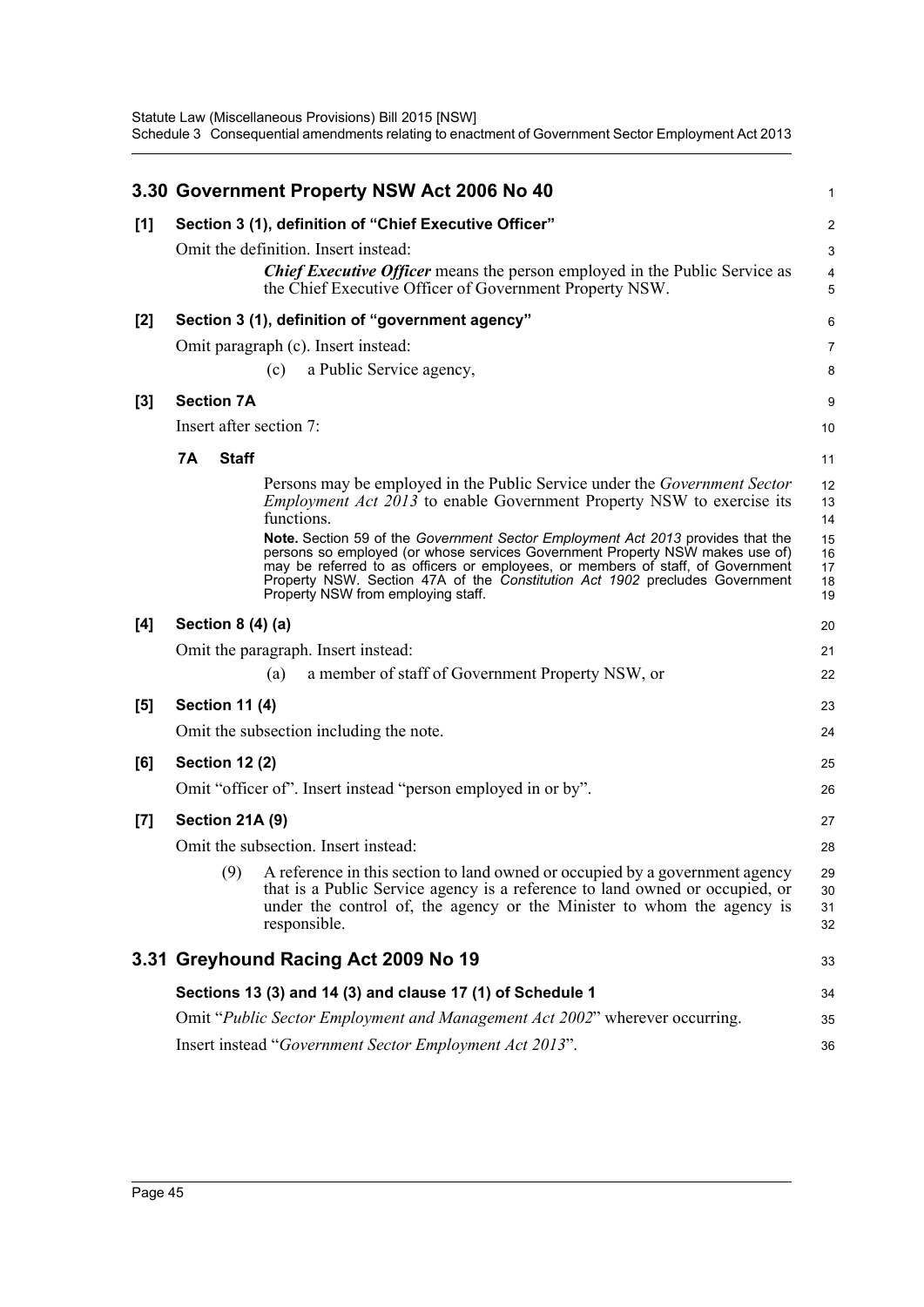|       | 3.32 Harness Racing Act 2009 No 20                                                                                                                                                                                                                                                                                         | 1                    |  |  |  |  |
|-------|----------------------------------------------------------------------------------------------------------------------------------------------------------------------------------------------------------------------------------------------------------------------------------------------------------------------------|----------------------|--|--|--|--|
|       | Sections 13 (3) and 14 (3) and clause 17 (1) of Schedule 1                                                                                                                                                                                                                                                                 | 2                    |  |  |  |  |
|       | Omit "Public Sector Employment and Management Act 2002" wherever occurring.                                                                                                                                                                                                                                                | 3                    |  |  |  |  |
|       | Insert instead "Government Sector Employment Act 2013".                                                                                                                                                                                                                                                                    | 4                    |  |  |  |  |
|       | 3.33 Health Care Complaints Act 1993 No 105                                                                                                                                                                                                                                                                                | 5                    |  |  |  |  |
|       | Schedule 2, clause 3 (1) (d)                                                                                                                                                                                                                                                                                               | 6                    |  |  |  |  |
|       | Omit "Part 8 of the <i>Public Sector Management Act 1988"</i> .                                                                                                                                                                                                                                                            | 7                    |  |  |  |  |
|       | Insert instead "Part 6 of the <i>Government Sector Employment Act 2013</i> ".                                                                                                                                                                                                                                              | 8                    |  |  |  |  |
|       | 3.34 Historic Houses Act 1980 No 94                                                                                                                                                                                                                                                                                        | 9                    |  |  |  |  |
| [1]   | Section 4 (1), definition of "Director"                                                                                                                                                                                                                                                                                    | 10                   |  |  |  |  |
|       | Omit the definition. Insert instead:                                                                                                                                                                                                                                                                                       | 11                   |  |  |  |  |
|       | <b>Director</b> means the person employed in the Public Service as the Director of<br>Historic Houses.                                                                                                                                                                                                                     | 12<br>13             |  |  |  |  |
| $[2]$ | Section 8 (8)                                                                                                                                                                                                                                                                                                              | 14                   |  |  |  |  |
|       | Omit the subsection including the note.                                                                                                                                                                                                                                                                                    | 15                   |  |  |  |  |
| $[3]$ | <b>Section 13</b>                                                                                                                                                                                                                                                                                                          | 16                   |  |  |  |  |
|       | Insert before section 14:                                                                                                                                                                                                                                                                                                  | 17                   |  |  |  |  |
|       | 13<br><b>Staff</b>                                                                                                                                                                                                                                                                                                         | 18                   |  |  |  |  |
|       | Persons may be employed in the Public Service under the <i>Government Sector</i><br><i>Employment Act 2013</i> to enable the Trust to exercise its functions.                                                                                                                                                              | 19<br>20             |  |  |  |  |
|       | Note. Section 59 of the Government Sector Employment Act 2013 provides that the<br>persons so employed (or whose services the Trust makes use of) may be referred to<br>as officers or employees, or members of staff, of the Trust. Section 47A of the<br>Constitution Act 1902 precludes the Trust from employing staff. | 21<br>22<br>23<br>24 |  |  |  |  |
| [4]   | <b>Section 15 (6)</b>                                                                                                                                                                                                                                                                                                      | 25                   |  |  |  |  |
|       | Omit the subsection. Insert instead:                                                                                                                                                                                                                                                                                       | 26                   |  |  |  |  |
|       | (6) In this section, <i>authorised person</i> means the Director or a member of staff of<br>the Trust.                                                                                                                                                                                                                     | 27<br>28             |  |  |  |  |
| [5]   | Schedule 1, clause 4                                                                                                                                                                                                                                                                                                       | 29                   |  |  |  |  |
|       | Omit the clause. Insert instead:                                                                                                                                                                                                                                                                                           | 30                   |  |  |  |  |
|       | <b>Application of Government Sector Employment Act 2013</b><br>4<br>31                                                                                                                                                                                                                                                     |                      |  |  |  |  |
|       | The provisions of the <i>Government Sector Employment Act 2013</i> relating to the<br>employment of Public Service employees do not apply to a trustee.                                                                                                                                                                    | 32<br>33             |  |  |  |  |
|       | 3.35 Home Building Act 1989 No 147                                                                                                                                                                                                                                                                                         | 34                   |  |  |  |  |
|       | Schedule 5, clause 9 (1)                                                                                                                                                                                                                                                                                                   | 35                   |  |  |  |  |
|       | Omit "Public Sector Employment and Management Act 2002".                                                                                                                                                                                                                                                                   | 36                   |  |  |  |  |
|       | Insert instead "Government Sector Employment Act 2013".                                                                                                                                                                                                                                                                    | 37                   |  |  |  |  |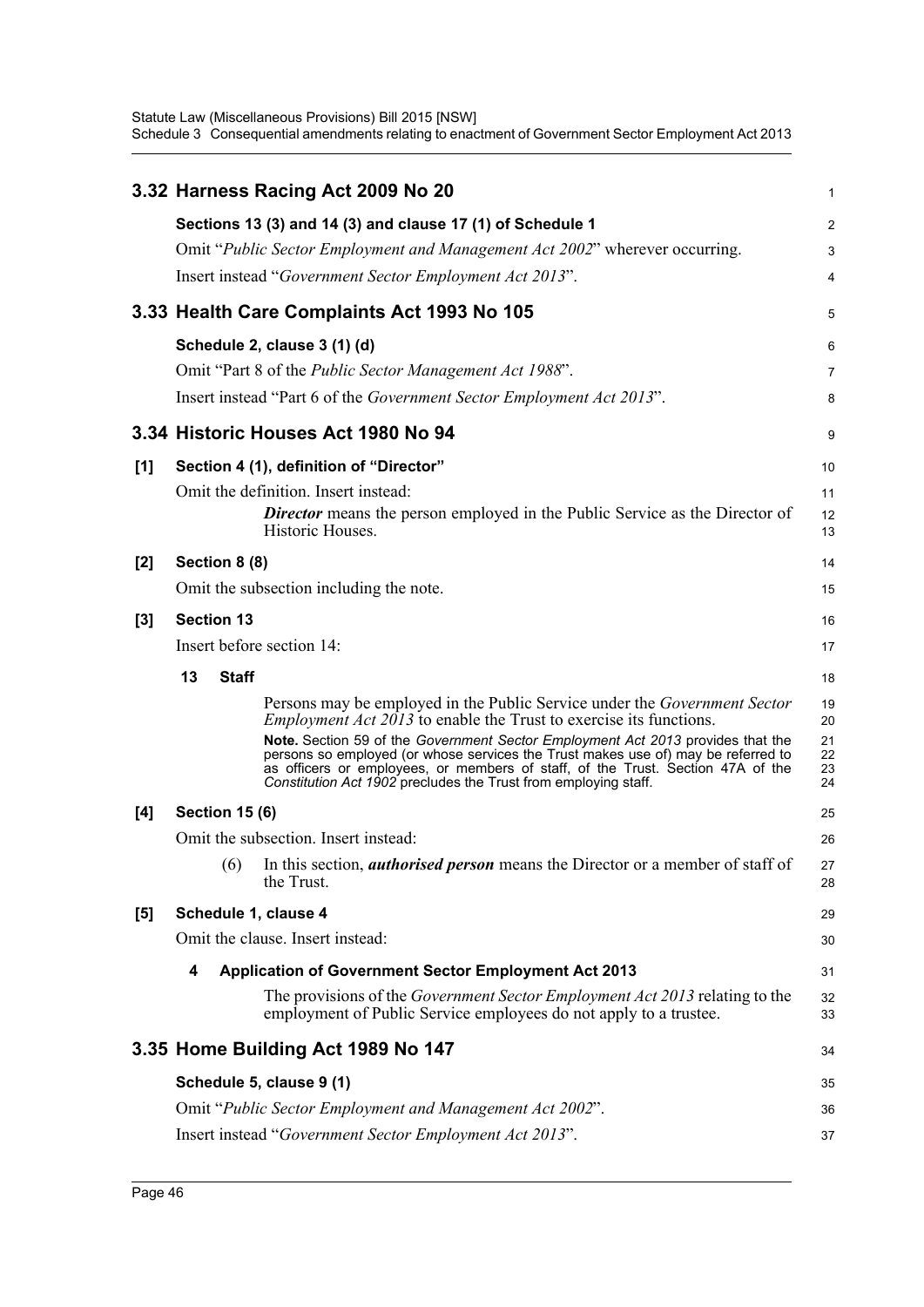|       |                       | 3.36 Inspector of Custodial Services Act 2012 No 55                                                                                                                                                                                                                                                                          | 1                    |
|-------|-----------------------|------------------------------------------------------------------------------------------------------------------------------------------------------------------------------------------------------------------------------------------------------------------------------------------------------------------------------|----------------------|
| [1]   | Section 5(1)          |                                                                                                                                                                                                                                                                                                                              | $\overline{c}$       |
|       |                       | Omit the subsection. Insert instead:                                                                                                                                                                                                                                                                                         | 3                    |
|       | (1)                   | Persons may be employed in the Public Service under the <i>Government Sector</i><br><i>Employment Act 2013</i> to enable the Inspector to exercise his or her functions.                                                                                                                                                     | 4<br>5               |
| $[2]$ |                       | Sections 5 (3) (a) and 14 (2)                                                                                                                                                                                                                                                                                                | 6                    |
|       |                       | Omit "Division of the Government Service" wherever occurring.                                                                                                                                                                                                                                                                | 7                    |
|       |                       | Insert instead "Public Service agency".                                                                                                                                                                                                                                                                                      | 8                    |
| $[3]$ | Section 5 (4)         |                                                                                                                                                                                                                                                                                                                              | 9                    |
|       |                       | Omit the subsection. Insert instead:                                                                                                                                                                                                                                                                                         | 10                   |
|       | (4)                   | The head of the Public Service agency in which staff of the Inspector are<br>employed may delegate to the Inspector or a member of staff of the Inspector<br>any of the agency head's functions under the Government Sector Employment<br><i>Act 2013</i> with respect to those staff (other than this power of delegation). | 11<br>12<br>13<br>14 |
| [4]   | Section 5 (5)         |                                                                                                                                                                                                                                                                                                                              | 15                   |
|       |                       | Omit "subsections $(1)$ – $(4)$ ". Insert instead "subsection $(3)$ ".                                                                                                                                                                                                                                                       | 16                   |
| [5]   | Section 14 (2) (a)    |                                                                                                                                                                                                                                                                                                                              | 17                   |
|       |                       | Omit "Division Head". Insert instead "head of the agency".                                                                                                                                                                                                                                                                   | 18                   |
| [6]   | <b>Section 14 (3)</b> |                                                                                                                                                                                                                                                                                                                              | 19                   |
|       |                       | Omit "a Division Head" and "the Division Head".                                                                                                                                                                                                                                                                              | 20                   |
|       |                       | Insert instead "an agency head" and "the agency head", respectively.                                                                                                                                                                                                                                                         | 21                   |
| [7]   |                       | Schedule 1, clause 8 (1)                                                                                                                                                                                                                                                                                                     | 22                   |
|       |                       | Omit the subclause. Insert instead:                                                                                                                                                                                                                                                                                          | 23                   |
|       | (1)                   | The office of Inspector is a statutory office and the <i>Government Sector</i><br><i>Employment Act 2013</i> (including Part $\vec{6}$ ) does not apply to that office.                                                                                                                                                      | 24<br>25             |
|       |                       | 3.37 Land and Environment Court Act 1979 No 204                                                                                                                                                                                                                                                                              | 26                   |
| [1]   |                       | Sections 13 (5) and 15 (1)                                                                                                                                                                                                                                                                                                   | 27                   |
|       |                       | Omit "Public Sector Employment and Management Act 2002" wherever occurring.                                                                                                                                                                                                                                                  | 28                   |
|       |                       | Insert instead "Government Sector Employment Act 2013".                                                                                                                                                                                                                                                                      | 29                   |
| $[2]$ | Schedule 1, clause 3  |                                                                                                                                                                                                                                                                                                                              | 30                   |
|       |                       | Omit the clause. Insert instead:                                                                                                                                                                                                                                                                                             | 31                   |
|       | 3                     | <b>Application of Government Sector Employment Act 2013</b>                                                                                                                                                                                                                                                                  | 32                   |
|       |                       | The office of a Commissioner is a statutory office and the provisions of the<br>Government Sector Employment Act 2013 relating to the employment of<br>Public Service employees do not apply to that office.                                                                                                                 | 33<br>34<br>35       |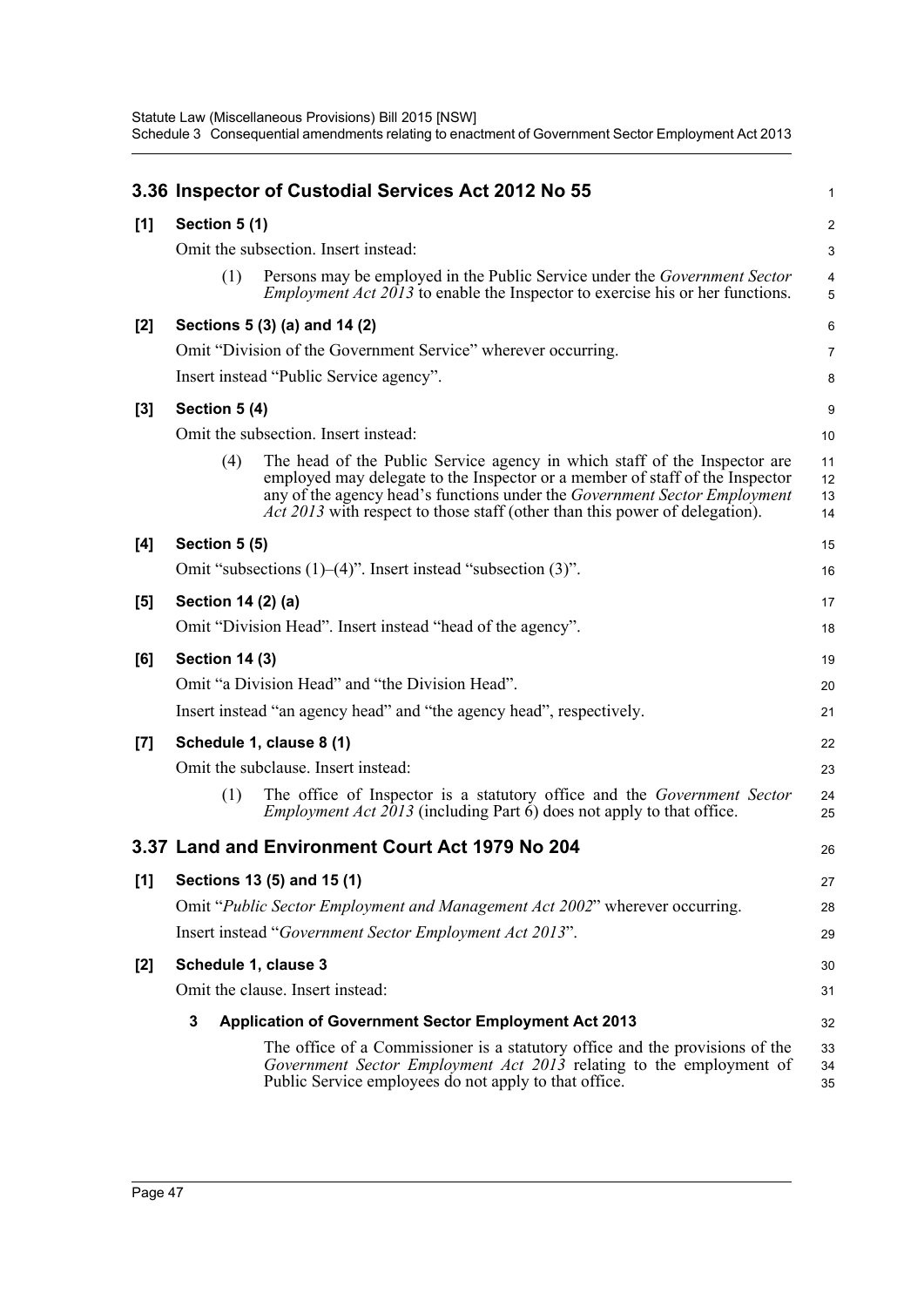| [3] | Schedule 1, clause 8 (2) |     |                                                                                                                                                                                                                                                                                                                                                                                                         | $\mathbf{1}$                      |
|-----|--------------------------|-----|---------------------------------------------------------------------------------------------------------------------------------------------------------------------------------------------------------------------------------------------------------------------------------------------------------------------------------------------------------------------------------------------------------|-----------------------------------|
|     |                          |     | Omit the subclause. Insert instead:                                                                                                                                                                                                                                                                                                                                                                     | $\overline{c}$                    |
|     | (2)                      |     | Subject to subclause (3) and to the terms of appointment, if a full-time<br>Commissioner was, immediately before being appointed as full-time<br>Commissioner:                                                                                                                                                                                                                                          | 3<br>$\overline{\mathbf{4}}$<br>5 |
|     |                          | (a) | a Public Service employee, or                                                                                                                                                                                                                                                                                                                                                                           | 6                                 |
|     |                          | (b) | a contributor to a superannuation scheme, or                                                                                                                                                                                                                                                                                                                                                            | $\overline{7}$                    |
|     |                          | (c) | a member of staff of a statutory body, or                                                                                                                                                                                                                                                                                                                                                               | 8                                 |
|     |                          | (d) | a person in respect of whom provision was made by an Act for the<br>retention of any rights accrued or accruing to the person as a Public<br>Service employee or member of staff of a statutory body,                                                                                                                                                                                                   | 9<br>10<br>11                     |
|     |                          |     | the Commissioner:                                                                                                                                                                                                                                                                                                                                                                                       | 12                                |
|     |                          | (e) | retains any rights accrued or accruing to the Commissioner as such an<br>employee, contributor or member of staff, and                                                                                                                                                                                                                                                                                  | 13<br>14                          |
|     |                          | (f) | may continue to contribute to any superannuation scheme to which the<br>Commissioner was a contributor immediately before being appointed as<br>Commissioner, and                                                                                                                                                                                                                                       | 15<br>16<br>17                    |
|     |                          | (g) | is entitled to receive any deferred or extended leave and any payment,<br>pension or gratuity,                                                                                                                                                                                                                                                                                                          | 18<br>19                          |
|     |                          |     | as if the Commissioner had continued to be such an employee, contributor or<br>member of staff during the Commissioner's service as Commissioner, and:                                                                                                                                                                                                                                                  | 20<br>21                          |
|     |                          | (h) | the Commissioner's service as Commissioner is taken to be service as<br>an employee or member of staff for the purposes of any law under which<br>those rights accrued or were accruing, under which the Commissioner<br>continues to contribute or by which that entitlement is conferred, and                                                                                                         | 22<br>23<br>24<br>25              |
|     |                          | (i) | the Commissioner is taken to be an employee or member of staff, and<br>the Government of New South Wales is taken to be the Commissioner's<br>employer, for the purpose of the superannuation scheme to which the<br>Commissioner is entitled to contribute under this subclause.                                                                                                                       | 26<br>27<br>28<br>29              |
| [4] | Schedule 1, clause 8 (4) |     |                                                                                                                                                                                                                                                                                                                                                                                                         | 30                                |
|     |                          |     | Omit "officer or employee". Insert instead "employee or member of staff".                                                                                                                                                                                                                                                                                                                               | 31                                |
| [5] |                          |     | Schedule 1, clause 9 (1), definition of "retiring age"                                                                                                                                                                                                                                                                                                                                                  | 32                                |
|     |                          |     | Omit the definition. Insert instead:                                                                                                                                                                                                                                                                                                                                                                    | 33                                |
|     |                          |     | <i>retiring age</i> means:                                                                                                                                                                                                                                                                                                                                                                              | 34                                |
|     |                          | (a) | in relation to a person who was, immediately before being appointed as<br>a full-time Commissioner, a person employed in the Public Service—<br>the age of 60 years, and                                                                                                                                                                                                                                | 35<br>36<br>37                    |
|     |                          | (b) | in relation to a person who was, immediately before being appointed as<br>a full-time Commissioner, a member of staff of a statutory body and<br>except as provided in paragraph (a)—the age at which members of staff<br>(being members of staff of the class to which that person belonged<br>immediately before being appointed as a full-time Commissioner) of<br>that body are entitled to retire. | 38<br>39<br>40<br>41<br>42<br>43  |
|     |                          |     |                                                                                                                                                                                                                                                                                                                                                                                                         |                                   |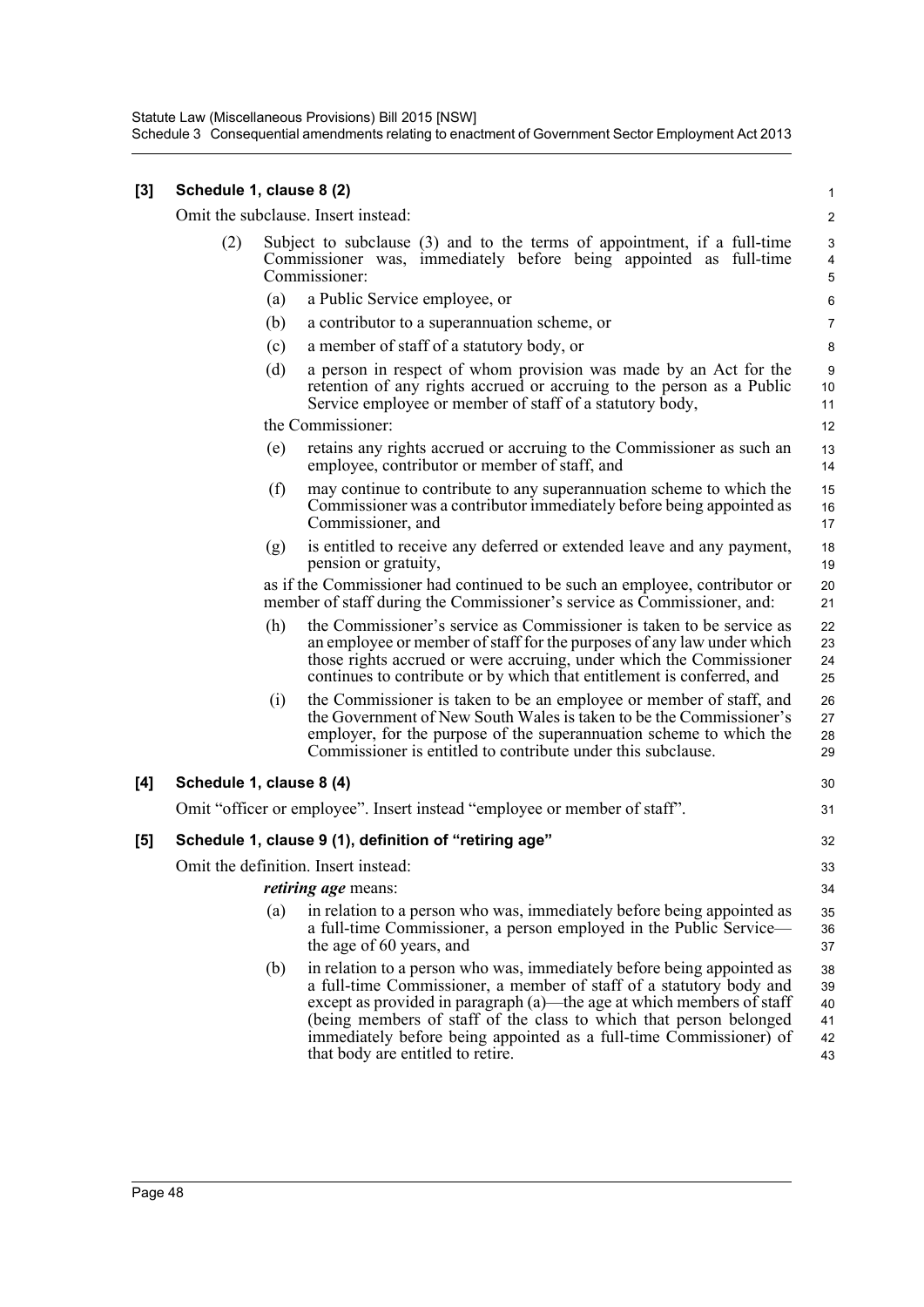| [6] |                                      | Schedule 1, clause 9 (2)                                                                                                                                                                                                                                                                                                                                                                                                                                                                                                                              | 1                                                                        |  |  |  |
|-----|--------------------------------------|-------------------------------------------------------------------------------------------------------------------------------------------------------------------------------------------------------------------------------------------------------------------------------------------------------------------------------------------------------------------------------------------------------------------------------------------------------------------------------------------------------------------------------------------------------|--------------------------------------------------------------------------|--|--|--|
|     |                                      | Omit the subclause. Insert instead:                                                                                                                                                                                                                                                                                                                                                                                                                                                                                                                   | $\overline{2}$                                                           |  |  |  |
|     | (2)                                  | If a person ceases to be a full-time Commissioner, otherwise than pursuant to<br>clause 7 (paragraph (b) excepted), the person is, if the person has not attained<br>the retiring age, entitled to be employed, if, immediately before being<br>appointed as full-time Commissioner, the person was:<br>a person employed in the Public Service—in the Public Service, or<br>(a)<br>(b)<br>a member of staff of a statutory body—as a member of staff of that<br>body,<br>at a work level and salary not lower than the level at which the person was | 3<br>$\overline{\mathbf{4}}$<br>5<br>6<br>$\overline{7}$<br>8<br>9<br>10 |  |  |  |
|     |                                      | employed immediately before being appointed as Commissioner.                                                                                                                                                                                                                                                                                                                                                                                                                                                                                          | 11                                                                       |  |  |  |
|     |                                      | 3.38 Law and Justice Foundation Act 2000 No 97                                                                                                                                                                                                                                                                                                                                                                                                                                                                                                        | 12                                                                       |  |  |  |
| [1] | Section 9 (1)                        |                                                                                                                                                                                                                                                                                                                                                                                                                                                                                                                                                       | 13                                                                       |  |  |  |
|     |                                      | Omit "Part 2 of the <i>Public Sector Management Act 1988"</i> .                                                                                                                                                                                                                                                                                                                                                                                                                                                                                       | 14                                                                       |  |  |  |
|     |                                      | Insert instead "The Government Sector Employment Act 2013".                                                                                                                                                                                                                                                                                                                                                                                                                                                                                           | 15                                                                       |  |  |  |
| [2] | Section 9 (2)                        |                                                                                                                                                                                                                                                                                                                                                                                                                                                                                                                                                       |                                                                          |  |  |  |
|     | Omit the subsection. Insert instead: |                                                                                                                                                                                                                                                                                                                                                                                                                                                                                                                                                       |                                                                          |  |  |  |
|     | (2)                                  | The Foundation may, with the approval of the Minister to whom a Public<br>Service agency is responsible, make use of the services of a person employed<br>in that agency on such terms as may be arranged.                                                                                                                                                                                                                                                                                                                                            | 18<br>19<br>20                                                           |  |  |  |
| [3] |                                      | Schedule 1, clause 6 (2)                                                                                                                                                                                                                                                                                                                                                                                                                                                                                                                              | 21                                                                       |  |  |  |
|     |                                      | Omit the subclause. Insert instead:                                                                                                                                                                                                                                                                                                                                                                                                                                                                                                                   | 22                                                                       |  |  |  |
|     | (2)                                  | The provisions of the Government Sector Employment Act 2013 relating to the<br>employment of Public Service employees do not apply to an appointed<br>member                                                                                                                                                                                                                                                                                                                                                                                          | 23<br>24<br>25                                                           |  |  |  |
| [4] | Schedule 2, clause 1 (2)             |                                                                                                                                                                                                                                                                                                                                                                                                                                                                                                                                                       |                                                                          |  |  |  |
|     |                                      | Omit the subclause. Insert instead:                                                                                                                                                                                                                                                                                                                                                                                                                                                                                                                   | 27                                                                       |  |  |  |
|     | (2)                                  | The provisions of the <i>Government Sector Employment Act 2013</i> relating to the<br>employment of Public Service employees do not apply to the Director.                                                                                                                                                                                                                                                                                                                                                                                            | 28<br>29                                                                 |  |  |  |
|     |                                      | 3.39 Law Reform Commission Act 1967 No 39                                                                                                                                                                                                                                                                                                                                                                                                                                                                                                             | 30                                                                       |  |  |  |
| [1] | Section 8 (6)                        |                                                                                                                                                                                                                                                                                                                                                                                                                                                                                                                                                       | 31                                                                       |  |  |  |
|     |                                      | Omit "Public Service Act 1979".                                                                                                                                                                                                                                                                                                                                                                                                                                                                                                                       | 32                                                                       |  |  |  |
|     |                                      | Insert instead "Government Sector Employment Act 2013".                                                                                                                                                                                                                                                                                                                                                                                                                                                                                               | 33                                                                       |  |  |  |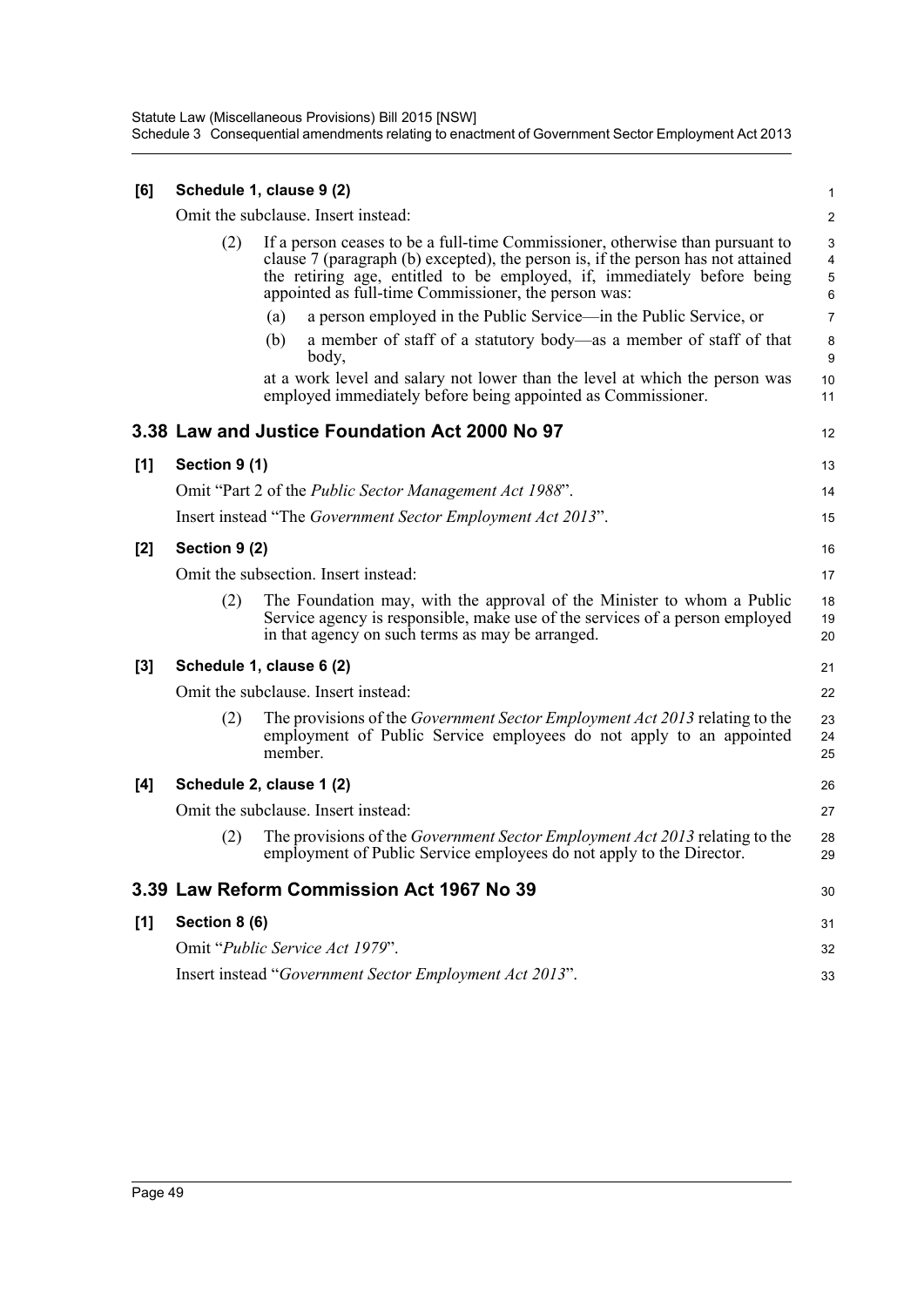| [2] |             | <b>Section 14</b>    |     |                                                                                                                                                                                                                                                                                                                                                                                                                      |                                    |  |  |  |
|-----|-------------|----------------------|-----|----------------------------------------------------------------------------------------------------------------------------------------------------------------------------------------------------------------------------------------------------------------------------------------------------------------------------------------------------------------------------------------------------------------------|------------------------------------|--|--|--|
|     |             |                      |     | Omit the section. Insert instead:                                                                                                                                                                                                                                                                                                                                                                                    | 2                                  |  |  |  |
|     | 14          | <b>Staff</b>         |     |                                                                                                                                                                                                                                                                                                                                                                                                                      | 3                                  |  |  |  |
|     |             |                      |     | Persons may be employed in the Public Service under the <i>Government Sector</i><br><i>Employment Act 2013</i> to enable the Commission to exercise its functions.<br>Note. Section 59 of the Government Sector Employment Act 2013 provides that the<br>persons so employed (or whose services the Commission makes use of) may be<br>referred to as officers or employees, or members of staff, of the Commission. | 4<br>5<br>6<br>$\overline{7}$<br>8 |  |  |  |
| [3] |             | Schedule 1, clause 2 |     |                                                                                                                                                                                                                                                                                                                                                                                                                      | 9                                  |  |  |  |
|     |             |                      |     | Omit the clause. Insert instead:                                                                                                                                                                                                                                                                                                                                                                                     | 10                                 |  |  |  |
|     | $\mathbf 2$ |                      |     | Preservation of rights-generally                                                                                                                                                                                                                                                                                                                                                                                     | 11                                 |  |  |  |
|     |             |                      |     | Subject to clause 3 and to the terms of his or her appointment, if a<br>commissioner was, immediately before appointment as a commissioner:                                                                                                                                                                                                                                                                          | 12<br>13                           |  |  |  |
|     |             |                      | (a) | a Public Service employee, or                                                                                                                                                                                                                                                                                                                                                                                        | 14                                 |  |  |  |
|     |             |                      | (b) | a contributor to a superannuation scheme, or                                                                                                                                                                                                                                                                                                                                                                         | 15                                 |  |  |  |
|     |             |                      | (c) | a member of staff of a statutory body, or                                                                                                                                                                                                                                                                                                                                                                            | 16                                 |  |  |  |
|     |             |                      | (d) | a person in respect of whom provision was made by any Act that the<br>person retain any rights accrued or accruing to the person as a Public<br>Service employee or member of staff of a statutory body,                                                                                                                                                                                                             | 17<br>18<br>19                     |  |  |  |
|     |             |                      |     | the commissioner:                                                                                                                                                                                                                                                                                                                                                                                                    | 20                                 |  |  |  |
|     |             |                      | (e) | retains any rights accrued or accruing to the commissioner as such an<br>employee, contributor or member of staff, and                                                                                                                                                                                                                                                                                               | 21<br>22                           |  |  |  |
|     |             |                      | (f) | may continue to contribute to any superannuation scheme to which the<br>commissioner was a contributor immediately before appointment as a<br>commissioner, and                                                                                                                                                                                                                                                      | 23<br>24<br>25                     |  |  |  |
|     |             |                      | (g) | is entitled to receive any deferred or extended leave and any payment,<br>pension or gratuity,                                                                                                                                                                                                                                                                                                                       | 26<br>27                           |  |  |  |
|     |             |                      |     | as if the commissioner had continued to be such an employee, contributor or<br>member of staff during service as a commissioner, and:                                                                                                                                                                                                                                                                                | 28<br>29                           |  |  |  |
|     |             |                      | (h) | service as a commissioner is taken to be service as an employee or<br>member of staff for the purpose of any law under which those rights<br>accrued or were accruing, under which the commissioner continues to<br>contribute or by which that entitlement is conferred, and                                                                                                                                        | 30<br>31<br>32<br>33               |  |  |  |
|     |             |                      | (i) | the commissioner is taken to be an employee or member of staff, and the<br>Government of New South Wales is taken to be the commissioner's<br>employer, for the purposes of the superannuation scheme to which the<br>commissioner is entitled to contribute under this clause.                                                                                                                                      | 34<br>35<br>36<br>37               |  |  |  |
| [4] |             |                      |     | Schedule 1, clause 3 (2)                                                                                                                                                                                                                                                                                                                                                                                             | 38                                 |  |  |  |
|     |             |                      |     | Omit "officer or employee". Insert instead "employee or member of staff".                                                                                                                                                                                                                                                                                                                                            | 39                                 |  |  |  |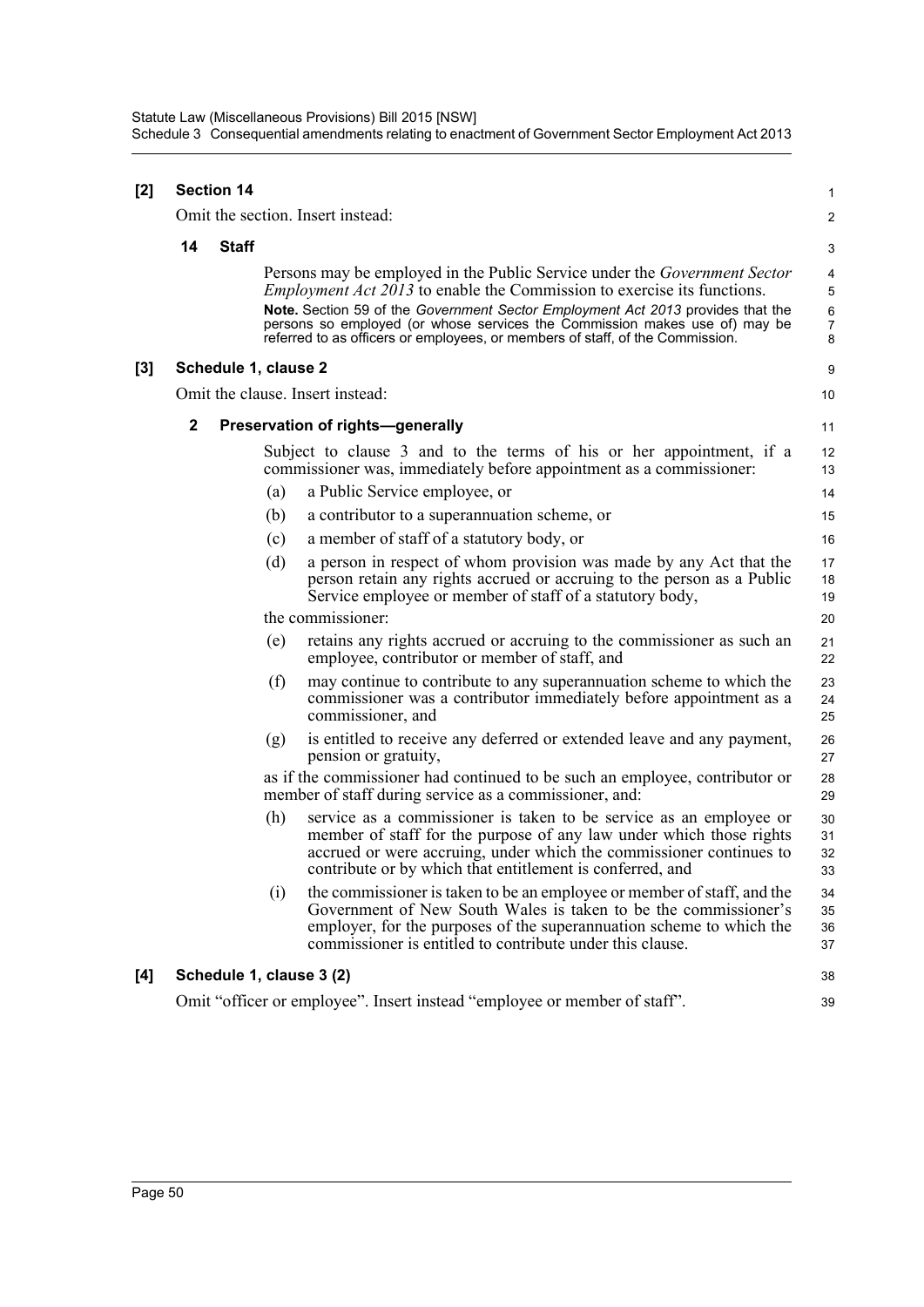| [5] |                                                |                | Schedule 1, clause 5                                                                                                                                                                                                                                        | 1                       |  |  |  |
|-----|------------------------------------------------|----------------|-------------------------------------------------------------------------------------------------------------------------------------------------------------------------------------------------------------------------------------------------------------|-------------------------|--|--|--|
|     |                                                |                | Omit the clause. Insert instead:                                                                                                                                                                                                                            | $\overline{\mathbf{c}}$ |  |  |  |
|     | 5                                              |                | Reappointment to former employment in certain cases                                                                                                                                                                                                         | 3                       |  |  |  |
|     |                                                | (1)            | In this clause, <i>retiring age</i> means, in relation to a person who was,<br>immediately before appointment as a commissioner:                                                                                                                            | 4<br>5                  |  |  |  |
|     |                                                |                | a person employed in the Public Service—the age of 60 years, or<br>(a)                                                                                                                                                                                      | 6                       |  |  |  |
|     |                                                |                | (b)<br>a member of staff of a statutory body—the age at which members of<br>staff (being members of staff of the class to which that person belonged<br>immediately before appointment as a commissioner) of that statutory<br>body are entitled to retire. | 7<br>8<br>9<br>10       |  |  |  |
|     |                                                | (2)            | A person who ceased to be a commissioner, otherwise than pursuant to<br>section $9(2)$ , is, if the person has not attained the retiring age, entitled to be<br>employed, if, immediately before appointment as a commissioner, the person<br>was:          | 11<br>12<br>13<br>14    |  |  |  |
|     |                                                |                | (a)<br>a person employed in the Public Service—in the Public Service, or                                                                                                                                                                                    | 15                      |  |  |  |
|     |                                                |                | (b)<br>a member of staff of a statutory body—as a member of staff of that<br>body,                                                                                                                                                                          | 16<br>17                |  |  |  |
|     |                                                |                | at a work level and salary not lower than the level at which the person was<br>employed immediately before appointment as a commissioner.                                                                                                                   | 18<br>19                |  |  |  |
|     |                                                |                | 3.40 Library Act 1939 No 40                                                                                                                                                                                                                                 | 20                      |  |  |  |
| [1] | Section 2 (1), definition of "State Librarian" |                |                                                                                                                                                                                                                                                             |                         |  |  |  |
|     |                                                |                | Omit the definition. Insert instead:<br><b>State Librarian</b> means the person employed in the Public Service as the State<br>Librarian.                                                                                                                   | 22<br>23<br>24          |  |  |  |
| [2] | Section 4B (12), note                          |                |                                                                                                                                                                                                                                                             |                         |  |  |  |
|     |                                                | Omit the note. |                                                                                                                                                                                                                                                             | 26                      |  |  |  |
| [3] | <b>Section 5A</b>                              |                |                                                                                                                                                                                                                                                             |                         |  |  |  |
|     | Insert after section 5:<br>28                  |                |                                                                                                                                                                                                                                                             |                         |  |  |  |
|     | <b>5A</b>                                      | <b>Staff</b>   |                                                                                                                                                                                                                                                             | 29                      |  |  |  |
|     |                                                |                | Persons may be employed in the Public Service under the Government Sector<br><i>Employment Act 2013</i> to enable the Council to exercise its functions.                                                                                                    | 30<br>31                |  |  |  |
|     |                                                |                | Note. Section 59 of the Government Sector Employment Act 2013 provides that the<br>persons so employed (or whose services the Council makes use of) may be referred to<br>as officers or employees, or members of staff, of the Council.                    | 32<br>33<br>34          |  |  |  |
| [4] |                                                | Section 7B (6) |                                                                                                                                                                                                                                                             | 35                      |  |  |  |
|     |                                                |                | Omit the subsection. Insert instead:                                                                                                                                                                                                                        | 36                      |  |  |  |
|     |                                                | (6)            | In this section, <i>authorised person</i> means the State Librarian or a member of<br>staff of the Council.                                                                                                                                                 | 37<br>38                |  |  |  |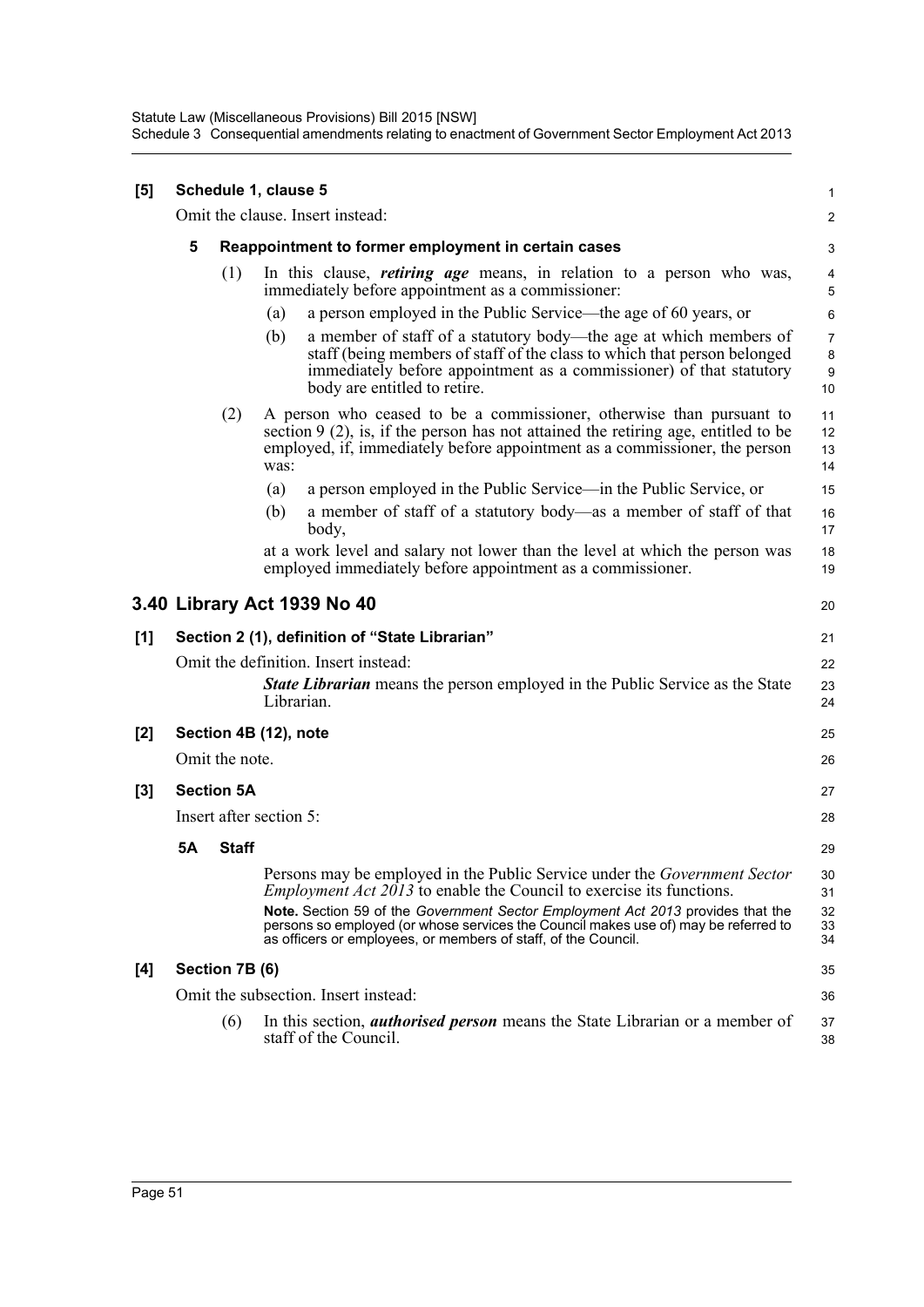| [5] |            |                    | Schedule 1, clause 4                                                                                                                                                                                                                                                                                                                                                                                                                                                                                              | 1                                      |
|-----|------------|--------------------|-------------------------------------------------------------------------------------------------------------------------------------------------------------------------------------------------------------------------------------------------------------------------------------------------------------------------------------------------------------------------------------------------------------------------------------------------------------------------------------------------------------------|----------------------------------------|
|     |            |                    | Omit the clause. Insert instead:                                                                                                                                                                                                                                                                                                                                                                                                                                                                                  | 2                                      |
|     | 4          |                    | <b>Public Service employment provisions excluded</b>                                                                                                                                                                                                                                                                                                                                                                                                                                                              | 3                                      |
|     |            |                    | The provisions of the <i>Government Sector Employment Act 2013</i> relating to the<br>employment of Public Service employees do not apply to a member.                                                                                                                                                                                                                                                                                                                                                            | 4<br>5                                 |
|     |            |                    | 3.41 Loan Fund Companies Act 1976 No 94                                                                                                                                                                                                                                                                                                                                                                                                                                                                           | 6                                      |
| [1] |            |                    | Section 5 (1) and (2)                                                                                                                                                                                                                                                                                                                                                                                                                                                                                             | 7                                      |
|     |            |                    | Omit the subsections. Insert instead:                                                                                                                                                                                                                                                                                                                                                                                                                                                                             | 8                                      |
|     |            | (1)                | The Supervisor is the person employed in the Public Service as the Supervisor<br>of Loan Fund Companies.                                                                                                                                                                                                                                                                                                                                                                                                          | 9<br>10                                |
| [2] |            | Section 6 (1)      |                                                                                                                                                                                                                                                                                                                                                                                                                                                                                                                   | 11                                     |
|     |            |                    | Omit "a person appointed by the Governor as".                                                                                                                                                                                                                                                                                                                                                                                                                                                                     | 12                                     |
|     |            |                    | Insert instead "the person employed in the Public Service as the".                                                                                                                                                                                                                                                                                                                                                                                                                                                | 13                                     |
|     |            |                    | 3.42 Mental Health Commission Act 2012 No 13                                                                                                                                                                                                                                                                                                                                                                                                                                                                      | 14                                     |
| [1] |            |                    | Section 4 (1), definition of "public sector agency"                                                                                                                                                                                                                                                                                                                                                                                                                                                               | 15                                     |
|     |            |                    | Omit paragraph (a). Insert instead:                                                                                                                                                                                                                                                                                                                                                                                                                                                                               | 16                                     |
|     |            |                    | a Public Service agency,<br>(a)                                                                                                                                                                                                                                                                                                                                                                                                                                                                                   | 17                                     |
| [2] |            | Section 5 (5)      |                                                                                                                                                                                                                                                                                                                                                                                                                                                                                                                   | 18                                     |
|     |            |                    | Omit the subsection including the note.                                                                                                                                                                                                                                                                                                                                                                                                                                                                           | 19                                     |
| [3] |            | <b>Section 14A</b> |                                                                                                                                                                                                                                                                                                                                                                                                                                                                                                                   | 20                                     |
|     |            |                    | Insert after section 14:                                                                                                                                                                                                                                                                                                                                                                                                                                                                                          | 21                                     |
|     | <b>14A</b> | <b>Staff</b>       |                                                                                                                                                                                                                                                                                                                                                                                                                                                                                                                   | 22                                     |
|     |            |                    | Persons may be employed in the Public Service under the <i>Government Sector</i><br><i>Employment Act 2013</i> to enable the Commission to exercise its functions.<br>Note. Section 59 of the Government Sector Employment Act 2013 provides that the<br>persons so employed (or whose services the Commission makes use of) may be<br>referred to as officers or employees, or members of staff, of the Commission<br>Section 47A of the Constitution Act 1902 precludes the Commission from employing<br>staff. | 23<br>24<br>25<br>26<br>27<br>28<br>29 |
| [4] |            |                    | Schedule 1, clause 6 (1)                                                                                                                                                                                                                                                                                                                                                                                                                                                                                          | 30                                     |
|     |            |                    | Omit the subclause. Insert instead:                                                                                                                                                                                                                                                                                                                                                                                                                                                                               | 31                                     |
|     |            | (1)                | The offices of Commissioner and Deputy Commissioner are statutory offices<br>and the provisions of the <i>Government Sector Employment Act 2013</i> relating to<br>the employment of Public Service employees do not apply to those offices.                                                                                                                                                                                                                                                                      | 32<br>33<br>34                         |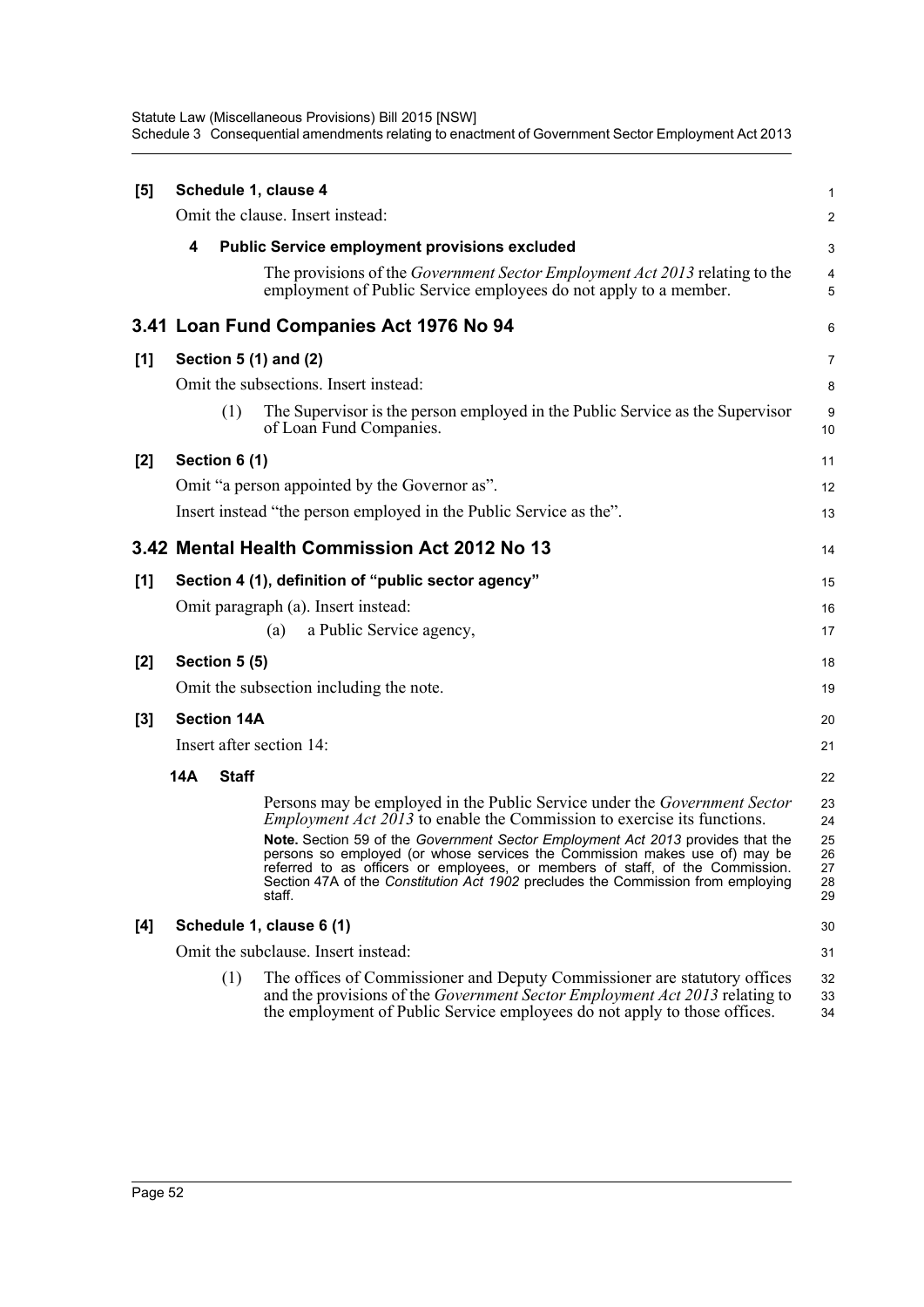|       |                                                  |                       | 3.43 Museum of Applied Arts and Sciences Act 1945 No 31                                                                                                                                                                                                                                                                                                                                                         | $\mathbf 1$                |  |  |
|-------|--------------------------------------------------|-----------------------|-----------------------------------------------------------------------------------------------------------------------------------------------------------------------------------------------------------------------------------------------------------------------------------------------------------------------------------------------------------------------------------------------------------------|----------------------------|--|--|
| [1]   | <b>Section 7</b>                                 |                       |                                                                                                                                                                                                                                                                                                                                                                                                                 | 2                          |  |  |
|       |                                                  |                       | Omit the section. Insert instead:                                                                                                                                                                                                                                                                                                                                                                               | 3                          |  |  |
|       | 7                                                |                       | <b>Application of Government Sector Employment Act 2013</b>                                                                                                                                                                                                                                                                                                                                                     | 4                          |  |  |
|       |                                                  |                       | The provisions of the <i>Government Sector Employment Act 2013</i> relating to the<br>employment of Public Service employees do not apply to a trustee.                                                                                                                                                                                                                                                         | 5<br>6                     |  |  |
| $[2]$ |                                                  | <b>Section 13</b>     |                                                                                                                                                                                                                                                                                                                                                                                                                 | 7                          |  |  |
|       |                                                  |                       | Omit "officers or employees". Insert instead "members of staff".                                                                                                                                                                                                                                                                                                                                                | 8                          |  |  |
| $[3]$ |                                                  | <b>Section 13</b>     |                                                                                                                                                                                                                                                                                                                                                                                                                 | 9                          |  |  |
|       |                                                  |                       | Omit "its officers". Insert instead "its members of staff".                                                                                                                                                                                                                                                                                                                                                     | 10                         |  |  |
| [4]   |                                                  |                       | Section 14 (2), note                                                                                                                                                                                                                                                                                                                                                                                            | 11                         |  |  |
|       |                                                  | Omit the note.        |                                                                                                                                                                                                                                                                                                                                                                                                                 | 12                         |  |  |
| [5]   |                                                  | <b>Section 14A</b>    |                                                                                                                                                                                                                                                                                                                                                                                                                 | 13                         |  |  |
|       |                                                  |                       | Insert after section 14:                                                                                                                                                                                                                                                                                                                                                                                        | 14                         |  |  |
|       | 14A                                              | <b>Staff</b>          |                                                                                                                                                                                                                                                                                                                                                                                                                 | 15                         |  |  |
|       |                                                  |                       | Persons may be employed in the Public Service under the <i>Government Sector</i><br><i>Employment Act 2013</i> to enable the trustees to exercise their functions.<br>Note. Section 59 of the Government Sector Employment Act 2013 provides that the<br>persons so employed (or whose services the trustees make use of) may be referred to<br>as officers or employees, or members of staff, of the trustees. | 16<br>17<br>18<br>19<br>20 |  |  |
| [6]   |                                                  | <b>Section 15</b>     |                                                                                                                                                                                                                                                                                                                                                                                                                 | 21                         |  |  |
|       |                                                  |                       | Omit "officers and employees". Insert instead "members of staff".                                                                                                                                                                                                                                                                                                                                               | 22                         |  |  |
|       |                                                  |                       | 3.44 Natural Resources Commission Act 2003 No 102                                                                                                                                                                                                                                                                                                                                                               | 23                         |  |  |
| [1]   |                                                  |                       | Section 4 (1), definition of "government agency"                                                                                                                                                                                                                                                                                                                                                                | 24                         |  |  |
|       | Omit "government department" from paragraph (a). |                       |                                                                                                                                                                                                                                                                                                                                                                                                                 |                            |  |  |
|       |                                                  |                       | Insert instead "Public Service agency".                                                                                                                                                                                                                                                                                                                                                                         | 26                         |  |  |
| [2]   | <b>Section 10</b>                                |                       |                                                                                                                                                                                                                                                                                                                                                                                                                 |                            |  |  |
|       |                                                  |                       | Insert after section 9:                                                                                                                                                                                                                                                                                                                                                                                         | 28                         |  |  |
|       | 10                                               | <b>Staff</b>          |                                                                                                                                                                                                                                                                                                                                                                                                                 | 29                         |  |  |
|       |                                                  |                       | Persons may be employed in the Public Service under the <i>Government Sector</i><br><i>Employment Act 2013</i> to enable the Commission to exercise its functions.                                                                                                                                                                                                                                              | 30<br>31                   |  |  |
|       |                                                  |                       | Note. Section 59 of the Government Sector Employment Act 2013 provides that the<br>persons so employed (or whose services the Commission makes use of) may be<br>referred to as officers or employees, or members of staff, of the Commission.<br>Section 47A of the Constitution Act 1902 precludes the Commission from employing<br>staff.                                                                    | 32<br>33<br>34<br>35<br>36 |  |  |
| $[3]$ |                                                  | <b>Section 13 (2)</b> |                                                                                                                                                                                                                                                                                                                                                                                                                 | 37                         |  |  |
|       |                                                  |                       | Omit the subsection including the note.                                                                                                                                                                                                                                                                                                                                                                         | 38                         |  |  |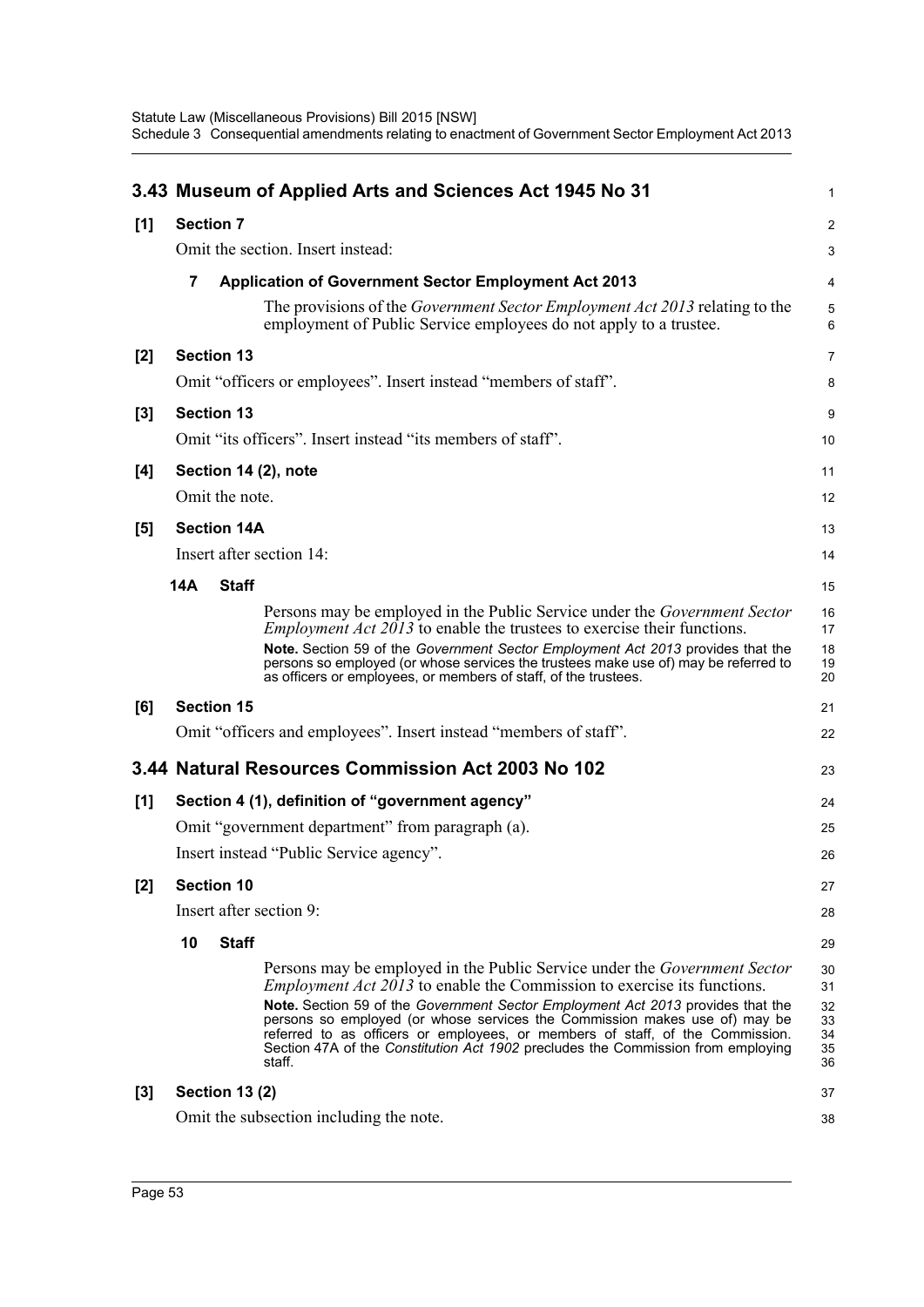| [4]   | <b>Section 19 (2)</b> |                                                                                                                                                                                                                                                                                                                                                                                                                                                                                             | 1                                |
|-------|-----------------------|---------------------------------------------------------------------------------------------------------------------------------------------------------------------------------------------------------------------------------------------------------------------------------------------------------------------------------------------------------------------------------------------------------------------------------------------------------------------------------------------|----------------------------------|
|       |                       | Omit "Director-General or Deputy Director-General (General Counsel)".                                                                                                                                                                                                                                                                                                                                                                                                                       | 2                                |
|       |                       | Insert instead "Secretary or General Counsel".                                                                                                                                                                                                                                                                                                                                                                                                                                              | 3                                |
| [5]   |                       | Schedule 1, clause 5 (1) (d)                                                                                                                                                                                                                                                                                                                                                                                                                                                                | 4                                |
|       |                       | Omit "Chapter 5 of the <i>Public Sector Employment and Management Act 2002"</i> .                                                                                                                                                                                                                                                                                                                                                                                                           | 5                                |
|       |                       | Insert instead "Part 6 of the <i>Government Sector Employment Act 2013</i> ".                                                                                                                                                                                                                                                                                                                                                                                                               | 6                                |
| [6]   |                       | Schedule 1, clause 7 (1)                                                                                                                                                                                                                                                                                                                                                                                                                                                                    | 7                                |
|       |                       | Omit the subclause. Insert instead:                                                                                                                                                                                                                                                                                                                                                                                                                                                         | 8                                |
|       | (1)                   | The offices of Commissioner and Assistant Commissioner are statutory<br>offices and the provisions of the Government Sector Employment Act 2013<br>relating to the employment of Public Service employees do not apply to those<br>offices.                                                                                                                                                                                                                                                 | 9<br>10<br>11<br>12              |
|       |                       | 3.45 Parramatta Park Trust Act 2001 No 17                                                                                                                                                                                                                                                                                                                                                                                                                                                   | 13                               |
| [1]   |                       | Section 3 (1), definition of "Director"                                                                                                                                                                                                                                                                                                                                                                                                                                                     | 14                               |
|       |                       | Omit the definition. Insert instead:                                                                                                                                                                                                                                                                                                                                                                                                                                                        | 15                               |
|       |                       | <b>Director</b> means the person employed in the Public Service as Director of<br>Parramatta Park.                                                                                                                                                                                                                                                                                                                                                                                          | 16<br>17                         |
| [2]   | Section 7 (6)         |                                                                                                                                                                                                                                                                                                                                                                                                                                                                                             | 18                               |
|       |                       | Omit the subsection including the note.                                                                                                                                                                                                                                                                                                                                                                                                                                                     | 19                               |
| $[3]$ | <b>Section 21</b>     |                                                                                                                                                                                                                                                                                                                                                                                                                                                                                             | 20                               |
|       |                       | Insert after section 20:                                                                                                                                                                                                                                                                                                                                                                                                                                                                    | 21                               |
|       | 21<br><b>Staff</b>    |                                                                                                                                                                                                                                                                                                                                                                                                                                                                                             | 22                               |
|       |                       | Persons may be employed in the Public Service under the <i>Government Sector</i><br><i>Employment Act 2013</i> to enable the Trust to exercise its functions.<br>Note. Section 59 of the Government Sector Employment Act 2013 provides that the<br>persons so employed (or whose services the Trust makes use of) may be referred to<br>as officers or employees, or members of staff, of the Trust. Section 47A of the<br>Constitution Act 1902 precludes the Trust from employing staff. | 23<br>24<br>25<br>26<br>27<br>28 |
| [4]   |                       | Schedule 2, clause 8 (1)                                                                                                                                                                                                                                                                                                                                                                                                                                                                    | 29                               |
|       |                       | Omit the subclause. Insert instead:                                                                                                                                                                                                                                                                                                                                                                                                                                                         | 30                               |
|       | (1)                   | The provisions of the Government Sector Employment Act 2013 relating to the<br>employment of Public Service employees do not apply to a trustee.                                                                                                                                                                                                                                                                                                                                            | 31<br>32                         |
|       |                       | 3.46 Ports and Maritime Administration Act 1995 No 13                                                                                                                                                                                                                                                                                                                                                                                                                                       | 33                               |
| [1]   | Section 27 (3) (d)    |                                                                                                                                                                                                                                                                                                                                                                                                                                                                                             | 34                               |
|       |                       | Omit the paragraph. Insert instead:                                                                                                                                                                                                                                                                                                                                                                                                                                                         | 35                               |
|       |                       | a Public Service employee, or<br>(d)                                                                                                                                                                                                                                                                                                                                                                                                                                                        | 36                               |
| $[2]$ | <b>Section 41 (4)</b> |                                                                                                                                                                                                                                                                                                                                                                                                                                                                                             | 37                               |
|       |                       | Omit the subsection including the note.                                                                                                                                                                                                                                                                                                                                                                                                                                                     | 38                               |
|       |                       |                                                                                                                                                                                                                                                                                                                                                                                                                                                                                             |                                  |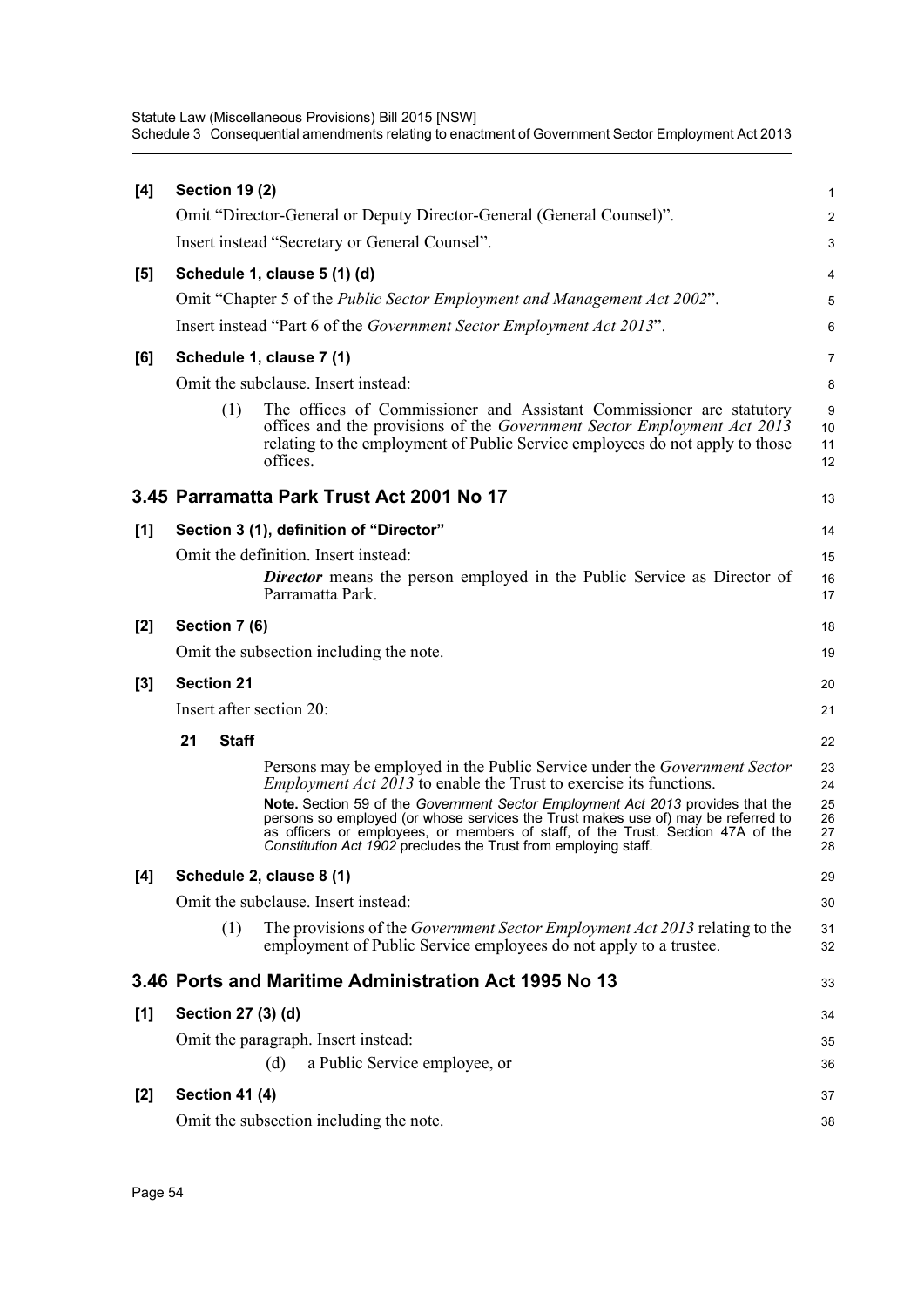|     |    |                   | 3.47 Ports Assets (Authorised Transactions) Act 2012 No 101                                                                                                                                                                                                                                                                                                                   | 1                          |
|-----|----|-------------------|-------------------------------------------------------------------------------------------------------------------------------------------------------------------------------------------------------------------------------------------------------------------------------------------------------------------------------------------------------------------------------|----------------------------|
| [1] |    | <b>Section 33</b> |                                                                                                                                                                                                                                                                                                                                                                               | $\overline{\mathbf{c}}$    |
|     |    |                   | Omit "officer of the Government Service". Insert instead "Public Service employee".                                                                                                                                                                                                                                                                                           | 3                          |
| [2] |    |                   | Schedule 2, clause 2 (5)                                                                                                                                                                                                                                                                                                                                                      | 4                          |
|     |    |                   | Omit "Public Sector Employment and Management Act 2002 (Chapter 5 included)".                                                                                                                                                                                                                                                                                                 | 5                          |
|     |    |                   | Insert instead "Government Sector Employment Act 2013 (Part 6 included)".                                                                                                                                                                                                                                                                                                     | 6                          |
|     |    |                   | 3.48 Professional Standards Act 1994 No 81                                                                                                                                                                                                                                                                                                                                    | 7                          |
| [1] |    | <b>Section 46</b> |                                                                                                                                                                                                                                                                                                                                                                               | 8                          |
|     |    |                   | Omit "government department, an administrative office".                                                                                                                                                                                                                                                                                                                       | 9                          |
|     |    |                   | Insert instead "Public Service agency".                                                                                                                                                                                                                                                                                                                                       | 10                         |
| [2] |    |                   | Schedule 2, clause 5 (1) (d)                                                                                                                                                                                                                                                                                                                                                  | 11                         |
|     |    |                   | Omit "Part 8 of the <i>Public Sector Management Act 1988"</i> .                                                                                                                                                                                                                                                                                                               | 12                         |
|     |    |                   | Insert instead "Part 6 of the Government Sector Employment Act 2013".                                                                                                                                                                                                                                                                                                         | 13                         |
| [3] |    |                   | Schedule 2, clause 7 (1)                                                                                                                                                                                                                                                                                                                                                      | 14                         |
|     |    |                   | Omit the subclause. Insert instead:                                                                                                                                                                                                                                                                                                                                           | 15                         |
|     |    | (1)               | The provisions of the Government Sector Employment Act 2013 relating to the<br>employment of Public Service employees do not apply to a member.                                                                                                                                                                                                                               | 16<br>17                   |
|     |    |                   | 3.49 Public Authorities (Financial Arrangements) Act 1987 No 33                                                                                                                                                                                                                                                                                                               | 18                         |
|     |    | <b>Section 33</b> |                                                                                                                                                                                                                                                                                                                                                                               | 19                         |
|     |    |                   | Omit the section. Insert instead:                                                                                                                                                                                                                                                                                                                                             | 20                         |
|     | 33 | <b>Staff</b>      |                                                                                                                                                                                                                                                                                                                                                                               | 21                         |
|     |    |                   | Persons may be employed in the Public Service under the Government Sector<br><i>Employment Act <math>2013</math> to enable the Financing Corporation to exercise its</i><br>functions.                                                                                                                                                                                        | 22<br>23<br>24             |
|     |    |                   | Note. Section 59 of the Government Sector Employment Act 2013 provides that the<br>persons so employed (or whose services the Financing Corporation makes use of) may<br>be referred to as officers or employees, or members of staff, of the Financing<br>Corporation. Section 47A of the Constitution Act 1902 precludes the Financing<br>Corporation from employing staff. | 25<br>26<br>27<br>28<br>29 |
|     |    |                   | 3.50 Public Defenders Act 1995 No 28                                                                                                                                                                                                                                                                                                                                          | 30                         |
| [1] |    | <b>Section 13</b> |                                                                                                                                                                                                                                                                                                                                                                               | 31                         |
|     |    |                   | Omit the section. Insert instead:                                                                                                                                                                                                                                                                                                                                             | 32                         |
|     | 13 | <b>Staff</b>      |                                                                                                                                                                                                                                                                                                                                                                               | 33                         |
|     |    |                   | Persons may be employed in the Public Service under the <i>Government Sector</i><br><i>Employment Act 2013</i> to enable the Senior Public Defender to exercise his or<br>her functions.<br>Note. Section 59 of the Government Sector Employment Act 2013 provides that the                                                                                                   | 34<br>35<br>36<br>37       |
|     |    |                   | persons so employed (or whose services the Senior Public Defender makes use of)<br>may be referred to as officers or employees, or members of staff, of the Senior Public                                                                                                                                                                                                     | 38<br>39                   |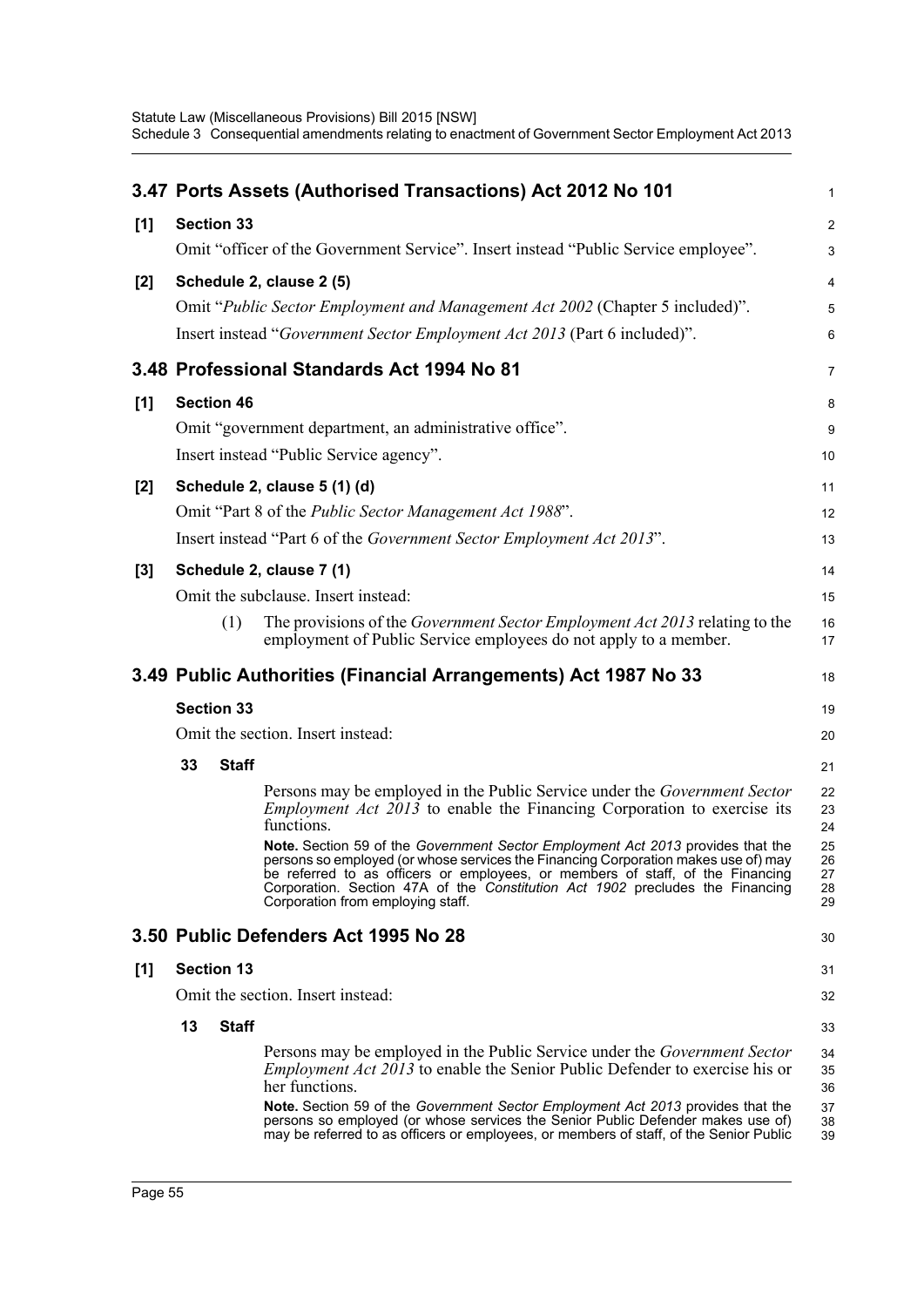|       |                          |     | Defender. Section 47A of the Constitution Act 1902 precludes the Senior Public<br>Defender from employing staff.                                                                                                                                                                                                       | $\frac{1}{2}$        |
|-------|--------------------------|-----|------------------------------------------------------------------------------------------------------------------------------------------------------------------------------------------------------------------------------------------------------------------------------------------------------------------------|----------------------|
| [2]   |                          |     | Schedule 1, clause 1, definition of "public servant"                                                                                                                                                                                                                                                                   | 3                    |
|       |                          |     | Omit the definition. Insert instead:                                                                                                                                                                                                                                                                                   | 4                    |
|       |                          |     | <i>public servant</i> means a person employed in the Public Service or a member of<br>staff of a statutory body.                                                                                                                                                                                                       | 5<br>6               |
| [3]   | Schedule 1, clause 7     |     |                                                                                                                                                                                                                                                                                                                        | 7                    |
|       |                          |     | Omit the clause. Insert instead:                                                                                                                                                                                                                                                                                       | 8                    |
|       | 7                        |     | <b>Government Sector Employment Act 2013</b>                                                                                                                                                                                                                                                                           | 9                    |
|       |                          |     | The office of an Officer is a statutory office and the <i>Government Sector</i><br><i>Employment Act 2013</i> (including Part 6) does not apply to that office.                                                                                                                                                        | 10<br>11             |
| [4]   | Schedule 1, clause 9 (1) |     |                                                                                                                                                                                                                                                                                                                        | 12                   |
|       |                          |     | Omit the subclause. Insert instead:                                                                                                                                                                                                                                                                                    | 13                   |
|       | (1)                      |     | A person who:                                                                                                                                                                                                                                                                                                          | 14                   |
|       |                          | (a) | ceases to be an Officer by resignation or who completes a term of office<br>as an Officer and is not reappointed, and                                                                                                                                                                                                  | 15<br>16             |
|       |                          | (b) | was, immediately before being appointed as an Officer:                                                                                                                                                                                                                                                                 | 17                   |
|       |                          |     | a person employed in the Public Service, the Teaching Service or<br>(i)<br>the NSW Health Service, or                                                                                                                                                                                                                  | 18<br>19             |
|       |                          |     | a member of staff of a statutory body,<br>(i)                                                                                                                                                                                                                                                                          | 20                   |
|       |                          |     | is entitled to be employed in the Public Service, the Teaching Service or the<br>NSW Health Service or as a member of staff of that statutory body, as the case<br>requires, at a work level and salary not lower than the level at which the person<br>was employed immediately before being appointed as an Officer. | 21<br>22<br>23<br>24 |
| [5]   | Schedule 1, clause 9 (2) |     |                                                                                                                                                                                                                                                                                                                        | 25                   |
|       |                          |     | Omit "officer or employee" wherever occurring.                                                                                                                                                                                                                                                                         | 26                   |
|       |                          |     | Insert instead "employee or member of staff".                                                                                                                                                                                                                                                                          | 27                   |
|       |                          |     | 3.51 Racing Appeals Tribunal Act 1983 No 199                                                                                                                                                                                                                                                                           | 28                   |
| [1]   | <b>Section 14 (1)</b>    |     |                                                                                                                                                                                                                                                                                                                        | 29                   |
|       |                          |     | Omit "Public Sector Employment and Management Act 2002".                                                                                                                                                                                                                                                               | 30                   |
|       |                          |     | Insert instead "Government Sector Employment Act 2013".                                                                                                                                                                                                                                                                | 31                   |
| $[2]$ | <b>Section 19</b>        |     |                                                                                                                                                                                                                                                                                                                        | 32                   |
|       |                          |     | Omit "officers or servants" wherever occurring. Insert instead "members of staff".                                                                                                                                                                                                                                     | 33                   |
| $[3]$ | Section 19 (1) (b)       |     |                                                                                                                                                                                                                                                                                                                        | 34                   |
|       |                          |     | Omit the paragraph. Insert instead:                                                                                                                                                                                                                                                                                    | 35                   |
|       |                          | (b) | any person employed in a Public Service agency responsible to the<br>Minister.                                                                                                                                                                                                                                         | 36<br>37             |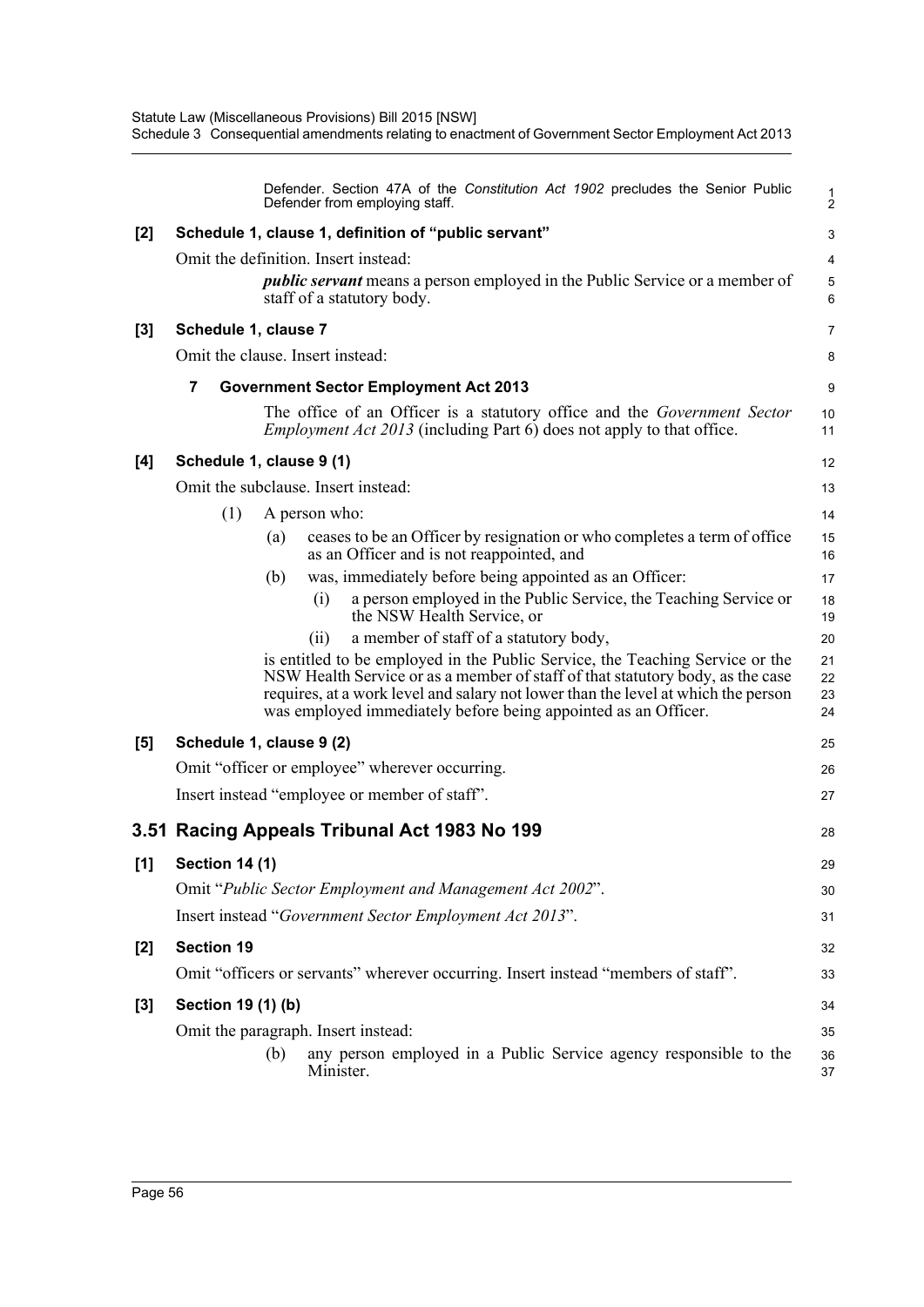|       |    |                       | 3.52 Royal Botanic Gardens and Domain Trust Act 1980 No 19                                                                                                                                                                                                                                                                 | 1                    |
|-------|----|-----------------------|----------------------------------------------------------------------------------------------------------------------------------------------------------------------------------------------------------------------------------------------------------------------------------------------------------------------------|----------------------|
| [1]   |    |                       | Section 4 (1), definition of "Executive Director"                                                                                                                                                                                                                                                                          | $\overline{c}$       |
|       |    |                       | Omit the definition. Insert instead:                                                                                                                                                                                                                                                                                       | 3                    |
|       |    |                       | <i>Executive Director</i> means the person employed in the Public Service as the<br>Executive Director of the Royal Botanic Gardens and Domain.                                                                                                                                                                            | 4<br>5               |
| $[2]$ |    | <b>Section 8 (11)</b> |                                                                                                                                                                                                                                                                                                                            | 6                    |
|       |    |                       | Omit the subsection including the note.                                                                                                                                                                                                                                                                                    | 7                    |
| $[3]$ |    | <b>Section 12</b>     |                                                                                                                                                                                                                                                                                                                            | 8                    |
|       |    |                       | Insert before section 13:                                                                                                                                                                                                                                                                                                  | 9                    |
|       | 12 | <b>Staff</b>          |                                                                                                                                                                                                                                                                                                                            | 10                   |
|       |    |                       | Persons may be employed in the Public Service under the <i>Government Sector</i><br><i>Employment Act 2013</i> to enable the Trust to exercise its functions.                                                                                                                                                              | 11<br>12             |
|       |    |                       | Note. Section 59 of the Government Sector Employment Act 2013 provides that the<br>persons so employed (or whose services the Trust makes use of) may be referred to<br>as officers or employees, or members of staff, of the Trust. Section 47A of the<br>Constitution Act 1902 precludes the Trust from employing staff. | 13<br>14<br>15<br>16 |
| [4]   |    | <b>Section 14 (6)</b> |                                                                                                                                                                                                                                                                                                                            | 17                   |
|       |    |                       | Omit the subsection. Insert instead:                                                                                                                                                                                                                                                                                       | 18                   |
|       |    | (6)                   | In this section, <i>authorised person</i> means the Executive Director or any other<br>member of staff of the Trust.                                                                                                                                                                                                       | 19<br>20             |
| [5]   |    | Section 15 (2) (a)    |                                                                                                                                                                                                                                                                                                                            | 21                   |
|       |    |                       | Omit the paragraph. Insert instead:                                                                                                                                                                                                                                                                                        | 22                   |
|       |    |                       | the remuneration of any member of staff of the Trust, or<br>(a)                                                                                                                                                                                                                                                            | 23                   |
| [6]   |    |                       | Schedule 1, clause 4                                                                                                                                                                                                                                                                                                       | 24                   |
|       |    |                       | Omit "Public Sector Management Act 1988".                                                                                                                                                                                                                                                                                  | 25                   |
|       |    |                       | Insert instead "Government Sector Employment Act 2013".                                                                                                                                                                                                                                                                    | 26                   |
|       |    |                       | 3.53 Solicitor General Act 1969 No 80                                                                                                                                                                                                                                                                                      | 27                   |
| [1]   |    | Section 2 (9)         |                                                                                                                                                                                                                                                                                                                            | 28                   |
|       |    |                       | Omit the subsection. Insert instead:                                                                                                                                                                                                                                                                                       | 29                   |
|       |    | (9)                   | The office of Solicitor General is a statutory office and the Government Sector<br><i>Employment Act 2013</i> (including Part 6) does not apply to that office.                                                                                                                                                            | 30<br>31             |
| $[2]$ |    |                       | Schedule 1, clause 2 (1)                                                                                                                                                                                                                                                                                                   | 32                   |
|       |    |                       | Omit the subclause. Insert instead:                                                                                                                                                                                                                                                                                        | 33                   |
|       |    | (1)                   | This clause applies to the Solicitor General if the Solicitor General,<br>immediately before being appointed as Solicitor General, was:                                                                                                                                                                                    | 34<br>35             |
|       |    |                       | a person employed in the Public Service, the Teaching Service or the<br>(a)<br>NSW Health Service, or                                                                                                                                                                                                                      | 36<br>37             |
|       |    |                       | a contributor to a superannuation scheme, or<br>(b)                                                                                                                                                                                                                                                                        | 38                   |
|       |    |                       | a member of staff of a statutory body, or<br>(c)                                                                                                                                                                                                                                                                           | 39                   |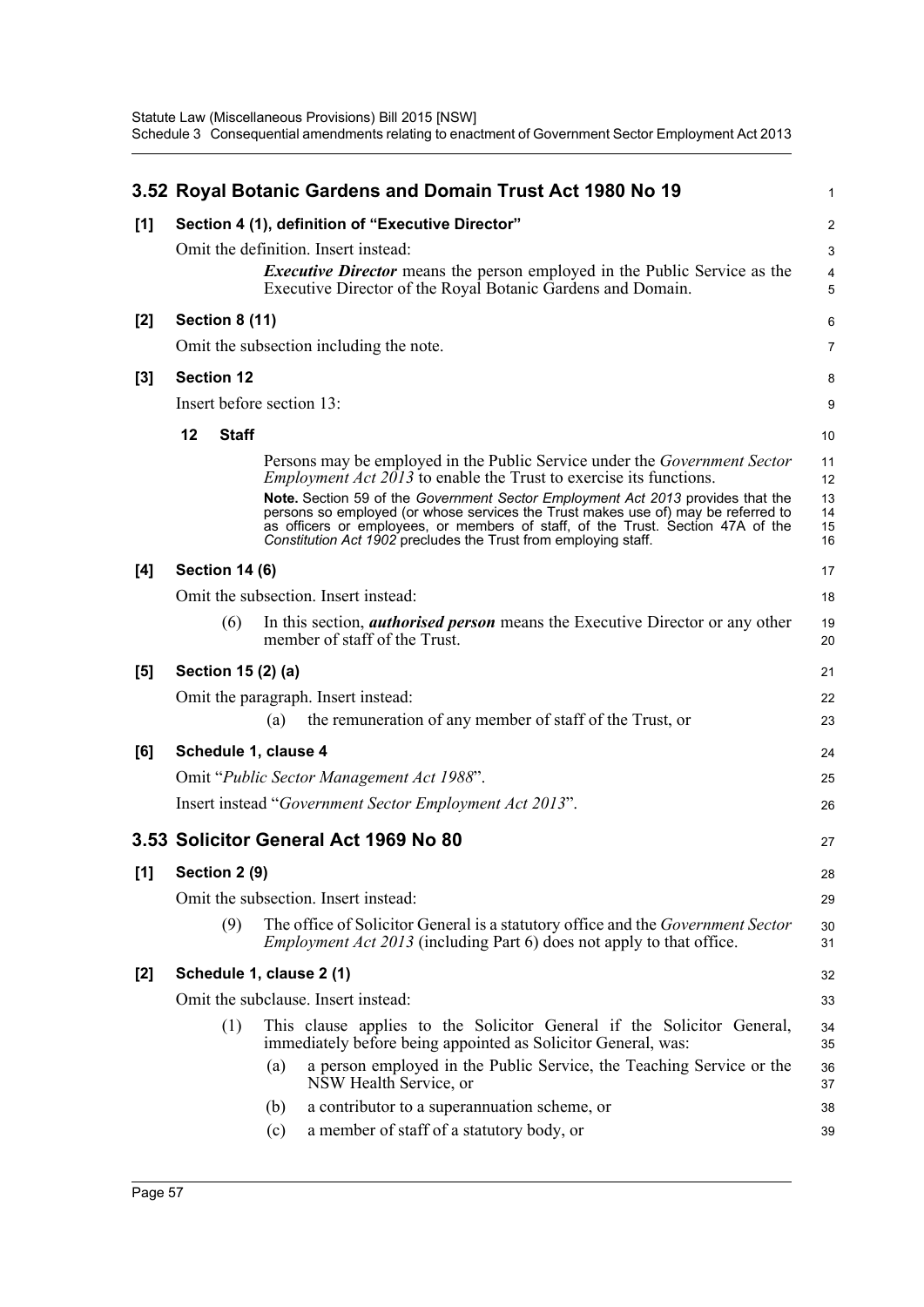|       |                          | (d) | a person in respect of whom provision was made by any Act for the<br>retention of any rights accrued or accruing to the person as an employee<br>or member of staff.                                                                                                                                                          | 1<br>$\overline{c}$<br>3 |
|-------|--------------------------|-----|-------------------------------------------------------------------------------------------------------------------------------------------------------------------------------------------------------------------------------------------------------------------------------------------------------------------------------|--------------------------|
| $[3]$ | Schedule 1, clause 2 (2) |     |                                                                                                                                                                                                                                                                                                                               | 4                        |
|       |                          |     | Omit "officer, contributor or person" wherever occurring.                                                                                                                                                                                                                                                                     | 5                        |
|       |                          |     | Insert instead "employee, contributor or member of staff".                                                                                                                                                                                                                                                                    | 6                        |
| [4]   |                          |     | Schedule 1, clauses 2 (3), (4) and (6) and 3 (2)                                                                                                                                                                                                                                                                              | $\overline{7}$           |
|       |                          |     | Omit "officer or employee" wherever occurring.                                                                                                                                                                                                                                                                                | 8                        |
|       |                          |     | Insert instead "employee or member of staff".                                                                                                                                                                                                                                                                                 | 9                        |
| [5]   | Schedule 1, clause 3 (1) |     |                                                                                                                                                                                                                                                                                                                               | 10                       |
|       |                          |     | Omit the subclause. Insert instead:                                                                                                                                                                                                                                                                                           | 11                       |
|       | (1)                      |     | A person who:                                                                                                                                                                                                                                                                                                                 | 12                       |
|       |                          | (a) | ceases to be Solicitor General by resignation or who completes a term<br>of office as Solicitor General and is not reappointed, and                                                                                                                                                                                           | 13<br>14                 |
|       |                          | (b) | was, immediately before being appointed as Solicitor General:                                                                                                                                                                                                                                                                 | 15                       |
|       |                          |     | a person employed in the Public Service, the Teaching Service or<br>(i)<br>the NSW Health Service, or                                                                                                                                                                                                                         | 16<br>17                 |
|       |                          |     | a member of staff of a statutory body,<br>(i)                                                                                                                                                                                                                                                                                 | 18                       |
|       |                          |     | is entitled to be employed in the Public Service, the Teaching Service or the<br>NSW Health Service or as a member of staff of that statutory body, as the case<br>requires, at a work level and salary not lower than the level at which the person<br>was employed immediately before being appointed as Solicitor General. | 19<br>20<br>21<br>22     |
|       |                          |     | 3.54 Standard Instrument (Local Environmental Plans) Order 2006                                                                                                                                                                                                                                                               | 23                       |
| [1]   | <b>Clause 8 (2)</b>      |     |                                                                                                                                                                                                                                                                                                                               | 24                       |
|       |                          |     | Omit "Director-General" wherever occurring. Insert instead "Secretary".                                                                                                                                                                                                                                                       | 25                       |
| [2]   |                          |     | Standard Instrument, clause 4.6 (4) (b) and (5)                                                                                                                                                                                                                                                                               | 26                       |
|       |                          |     | Omit "Director-General" wherever occurring. Insert instead "Secretary".                                                                                                                                                                                                                                                       | 27                       |
| [3]   | plan"                    |     | Standard Instrument, Dictionary, definition of "heritage conservation management                                                                                                                                                                                                                                              | 28<br>29                 |
|       |                          |     | Omit "Division of the Government Service". Insert instead "Public Service agency".                                                                                                                                                                                                                                            | 30                       |
| [4]   |                          |     | Standard Instrument, Dictionary, definition of "public utility undertaking"                                                                                                                                                                                                                                                   | 31                       |
|       |                          |     | Omit "Government Department" wherever occurring.                                                                                                                                                                                                                                                                              | 32                       |
|       |                          |     | Insert instead "Public Service agency".                                                                                                                                                                                                                                                                                       | 33                       |
|       | No 5                     |     | 3.55 Superannuation Administration Authority Corporatisation Act 1999                                                                                                                                                                                                                                                         | 34<br>35                 |
|       | Schedule 3, clause 3 (5) |     |                                                                                                                                                                                                                                                                                                                               | 36                       |
|       |                          |     | Omit "Public Sector Management Act 1988 (Part 8 included)".                                                                                                                                                                                                                                                                   | 37                       |
|       |                          |     | Insert instead "Government Sector Employment Act 2013 (Part 6 included)".                                                                                                                                                                                                                                                     | 38                       |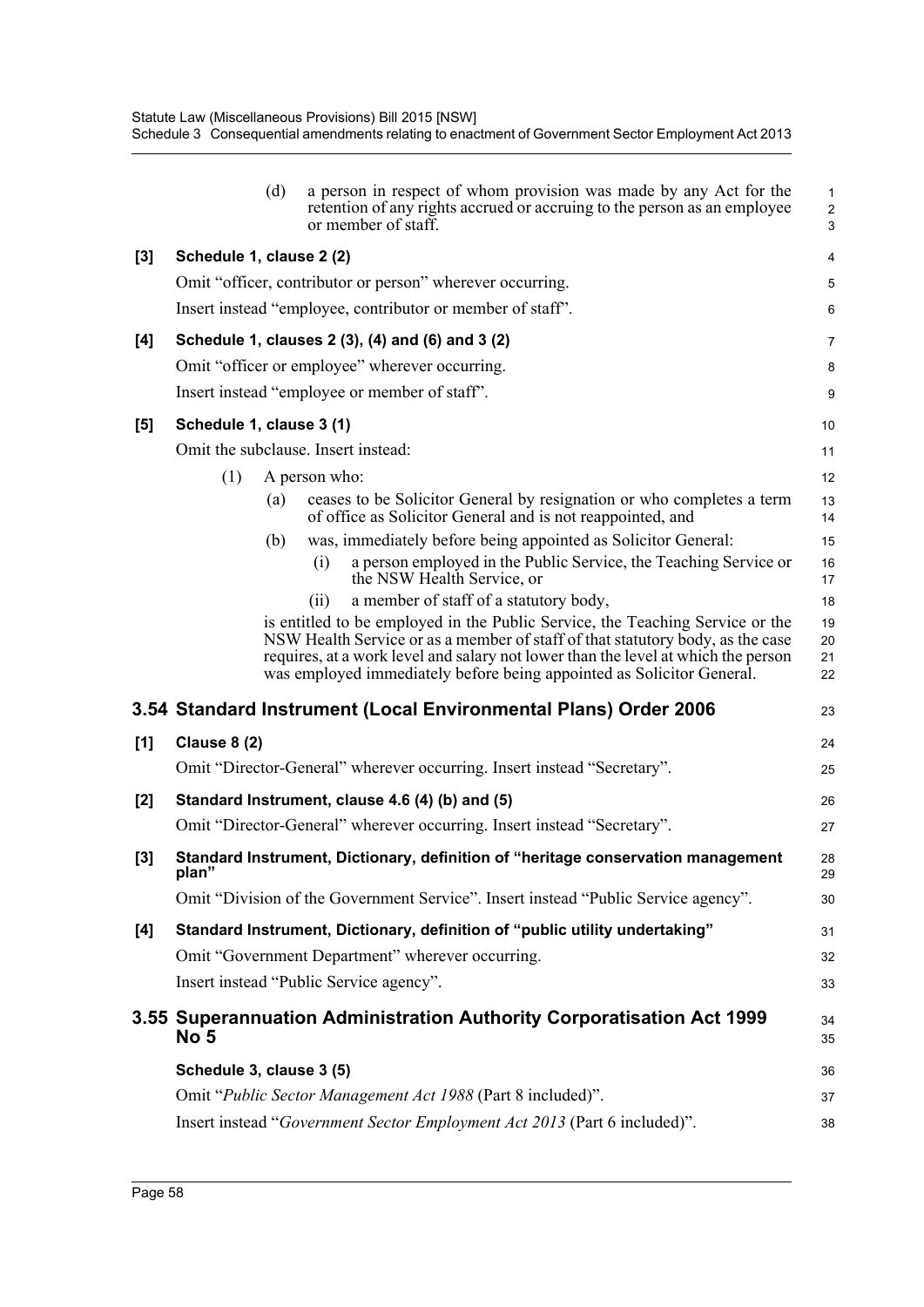|       |    |                       | 3.56 Sydney Opera House Trust Act 1961 No 9                                                                                                                                                                                                                                                                                                                                                                                                                                          | 1                                |
|-------|----|-----------------------|--------------------------------------------------------------------------------------------------------------------------------------------------------------------------------------------------------------------------------------------------------------------------------------------------------------------------------------------------------------------------------------------------------------------------------------------------------------------------------------|----------------------------------|
| [1]   |    | Section 4 (7)         |                                                                                                                                                                                                                                                                                                                                                                                                                                                                                      | $\overline{a}$                   |
|       |    |                       | Omit the subsection including the note.                                                                                                                                                                                                                                                                                                                                                                                                                                              | 3                                |
| [2]   |    |                       | Section 9 Application of Government Sector Employment Act 2013                                                                                                                                                                                                                                                                                                                                                                                                                       | 4                                |
|       |    |                       | Omit section 9 (1). Insert instead:                                                                                                                                                                                                                                                                                                                                                                                                                                                  | 5                                |
|       |    | (1)                   | The provisions of the <i>Government Sector Employment Act 2013</i> relating to the<br>employment of Public Service employees do not apply to a trustee.                                                                                                                                                                                                                                                                                                                              | 6<br>$\overline{7}$              |
| $[3]$ |    | <b>Section 16</b>     |                                                                                                                                                                                                                                                                                                                                                                                                                                                                                      | 8                                |
|       |    |                       | Insert after section 15:                                                                                                                                                                                                                                                                                                                                                                                                                                                             | 9                                |
|       | 16 | <b>Staff</b>          |                                                                                                                                                                                                                                                                                                                                                                                                                                                                                      | 10                               |
|       |    |                       | Persons may be employed in the Public Service under the Government Sector<br><i>Employment Act 2013</i> to enable the Trust to exercise its functions.<br>Note. Section 59 of the Government Sector Employment Act 2013 provides that the<br>persons so employed (or whose services the Trust makes use of) may be referred to<br>as officers or employees, or members of staff, of the Trust. Section 47A of the<br>Constitution Act 1902 precludes the Trust from employing staff. | 11<br>12<br>13<br>14<br>15<br>16 |
|       |    |                       | 3.57 Thoroughbred Racing Act 1996 No 37                                                                                                                                                                                                                                                                                                                                                                                                                                              | 17                               |
|       |    | <b>Section 18 (3)</b> |                                                                                                                                                                                                                                                                                                                                                                                                                                                                                      | 18                               |
|       |    |                       | Omit "Public Sector Management Act 1988".                                                                                                                                                                                                                                                                                                                                                                                                                                            | 19                               |
|       |    |                       | Insert instead "Government Sector Employment Act 2013".                                                                                                                                                                                                                                                                                                                                                                                                                              | 20                               |
|       |    |                       | 3.58 Veterinary Practice Act 2003 No 87                                                                                                                                                                                                                                                                                                                                                                                                                                              | 21                               |
| [1]   |    |                       | Sections 11 (4) (b) and 14 (5) (b)                                                                                                                                                                                                                                                                                                                                                                                                                                                   | 22                               |
|       |    |                       | Omit "government department" wherever occurring.                                                                                                                                                                                                                                                                                                                                                                                                                                     | 23                               |
|       |    |                       | Insert instead "Public Service agency".                                                                                                                                                                                                                                                                                                                                                                                                                                              | 24                               |
| [2]   |    | <b>Section 80 (1)</b> |                                                                                                                                                                                                                                                                                                                                                                                                                                                                                      | 25                               |
|       |    |                       | Omit "Chapter 2 of the Public Sector Employment and Management Act 2002".                                                                                                                                                                                                                                                                                                                                                                                                            | 26                               |
|       |    |                       | Insert instead "Part 4 of the <i>Government Sector Employment Act 2013</i> ".                                                                                                                                                                                                                                                                                                                                                                                                        | 27                               |
| $[3]$ |    |                       | Schedule 2, clause 10 (1)                                                                                                                                                                                                                                                                                                                                                                                                                                                            | 28                               |
|       |    |                       | Omit "Public Sector Employment and Management Act 2002".                                                                                                                                                                                                                                                                                                                                                                                                                             | 29                               |
|       |    |                       | Insert instead "Government Sector Employment Act 2013".                                                                                                                                                                                                                                                                                                                                                                                                                              | 30                               |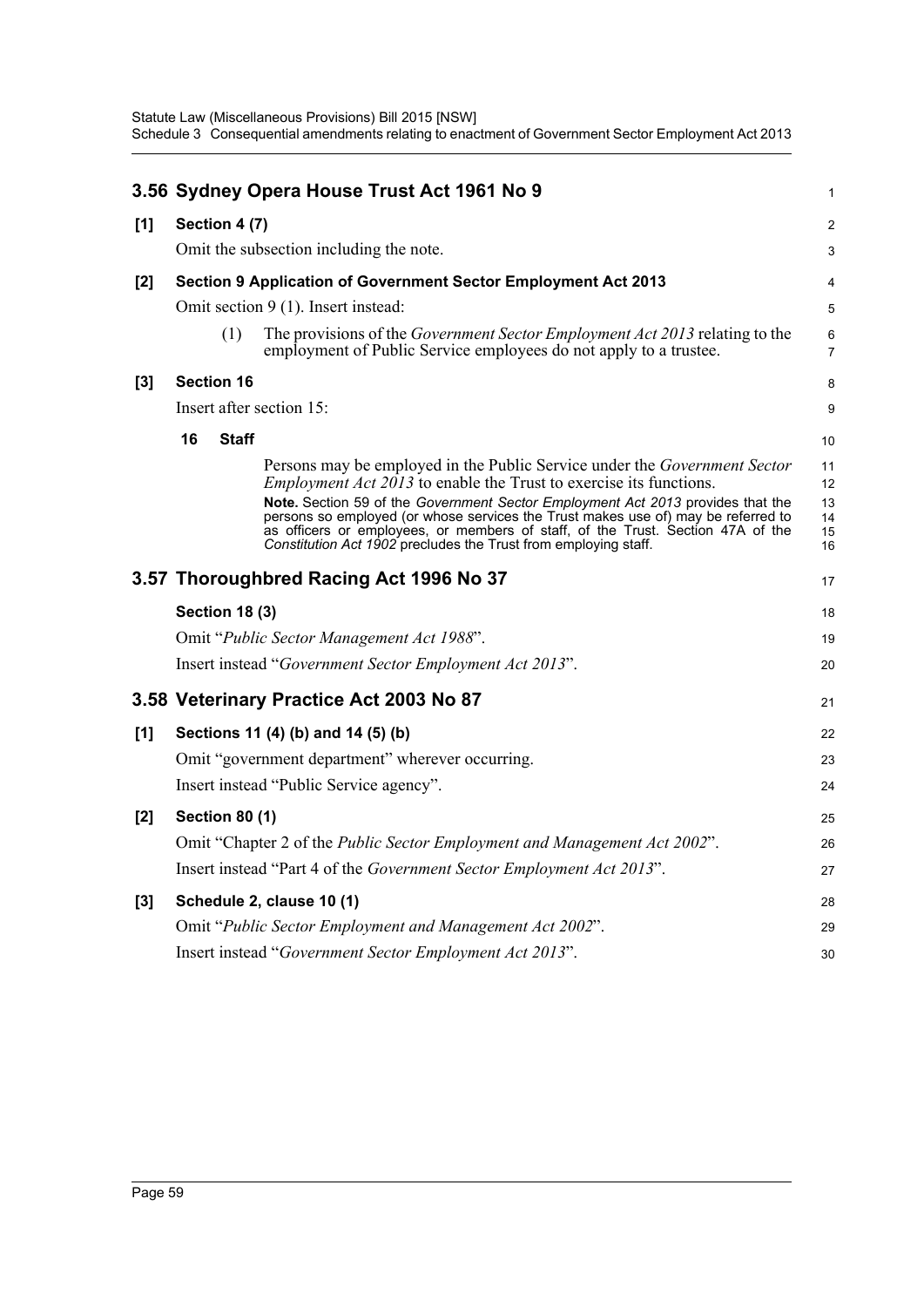|     | <b>Schedule 4</b><br>Amendments consequent on renaming of<br><b>University of Technology, Sydney</b>                                                                                                        | 1<br>2         |
|-----|-------------------------------------------------------------------------------------------------------------------------------------------------------------------------------------------------------------|----------------|
|     | <b>Explanatory note</b><br>The proposed amendments in this Schedule update references to a university consequent on the<br>amendments made to the University of Technology, Sydney, Act 1989 by Schedule 1. | 3<br>4<br>5    |
| 4.1 | <b>Architects Regulation 2012</b>                                                                                                                                                                           | 6              |
|     | Clauses 4 (d), 7 (d) and 8 (c) and (d)<br>Omit "University of Technology, Sydney" wherever occurring.<br>Insert instead "University of Technology Sydney".                                                  | 7<br>8<br>9    |
| 4.2 | <b>Charitable Fundraising Regulation 2008</b>                                                                                                                                                               | 10             |
|     | Clause 8 (i)<br>Omit "University of Technology, Sydney".<br>Insert instead "University of Technology Sydney".                                                                                               | 11<br>12<br>13 |
| 4.3 | <b>Government Sector Employment Regulation 2014</b>                                                                                                                                                         | 14             |
|     | Clause 34 (h)<br>Omit "University of Technology, Sydney".<br>Insert instead "University of Technology Sydney".                                                                                              | 15<br>16<br>17 |
| 4.4 | <b>Higher Education Act 2001 No 102</b>                                                                                                                                                                     | 18             |
|     | Schedule 1, Part 1<br>Omit "University of Technology, Sydney".<br>Insert instead "University of Technology Sydney".                                                                                         | 19<br>20<br>21 |
| 4.5 | <b>Public Finance and Audit Act 1983 No 152</b>                                                                                                                                                             | 22             |
|     | <b>Schedule 2</b><br>Omit "University of Technology, Sydney".<br>Insert instead "University of Technology Sydney".                                                                                          | 23<br>24<br>25 |
| 4.6 | <b>Road Transport (General) Regulation 2013</b>                                                                                                                                                             | 26             |
|     | Schedule 2, Column 1<br>Omit "University of Technology, Sydney".<br>Insert instead "University of Technology Sydney".                                                                                       | 27<br>28<br>29 |
| 4.7 | State Authorities Non-contributory Superannuation Act 1987 No 212                                                                                                                                           | 30             |
|     | Schedule 1, Part 1<br>Omit "University of Technology, Sydney".                                                                                                                                              | 31<br>32       |
|     | Insert instead "University of Technology Sydney".                                                                                                                                                           | 33             |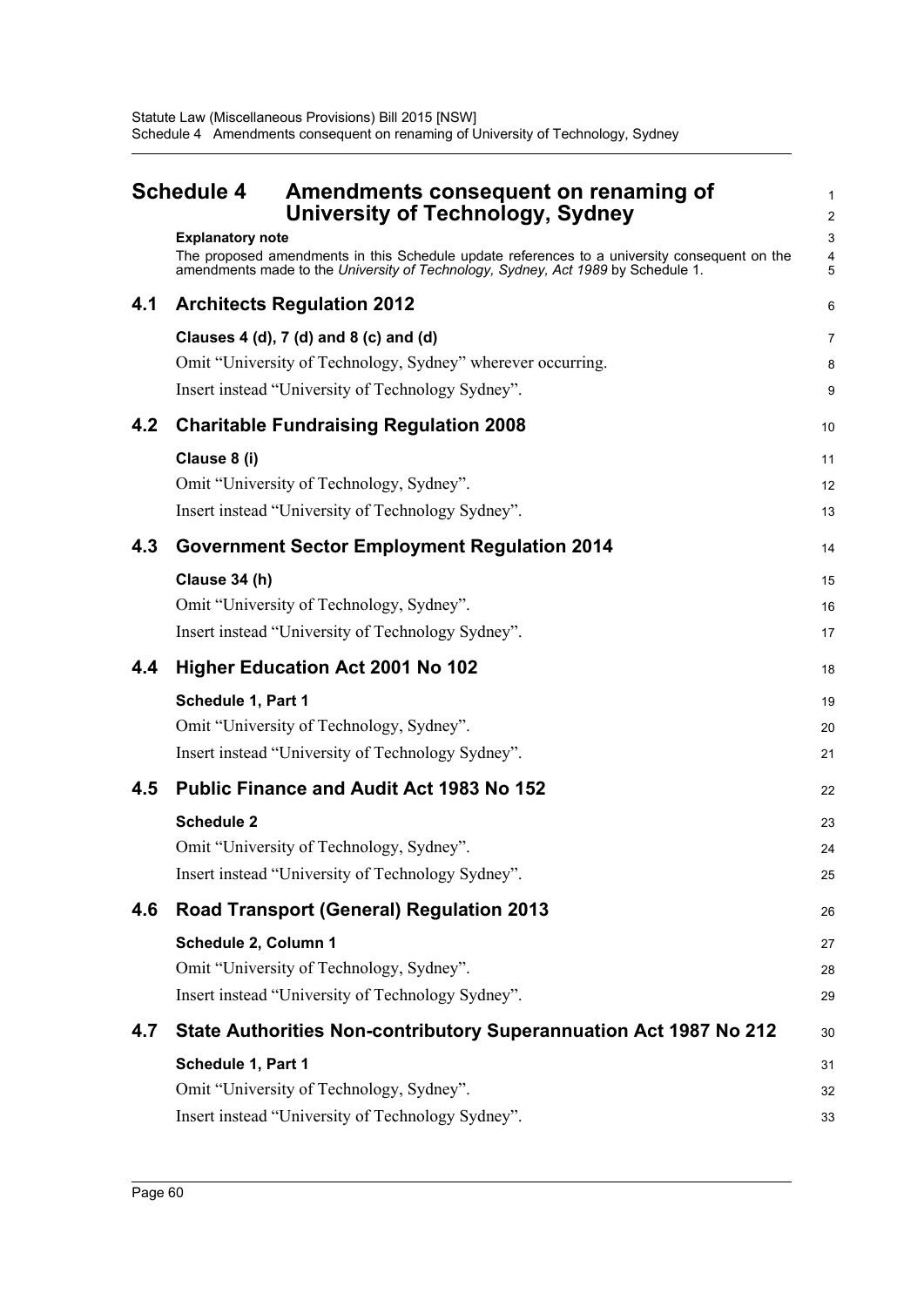| 4.8 | State Authorities Superannuation Act 1987 No 211                                                         | 1                   |
|-----|----------------------------------------------------------------------------------------------------------|---------------------|
|     |                                                                                                          |                     |
|     | Schedule 1, Part 1<br>Omit "University of Technology, Sydney".                                           | $\overline{c}$<br>3 |
|     | Insert instead "University of Technology Sydney".                                                        | 4                   |
|     |                                                                                                          |                     |
| 4.9 | <b>State Public Service Superannuation Act 1985 No 45</b>                                                | 5                   |
|     | Schedule 3                                                                                               | 6                   |
|     | Omit "The University of Technology, Sydney".                                                             | $\overline{7}$      |
|     | Insert instead "The University of Technology Sydney".                                                    | 8                   |
|     | 4.10 Superannuation Act 1916 No 28                                                                       | 9                   |
|     | Schedule 3, Part 1 and Schedule 26, Part 2                                                               | 10                  |
|     | Omit "University of Technology, Sydney" wherever occurring.                                              | 11                  |
|     | Insert instead "University of Technology Sydney".                                                        | 12                  |
|     | 4.11 Technical Education Trust Funds Act 1967 No 95                                                      | 13                  |
|     | Section 2 (1) (paragraph (b) of definition of "educational establishment")                               | 14                  |
|     | Omit "University of Technology, Sydney".                                                                 | 15                  |
|     | Insert instead "University of Technology Sydney".                                                        | 16                  |
|     | 4.12 Transport Administration Act 1988 No 109                                                            | 17                  |
|     | Section 122 (definition of "Parramatta Rail Link")                                                       | 18                  |
|     | Insert "Sydney" after "University of Technology".                                                        | 19                  |
|     | 4.13 Universities Governing Bodies Act 2011 No 51                                                        | 20                  |
|     | Section 3 (1)                                                                                            | 21                  |
|     | Omit "University of Technology, Sydney" wherever occurring.                                              | 22                  |
|     | Insert instead "University of Technology Sydney".                                                        | 23                  |
|     | 4.14 University of Technology, Sydney, By-law 2005                                                       | 24                  |
| [1] | <b>Clause 1</b>                                                                                          | 25                  |
|     | Omit "University of Technology, Sydney, By-law 2005".                                                    | 26                  |
|     | Insert instead "University of Technology Sydney By-law 2005".                                            | 27                  |
| [2] | <b>Clause 2</b>                                                                                          | 28                  |
|     | Omit "University of Technology, Sydney" and "University of Technology, Sydney,".                         | 29                  |
|     | Insert instead "University of Technology Sydney" and "University of Technology Sydney",<br>respectively. | 30<br>31            |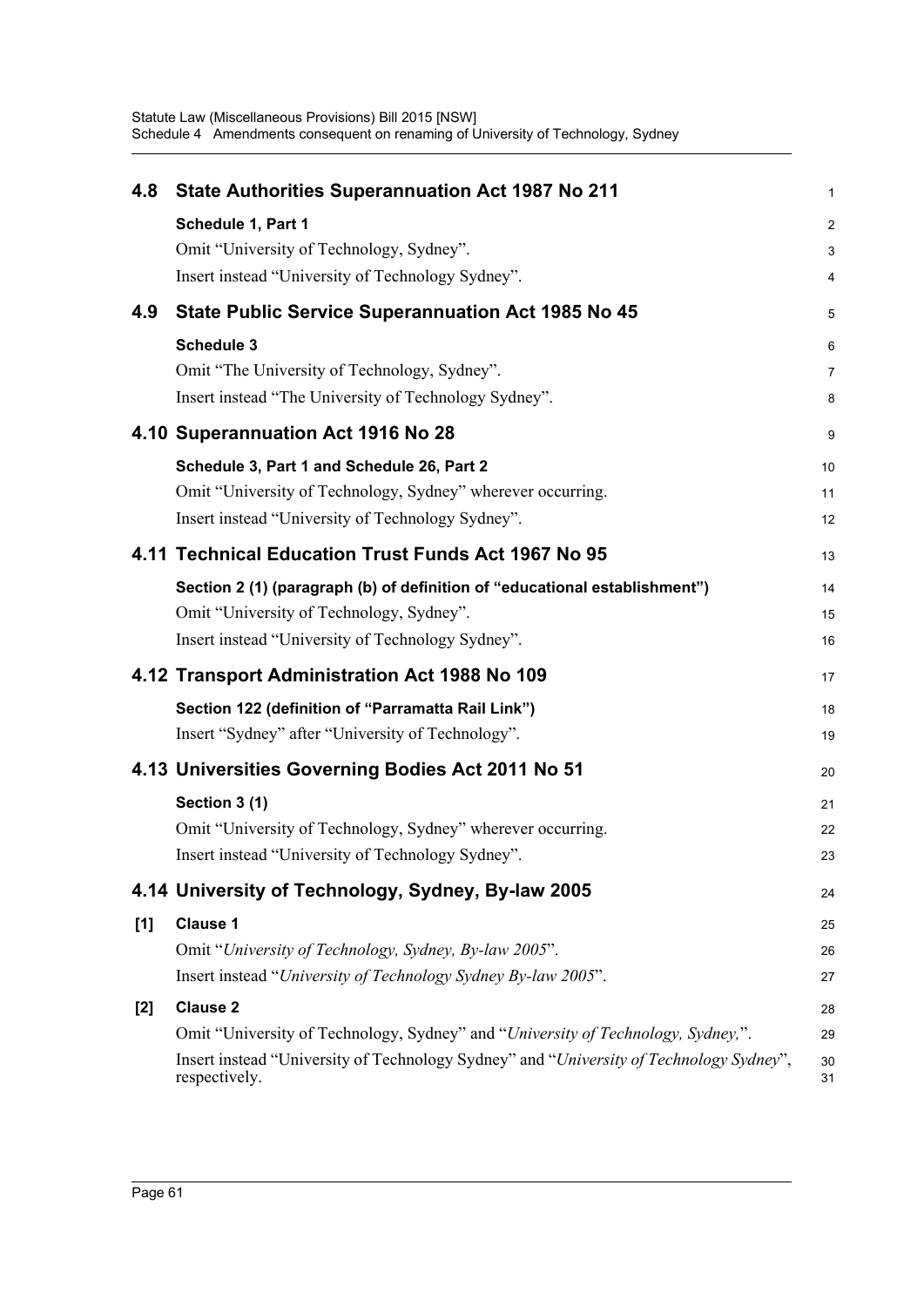| [3] | Clause 3 (1) (definition of "the Act")            |  |
|-----|---------------------------------------------------|--|
|     | Omit "University of Technology, Sydney,".         |  |
|     | Insert instead "University of Technology Sydney". |  |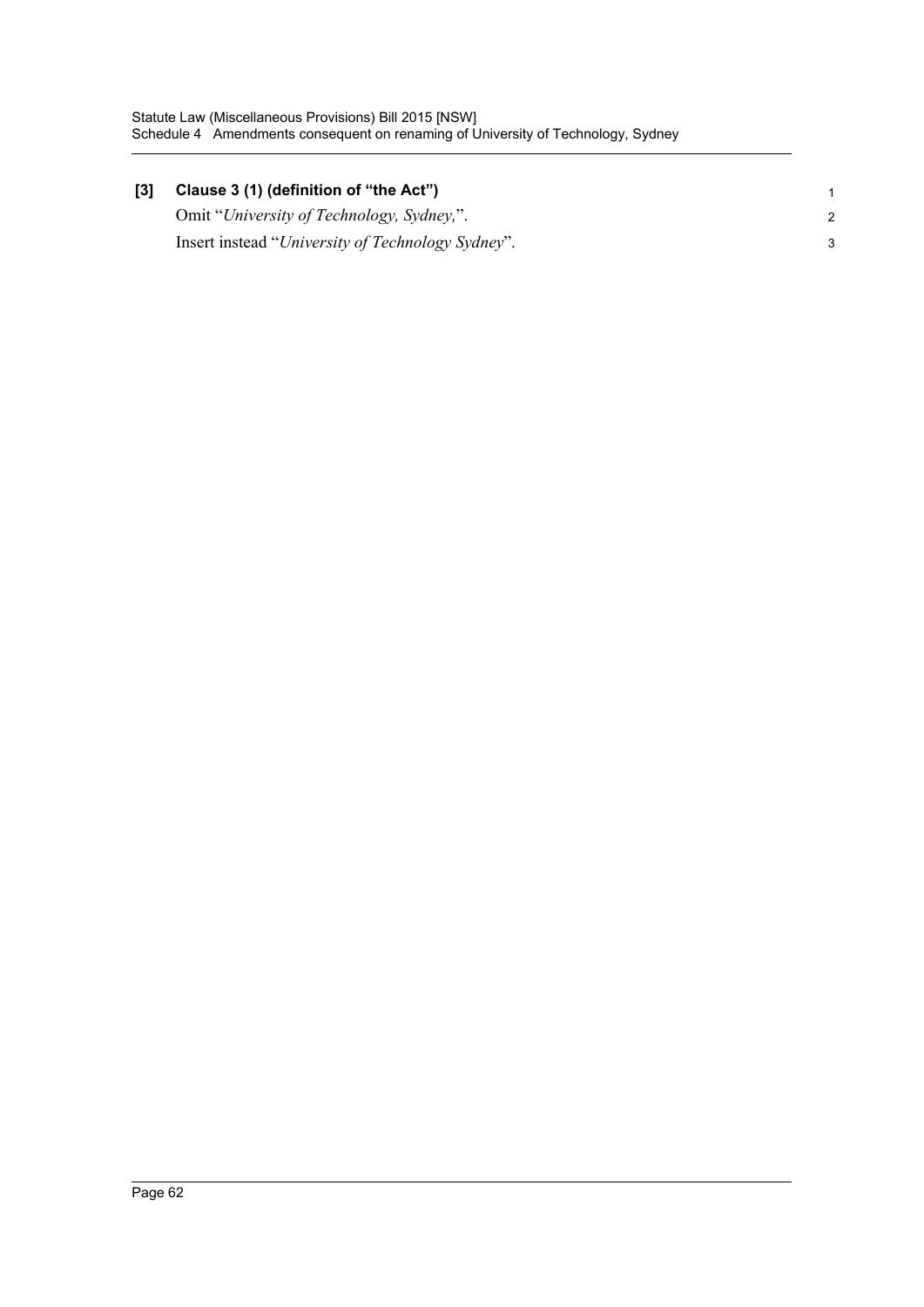Omit "to the Act".

# **Schedule 5 Amendments that transfer provisions and enable repeals**

|     |     | <u>i vpvuiv</u>                                                                                                                                                                                                                                                                                                                                                                                                      | ∼                                                   |
|-----|-----|----------------------------------------------------------------------------------------------------------------------------------------------------------------------------------------------------------------------------------------------------------------------------------------------------------------------------------------------------------------------------------------------------------------------|-----------------------------------------------------|
|     |     | <b>Explanatory note</b>                                                                                                                                                                                                                                                                                                                                                                                              | 3                                                   |
|     |     | This Schedule inserts the substance of savings and transitional provisions (of possible ongoing effect)<br>of regulations repealed by clause 4 of Schedule 6 into the principal Acts under which the regulations<br>are made. In accordance with section 30A of the Interpretation Act 1987, the transfer of those<br>provisions does not affect the operation (if any) or meaning of the provisions. In particular: | $\overline{\mathbf{4}}$<br>5<br>6<br>$\overline{7}$ |
|     | (a) | clause 5 of the Electricity Supply (Country Energy) Regulation 2005 is transferred to the<br>Electricity Supply Act 1995, and                                                                                                                                                                                                                                                                                        | 8<br>9                                              |
|     | (b) | clauses 6 and 7 of the Energy Services Corporations (Dissolution of Australian Inland Energy<br>Water Infrastructure) Regulation 2005 are transferred to the Energy Services Corporations Act<br>1995.                                                                                                                                                                                                               | 10<br>11<br>12                                      |
| 5.1 |     | <b>Electricity Supply Act 1995 No 94</b>                                                                                                                                                                                                                                                                                                                                                                             | 13                                                  |
| [1] |     | <b>Schedule 3A</b>                                                                                                                                                                                                                                                                                                                                                                                                   | 14                                                  |
|     |     | Insert after Schedule 3:                                                                                                                                                                                                                                                                                                                                                                                             | 15                                                  |
|     |     | Transferred provisions-variation of<br><b>Schedule 3A</b>                                                                                                                                                                                                                                                                                                                                                            | 16                                                  |
|     |     | distribution districts                                                                                                                                                                                                                                                                                                                                                                                               | 17                                                  |
|     | 1   | <b>Electricity Supply (Country Energy) Regulation 2005</b>                                                                                                                                                                                                                                                                                                                                                           | 18                                                  |
| [2] |     | Schedule 3A, clause 1 (as inserted by item [1])                                                                                                                                                                                                                                                                                                                                                                      | 19                                                  |
|     |     | Transfer clause 5 (1)–(5) of the <i>Electricity Supply (Country Energy) Regulation 2005</i><br>(which is repealed by clause 4 of Schedule 6 to this Act) to clause 1 of Schedule 3A, as<br>clause $1(1)–(5)$ .                                                                                                                                                                                                       | 20<br>21<br>22                                      |
| [3] |     | Schedule 3A, clause 1 (1) (as inserted by item [2])                                                                                                                                                                                                                                                                                                                                                                  | 23                                                  |
|     |     | Omit "the commencement of this Regulation".                                                                                                                                                                                                                                                                                                                                                                          | 24                                                  |
|     |     | Insert instead "1 July 2005".                                                                                                                                                                                                                                                                                                                                                                                        | 25                                                  |
| [4] |     | Schedule 3A, clause 1 (1), (3) and (4) (as inserted by item [2])                                                                                                                                                                                                                                                                                                                                                     | 26                                                  |
|     |     | Omit "Country Energy" wherever occurring. Insert instead "Essential Energy".                                                                                                                                                                                                                                                                                                                                         | 27                                                  |

37

#### Omit "the commencement of this Regulation". Insert instead "1 July 2005". [4] Schedule 3A, clause 1 (1), (3) and (4) (as Omit "Country Energy" wherever occurring. Insert instead "Essential Energy **[5] Schedule 3A, clause 1 (1) (as inserted by item [2])** Omit "of the Act". **[6] Schedule 3A, clause 1 (1) (as inserted by item [2])** Insert "of the *Electricity Supply (Country Energy) Regulation 2005*" after "clause 4". **[7] Schedule 3A, clause 1 (1), note** Insert at the end of clause 1 (1): **Note.** The name of Country Energy was changed to Essential Energy by the *Energy Services Corporations Amendment (Change of Name) Regulation 2011*. **[8] Schedule 3A, clause 1 (5) (as inserted by item [2])** 24 25 26 27 28 29 30 31 32 33 34 35 36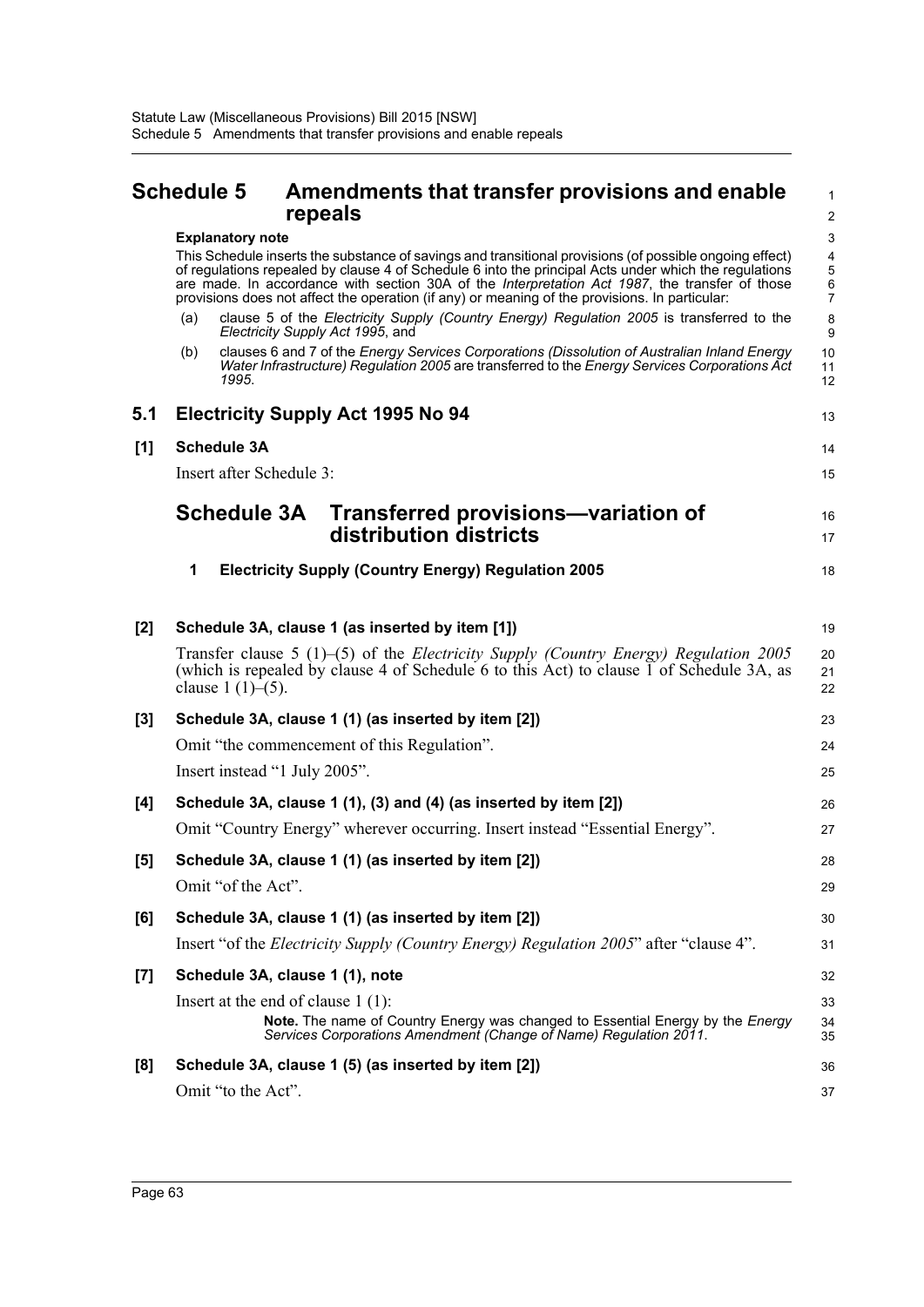| [9]   | Schedule 3A, clause 1 (6)                                                                                                                                                                                                                                                                             | 1                    |
|-------|-------------------------------------------------------------------------------------------------------------------------------------------------------------------------------------------------------------------------------------------------------------------------------------------------------|----------------------|
|       | Insert after clause $1(5)$ of Schedule 3A (as inserted by item [2]):                                                                                                                                                                                                                                  | $\overline{a}$       |
|       | (6)<br>Subclauses $(1)$ – $(5)$ re-enact (with minor modifications) clause 5 of the<br>Electricity Supply (Country Energy) Regulation 2005 and are transferred<br>provisions to which section 30A of the <i>Interpretation Act 1987</i> applies.                                                      | 3<br>4<br>5          |
| 5.2   | <b>Energy Services Corporations Act 1995 No 95</b>                                                                                                                                                                                                                                                    | 6                    |
| [1]   | <b>Schedule 2A</b>                                                                                                                                                                                                                                                                                    | 7                    |
|       | Insert after Schedule 2:                                                                                                                                                                                                                                                                              | 8                    |
|       | <b>Schedule 2A</b><br>Transferred provisions—dissolution of<br>energy services corporations                                                                                                                                                                                                           | 9<br>10              |
|       | 1<br><b>Energy Services Corporations (Dissolution of Australian Inland Energy Water</b><br>Infrastructure) Regulation 2005                                                                                                                                                                            | 11<br>12             |
| [2]   | Schedule 2A, clause 1 (as inserted by item [1])                                                                                                                                                                                                                                                       | 13                   |
|       | Transfer clause 6 $(1)$ – $(4)$ of the <i>Energy Services Corporations (Dissolution of Australian</i><br>Inland Energy Water Infrastructure) Regulation 2005 (which is repealed by clause 4 of<br>Schedule 6 to this Act) to clause 1 of Schedule 2A, as clause $1(1)$ – $(4)$ .                      | 14<br>15<br>16       |
| [3]   | Schedule 2A, clause 1 (1) (as inserted by item [2])                                                                                                                                                                                                                                                   | 17                   |
|       | Insert "Essential Energy may act in own name or in name of Australian Inland Energy<br><b>Water Infrastructure</b> " as the heading to the subclause.                                                                                                                                                 | 18<br>19             |
| [4]   | Schedule 2A, clause 1 (5)                                                                                                                                                                                                                                                                             | 20                   |
|       | Transfer clause 7 of the <i>Energy Services Corporations (Dissolution of Australian Inland</i><br><i>Energy Water Infrastructure) Regulation 2005</i> as clause 1 (5) of Schedule 2A (as inserted<br>by item [1]), with the heading "References to Australian Inland Energy Water<br>Infrastructure". | 21<br>22<br>23<br>24 |
| [5]   | Schedule 2A, clause 1 (1) and (5) (as inserted by items [2] and [4])                                                                                                                                                                                                                                  | 25                   |
|       | Omit "the commencement of this Regulation" wherever occurring.                                                                                                                                                                                                                                        | 26                   |
|       | Insert instead "1 July 2005".                                                                                                                                                                                                                                                                         | 27                   |
| [6]   | Schedule 2A, clause 1 (1), (3), (4) and (5) (as inserted by items [2] and [4])                                                                                                                                                                                                                        | 28                   |
|       | Omit "Country Energy" wherever occurring. Insert instead "Essential Energy".                                                                                                                                                                                                                          | 29                   |
| $[7]$ | Schedule 2A, clause 1 (5) (as inserted by item [4])                                                                                                                                                                                                                                                   | 30                   |
|       | Omit "(including, in particular, the reference in Part 3 of Schedule 3 to the Water<br>Management Act 2000)".                                                                                                                                                                                         | 31<br>32             |
| [8]   | Schedule 2A, clause 1 (6)                                                                                                                                                                                                                                                                             | 33                   |
|       | Transfer clause 6 (5) of the Energy Services Corporations (Dissolution of Australian Inland<br><i>Energy Water Infrastructure) Regulation 2005</i> as clause 1 (6) of Schedule 2A (as inserted<br>by item $[1]$ ).                                                                                    | 34<br>35<br>36       |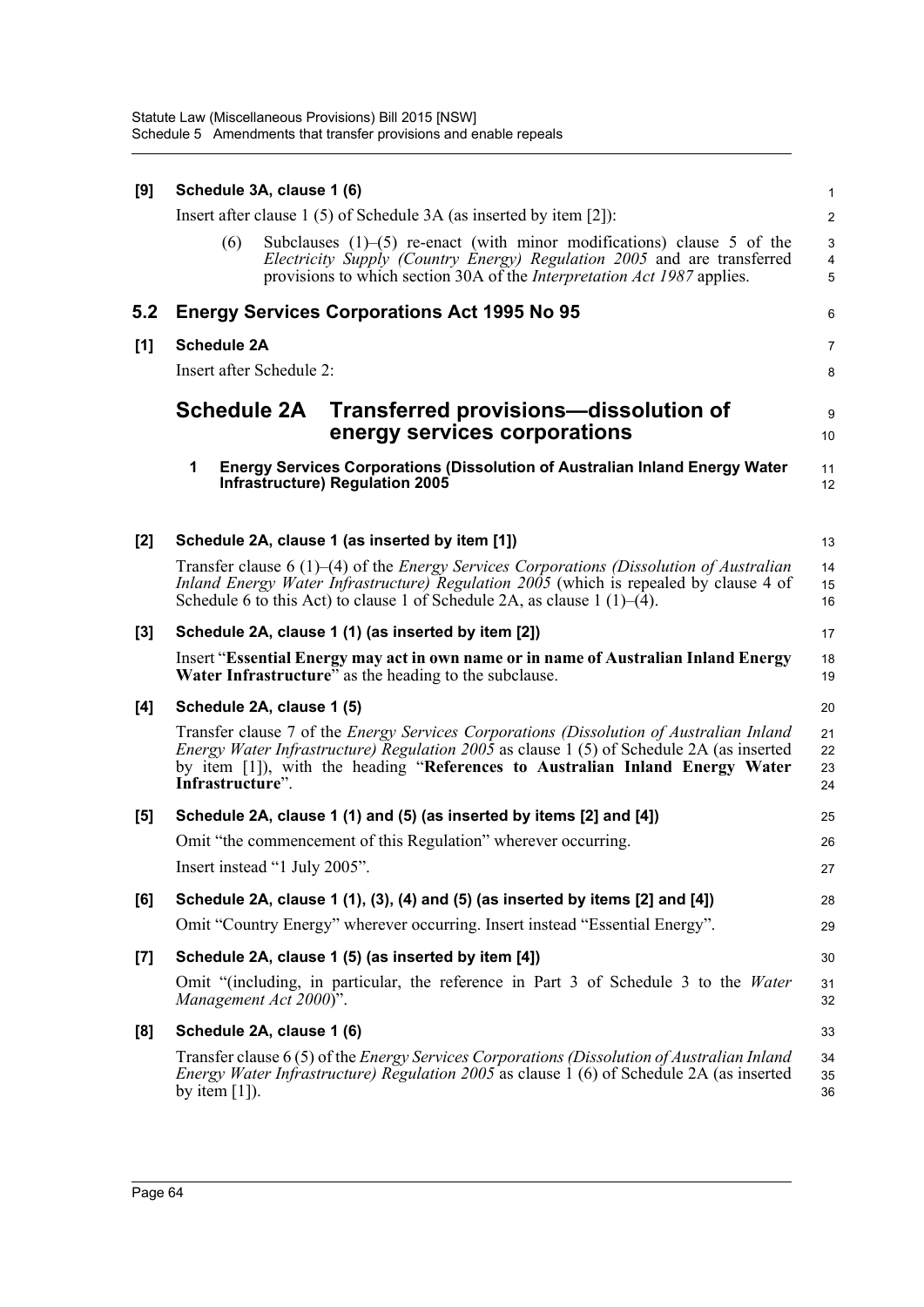| [9]  |                    | Schedule 2A, clause 1 (6) (as inserted by item [8])                                 |                |
|------|--------------------|-------------------------------------------------------------------------------------|----------------|
|      | Omit "to the Act". |                                                                                     | $\overline{2}$ |
| [10] |                    | Schedule 2A, clause 1 (7)                                                           | 3              |
|      |                    | Insert after clause 1 (6) of Schedule 2A (as inserted by item [8]):                 | $\overline{4}$ |
|      | (7)                | Transferred provisions to which Interpretation Act 1987 applies                     | 5              |
|      |                    | Subclauses $(1)$ – $(6)$ re-enact (with minor modifications) clauses 6 and 7 of the | 6              |
|      |                    | Energy Services Corporations (Dissolution of Australian Inland Energy               | $\overline{7}$ |
|      |                    | Water Infrastructure) Regulation 2005 and are transferred provisions to which       | 8              |
|      |                    | section 30A of the <i>Interpretation Act 1987</i> applies.                          | 9              |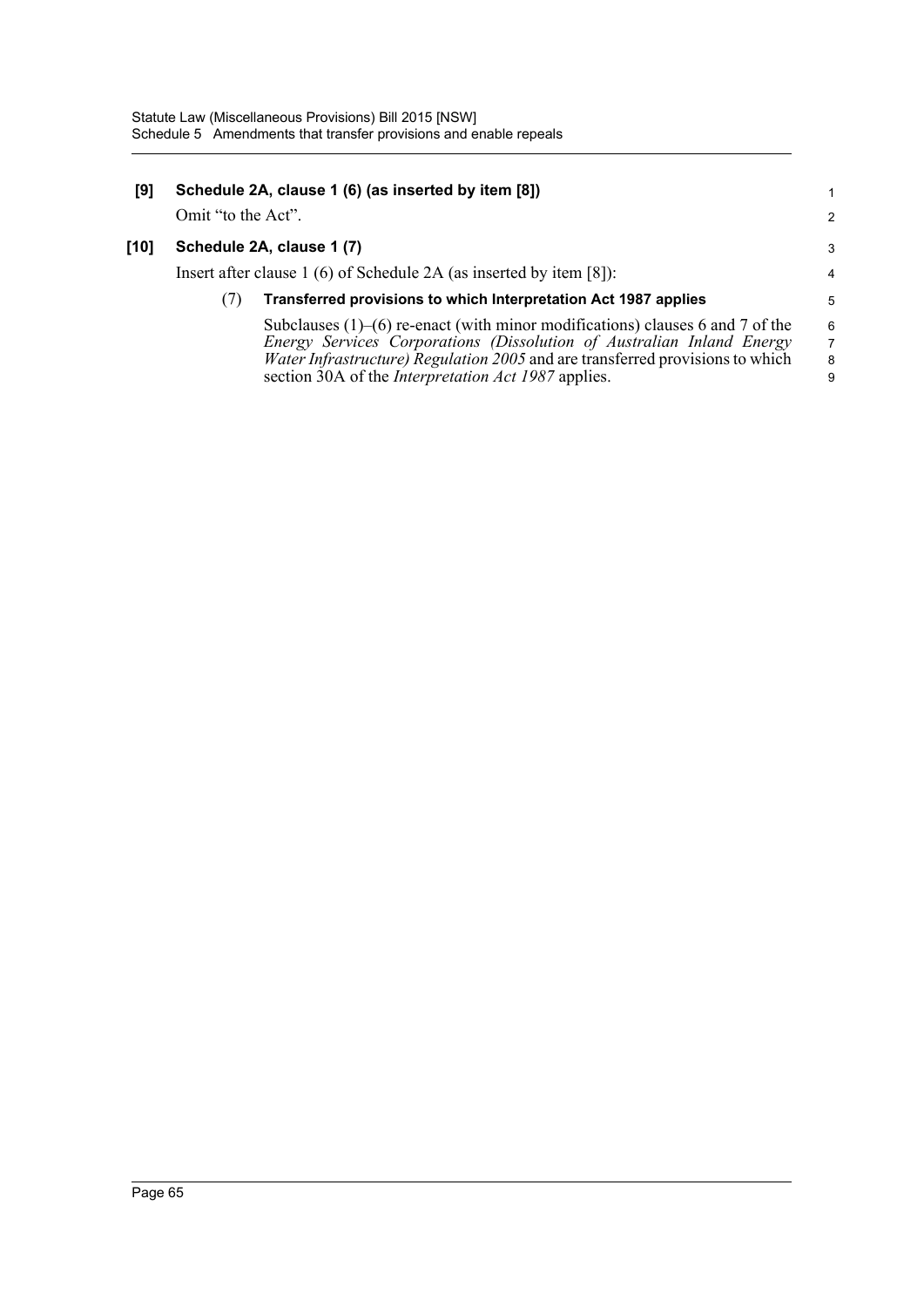# **Schedule 6 Repeals**

## **1 Repeal of redundant Acts and provisions of Acts**

The following Acts or provisions of Acts are repealed:

| Act                                                                                               | <b>Provisions repealed</b> |
|---------------------------------------------------------------------------------------------------|----------------------------|
| Community Protection Act 1994 No 77                                                               | Whole Act                  |
| Election Funding, Expenditure and Disclosures Act 1981 No 78                                      | Section $2(4)$             |
| <i>Height of Buildings Act 1912 No 58</i>                                                         | Whole Act                  |
| Rural Adjustment Scheme Agreement Act 1993 No 107                                                 | Whole Act                  |
| Secondary Mortgage Market (State Equity Participation)<br><i>Act 1985</i> No 131                  | Whole Act                  |
| Special Commissions of Inquiry Act 1983 No 90                                                     | Part 4A                    |
| States and Northern Territory Grants (Rural Adjustment)<br>Agreement Ratification Act 1985 No 113 | Whole Act                  |
| States Grants (Rural Adjustment) Agreement Ratification<br><i>Act 1977</i> No 104                 | Whole Act                  |
| Statute Law (Miscellaneous Provisions) Act (No 2) 2014 No 88                                      | Whole Act                  |

### **2 Repeal of amending provisions of regulations that have commenced**

The following provisions are repealed:

| <b>Regulation</b>                                                                                   | <b>Provisions repealed</b> |
|-----------------------------------------------------------------------------------------------------|----------------------------|
| Government Sector Employment Regulation 2014                                                        | Schedule 3                 |
| Protection of the Environment Operations (Clean Air)<br>Regulation 2010                             | Schedule 9                 |
| Protection of the Environment Operations (General)<br>Regulation 2009                               | Schedule 9                 |
| Protection of the Environment Operations (Underground<br>Petroleum Storage Systems) Regulation 2014 | Schedule 1                 |
| Protection of the Environment Operations (Waste)<br>Regulation 2014                                 | Schedules 2 and 3          |
| Work Health and Safety (Mines) Regulation 2014                                                      | Schedule 13                |

The *Gambling (Two-up) Regulation 2010* is repealed.

# **4 Repeal of regulations whose provisions are transferred by Schedule 5** The following regulations are repealed:

- (a) *Electricity Supply (Country Energy) Regulation 2005*,
- (b) *Energy Services Corporations (Dissolution of Australian Inland Energy Water Infrastructure) Regulation 2005*. 11 12

6 7

8 9 10

1

2 3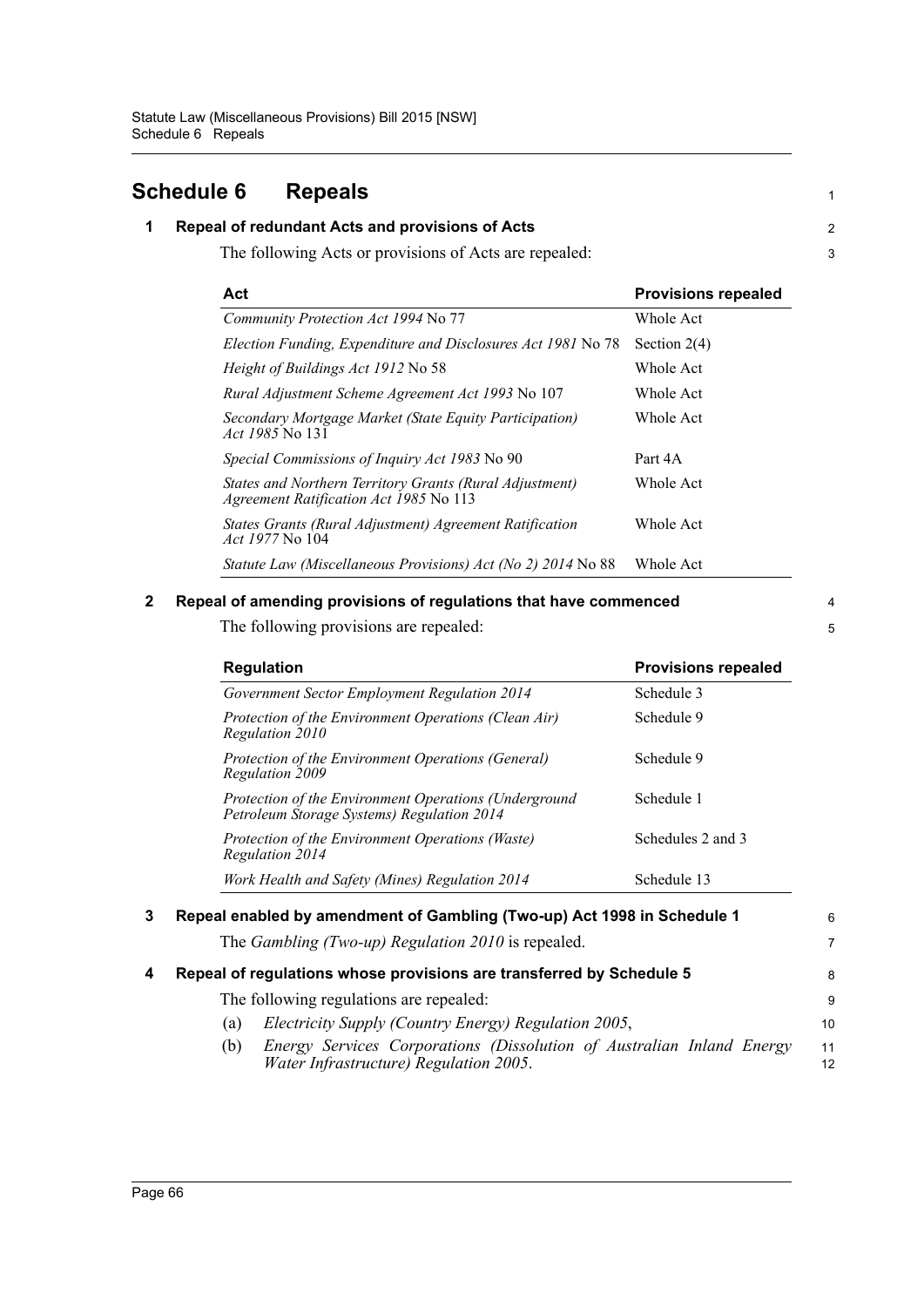# **Schedule 7 General savings, transitional and other provisions**

44

# **1 Effect of amendment of amending provisions**

- (1) An amendment made by Schedule 1 or 2 to an amending provision contained in an Act or instrument is, if the amending provision has commenced before the Schedule 1 or 2 amendment concerned, taken to have effect as from the commencement of the amending provision (whether or not the amending provision has been repealed).
- (2) In this clause:

*amending provision* means a provision of an Act or instrument that makes a direct amendment to an Act or instrument by:

- (a) the repeal or omission of matter contained in the amended Act or instrument without the insertion of any matter instead of the repealed or omitted matter, or
- (b) the omission of matter contained in the amended Act or instrument and the insertion of matter instead of the omitted matter, or
- (c) the insertion into the amended Act or instrument of matter, not being matter inserted instead of matter omitted from the Act or instrument.

### **Explanatory note**

This clause ensures that certain amendments, including amendments correcting errors in technical provisions (for example, headings indicating the section to be amended or directions as to where a new section is to be inserted) and rectifying minor drafting errors (for example, corrections in numbering of provisions, correction or insertion of cross-references, omission of unnecessary matter or insertion of omitted matter), will be taken to have commenced on the date the amendments to which they relate commenced.

### **2 Effect of amendment or repeal on acts done or decisions made**

Except where it is expressly provided to the contrary, if this Act:

- (a) amends a provision of an Act or an instrument, or
- (b) repeals and re-enacts (with or without modification) a provision of an Act or an instrument,

any act done or decision made under the provision amended or repealed has effect after the amendment or repeal as if it had been done or made under the provision as so amended or repealed.

#### **Explanatory note**

This clause ensures that the amendment or repeal of a provision will not, unless expressly provided, vitiate any act done or decision made under the provision as in force before the amendment or repeal.

### **3 Effect of amendment on instruments**

Except where expressly provided to the contrary, any instrument made under an Act amended by this Act, that is in force immediately before the commencement of the amendment, is taken to have been made under the Act as amended.

#### **Explanatory note**

This clause ensures that, unless expressly provided, any instrument that is in force and made under a provision of an Act that is amended or substituted by the proposed Act will be taken to have been made under the Act as amended.

### **4 Revocation of repeal**

Section 29A of the *Interpretation Act 1987* applies to the repeal of Acts or instruments, or provisions of Acts or instruments, by this Act. 45 46